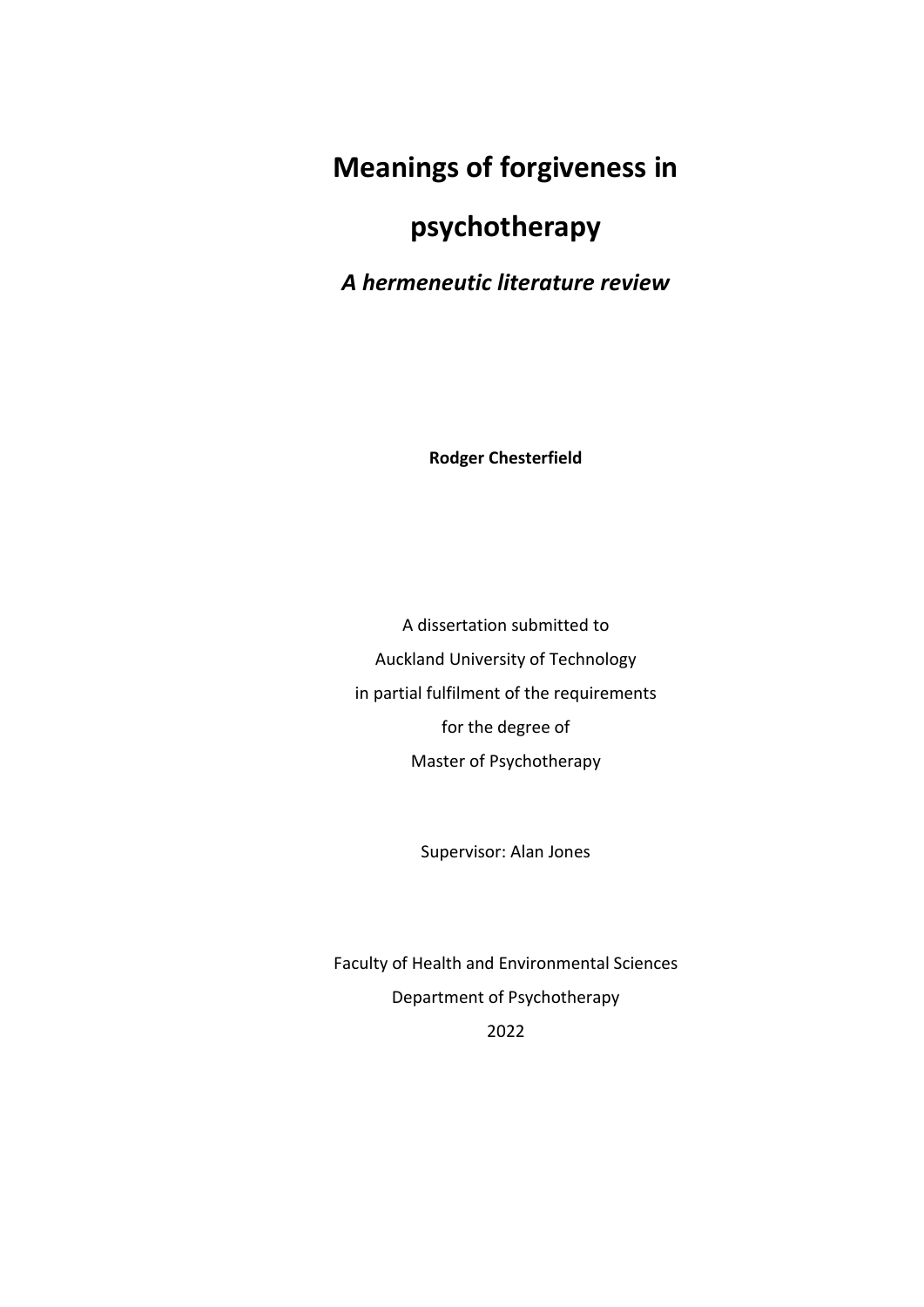## **Abstract**

This study takes a hermeneutic approach, informed by existing empirical and theoretical literature that considers the relevance, role, and meanings of forgiveness as a component of psychotherapy. The research question was "meanings of forgiveness in psychotherapy."

The situation considered throughout the study, is that of a person presenting in therapy who has been impacted by an interpersonal grievance or psychological hurt because of trauma or pain inflicted by another person. Forgiveness by the client, of the person who caused the distress, was the focus of the study. This might also be expressed as the question, how can psychotherapy that includes support of the client to forgive the offender, enhance the wellbeing of the client, and the wellbeing of the client's interpersonal relationships?

Forgiveness is defined, and the elements of the definition used to inform understandings of the various aspects of forgiveness. The pitfalls, false mimics of forgiveness, and what forgiveness is not, are discussed. Forgiveness is related to relationship restoration (reconciliation), reparation, revenge, and repentance.

In this hermeneutic study, the source of material was previous research completed and interpreted by researchers who in some cases had followed a hermeneutic approach themselves. In the analysis of key themes discovered in this research, I brought the different researcher's perspectives together to discover more general interpretations.

Klein's (1946) concept of the depressive position as a needed starting point for forgiveness is discussed. Attachment theory as described by Bowlby (1982) and Ainsworth (1977) is used as a basis for understanding underlying reasons leading a client to be disposed, or otherwise, towards forgiveness. Models of forgiveness are discussed in detail, and include interpersonal models, intrapersonal models, process models, emotion centred models, and a biopsychosocial stress and coping theory. A process model of forgiveness therapy is outlined.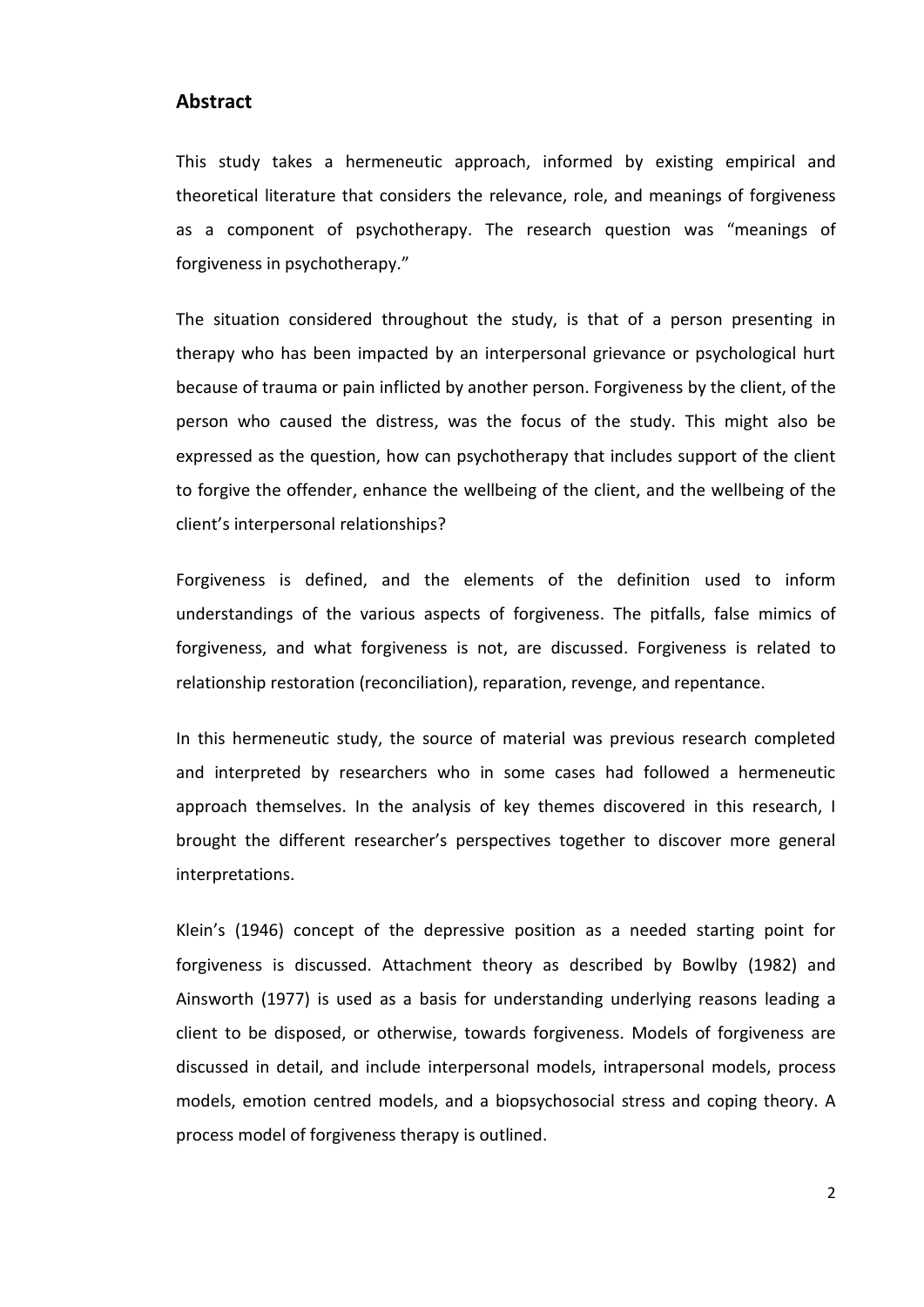This study suggests that forgiveness in conjunction with other aspects of psychotherapy, can be advantageous for clients. Forgiveness may serve to facilitate resolution of inner issues such as hatred, and bitterness contributing to healing and wellbeing. Forgiveness is also discussed as a step towards reconciliation and a way of repair for some dysfunctional relationships in which relationship restoration is desirable. Care is needed to avoid both the therapist and the client from misunderstanding forgiveness. A variety of mimics exist in popular psychology that can readily distract from genuine forgiving, and lead to an unhelpful illusion of forgiveness and reconciliation, that accomplishes little of real relationship repair or improvement in wellbeing.

Examples from the public domain are used to illustrate many key aspects of forgiveness.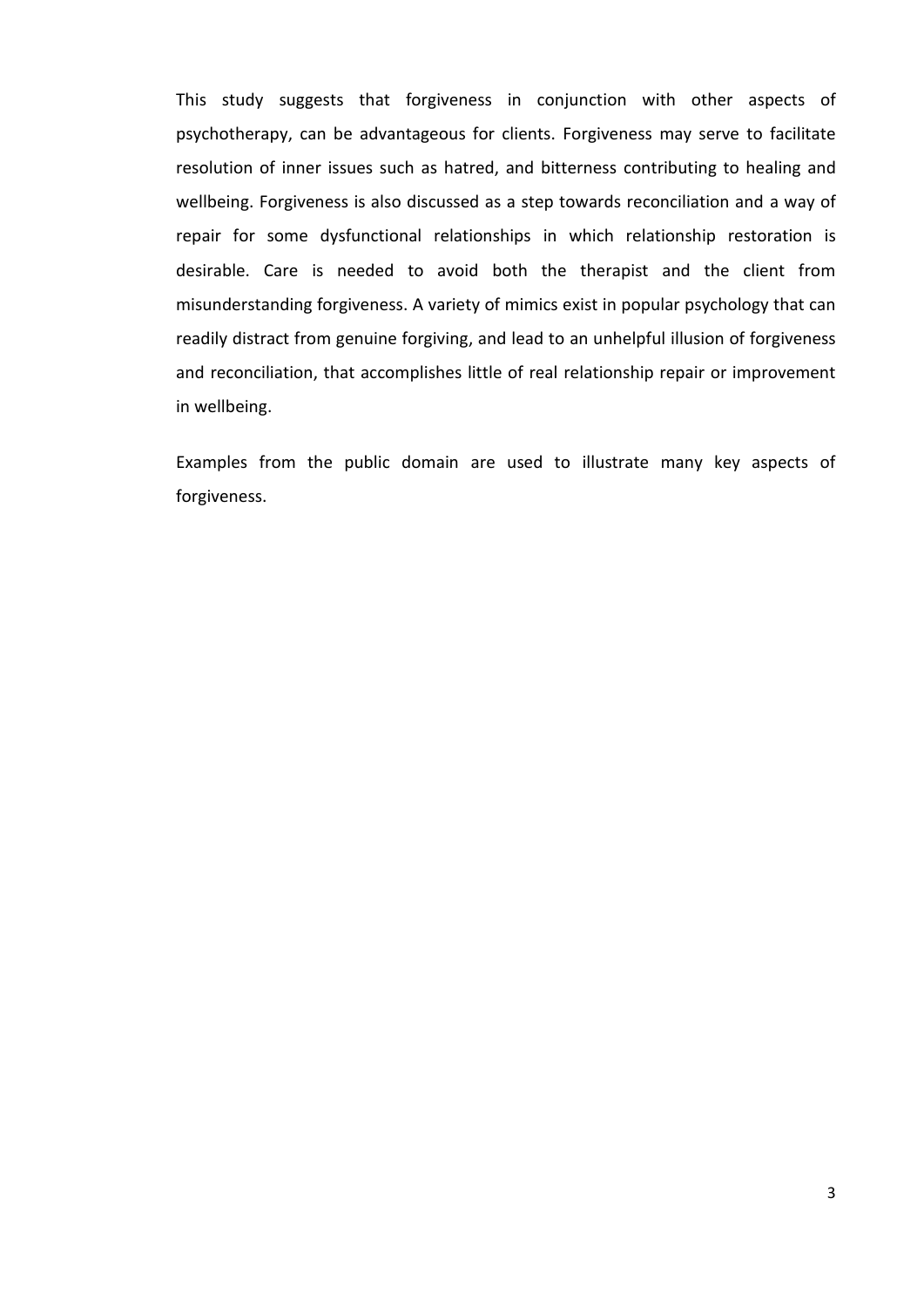## **Table of Contents**

| Literature Review - History, Definitions, and Key Concepts 18<br>Chapter 2. |  |  |
|-----------------------------------------------------------------------------|--|--|
|                                                                             |  |  |
|                                                                             |  |  |
|                                                                             |  |  |
|                                                                             |  |  |
|                                                                             |  |  |
|                                                                             |  |  |
|                                                                             |  |  |
|                                                                             |  |  |
| Compassion, empathy, unconditional worth, generosity, and love  30          |  |  |
|                                                                             |  |  |
|                                                                             |  |  |
|                                                                             |  |  |
|                                                                             |  |  |
|                                                                             |  |  |
|                                                                             |  |  |
|                                                                             |  |  |
|                                                                             |  |  |
|                                                                             |  |  |
|                                                                             |  |  |
|                                                                             |  |  |
|                                                                             |  |  |
|                                                                             |  |  |
|                                                                             |  |  |
|                                                                             |  |  |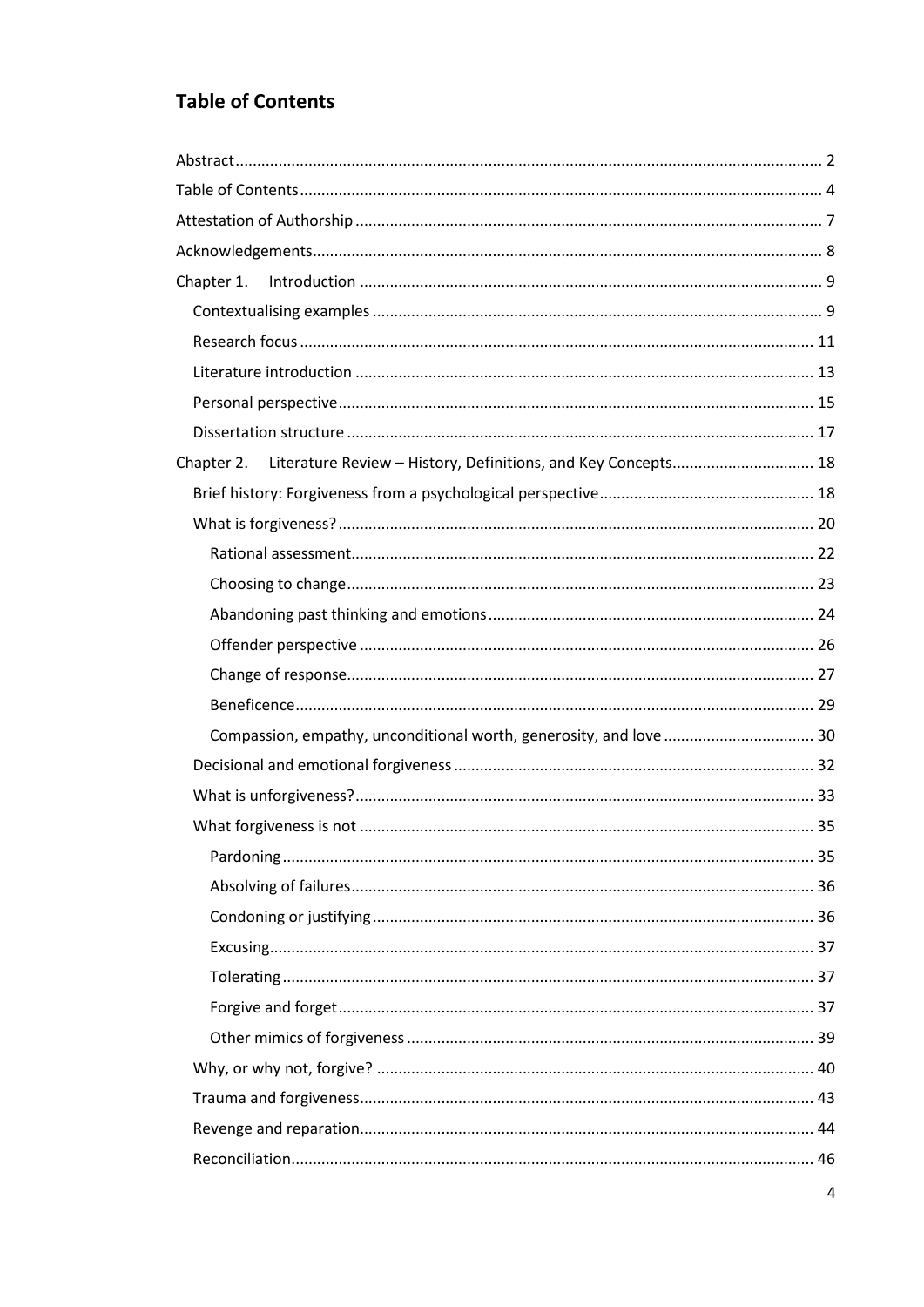| Chapter 3.                                                                      |  |
|---------------------------------------------------------------------------------|--|
|                                                                                 |  |
|                                                                                 |  |
|                                                                                 |  |
|                                                                                 |  |
|                                                                                 |  |
| Chapter 4. Findings - Psychological Insights Related to Forgiveness Relevant in |  |
|                                                                                 |  |
|                                                                                 |  |
|                                                                                 |  |
|                                                                                 |  |
|                                                                                 |  |
|                                                                                 |  |
|                                                                                 |  |
|                                                                                 |  |
|                                                                                 |  |
|                                                                                 |  |
|                                                                                 |  |
|                                                                                 |  |
|                                                                                 |  |
|                                                                                 |  |
|                                                                                 |  |
|                                                                                 |  |
|                                                                                 |  |
|                                                                                 |  |
| Chapter 5.                                                                      |  |
|                                                                                 |  |
|                                                                                 |  |
|                                                                                 |  |
|                                                                                 |  |
|                                                                                 |  |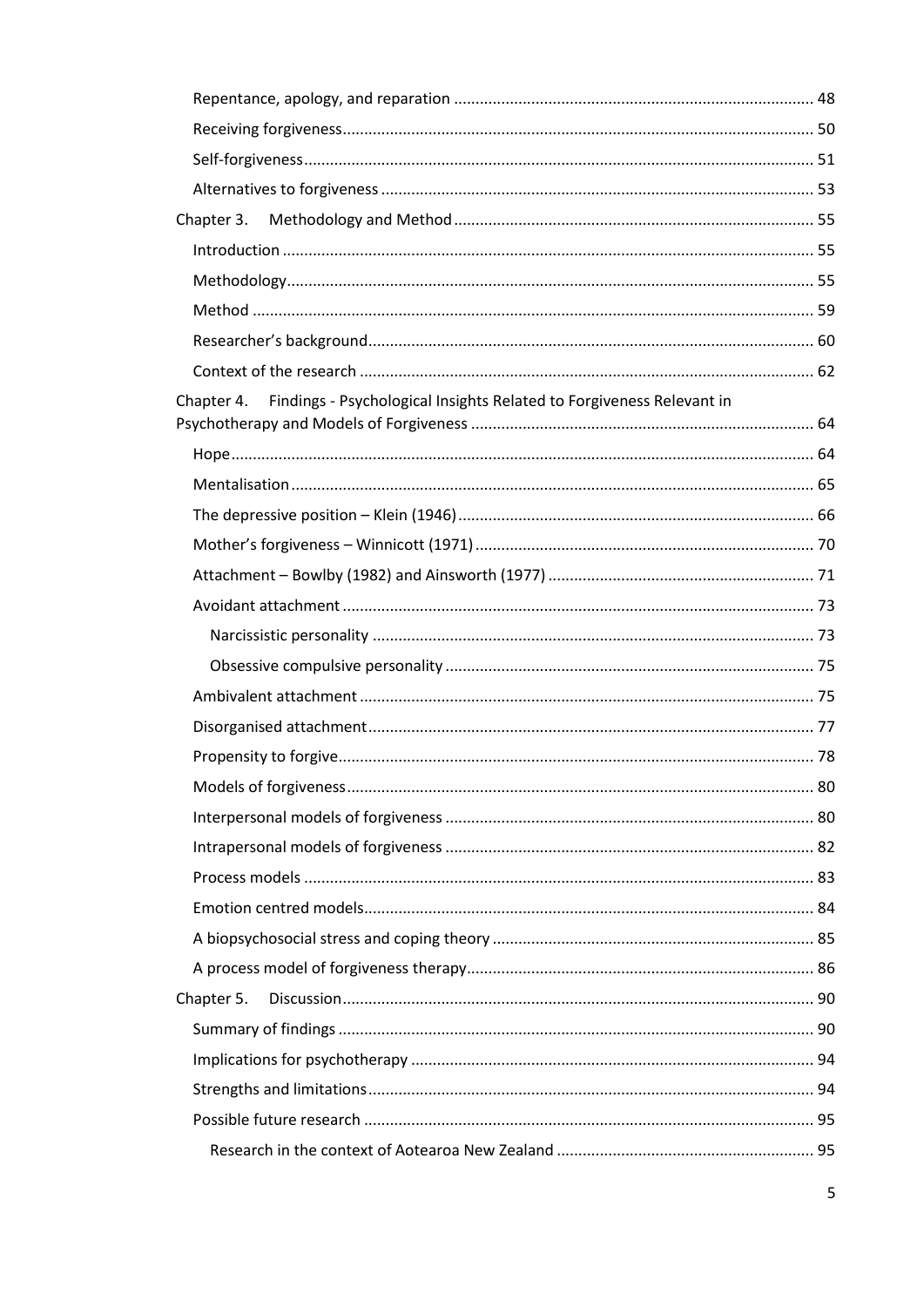| <b>References</b> |  |
|-------------------|--|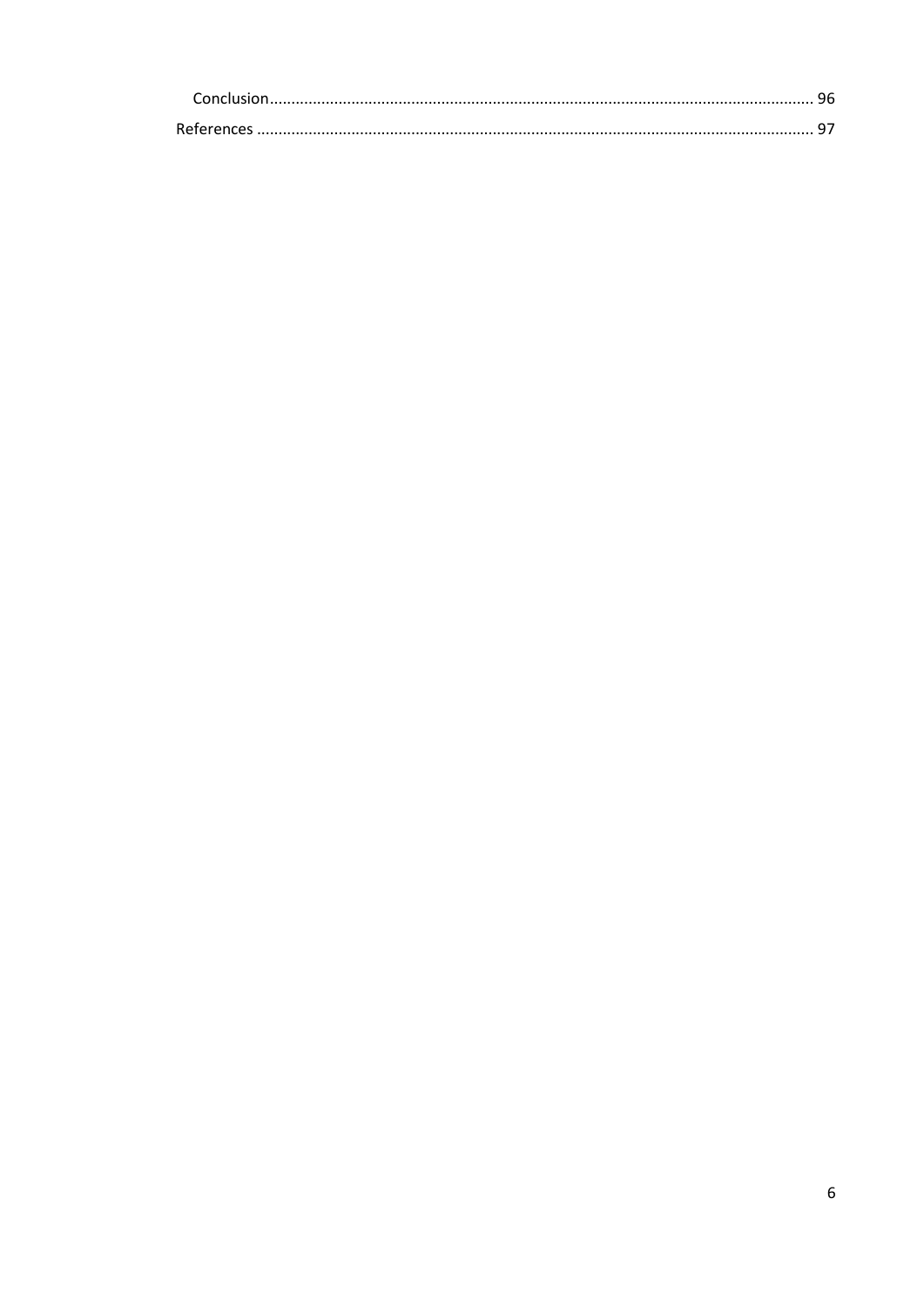## **Attestation of Authorship**

I hereby declare that this submission is my own work and that, to the best of my knowledge and belief, it contains no material previously published or written by another person (except where explicitly defined in the acknowledgements), nor material which to a substantial extent has been submitted for the award of any other degree or diploma of a university or other institute of higher learning.

Signed:

Name: Rodger Chesterfield

Dated: 14 February 2022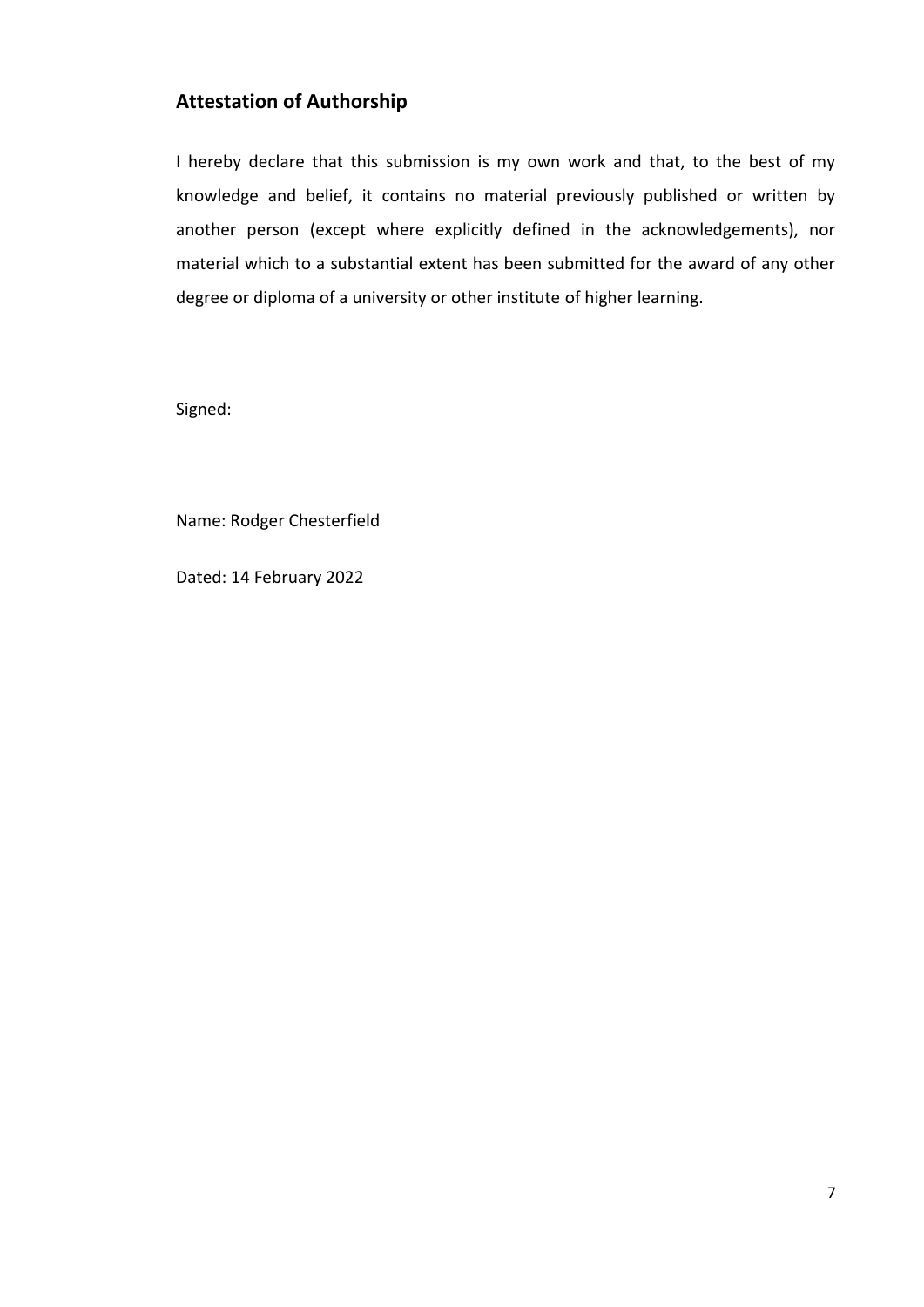## **Acknowledgements**

I would like to thank my supervisor Alan Jones for his interest and helpful comments during my research and the writing of this dissertation. Alan's encouragement and comments have been appreciated.

I wish to thank my employer, AUT, for supporting me in the pursuit of this study on a part time basis in parallel with my employment responsibilities. The dean of the faculty where I am employed, Professor Kate Kearins, has often enquired about my study progress, showing genuine interest, which has been appreciated.

My wife, Elizabeth, has supported me in many ways during this time of study, for which I am very thankful; without her little would be achieved in my life. Liz has contributed in practical ways with proof reading, which has been greatly appreciated.

The research and writing of this dissertation has coincided with the world event of Covid 19. There have been many weeks of lockdown with associated stresses which have added significant pressure.

Part time study in parallel with the many other responsibilities of an older student in employment, at home and in the community is a significant challenge and commitment. Though managing this pressure reasonably effectively during the six years of part time study including papers and clinical work for the master's of psychotherapy degree, the final element of the programme, this dissertation, seemed to be a significantly more demanding hurdle to complete.

A student completing their dissertation at the same time, Bridget, has provided peer support. Exchanging emails and occasional meetings at a café has been a means of encouragement, helping each other retain focus. Having a fellow student's support while engaged with the same process has been a significant benefit. Thank you, Bridget.

I appreciate all who have contributed to supporting me in this research endeavour. Thank you.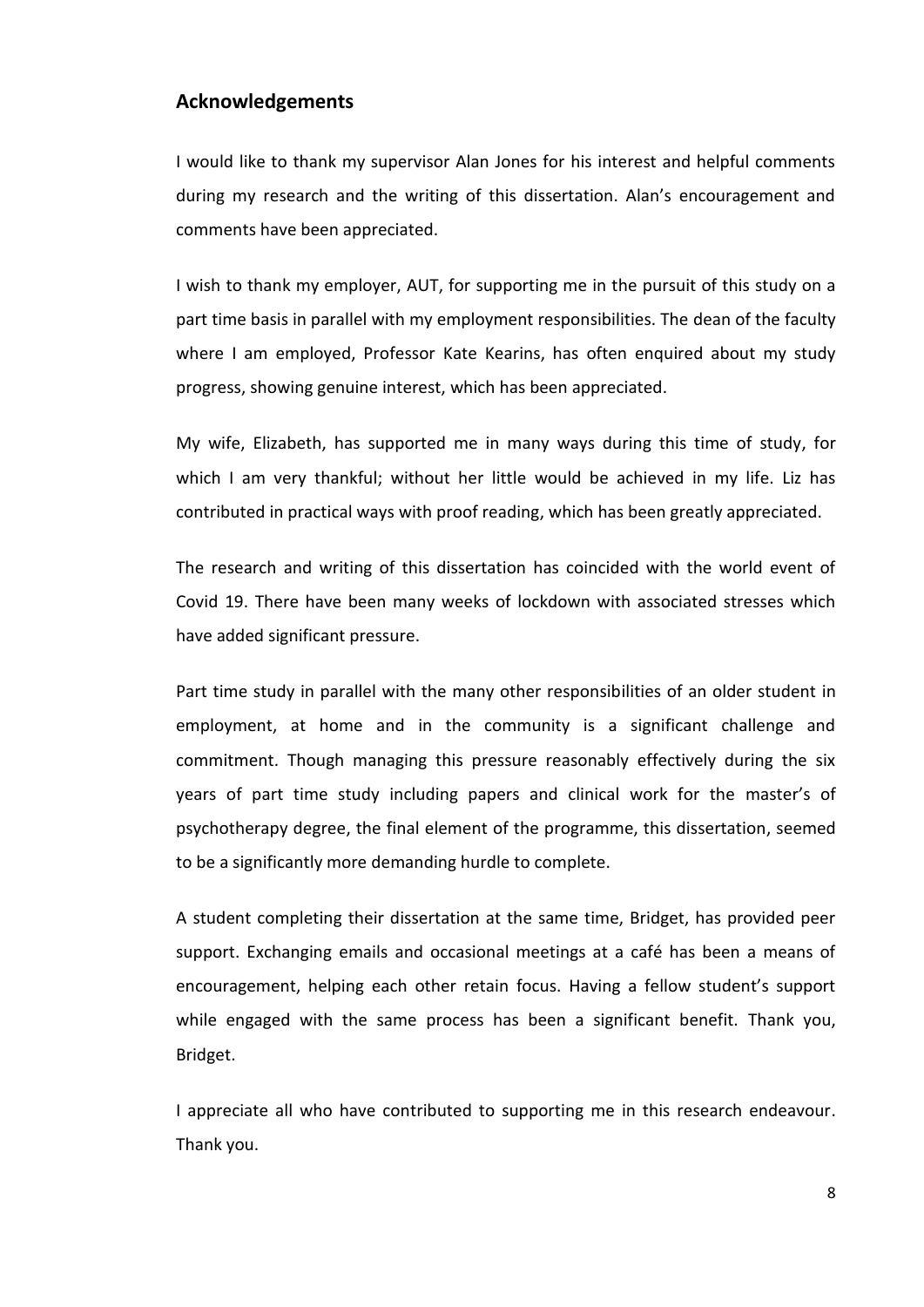## **Chapter 1. Introduction**

#### **Contextualising examples**

In September 2021, in Timaru, a town in Aotearoa New Zealand, a mother took the lives of her three young children. The family (husband, wife and three children) had arrived from South Africa three weeks earlier to start a new life in Aotearoa New Zealand. The husband and wife were apparently in a stable relationship, and both were professionally trained with occupations in medicine. Graham, the husband, arrived home at 9:40 pm one evening to find his wife injured; she had taken the lives of their two-year-old twins and their six-year-old sister. The whole country was deeply shocked and horrified at this tragedy. The event and the circumstances associated with it were a focus of media attention over several weeks, attracting intense public interest, and disbelief. Two weeks later, the husband Dr Graham Dickason is quoted as having said, "I have forgiven my wife and feel she is as much a victim in this tragedy as the slain siblings" (Leask, 2021). He went on to add, "I have already forgiven her (his wife) and I urge you in your own time to do the same; it is the key to healing this loss we have all experienced" (Leask, 2021).

In March 2019, Muslims were attacked while praying at a mosque in Christchurch, another city in Aotearoa New Zealand. The attacker held radical anti-Muslim views. He killed 50 people. The people of New Zealand were outraged and disgusted that such an atrocity could occur. During the prosecution of the gunman, the following responses were reported from the court room proceedings in 2020. Speaking to the killer, one person, a Muslim, who's relative had been killed, said, "I do not forgive you for what you have done. While you are in prison you will come to realise that you are now in hell – and only the fire awaits you" (Brown, 2020). The father of the youngest person murdered said he would "never forgive" the terrorist for the loss of his three-year-old son (Brown, 2020).

In the same proceedings, it was reported that Janna Ezat, whose son Hussein Al-Umari was murdered at the Al Noor Mosque, also of Muslim faith, told the gunman she forgave him. "I decided to forgive you Mr Tarrant because I don't have hate. I don't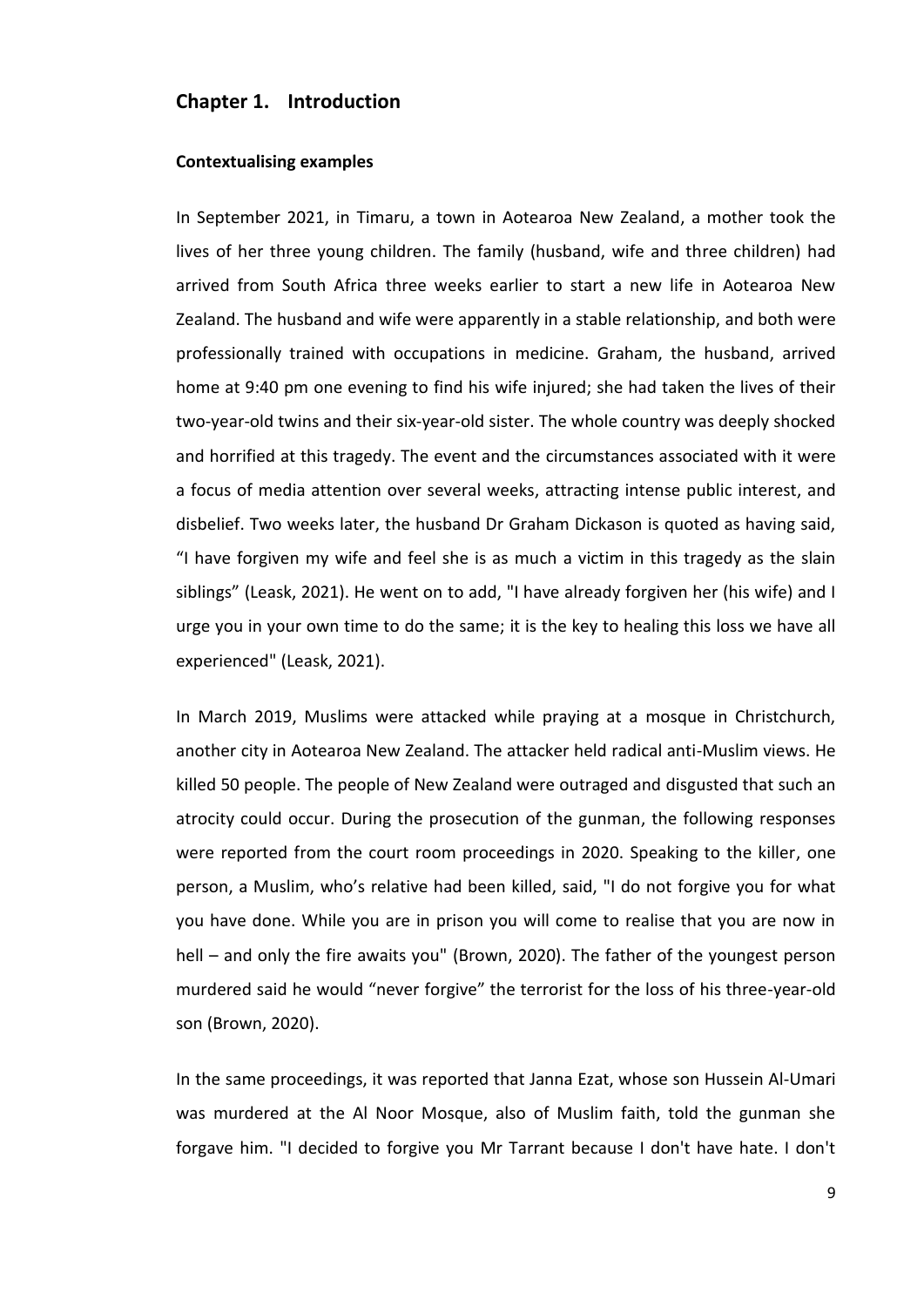have revenge," she said directly to the terrorist in the court room. "In our Muslim faith we say . . . we are able to forgive, forgive." "I forgive you. Damage was done and Hussein will never be here, so I have only one choice, to forgive you." (Graham-McLay, 2020). Tarrant is reported as having nodded in acknowledgment of her words before blinking profusely and wiping one of his eyes. It was Tarrant's only show of emotion reportedly seen by the court room observer that day (Graham-McLay, 2020).

Another relative, Ahmed, whose wife Husna was one of the 50 killed, told the crowd that as a man of faith, he had forgiven his wife's killer because he did not want to have, "a heart that is boiling like a volcano." "I want a heart that will be full of love and care and full of mercy and will forgive easily, because this heart doesn't want any more lives to be lost," he said, to applause in the court room (Graham-McLay, 2020).

Many more stories could be recounted from different cultural contexts and different times in history; some stories of forgiveness, and some of refusal to forgive. The foregoing stories were chosen because they were Aotearoa New Zealand stories at the time of writing this dissertation. The stories are like a seed plot for several concepts that are discussed in this research on forgiving. The forgiving recounted, seemed generous to the point of being beyond belief. Was the forgiveness part of self-healing? In one account the forgiver asserts it was, and in others it is implied. In one account, the aggrieved is unforgiving and vindictive; was this also healing?

There are ancient Biblical accounts of forgiveness, showing a long history of forgiving in human history. An account from approximately 1500 BC is in the first book of the Bible, Genesis. Joseph when 17 years old, was sold by his brothers into a foreign country as a slave, suffered false accusations, and was imprisoned for years in Egypt. His brothers had lied to their father, alleging Joseph had been killed. When Joseph was 30, he was appointed as Vizier of Egypt (the highest official under the pharaoh). Joseph's brothers came to Egypt because of a famine. Joseph met his brothers and said to his brothers, who were amazed to meet him, and were dependent on his mercy,

"I am Joseph; does my father still live?" But his brothers could not answer him, for they were dismayed in his presence. Joseph said to his brothers, "please come near to me." So they came near. Then he said: "I am Joseph your brother,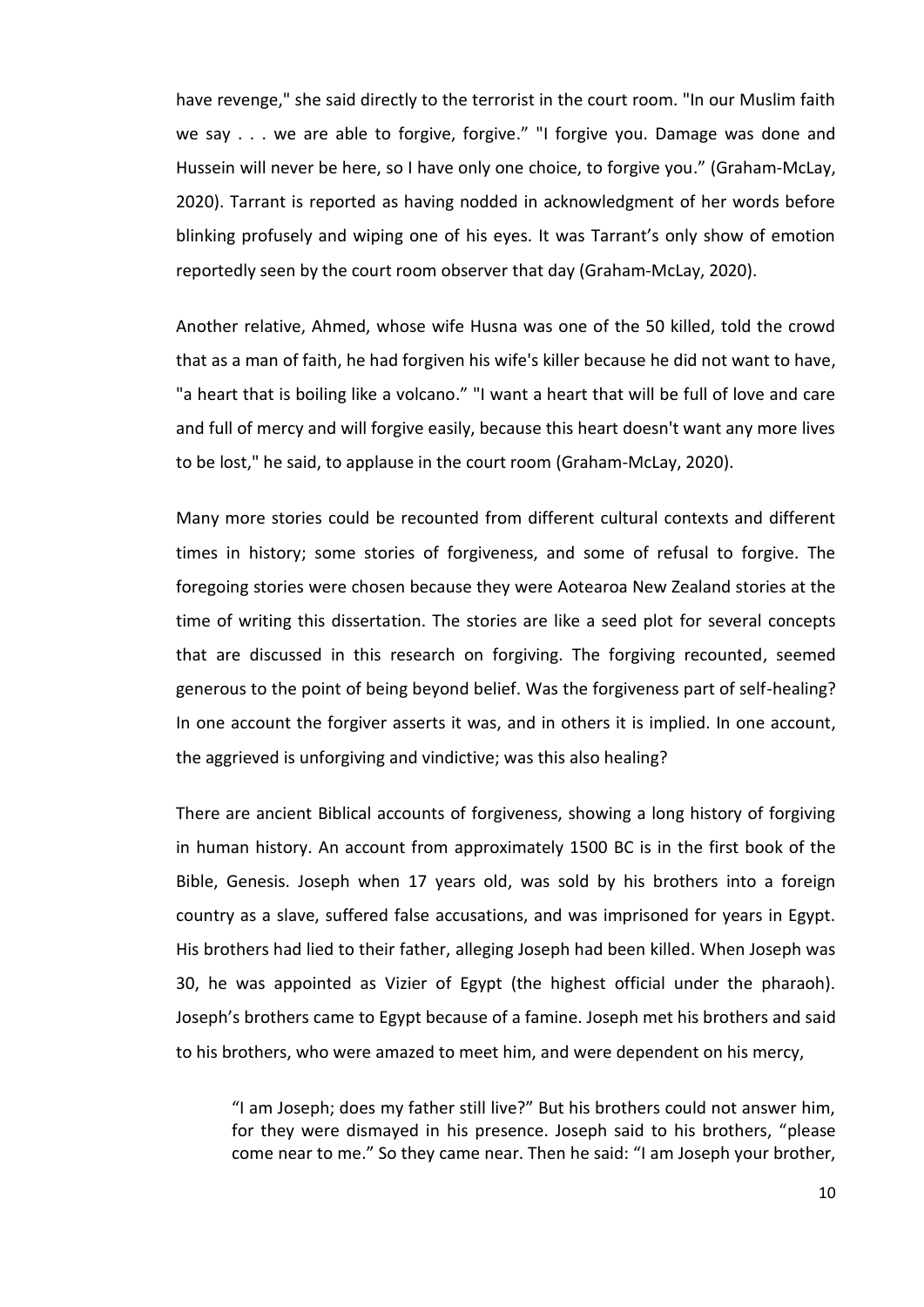whom you sold into Egypt. But now, do not therefore be grieved or angry with yourselves because you sold me here; for God sent me before you to preserve life" (New King James Bible [NKJB], 2020, Genesis, 45:3-5).

Joseph, now in a position of power, expressed the desire that the offenders, his brothers, should not be self-angry, but seek reconciliation, thereby making forgiveness implicit.

As I write these accounts, I notice a mingling of emotional responses within myself. They include surprise, awe, admiration, relief, and amazement. I am aware some readers may respond to these stories of forgiveness with disappointment, anger, or exasperation at the inappropriateness of forgiving, feeling forgiveness is superficial abdication of needed deep healing of inner hurt.

Reflecting on these examples, I wondered what the outcome would have been, if Dr Graham Dickason (the husband of the mother that killed their children in Timaru), the relative of a slain child at the mosque, Janna Ezat, or Joseph of the Old Testament, had experienced therapy conversations after experiencing the hurt they suffered.

These stories are linked to concepts discussed in the literature review and findings, as they illustrate key features of forgiveness and provide a human face to the concepts discussed.

## **Research focus**

Damaged relationships are significant contributors to the difficulties that people have in their lives, not only in respect to relationships in which the hurt has occurred, but in the wider context of living effectively in society (Mitchell, 1988). This research is designed to understand the relevance, role, and importance of forgiveness as a component of psychotherapy. The consequences of unforgivingness seem to be far reaching, impacting relationships, wellbeing, thought life, and emotions. The issue of focus in this research is, can psychotherapy help by including attention to forgiveness in therapy?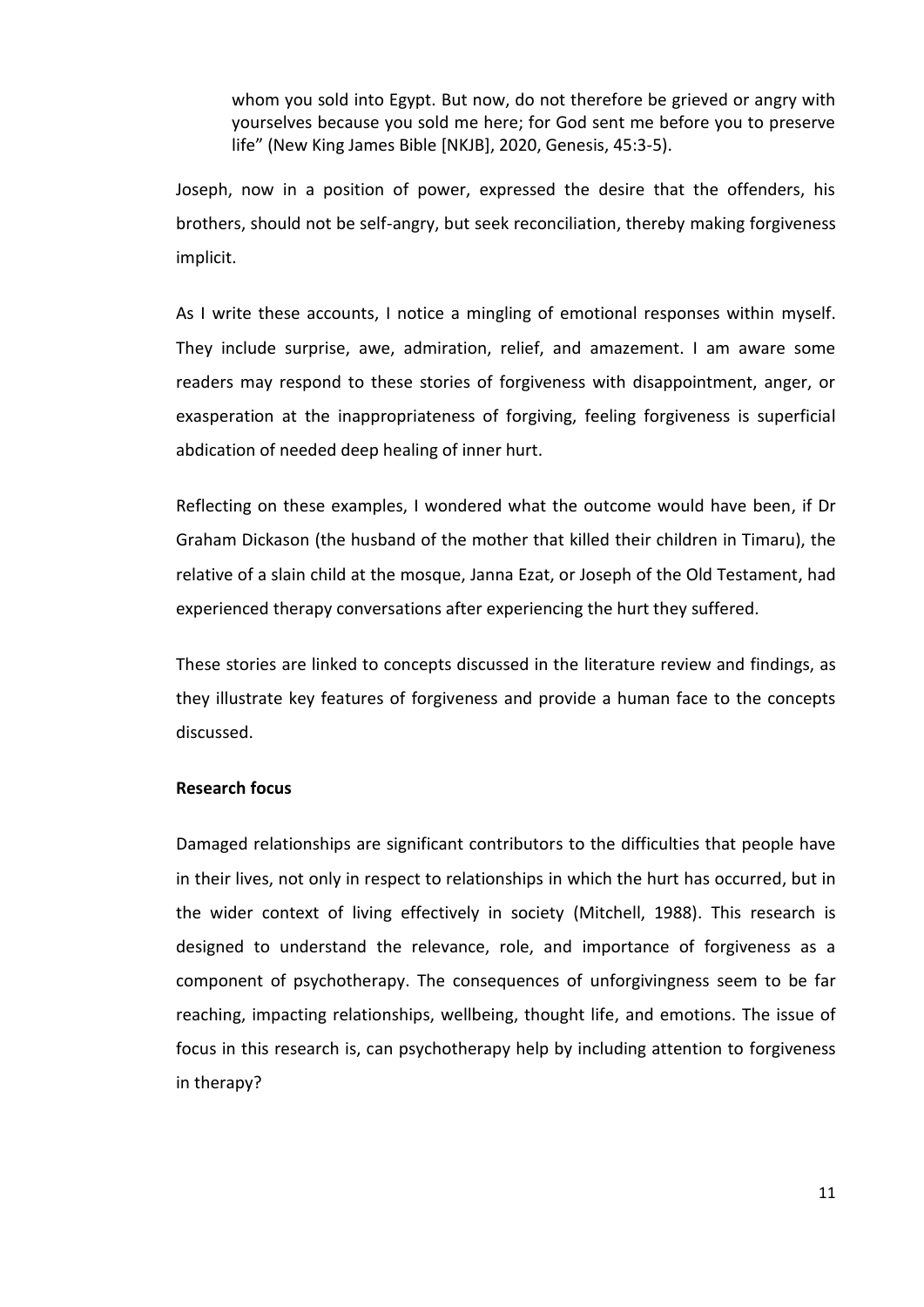This study is focused on the situation in which a person presenting for therapy has been hurt or traumatised by an interpersonal grievance. The association between being wronged and the experience of psychic pain may be identified by the client, or pain may emerge in therapy, brought to awareness in conversation with the therapist. The hurt may be recognised as impacting on general wellbeing as well as impacting the clients' relationships. Forgiveness may be identified as an aspect of therapy that can be helpful, possibly complementing other therapy focused on the client's wellbeing. The focus of attention in this research, in the context of psychotherapy, is forgiveness between the client and the person who caused the distress. Hence the research focus, meanings of forgiveness in psychotherapy.

Forgiveness is defined and discussed. The discussion also identifies pitfalls and false mimics of forgiveness, what forgiveness is not, and the psychological elements of a person that impact on forgiveness. The discussion includes relating forgiveness to interpersonal reconciliation, reparations, revenge, repentance, and the experience of forgiveness that may occur between client and therapist. A discussion of Klein's concept of the depressive position as a needed starting point for forgiveness is important. Attachment theory as described by Bowlby and Ainsworth (Ainsworth et al., 1977; Bowlby, 1982) provides insights into factors that affect the client's disposition or otherwise, towards forgiveness. Models of forgiveness are discussed: interpersonal models, intrapersonal models, process models, emotion-centred models, and a biopsychosocial stress and coping theory. A process model of forgiveness therapy is also outlined, and alternatives to forgiveness are identified.

The approach was a hermeneutic study of literature that researched forgiveness in the context of therapy. This dissertation presents secondary research based on publicly available material. The literature reviewed is focused primarily on empirical and theoretical studies that discuss the role of forgiveness in psychotherapy. Other literature referenced contributes to the understanding of forgiveness both from a theoretical and experiential perspective. Literature that discusses the psychological aspects of people that impact on their inclination or capacity to forgive is also included.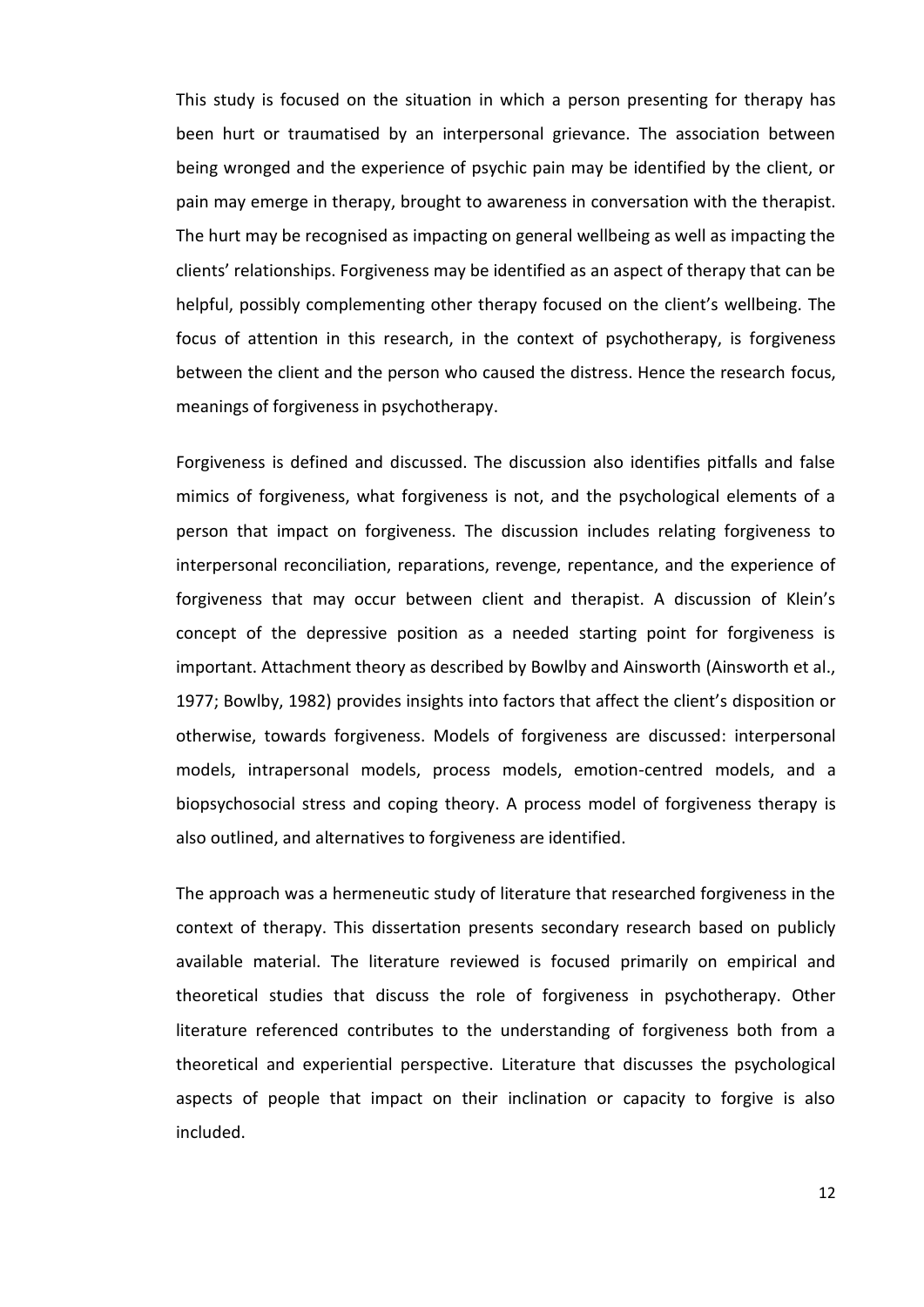No primary research material collected from interactions with people is included, and no information that identifies any individuals is divulged unless already in the public domain.

## **Literature introduction**

This section introduces some literature related to forgiveness. It aims to outline the concept of forgiveness, and how literature related to forgiveness informs therapeutic practice in the framework of therapy, particularly psychotherapy. A definition and a more comprehensive discussion of the elements of forgiveness are included in the literature review of this dissertation. This introduction intends to only introduce some elements of the notion of forgiveness.

A primary focus of forgiveness is that there are benefits for the forgiver. Forgiveness may therefore be seen as an emotional strategy for self-care. Forgiveness is a way of dealing in grace with the destructive character of anger and retribution that can keep people stuck with unresolved painful interpersonal difficulties (Byock, 2014). Another important focus is that forgiveness is a means to restore normative relationships with the people who have caused offence or harm (Alford, 2013). Forgiveness is not only focused on self-care but on establishing healthier relationships (Alford, 2013). The latter view embraces reconciliation as a concept associated with forgiveness. These two elements are more clearly differentiated in the findings chapter. Both descriptions are depicted in the stories of forgiveness that open this chapter. Ahmed said, "I want a heart that will be full of love and care and full of mercy." In this statement, Ahmed recognises the need for inner repair, and for relationships characterised by mercy.

Forgiveness may be considered by some as a virtue (Alford, 2013), and a distinctive virtue, because anger is given up without compromising wise judgement (Roberts, 1995), although this is not a universal perspective. Forgiveness is an appropriate response to an interpersonal injustice (vanOyen Witvliet & Luna, 2017) although it may be argued that not all interpersonal injustices should be forgiven (Erskine, 1973; Wahking, 1981).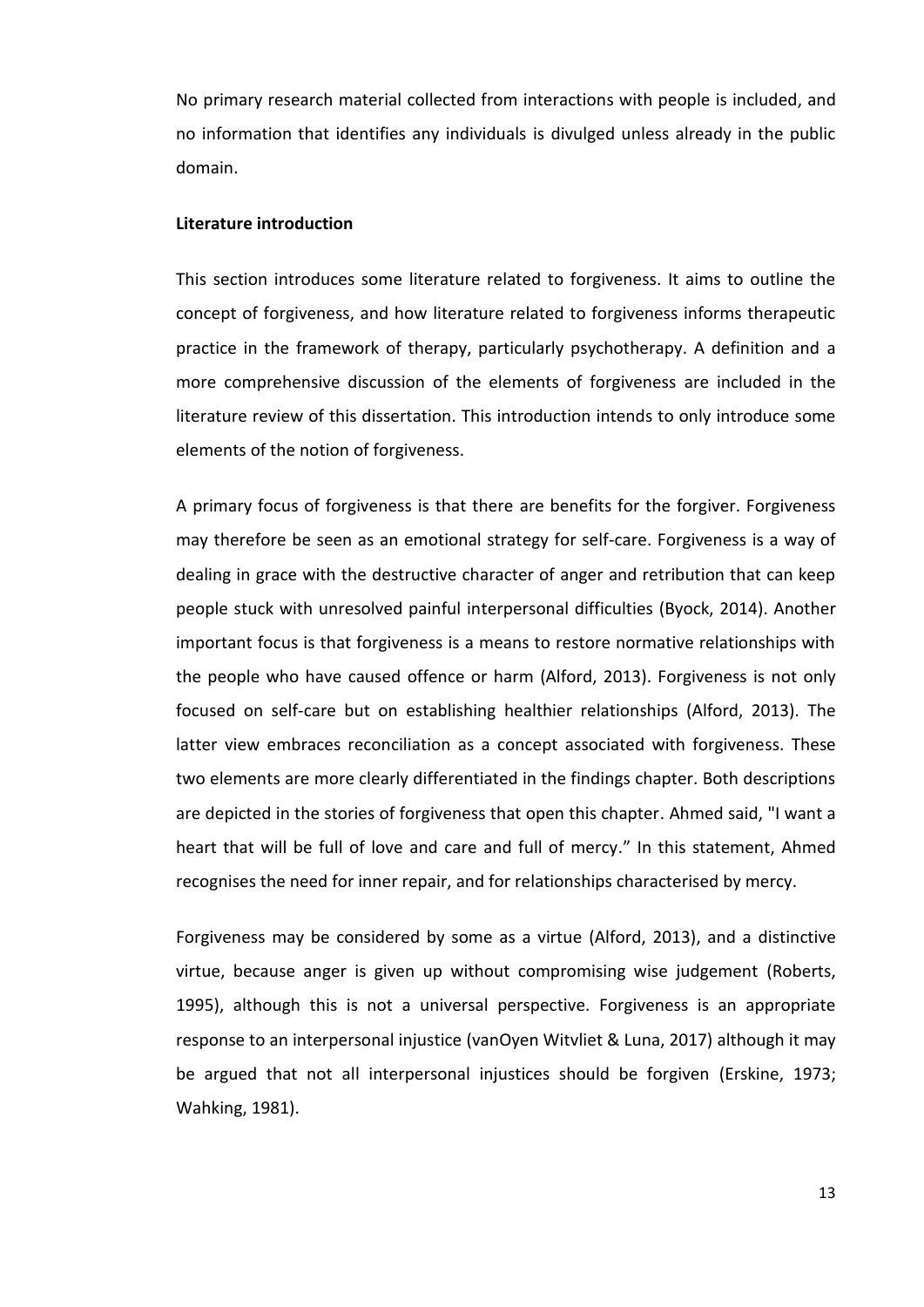A transgressor's actions have hurt a victim in some way, so forgiveness may be a useful response (vanOyen Witvliet & Luna, 2017), but there may be other responses as outlined in the foregoing stories, and which may have therapeutic value. When hurt occurs in relationships, a variety of responses may occur, including holding a grudge, seeking revenge, bitterness, resentment, and hate, or conversely, mercy and kindness may be expressed in forgiveness (Martin et al., 2011). Forgiveness was found in this study to be a useful therapeutic means of healing, but not without caveats. There is no universal consensus for a definition of forgiveness, or what forgiveness is not, but there are some common understandings that are introduced in this chapter and further elaborated in the literature review.

Forgiveness may be defined as the achievement of a realistic, balanced view of a relationship, a release from being controlled by negative affect towards another person, or a lessened desire to punish or obtain retribution (Gordon & Baucom, 1998). Forgiveness also includes increases in positive thoughts, feelings, and motives towards the offending person (Wade & Worthington, 2003), although this is not a universal perspective. Forgiveness recognises the humanity of the offender, does not minimise the reality of the offence or injustice, and desires a positive change for the offender (vanOyen Witvliet & Luna, 2017). An alternative definition describes forgiveness as increased understanding of the other, with the objective of being less conditioned by negative thoughts, feelings or behaviours (Gordon et al., 2005). Forgiving is more significant than simply excusing or forgetting a perceived injustice. These distinctions are discussed in the findings of this research.

A person who has been offended is likely to feel sadness, fear, and humiliation and possibly desire retribution. However, merely changing the emotions does not constitute forgiveness (vanOyen Witvliet & Luna, 2017). To help clarify the meaning of forgiveness, it is helpful to identify what forgiveness is not. Forgiveness is not excusing, minimising, tolerating, or denying that an offence has occurred (Enright & Fitzgibbons, 2000; vanOyen Witvliet & Luna, 2017; Worthington et al., 2016; Worthington, 2009). Forgiveness is not the same as the restoration of a relationship (Smedes, 1996). Forgiveness requires a transformation within the victim, which is distinct from building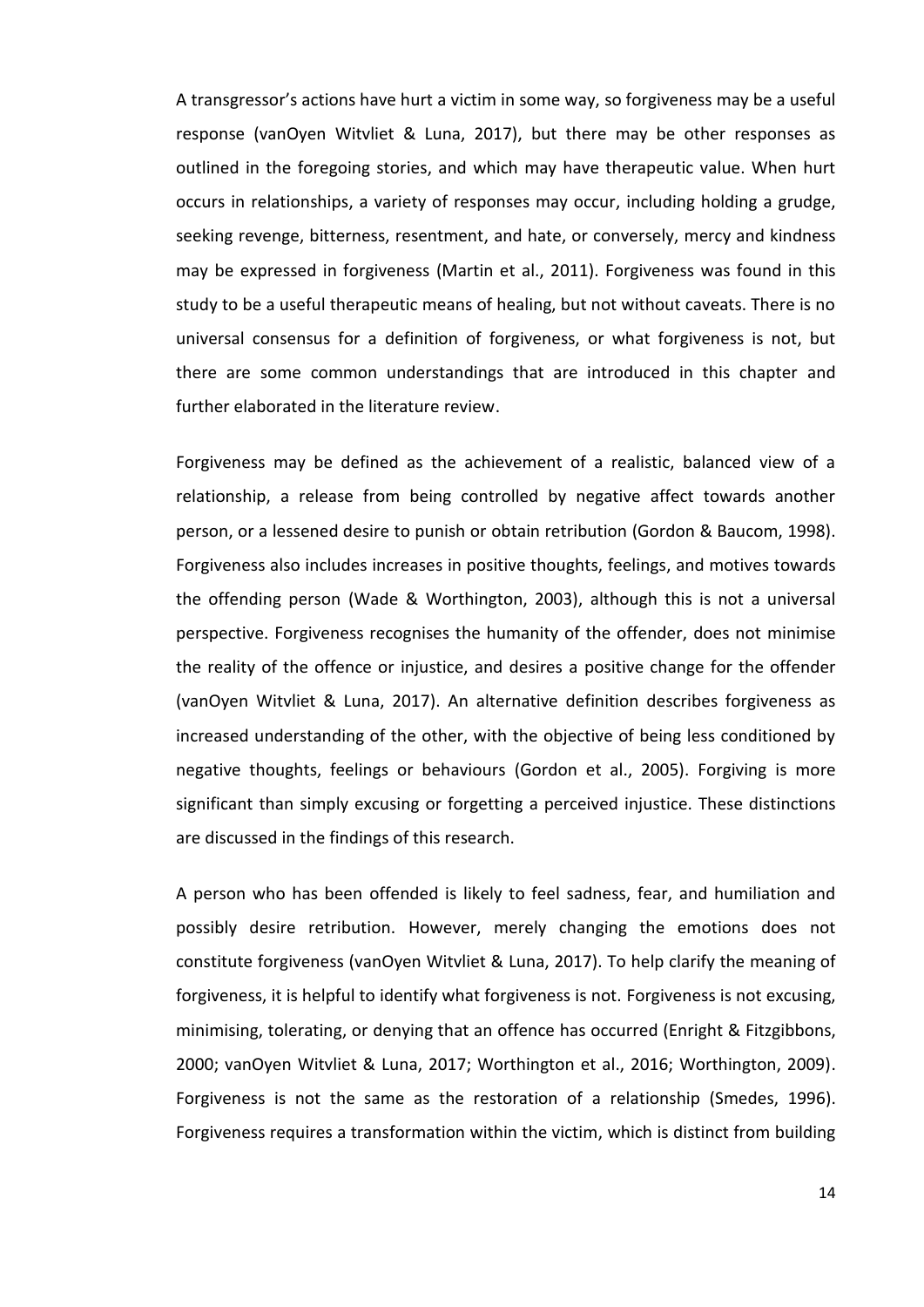trust, however, building trust is necessary if reconciliation is to follow (Worthington, 2003).

Forgiveness may be a significant therapeutic remedy (Hertlein & Brown, 2018); hence its importance in the context of psychotherapy. The healing power and transformational effects of forgiveness are significant, suggesting forgiveness may be an appropriate focus for treatment of deep relationship-related hurts (Hannon et al., 2012). Using theoretically grounded forgiveness interventions appears helpful for clients dealing with past offences against them (Wade et al., 2014).

#### **Personal perspective**

My interest and sense of significance of forgiveness has arisen from a combination of several parts of my life. My experience as a business manager for over 20 years, often gave me opportunities to observe the impact of past unresolved hurts in the lives of colleagues. From these observations I became increasingly aware of my own attitudes, and thinking about forgiveness in my business dealings, my personal relationships, and in family contexts.

I have noticed in my practice as a trainee psychotherapist, that clients with unresolved past relationship hurts seem to be encumbered with a burden they struggle to be freed from. They seem caged, weighed down with pain, anger, and hurt, and I feel being in their presence, their emotions become transferred to me. I have wondered if in some cases the emotional burden would be relieved by forgiving those who offended against them. I have noticed a growing curiosity about whether, and how, forgiveness may inform psychotherapy practice and add a dimension to therapy that may be helpful to clients.

I am married and have children. In marriage and family life there are many times I hurt and am hurt. I have noticed that for me, personally holding, even nurturing hurt, and seeking retaliation, adversely impacts not only my relationships, but also my state of mind and emotions.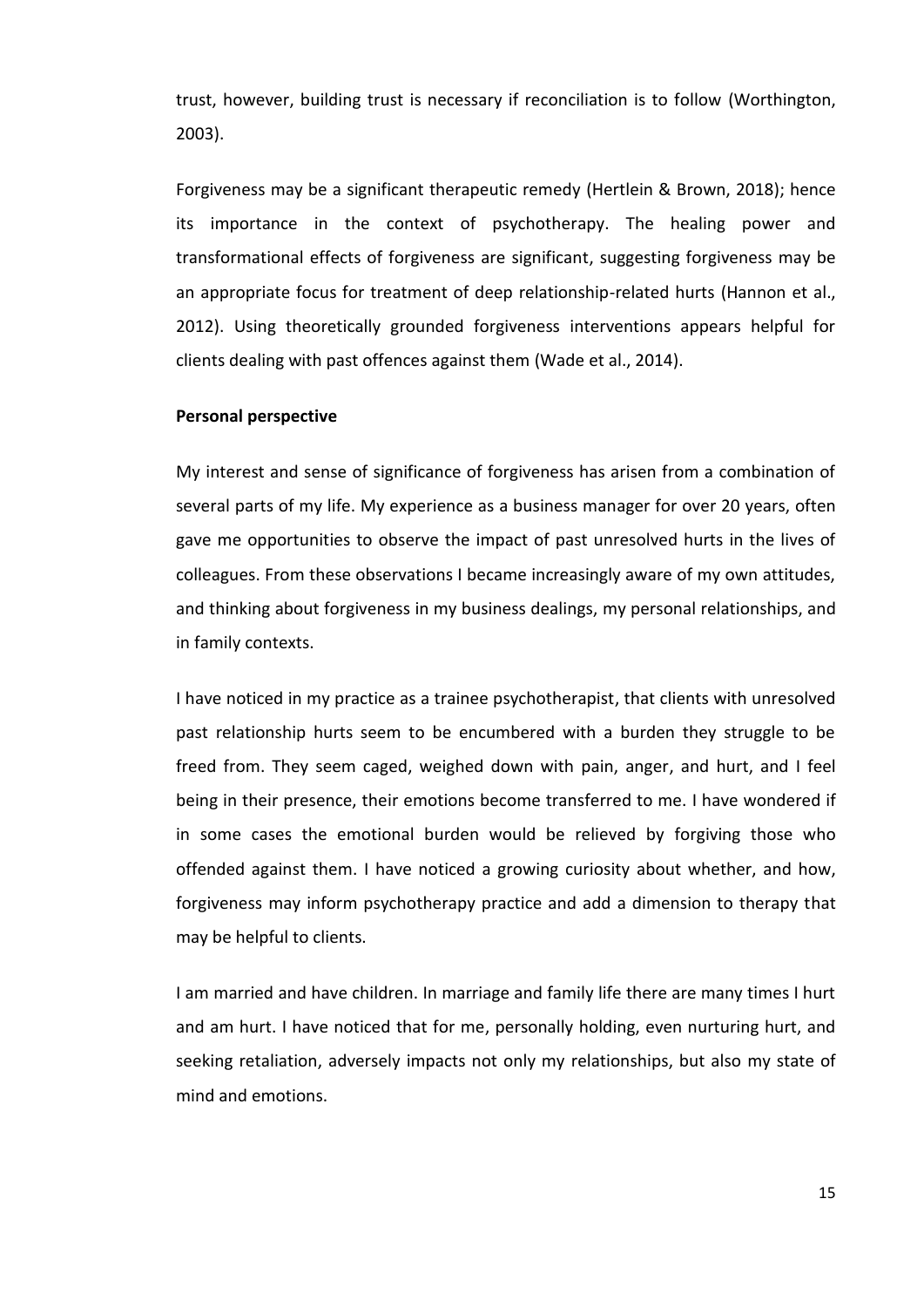If I had not undergone major surgery 15 years ago, my life expectancy would have been significantly shorter than is now the case. This experience served to sharpen my awareness of what is important, making me more aware of barriers in my interpersonal relationships. I felt encouraged to be more active in seeking to address inconsistencies between my espoused beliefs (which included the need to forgive others) and my practice. Forgiving took on a greater significance than before and was also challenging.

I am now in my final year of psychotherapy training. The importance of supporting clients to address dysfunctional relationships has been a key feature of therapy during my training, but there has been no attention to the subject of forgiveness. This observation, in conjunction with the experiences I have outlined, has aroused interest in the concept and practice of forgiving in the context of psychotherapy. This research identifies forgiveness as an important part of psychotherapy, that when integrated with other aspects of the practice of psychotherapy, can lead to improved outcomes for clients.

I am aware that the subject of forgiveness has received scant attention in psychodynamic literature but is prevalent in the popularised self-help literature. Freud, often thought of as the father of psychotherapy, made minimal reference to the concept of forgiveness. The topic was not referenced in any systematic way in his writings.

I perceive forgiveness to be regarded with suspicion by some therapists, who may understand forgiveness to be a superficial way to escape hurt, and a mechanism to avoid facing the real psychological damage that may have been inflicted on a person's psyche by others' wrongdoing. Others share this view (Murphy, 2002). Revenge, or other processes rather than forgiveness, may be seen to be more effective ways to deal with deep hurts inflicted by others (McCullough, 2008). The consequences of hurts are significant, so the question grappled with is how to effectively facilitate healing. I sense that overtones of religiosity associated with forgiving may also contribute to caution in the minds of therapists who understand psychotherapy as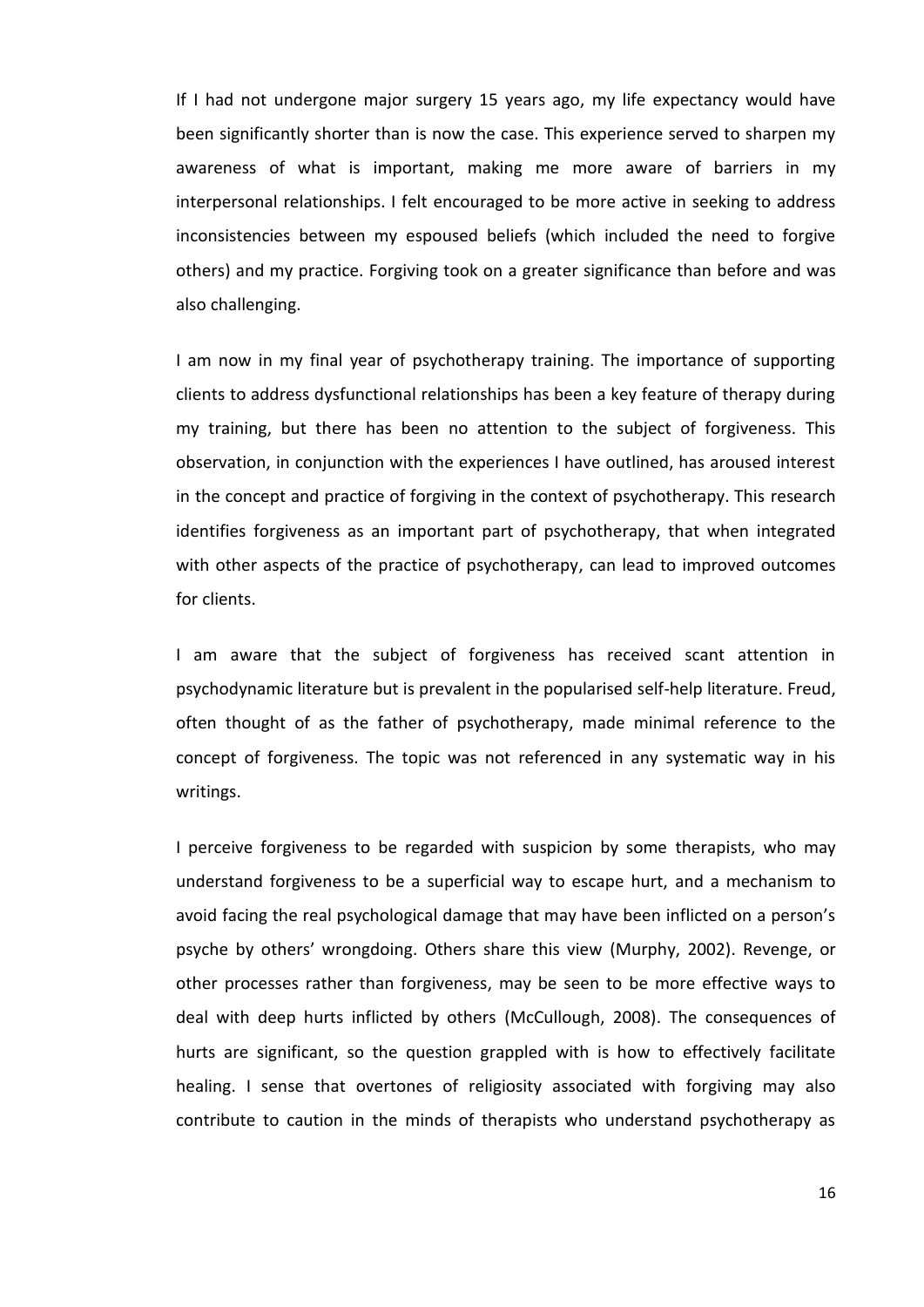being science based, and therefore likely to be warped if religious concepts are introduced.

#### **Dissertation structure**

Following this introduction, chapter two is a literature review presenting key concepts of forgiveness. The literature review provides a brief history of forgiveness in the context of psychology, then using a definition for forgiveness, discusses key aspects of forgiveness, the characteristics of unforgiveness, and what forgiveness is not, including a variety of concepts that may be mistaken for forgiveness. These sections are designed to clarify the meaning of forgiveness and identify the components of change needed for forgiveness to occur. A variety of concepts associated or contrasted with forgiveness are also discussed, such as revenge, repentance, reconciliation, and selfforgiveness.

Chapter three discusses the hermeneutic methodology used in this research and the methods adopted within the hermeneutic framework.

Chapter four discusses the research findings, psychological insights related to forgiveness relevant in psychotherapy, and models of forgiveness. These include the topics of hope, mentalisation, and the significant focus on the depressive position, as described by Klein (1946). Attachment theory is discussed to assist understandings of a person's barriers against, or predisposition towards forgiveness. Finally in Chapter four, models of forgiveness therapy are outlined. Linked with both findings' chapters are references to the connections between the concept of forgiveness, and the relevance and application of forgiveness in the context of therapy.

Chapter five, the concluding discussion, summarises the research findings, presents the implications and limitations of the research, and suggests future possible opportunities for research related to forgiveness.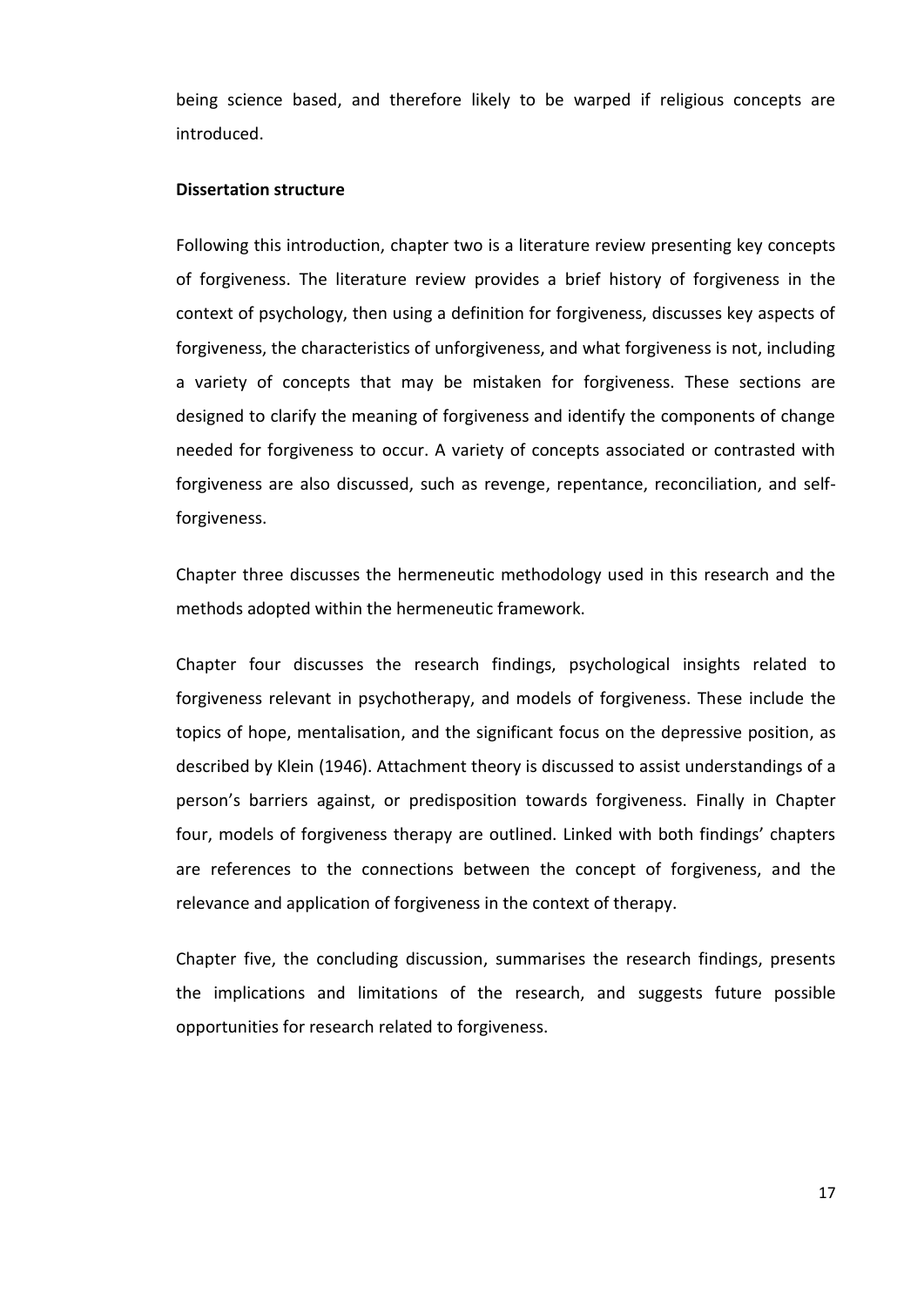## **Chapter 2. Literature Review – History, Definitions, and Key Concepts**

This literature review provides a brief history of forgiveness in the context of psychology, then, based on a definition, discusses key aspects of forgiveness, the characteristics of unforgiveness, and what forgiveness is not, including a variety of concepts that may be mistaken for forgiveness. These sections were designed to clarify the meaning of forgiveness and encourage understanding of the elements of forgiving that may need attention in therapy, as well as clarifying what forgiveness is not. A variety of concepts associated or contrasted with forgiveness is then discussed, including why not to forgive, trauma, revenge and reparation, reconciliation, repentance, receiving forgiveness, self-forgiveness, and alternatives to forgiveness. The contents of the chapter are linked to therapy practice. The accounts of forgiveness and refusal to forgive outlined in the introduction, are used to illustrate several key points.

## **Brief history: Forgiveness from a psychological perspective**

This history is focused on the psychology of forgiveness. The history of forgiveness as a notion has a much longer heritage than its association with psychology. For Judaism, the origins are in the Old Testament of the Bible, and for Christianity its origins are in the Bible's New Testament. Many religions espouse forgiveness, and the concept is embedded in each of their relevant foundational documents and has been encouraged for thousands of years (Rye et al., 2000). The religious overtones associated with the ideas of forgiveness may have contributed to the neglect and suspicion of the topic in psychotherapy literature and practice.

Religion, and in particular forgiving, may be perceived as providing a way to evade personal issues, an avoidance mechanism that is unhealthy and validates not facing or grappling with relationship dysfunction deeply. The hesitancy to discuss or include forgiveness as part of therapy may arise because forgiving has been associated with religion, and not science (Denton & Martin, 1998). Forgiving, along with religion, has often been understood as a shallow and superficial way to avoid important internal psychological issues. Forgiving may be perceived as likely to suppress issues for a time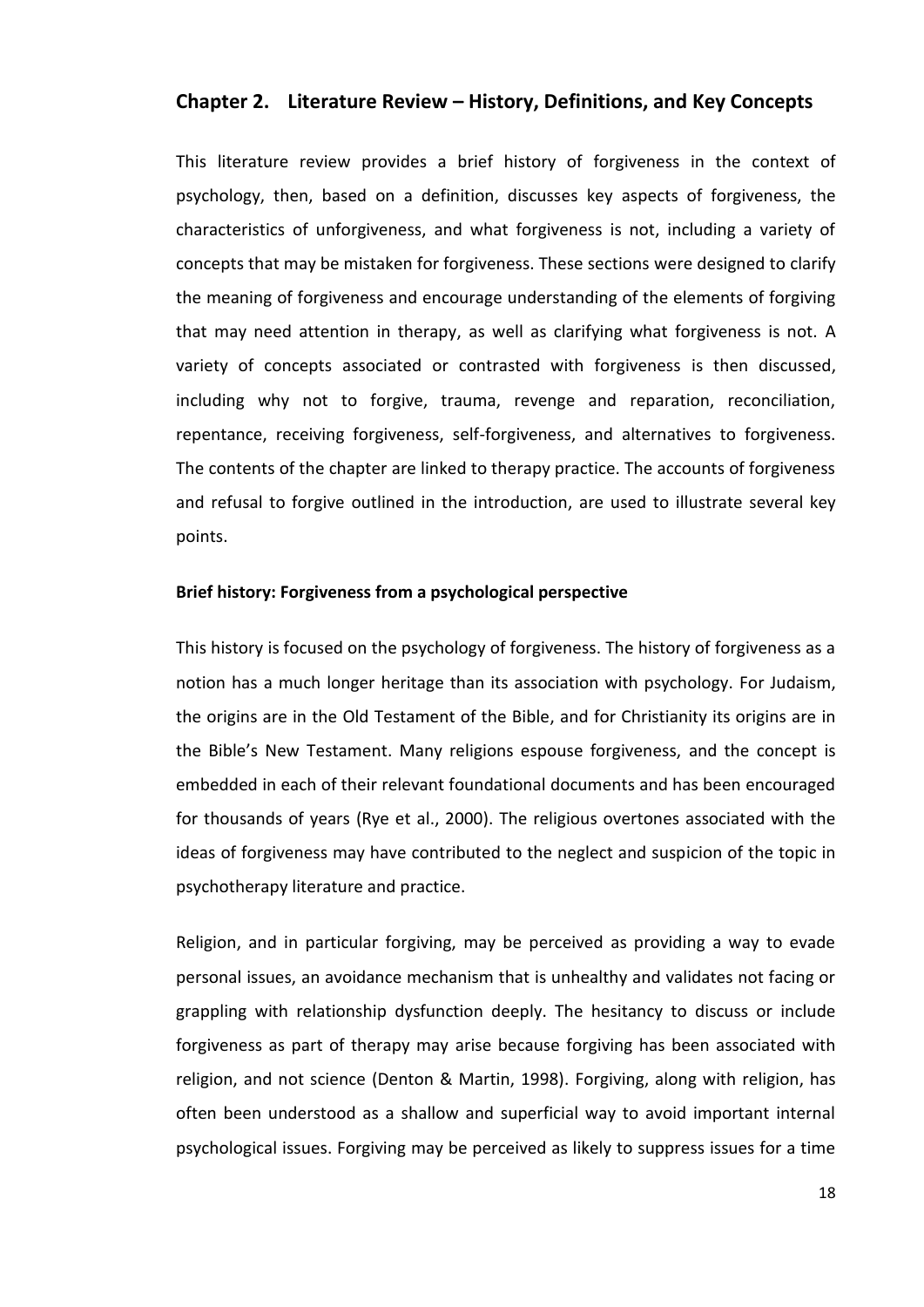rather than provide underlying psychological solutions. Non-religious people may perceive forgiving as an unhelpful defence used to justify fleeing their own emotional and mental reality. The defence of forgiving for religiously inclined people may furthermore evolve into pride, and a shallow self confidence that issues are resolved because they have forgiven. The superficial comfort of having forgiven offences may fortify or insulate them from facing inner truths. This discomfort with forgiving may have some validity, depending on what understanding of forgiveness is held.

In the initial years of scientific psychology there was little reference to the subject of forgiveness. This lack of interest included Freud and others that followed him, as well as those from different psychological traditions such as Carl Jung, Alfred Adler and others (McCullough et al., 2000). Forgiveness, however, may be viewed as a concept that blends psychological and interpersonal constructs (Akhtar, 2002). Forgiveness has emerged as a concept in therapy in clinical practice for a few practitioners. Forgiveness may be perceived as distinct from psychological phenomena such as anxiety, narcissism, and hate, which have often been the focus of psychotherapy rather than courage, love, wisdom, and hope (Akhtar, 2002).

From the perspective of the history of forgiveness in the social sciences, the history can be divided into two periods. The first period, 1930-1980, was characterised by theoretical considerations, and minimal empirical work was designed to understand forgiveness (McCullough et al., 2000). In this period, Piaget and Behn discussed forgiveness, focusing on the capacity to forgive growing out of the development of moral judgement, while Litwinski in 1945 described the affective structure needed for interpersonal forgiving (McCullough et al., 2000). Also during this period, some theological commentators articulated from a pastoral or religious perspective, that forgiving of offences, and the sense of being forgiven by God, helped maintain mental health (Beaven, 1951 ; Johnson, 1947). The idea was also expressed that forgiveness could be described as the foregoing of revenge, which was linked to an effort to be consistent with personally held ethical standards (Emerson, 1964; Heider, 1958).

The second of the two periods identified, 1980 to the present, has seen a significant increase in research and emphasis on the importance of forgiving those that have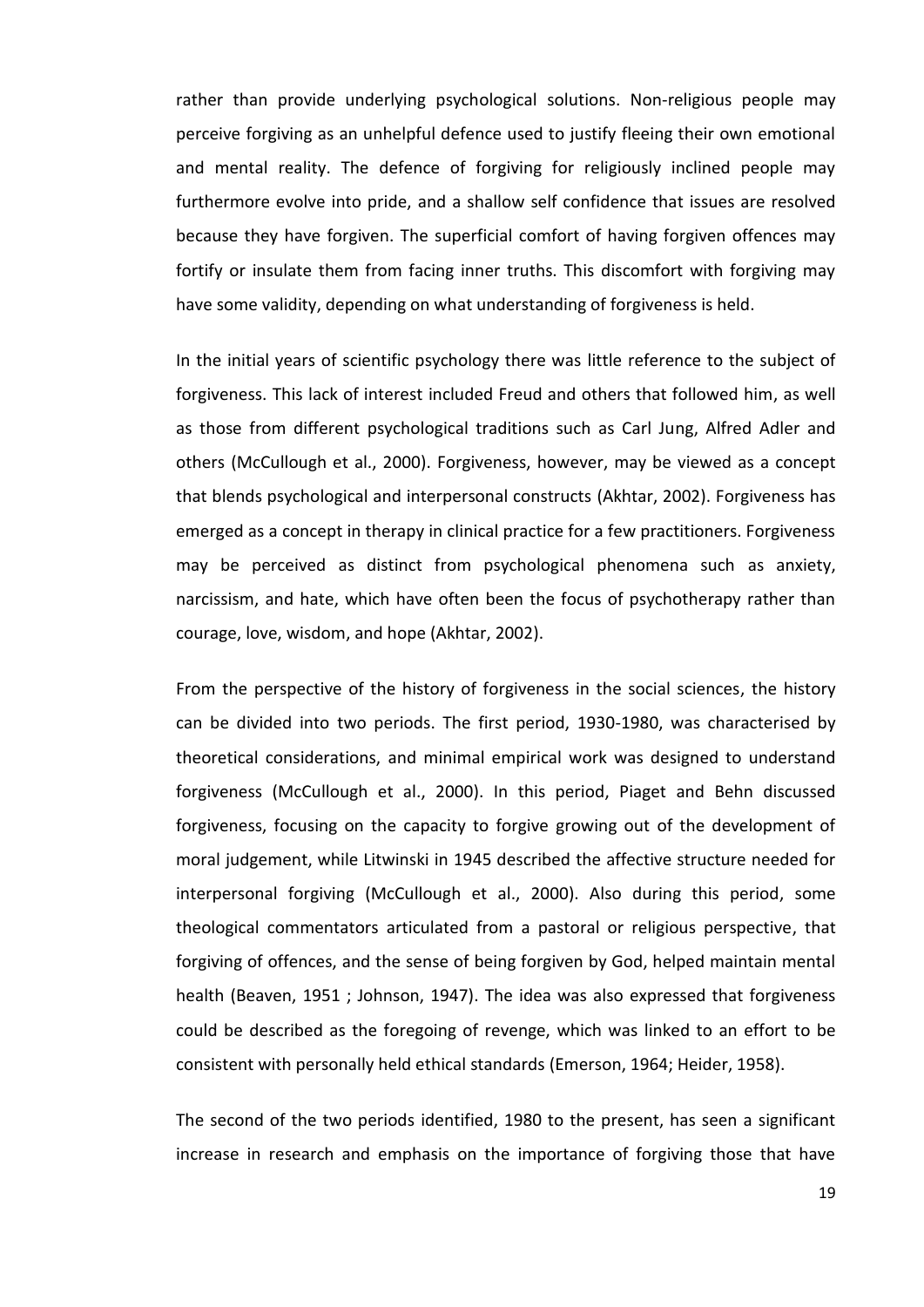offended against victims, as part of therapy (McCullough et al., 2000). During this period there was an increased focus on how forgiving related to mental health, and the treatment of mental health from a clinical perspective (Fitzgibbons, 1986; McCullough et al., 2000). This developed into encouraging forgiveness in therapy as a means to address the hurt of being a victim, with the intention of improving mental health (Hebl & Enright, 1993) and demonstrated as relevant to a variety of populations in empirical research (Freedman & Enright, 1996). In addition, several researchers explored the social and psychological issues that underlie forgiving, finding that a person's willingness to forgive an offender can be explained by understanding an offender's perceived responsibility, motives and intentionality, and the severity of the offence (Boon & Sulsky, 1997). A large body of research was generated on the subject of forgiveness when the John Templeton Foundation funded 30 separate research efforts at different institutes in the late 1990s (McCullough et al., 2000).

Having briefly reviewed the historical context of forgiveness, a more detailed consideration of forgiveness is needed. The following is not only intended to clarify a definition, but also to identify the key elements of forgiveness that need to be part of psychotherapy when a client is seeking to understand forgiveness in their personal circumstance.

## **What is forgiveness?**

This discussion builds on the concepts introduced in Chapter one. Clarity of definition is of practical value in applying conceptualisations of forgiveness to clinical practice. If therapists and clients do not understand forgiveness, this will contribute to potentially unhelpful therapeutic interventions in cases of unresolved interpersonal resentments, bitterness, hatred, and anger (Enright & Fitzgibbons, 2015). Without a clear understanding of forgiveness, therapists are at risk of falsely representing what is involved in forgiveness. A shallow mimic of forgiveness will inadvertently accentuate client pain and generate false hope of personal healing. The features of forgiveness that require focus in therapy are discussed in this section.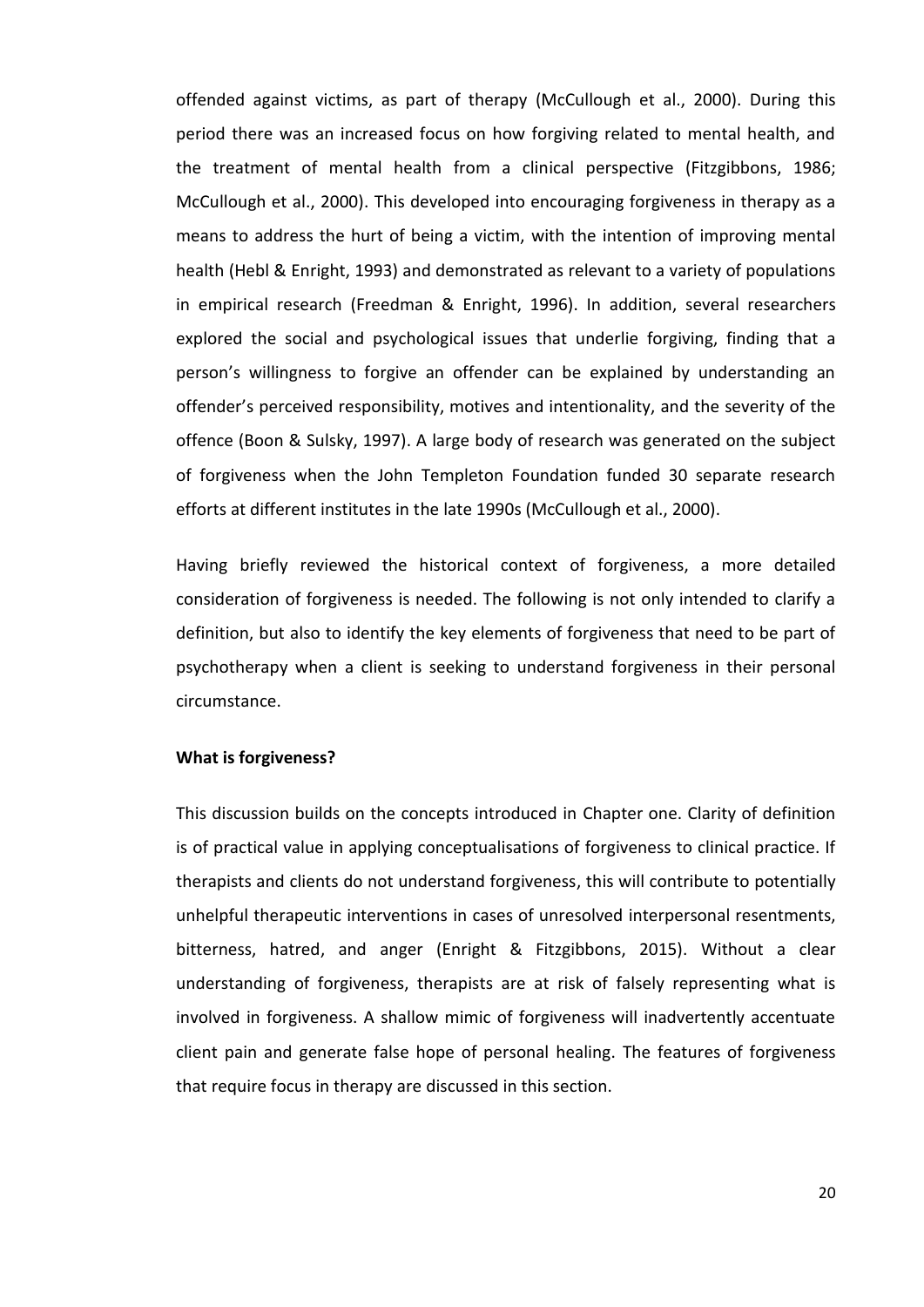Most definitions include several core aspects of forgiving. One such definition proposes that the act of forgiving is to give up resentment or claim to requital, to grant relief from payment or reparations, to cease resentment against the offender (Merriam-Webster, 1998). A key observation from this definition is that the offended person needs to give up what would otherwise be perceived as their right to retribution. Also implied, is the need to resolve unpleasant angry emotions and adopt a change of attitude to the offending person. These implications provide the groundwork for being free of claims over the offender (Akhtar, 2002). As a result, the changes lead to a change in relationship to the offender.

The next definition is the basis of a discussion in the subsequent paragraphs. Key aspects of forgiveness are identified and discussed, and sometimes illustrated, drawing on the stories recounted in the introduction chapter that contextualised the subject in human narratives. The intent in this chapter is not only to clarify understandings of forgiveness, but more importantly, an understanding of what a client's experience of forgiveness is likely to entail. This will be needed if clients are going to receive the benefits of forgiveness.

The definition used in this dissertation is that *forgiveness* requires first rationally determining unfair treatment or hurt. Forgiving is a choice to abandoning resentment and endeavouring to respond to the wrongdoer based on the principles of beneficence and unconditional worth, which may include compassion, generosity, and love (to which the offender has no right) (Enright & Fitzgibbons, 2015).

Some definitions of forgiveness notably neglect reference to the idea of forgiveness requiring compassion or some similar responses to replace the abandonment of resentment, but are similar in most other respects (Denton & Martin, 1998; Hargrave & Sells, 1997). The consensus view spanning most definitions is that forgiveness is interpersonal and intrapsychic, and that it takes place over time and requires choice (Konstam et al., 2002). The following section explores the key concepts of forgiveness, and therefore, what is needed in the experience of a forgiver. The structure of the definition and the following discussion has an embedded progression, and each element is needed. Forgiveness has experiential steps, each building on the previous.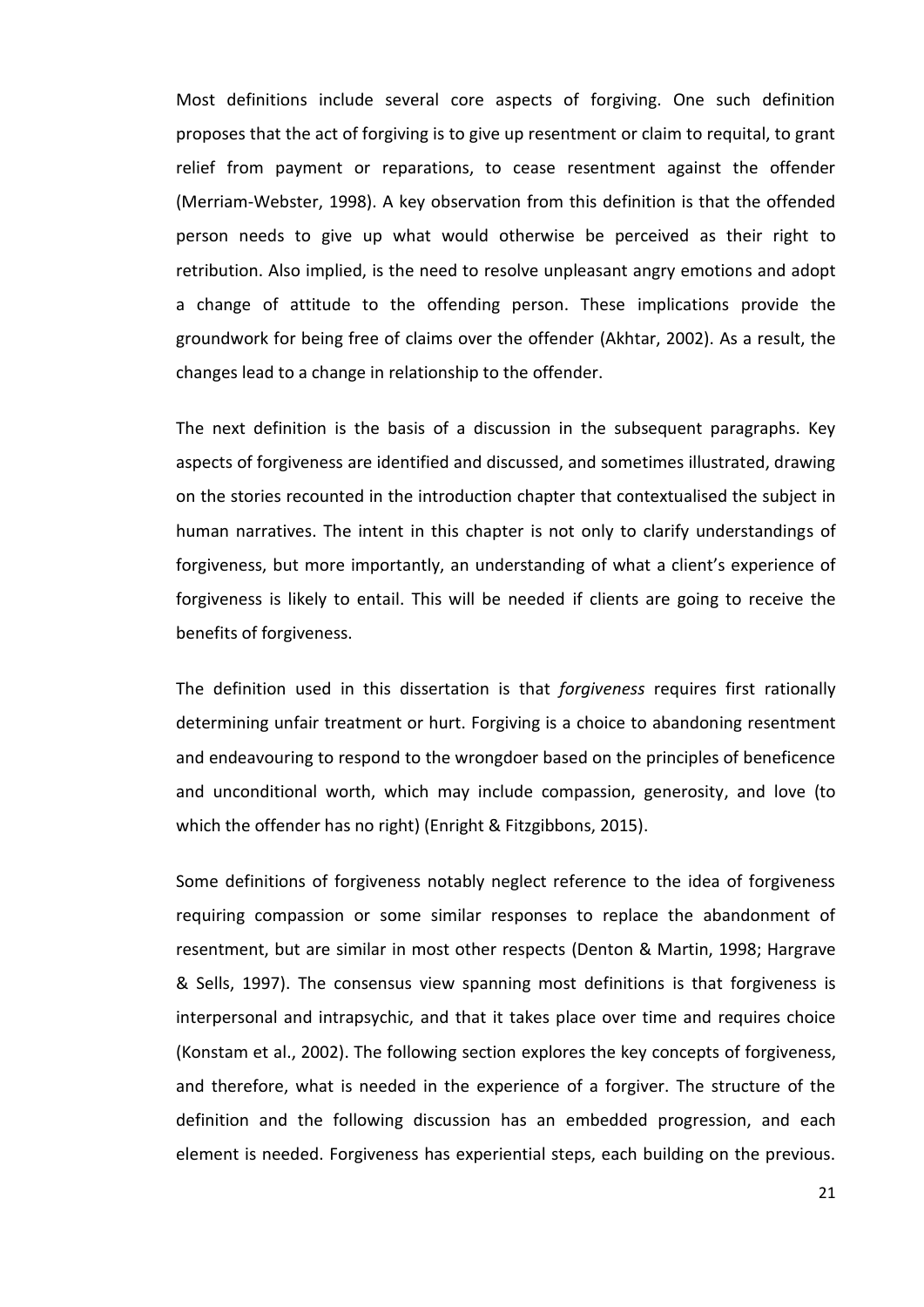The forgiveness process though unique to every individual, is also a process with ordered features that need to be experienced for forgiveness to be appropriated. It is important that a therapist working with a client is aware of the various components of forgiveness that are now discussed, so that a therapy conversation related to forgiveness is appropriately informed. The absence of any of the features may compromise a client's experience of forgiving and the associated benefits.

#### *Rational assessment*

*Rationally determining*, means that the offended person makes a considered judgement and seeks to be as realistic as possible, deliberately desiring not to distort the reality of the nature and motives of the hurt or offence suffered. This is inevitably subjective and impacted by emotions, the relationship history, the history of other relationships, the personality of the person, the psychological state of the person, and current pressures the person is coping with. For example, a therapist needs to assess if a borderline personality disorder is evident, and whether an injustice may have been manufactured in the imagination of the client (Enright & Fitzgibbons, 2015).

A claim of injustice may reflect a defence mechanism warranting a very different understanding, so forgiving may not be relevant. Supporting a client to focus on concrete incidents is likely to be helpful. Without this initial clarity, a false or inappropriate forgiveness may develop and be a distraction from addressing the real issues of importance to the client. I suggest it may be argued that this element in forgiveness, rationally determining, may in some instances become problematic because the notion of rationality is subjective, reality being whatever is real to a person at a particular point in time. An offended person is often in an emotionally aroused state, which complicates rational determination.

Joseph in the Old Testament was able to rationally respond to his brothers who had sold him into slavery. He explained, "I am Joseph your brother, whom you sold into Egypt. But now, do not therefore be grieved or angry with yourselves because you sold me here." (New King James Bible [NKJB], 2020, Genesis 45:4,5). Joseph did not minimise the offence, but plainly stated it, and required his brothers to face the reality of his family relationship with him. Their victim (Joseph) was now facing them in a new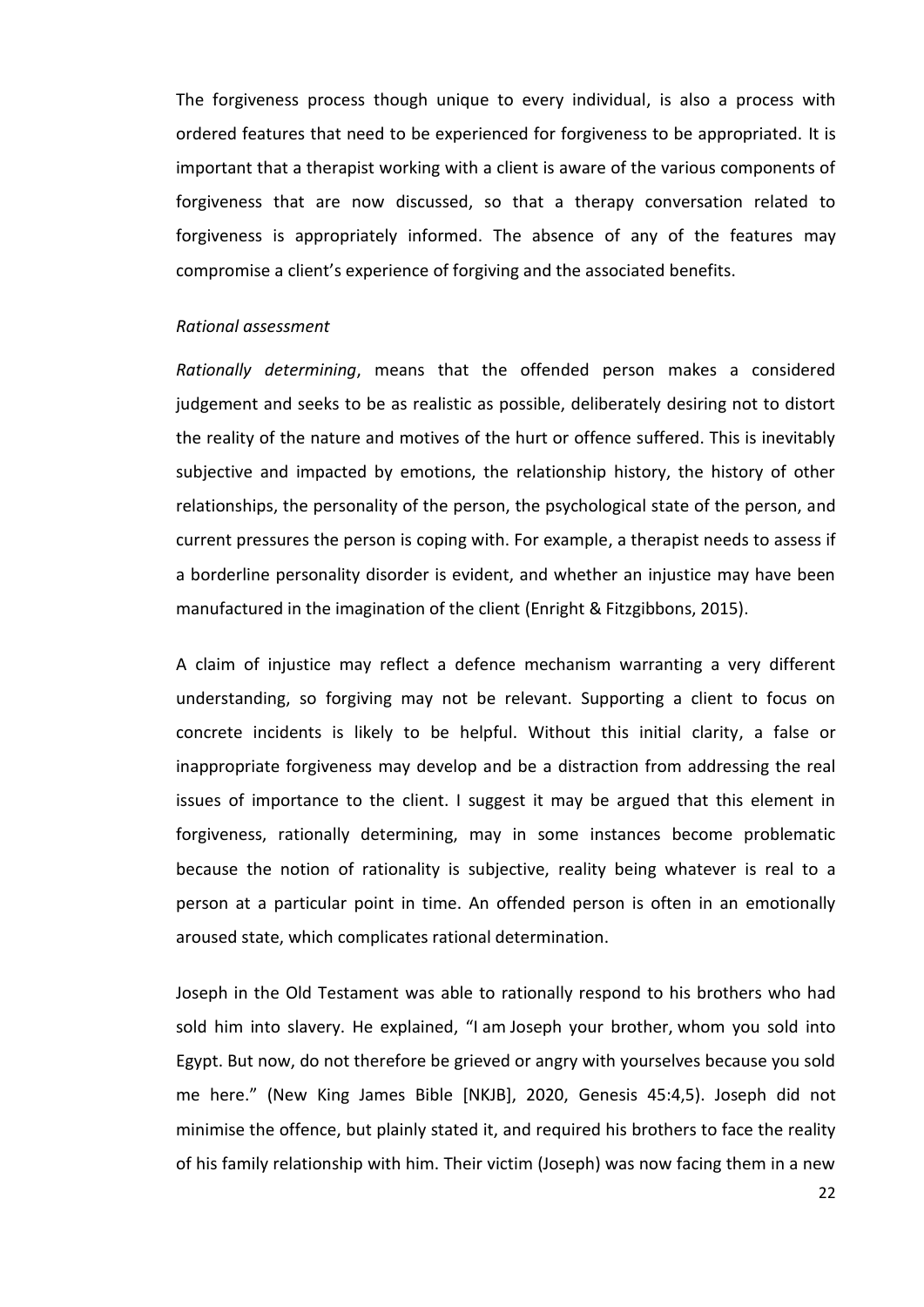position of power. This would be difficult for them to cope with probably, arousing their sense of guilt. Joseph did not express anger towards them. He understood they were likely to be angry at themselves, as they were now forced to confront their behaviour towards him when he was a teenager. Joseph realised that self-anger was appropriate but not sufficient for his brothers to move from self-condemnation to receive forgiveness. He demonstrated a capacity to rationally understand the situation but not ignore the emotion of the situation. Joseph as recorded in the narrative, spoke rationally and with tears.

#### *Choosing to change*

To choose to abandon has two components, choosing and abandonment. Both these elements rely on the capacity of the person involved, that capacity being a mix of will (mind strength) and emotional strength. Neither choosing nor abandonment are reached easily. Therapy may be helpful in building the capacity needed if a client desires the capacity to choose or abandon hurt. This is a key entry to the experience of forgiving. The abandonment of holding the offence, although needed for forgiving (as per the definition given), is only a component of forgiving, and is necessary, but not sufficient for forgiveness. In the Mosque killings, Ahmed had the strength to make a definite choice to change his attitude to the Mosque killer, and had the strength to say so with clarity, knowing his statement would receive national reporting.

Forgiveness is not generally binary. As a person progressively forgives, so the anger and hurt within the offended diminishes (Enright & Rique, 2004). The shifts in emotions, thoughts, and behaviour may be so gradual that they are barely perceptible by either the offended or offender. The changes may not necessarily grow out of a conscious decision to be different, but may be very gradual, emerging from imperceptible gradual shifts of thinking and emotion. The shift towards forgiving may not progress linearly, but rather fluctuate over time, depending on factors such as stress levels, physical health, and the stability of other relationships in the life of the offended person. As the process of forgiving progresses, the aspects of emphasis may also change, initially perhaps with a focus on understanding the severity of the hurt,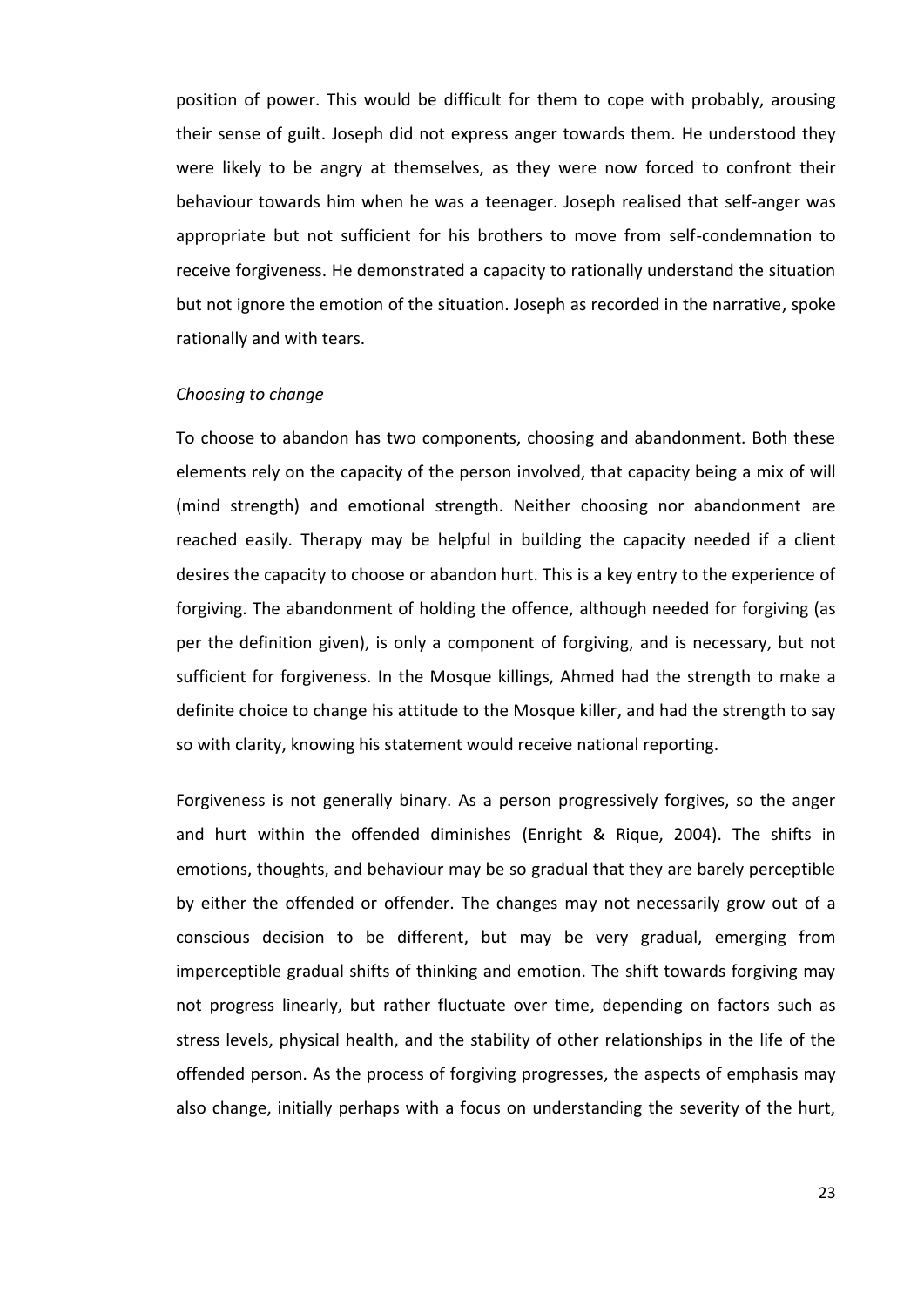then focusing on resentment reduction, and then on compassion, but the sequence may be unique to each forgiving experience (Enright & Fitzgibbons, 2015).

Forgiveness requires a change of attitudes and emotions over time, and is not likely to be instantaneous, but rather, gradual (Worthington, 2006). This is particularly true when a close relationship has been adversely impacted, as forgiveness in its fullness is often difficult to assess for all involved. Forgiveness is subjective, it may be tenuous (Worthington, 2006), and the durability of forgiveness may be impacted by subsequent events.

About 22 years had passed between Joseph being sold by his brothers into slavery and his meeting his brothers. The narrative account includes multiple interactions with his brothers over about a year after they first came to Egypt for food (New King James Bible [NKJB], 2020, Genesis 42-44), before Joseph revealed himself to them and expressed forgiveness. This period included harsh responses from Joseph to his brothers, apparently designed to discover if his brothers were prepared to repent of their behaviours and perhaps also provide an opportunity for him to express his anger or enact revenge. These interactions seem to present a progressive evolving of change, bringing Joseph to a position in which he was prepared to forgive, and a parallel process for his brothers to come to repentance. It seems reasonable to surmise that the forgiveness Joseph expressed towards his brothers emerged progressively over time. This emergence of forgiveness may have been in part enabled by his position as a vizier, when he would have experienced a variety of situations that would not have been related to his family relationships but would have informed his attitudes and thinking.

#### *Abandoning past thinking and emotions*

To *abandon* means that an offended person is actively engaged in changing their response to the offender, actively recognising inner resentments, and making a cognitive decision to abandon any resentment. This flows from inner change in the offended. Although this definition includes the term "resentment," resentment may in some cases be euphemistic, and an understatement of what could be hatred. The therapy process needs to address the fullness of the hatred within a client to enable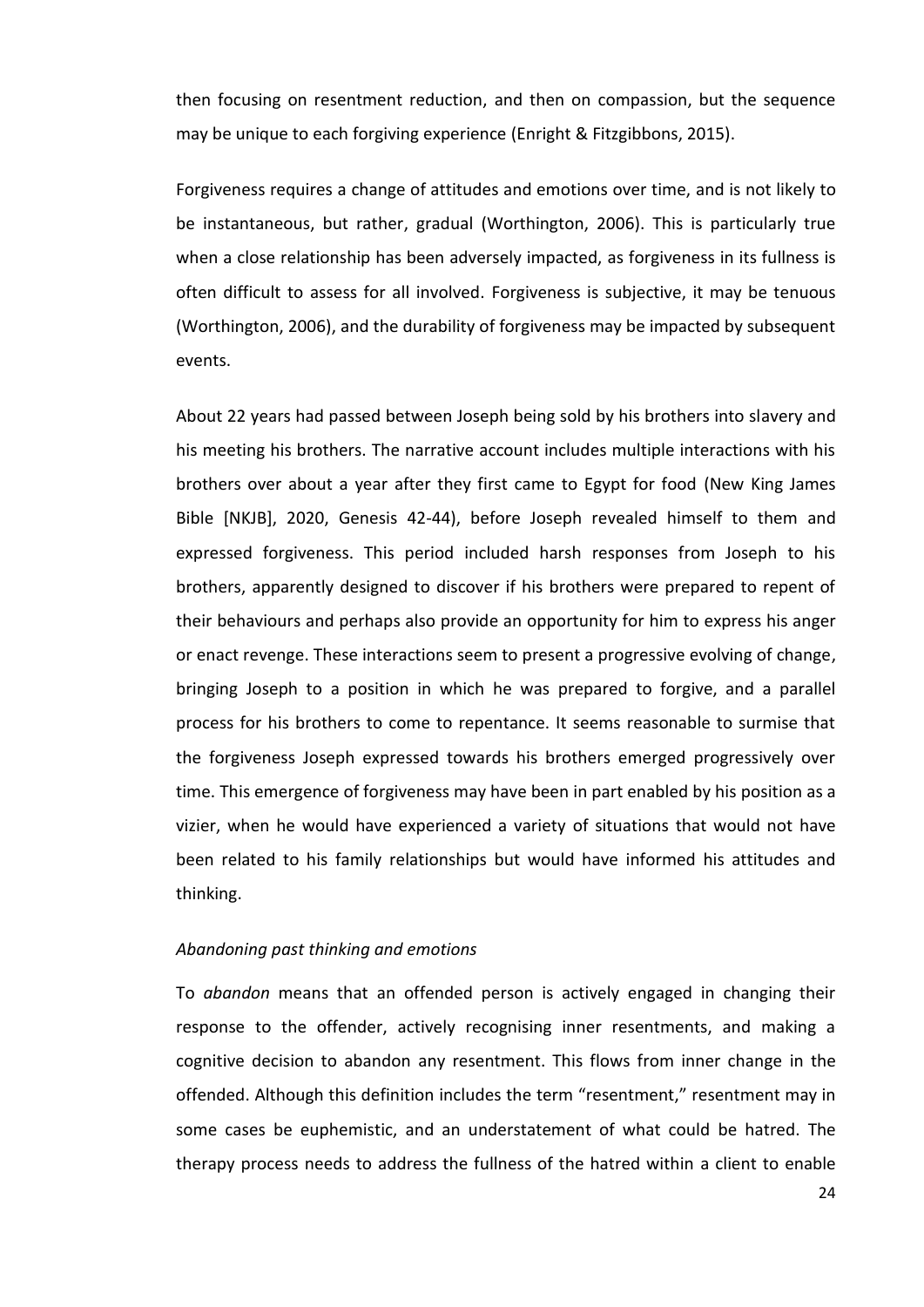substantive forgiveness. I recall as a teenager being advised that to forgive required that the issue would not only need to be never raised again to the offender, but that I would commit to not raising it again with myself. Therapy can support the process of grieving, surrendering hurt that was felt to be justified. This insight raises the bar of abandonment to a highly challenging level; some may wonder if this takes forgiving out of reach. Forgiveness is not presented here as a one-time glib concept, but rather, a psychological struggle facilitated in therapy. The use of the word "choose" is not intended to convey the notion that forgiving is accomplished by a simple one-time decision process. The duration of the struggle may vary from person to person and circumstance to circumstance (Enright & Fitzgibbons, 2015).

The forgiving process, involving abandonment of resentment or hatred, is an inner process, that may not necessarily be disclosed to the offender. However, if forgiving is to evolve into reconciliation, as discussed later, then the forgiving must be made known. If the person being forgiven is deceased, or for some other reason inaccessible, disclosing the abandonment of resentment and reconciliation may be impossible, or seem irrelevant for healing. The value of abandoning resentment or hatred is not devalued just because it cannot be communicated to the offender.

Harboured resentments can fester in minds for long periods, often as grudges and enduring chronic hatred (Blum, 1997; Kernberg, 1992; Socarides, 1966). Thoughts may, or may not, be of a vindictive character (Akhtar, 2002). This dynamic is often given expression in the political arena, for example with ex-president Donald Trump supporters (and non-supporters) in the United States, Brexit supporters (or nonsupporters) in the United Kingdom, along with many other examples. I suggest this may be the dynamic that contributes to racism or other negative group stereotyping. Perhaps a particular offence by an individual becomes generalised to a whole group in the mind of an offended person. This may lead to abiding resentment of a group of people who happen to have the same feature as the person that caused a particular offence.

When Joseph's father later died, Joseph's brothers were sceptical about whether the forgiveness towards them would remain. When his brothers saw that their father was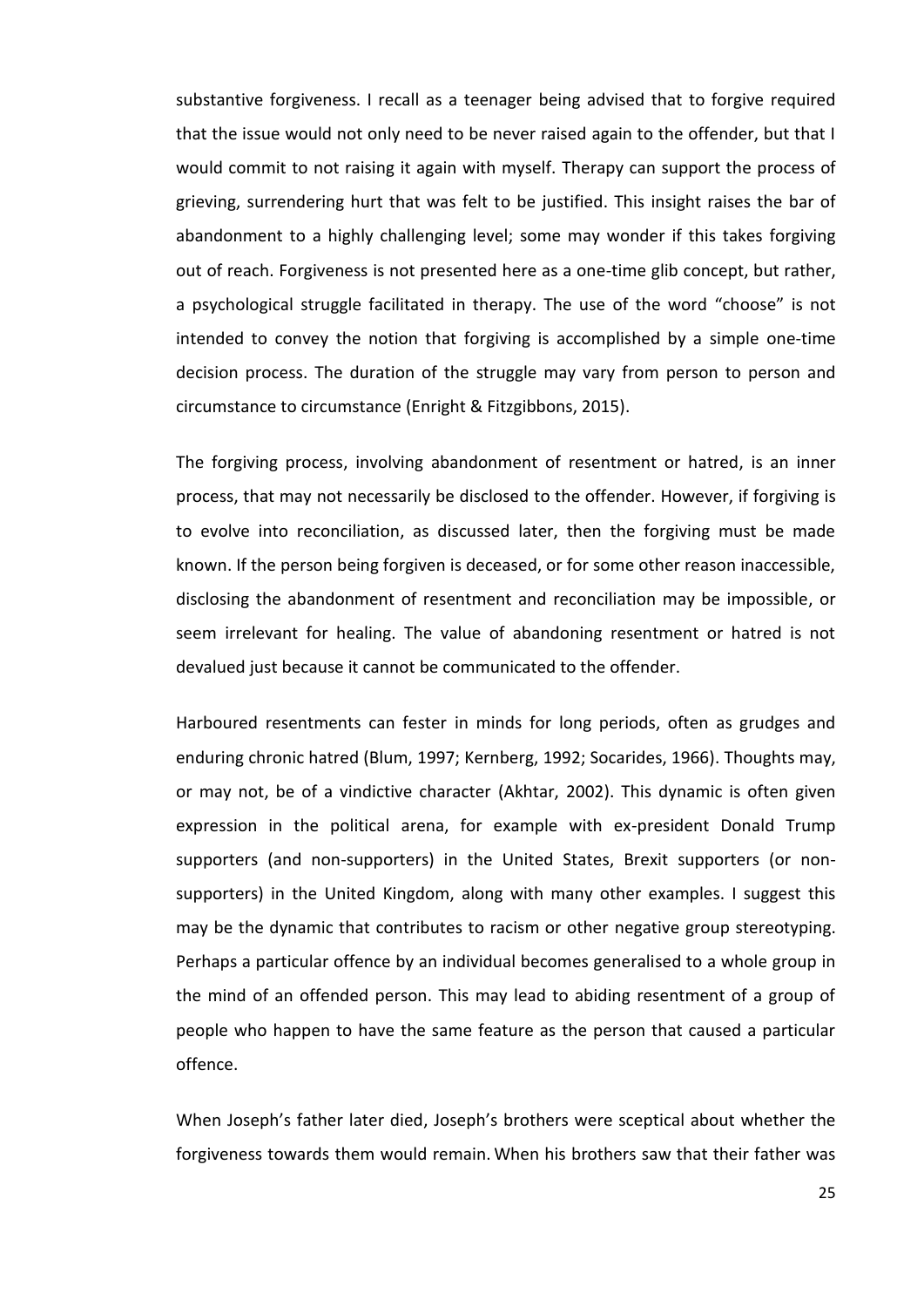dead, they said, "perhaps Joseph will hate us, and may actually repay us for all the evil which we did to him." (New King James Bible [NKJB], 2020, Genesis 50:15). Joseph's forgiveness however, was unchanged, and he seemed to be aggrieved at the suggestion that his forgiveness may have been circumstantially based. He responded, "now therefore, do not be afraid; I will provide for you and your little ones." He comforted his brothers and spoke kindly to them (New King James Bible [NKJB], 2020, Genesis 50:21). This seems to be a character of sincere forgiveness; the decision to change and forgive endures.

## *Offender perspective*

An offender is never entitled to be forgiven; this is a choice of the forgiver (Enright et al., 1998b). Accordingly, to forgive is to offer a gift to the offender, which cannot be demanded, but only given freely (Richards, 2002). There may be situations in which the offended has misunderstood the offender, and so after more clearly understanding the situation, forgiving seems a reasonable obligation, or less difficult choice (Richards, 2002). The converse may also be true, as over time, the understanding of the offence may magnify perceptions of the offence and cause the decision to forgive to be more difficult, or for the offender to feel it is beyond the reach of forgiveness. This may be fuelled by rumination, which is likely to exaggerate perceptions of the offence rather than leading to a realistic assessment. Other factors are likely to influence this process, such as the history of the relationship and the influence of other significant people on the offended person. For a person in therapy, the therapeutic process can contribute by identifying obstructions such as counter-productive advice from significant others.

When the desire to forgive is communicated to the offending person, it is possible that the offender will not value being forgiven, nor believe their actions need to be forgiven, as they may feel fully justified in their actions. As a result, offering forgiveness, which seems to the offended to be a valuable gift, may be valueless to the offender, or even despised, which could accentuate the offence and further hurt the offended. The choice to abandon resentment is therefore immediately tested, and the offended may find harbouring resentment more attractive. An alternative strategy is to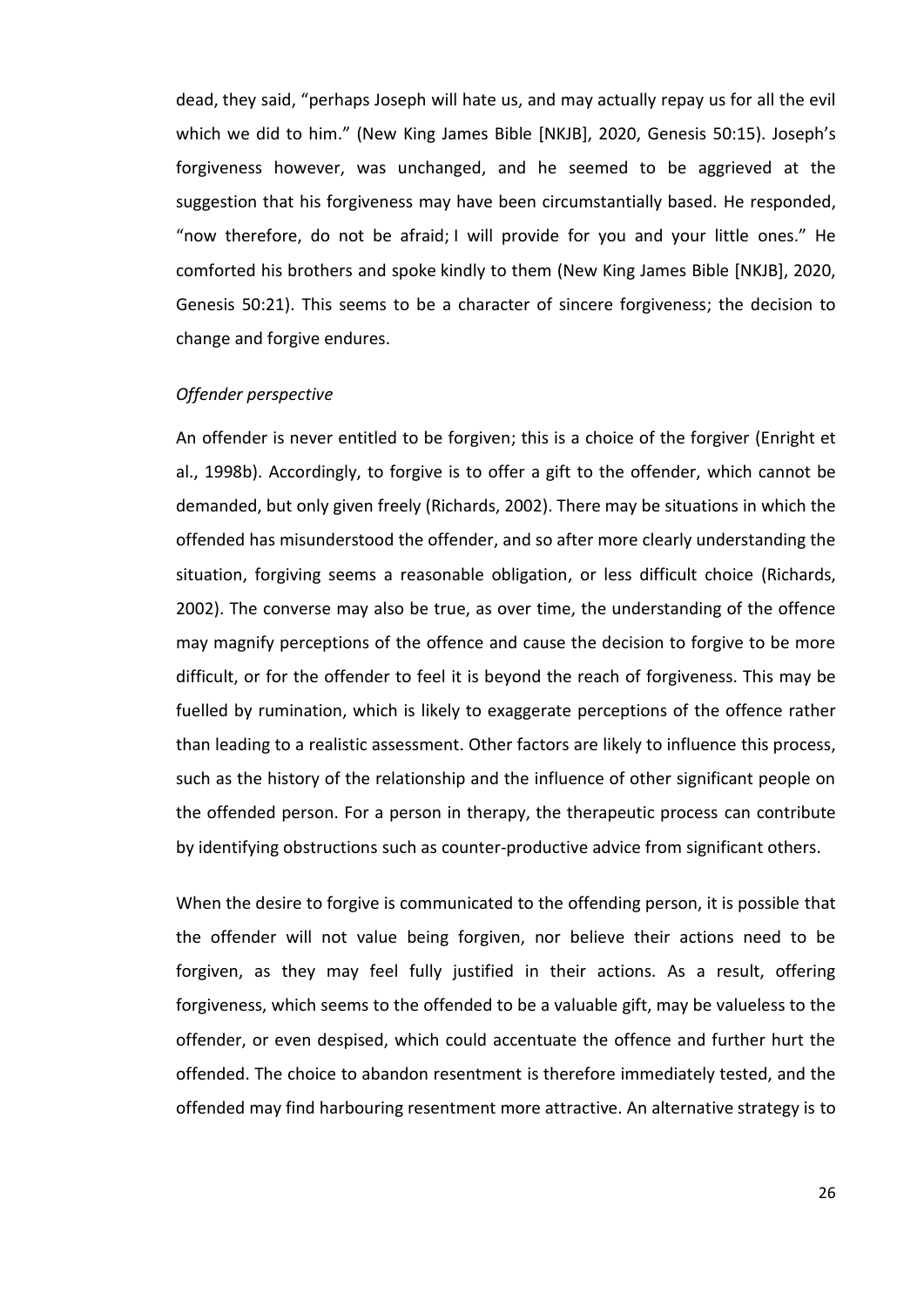write to the offender but not actually send the communication. This may accomplish much for the offended without risking a hurtful response.

When Joseph forgave his brothers, the response of the offending brothers was expressed simply, yet poignantly. "Then Joseph said to his brothers, 'I am Joseph; does my father still live?' But his brothers could not answer him, for they were dismayed in his presence. And Joseph said to his brothers, 'Please come near to me.' So they came near" (New King James Bible [NKJB], 2020, Genesis 45:3,4). It seems his brothers never expected to meet Joseph after selling him as a slave, and never expected forgiveness, so were overwhelmed at discovering themselves in his presence, but were able to be silently responsive to forgiveness, and came near to Joseph. "Came near," are seemingly simple words, but rich with significance. Joseph's brothers seemed to find the forgiveness compelling, or perhaps they felt they had no options with the power disparity now reversed between themselves and Joseph.

#### *Change of response*

This section continues with definitions of forgiveness. To respond is inclusive of feelings, thoughts, and behaviour associated with benevolence that replace the feelings, thoughts, and behaviours associated with resentment (Enright & Fitzgibbons, 2015). *Resentment* is a sense of hostility or anger directed towards an object that is identified as the cause of frustration, and forced an unwanted situation that feels unfair (Menahem & Love, 2013). The abandonment of resentment means an offended person is likely to exhibit a pattern of fewer negative emotions such as hatred, fewer negative thoughts of judging the offending person as evil, and fewer negative behaviours such as revenge seeking (Enright & Fitzgibbons, 2015). With forgiveness, resentment is replaced with mindful awareness and empathy, enabling the reconceptualising of past transgressions with a kind perspective that increases the forgiver's sense of peace both towards self and others (Menahem & Love, 2013).

The sense of forgiveness is associated with an emotional experience that is likely to vary over time (Worthington, 2006). This is connected to the ability to replace negative unforgiving stressful emotions with positive feelings towards the other person,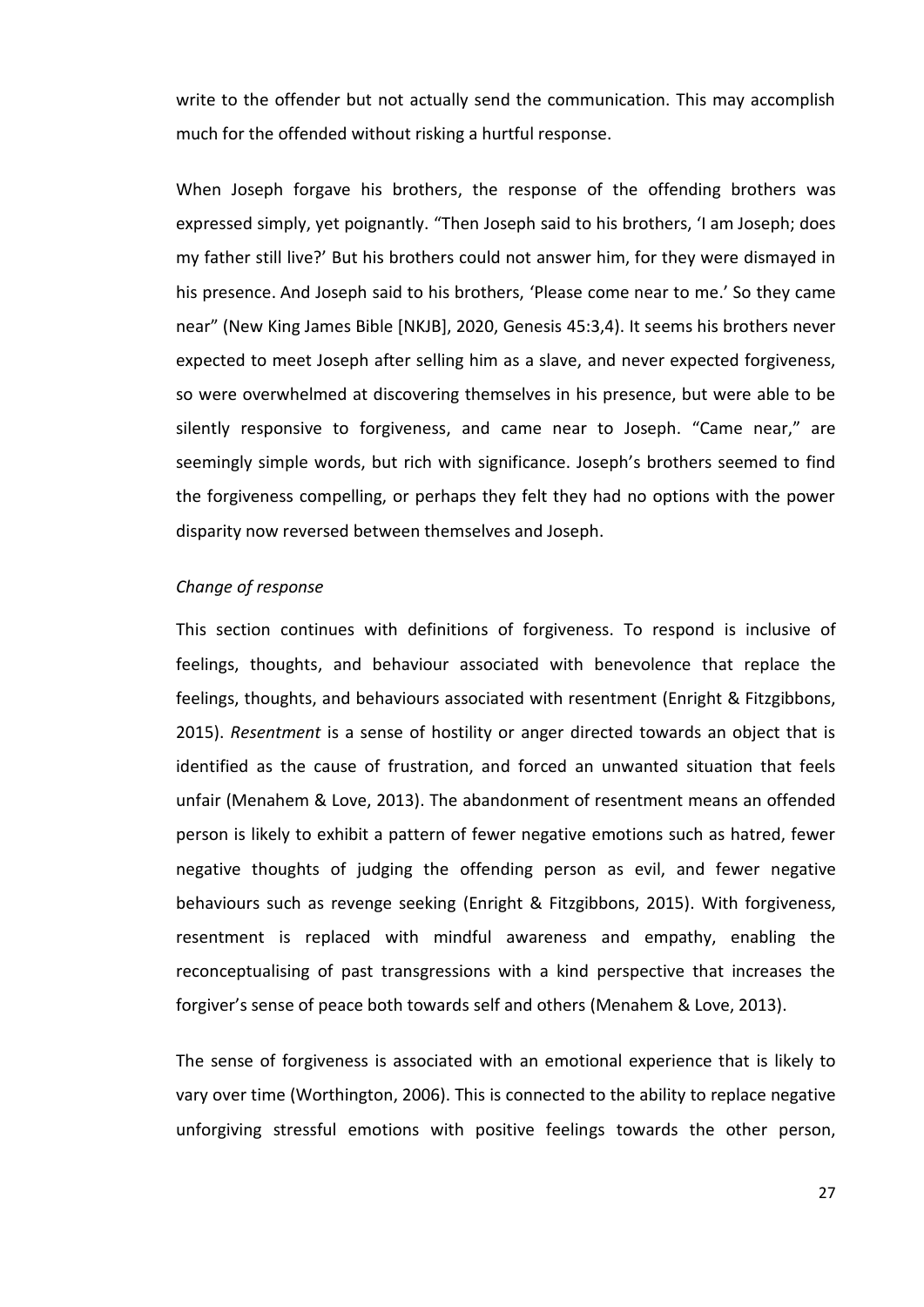expressed as an emotional replacement process (Worthington & Scherer, 2004; Worthington & Wade, 1999).

The way that forgiveness is expressed in thoughts, emotions, and behaviours, is likely to vary by culture and religion (Hoffman & Terry, 2011), and perhaps, depending on the personal history of the individual, their personality. Similarly, the expression of forgiveness may be cognitive, emotional, behavioural, or spiritual, or a combination of two or more of these aspects. These different aspects may develop at different times during the forgiveness process, and may be related to the depth of the hurt experienced (Fitzgibbons, 1986).

Other variations may also occur. Forgiving may not always be within a one-to-one relationship, but may occur where the offender is a family, or some other group member (Shriver, 1995). There may be times when an individual within a group can be forgiven more rapidly than can the group, as the evolution of the forgiving process may not be consistent. The quality or depth of forgiving may not always be clear; forgiving may develop or regress like a skill or coping strategy (Enright & Fitzgibbons, 2015).

Joseph reinterpreted the events to take the focus away from their offending, and away from the repugnant behaviour of selling him as a slave. He said:

I am Joseph your brother, whom you sold into Egypt. But now, do not therefore be grieved or angry with yourselves because you sold me here; for God sent me before you to preserve life. For these two years the famine has been in the land, and there are still five years in which there will be neither ploughing nor harvesting. And God sent me before you to preserve a posterity for you in the earth, and to save your lives by a great deliverance. (New King James Bible [NKJB], 2020, Genesis 45:4-7).

Joseph's reconstruction of events was not untruthful, but shows he had understanding, context, and insights beyond the bad behaviour of which he had been a victim. His forgiveness enabled him to see his brothers from a different perspective and adopt behaviours that were not vindictive or revenge seeking. Joseph attached an existential meaning to the events, saying "God sent me before you to preserve life," suggesting this strengthened his capacity to forgive. Religious beliefs are significant,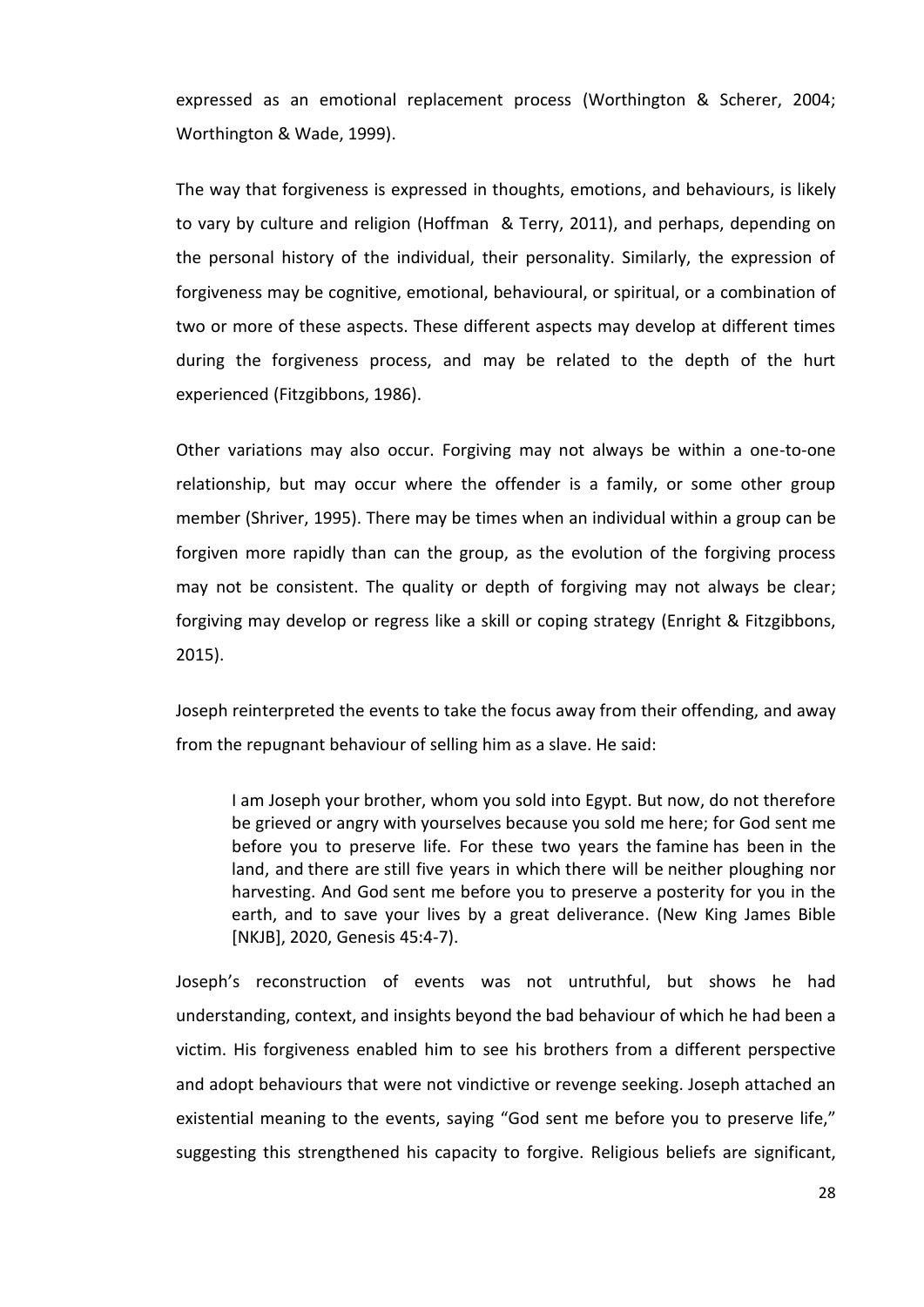and need to be engaged with in therapy, as they affect the experience of forgiveness (Enright & Fitzgibbons, 2015).

#### *Beneficence*

Beyond the abandonment of resentment, benevolence can also be displayed, with positive emotions such as liking the person, positive thoughts such as wishing the person good, and positive behaviours such as interest in the other person's welfare (Enright & Fitzgibbons, 2015). The principle of *beneficence* is a genuine sense of goodness towards the offender in which the offended is now able to aid the offender after forgiving (Enright & Fitzgibbons, 2015). This seems like a high expectation that would be very challenging in many situations of offending, and borders on the unrealistic and idealistic, beyond the attainment of most people. The concept at first consideration may evoke a reaction of being impractical, justifying sceptics desire to consign the idea of forgiveness to something detached from reality. This genuine sense of goodness towards an offender is likely to be a progressive shift rather than a single switch action and would need to grow over time and be expressed in progressively greater ways. This parallels a progressive shift to abandon past thinking and emotions as previously discussed.

Joseph's attitude to his brothers was one of care and thoughtfulness. After disclosing his forgiveness, he said, "hurry and go up to my father, and say to him, 'thus says your son Joseph: God has made me lord of all Egypt; come down to me, do not delay'" (New King James Bible [NKJB], 2020, Genesis 45:9). Joseph realised the shame that his brothers would feel telling their father that they had found him (his brothers had told their father at the time they sold him, that he was dead), and were now dependent on him for survival. Joseph constructed what his brothers could say to their father to minimise the shame they would feel telling him what had happened - a generous act of empathy smoothing the way for them. Joseph understood their feelings, and acted to minimise their hurt, acting counter-intuitively, not as a brother that was sold as a slave, but as a forgiver. This type of significant shift in attitude could be facilitated in therapy as the adoption of benevolence, although this is unlikely to be easily embraced by a client.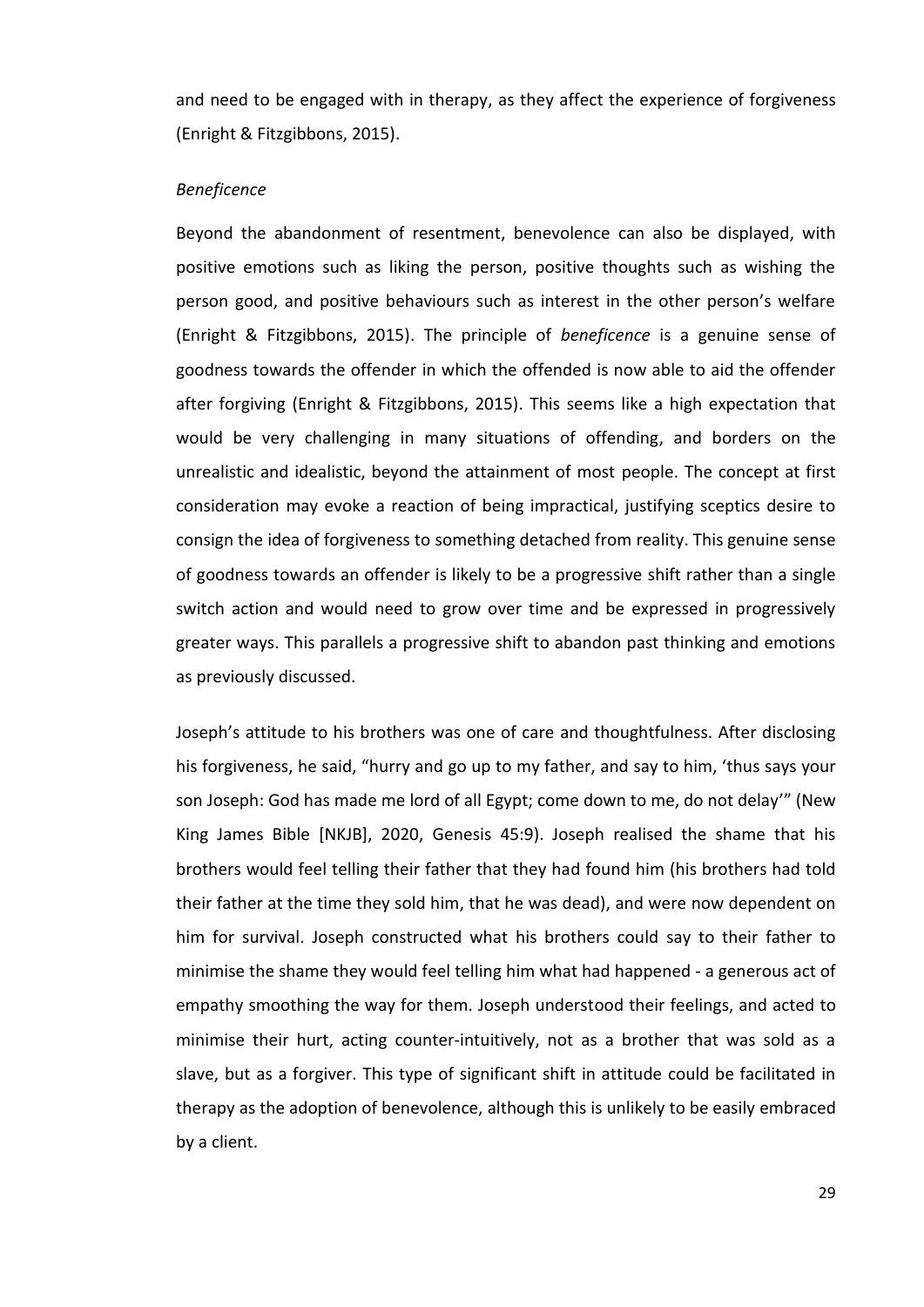#### *Compassion, empathy, unconditional worth, generosity, and love*

*Compassion* implies a recognition that there are sympathetic feelings that spring from the understanding that an offender is also a vulnerable human being, just like the offended (Enright & Fitzgibbons, 2015). Compassion requires humility. Forgiveness as previously defined, is not only the reduction of resentments as some have suggested (McGarry, 1989), but also, the expression of compassion. The definition of forgiveness as compassion is more than the cessation of hostile feelings, but includes movement towards accepting an offender's inadequate and frail humanity (Enright & Fitzgibbons, 2015). This is not universally accepted as being a necessary part of forgiveness (Denton & Martin, 1998), and seems in some circumstances to relegate forgiving to being either inappropriate or too demanding.

*Unconditional worth* is the insight that an offender is a failing person with significance and value, and intrinsic worth by virtue of being a part of humanity. This view is independent of a person's behaviour, disposition, or other externalities. A person may be perceived to exhibit little extrinsic value but being part of humankind, is recognised as having value. This insight then becomes recognised by the offended person. This may be discovered as the offended person finds some element in the offender or their history that can be identified with, and therefore is able to establish a small fragile link with the offender.

*Generosity* involves giving more than what is perceived as warranted, based on the offender's behaviour. Generosity replaces what the offender perceives as being deserved because of the offence. The offended person makes a judgement about what is deserved, somewhat akin to the assessment that a judge makes when specifying a penalty. A judge in a court determines the penalty based on law, and past comparable situations. Those who have been offended against have embedded in them a moral code that will vary from person to person, and this forms the basis of determining in their mind, what is deserved by the offender. Love requires investing in the other person's well-being, rather than an expression of resentment (Enright & Fitzgibbons, 2015).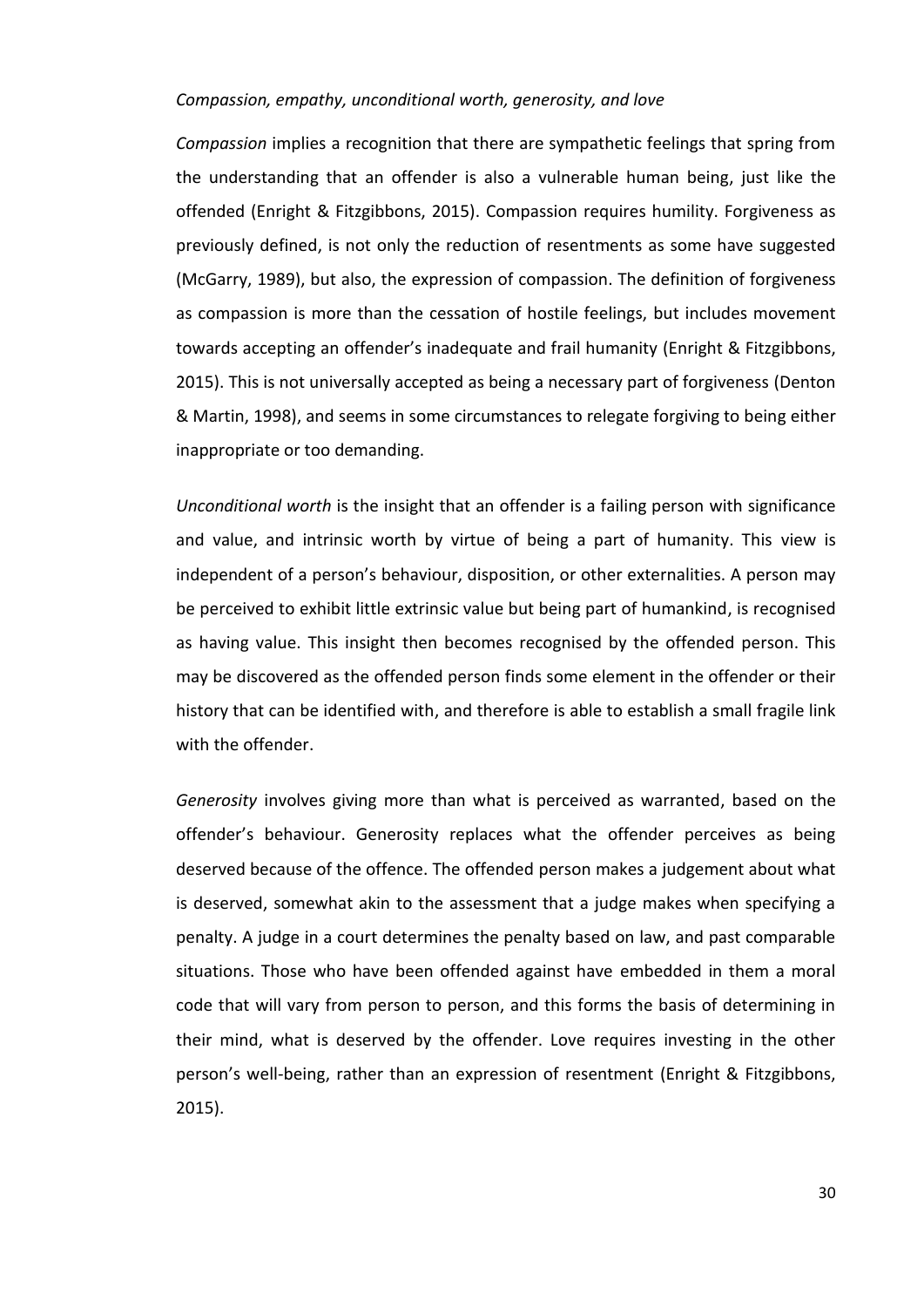Two key ideas in the definition given in the previous section, and which are linked, are that the offended gives up what they perceive as justified resentment and gives mercifully that which is undeserved. To reach this position, at least to a significant extent, anger and hatred need to be faced and resolved. The elements that are likely to be ignored and therefore thwart forgiving, are the need to carefully understand the full extent of the wrongdoing prior to forgiving, and the interconnections between abandoning resentment and offering beneficence (Enright & Fitzgibbons, 2015). This process mitigates against a shallow or superficial response that would otherwise trivialise the hurt experienced.

Replacing resentment with positive feelings or compassion towards an offender (Wade & Worthington, 2003) has a high threshold, and is a contentious idea that may be perceived as unrealistic in some situations (Richards, 2002). Why is replacing resentment necessary for forgiveness? The relationship between a victim and offender may have no experience of goodness, for example, when the victim is attacked by a stranger, and assaulted and robbed. It has been argued that this threshold of forgiving is inappropriately and unnecessarily high (Richards, 2002). If a key purpose of forgiving is for the victim to be free of destructive resentments, then arguably, the lower threshold of resentment elimination would serve as a valuable therapeutic objective (Richards, 2002). It may be argued that without compassion, resentment remains (Richards, 2002). Furthermore, it is likely that the principle of benevolence is situation or person specific. It is also debateable whether the replacement of resentment with positive regard is needed for enduring forgiveness, or whether indifference may be adequate.

Joseph showed growing evidence of his forgiveness. He said to his brothers:

Hurry and go up to my father, and say to him, 'thus says your son Joseph: 'God has made me lord of all Egypt; come down to me, do not tarry. You shall dwell in the land of Goshen, and you shall be near to me, you and your children, your children's children, your flocks, and your herds, and all that you have. There I will provide for you, lest you and your household, and all that you have, come to poverty; for there are still five years of famine.' (New King James Bible [NKJB], 2020, Genesis 45:9-11).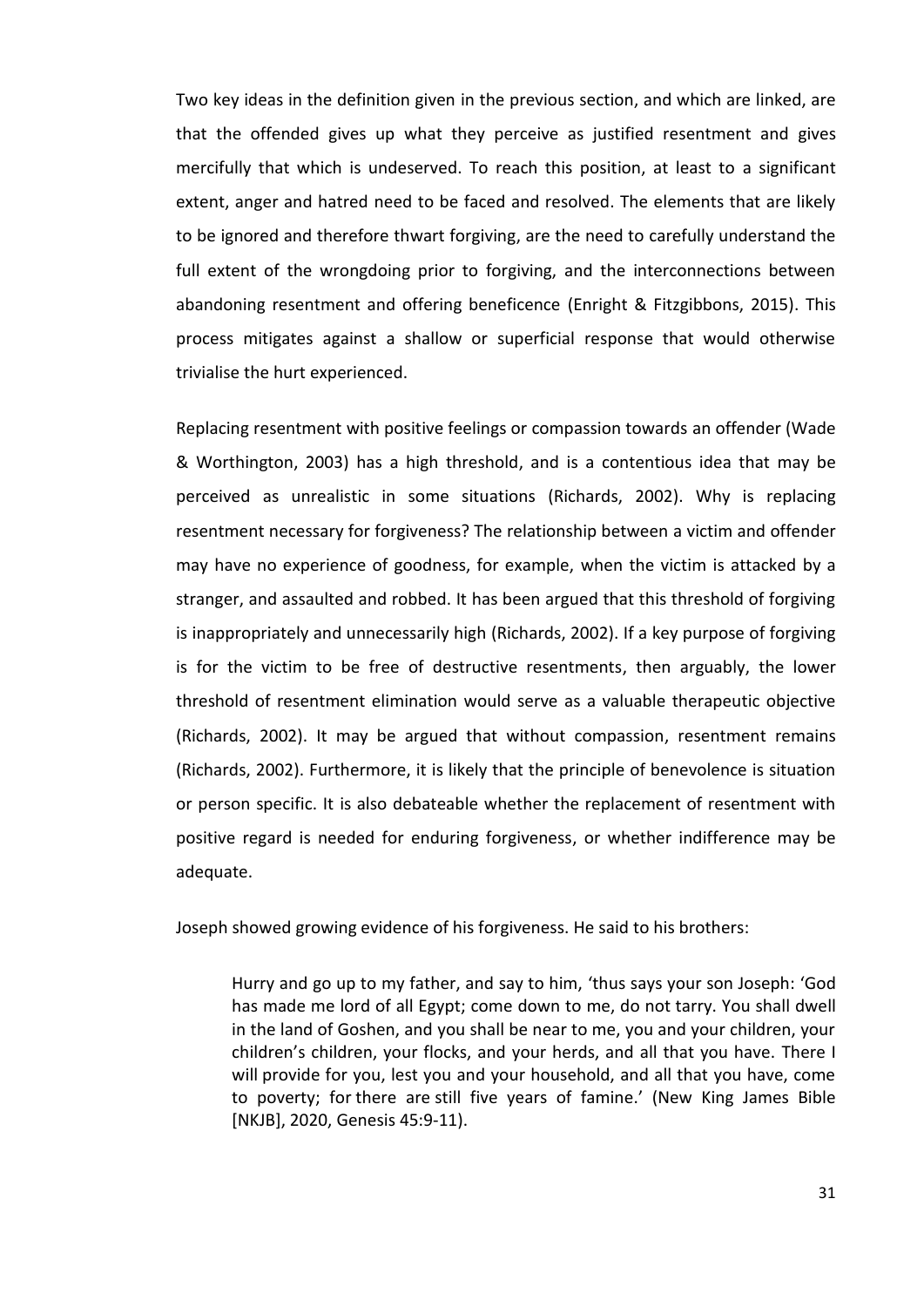Not only did Joseph not resent his brothers, but showed them positive regard by providing for them in the following years of famine, and creating a situation for their comfort close to himself, and not just tolerance at a distance. Joseph also provided care for his brothers beyond the famine period, an over and beyond type of response that demonstrated generosity beyond what could possibly be expected or contemplated as possible.

Joseph's forgiveness is like that of Dr Graham Dickason in Timaru, who encouraged others to forgive his wife for murdering their three children. His concern for her extended beyond his forgiving to include the desire that she did not become the object of hate by others.

## **Decisional and emotional forgiveness**

It is accepted that forgiveness is complex (Enright & Fitzgibbons, 2000). There are several aspects to forgiveness, such as the cognitive (Flanigan, 1992), affective (Malcolm & Greenberg, 2003), behavioural (Gordon et al., 2005), motivational (McCullough et al., 1997), decisional (Diblasio, 1998) and interpersonal (Baumeister et al., 1998) dimensions. It is not clear which of these dimensions is the most important. Two of these are briefly discussed in this section.

*Decisional forgiveness* is a behavioural intention in which an offended person seeks to act towards a transgressor as if the transgression had not occurred, based on a decision to release the offender from the debt (Baumeister et al., 1998; Diblasio, 1998). Cognitive decisional forgiveness rather than emotional forgiveness may be present, although a decision to forgive may stimulate emotions congruent with the cognitive decision (Worthington, 2006). Decisional forgiveness is connected to rational logic and an act of will, which may be driven by a desire to be consistent with the belief systems of the offended individual (Worthington, 2006). Behavioural changes are likely to occur subsequent to decisional forgiveness (Worthington, 2006).

*Emotional forgiveness* is based on emotions that affect motivations (Berry & Worthington, 2001; Exline et al., 2003; Wade & Worthington, 2003). Berry and Worthington (2001), Exline et al. (2003) and Wade and Worthington (2003) suggested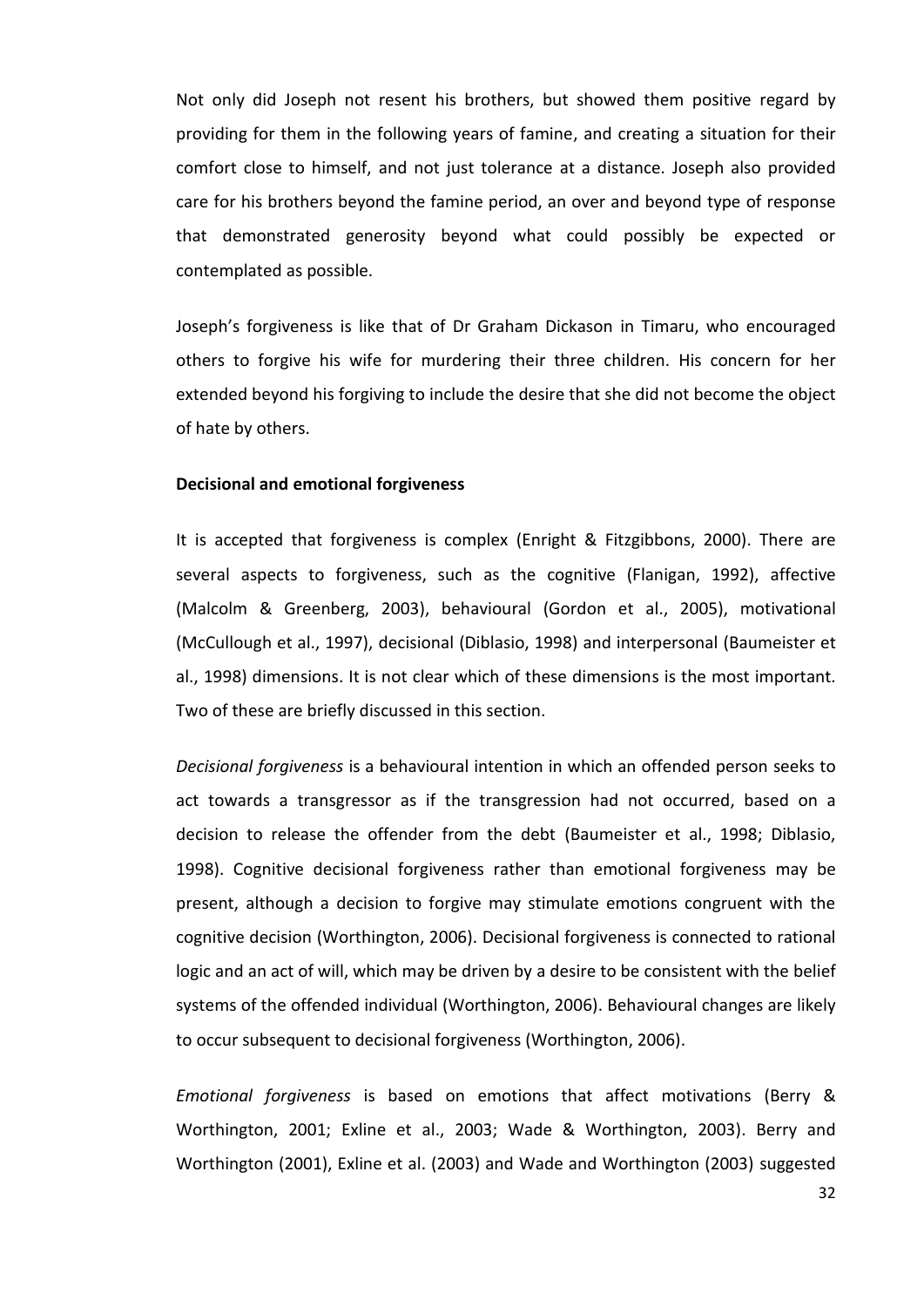that the magnitude of an injustice gap is inversely proportional to the ease of emotional forgiving. As emotional forgiveness progresses, an offended person will progressively replace the negative emotion of unforgiveness with positive emotions such as empathy, sympathy, compassion, and even altruistic love (Worthington, 2006).

Joseph blended in his demonstration of forgiveness, both cognitive processes leading to specific supportive actions, and expressions of emotional acceptance of his forgiven brothers, demonstrated in his tears. Joseph was not acting in a detached intellectual capacity. The narrative explains that Joseph could not restrain himself before all those who stood by him, but cried out, "make everyone go out from me!" No one therefore, was with him when he made himself known to his brothers, and when he wept aloud (New King James Bible [NKJB], 2020, Genesis 45:1,2). Emotion had its part in Joseph's forgiveness. He also had a plan thought out to care for them, saying, "bring your father and your households and come to me; I will give you the best of the land of Egypt, and you will eat the best of the land" (New King James Bible [NKJB], 2020, Genesis 45:18). Both decisional and emotional forgiveness are evident in Joseph's response.

Having discussed forgiveness, it is important to have clarity on what the experience of unforgiveness is.

## **What is unforgiveness?**

*Unforgiveness*, often associated with emotions, can be understood as a stress reaction responding to a challenge or threat which is felt as resentment, bitterness, hatred, anger, and fear (Berry & Worthington, 2001; Worthington & Wade, 1999). Unforgiveness may be a delayed response, but is likely to be an enduring reaction to transgression, motivated by revenge or avoidance (Worthington, 2006).

Unforgiveness is not a universal response to a transgression, but is usually nurtured by angry rumination, mingled with anxiety (Worthington, 2006). Rumination is a key aspect of unforgiveness, often described as stewing, holding grudges, replaying in the mind the past hurt, elaborating on hurt, and reflecting on the unfairness of the offence (Worthington, 2006). Rumination is the replaying of offences in the mind, often elaborating on the offences and exploring negative consequences for the offended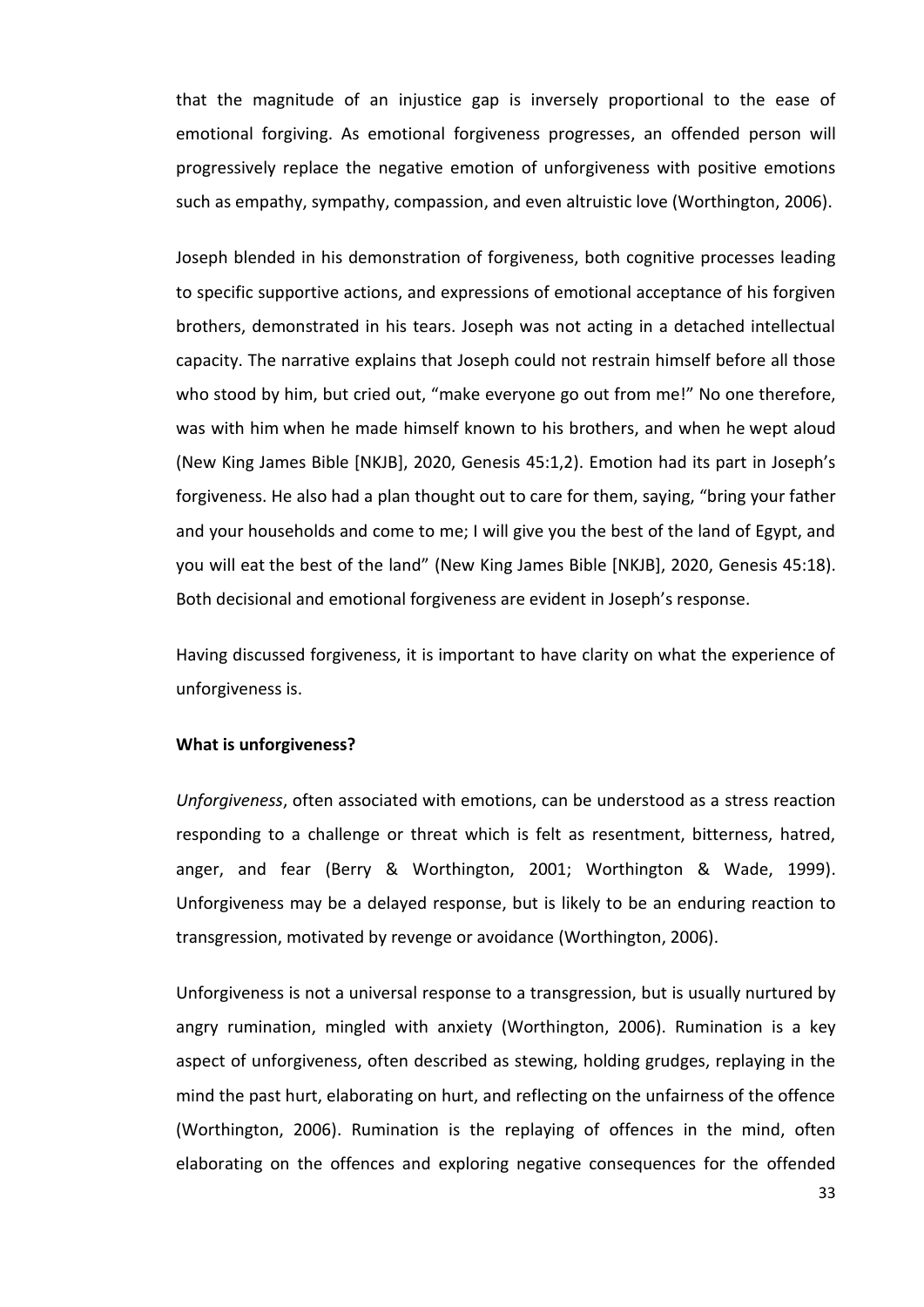person and their relationships (Worthington, 2006). Ruminating on injustice tends to lead to anger (Rusting & Nolen-Hoeksema, 1998), and ruminating on potential harm leads to fear, anxiety, depression, and unforgiveness (Nolen-Hoeksema, 1991). The level of negative emotion, vengeful thoughts, and aggressive behaviour towards an offender, often manifest as physiological changes such as raised blood pressure (Berry et al., 2005). There is a positive connection between rumination and unforgiveness (Berry & Worthington, 2001; Walker & Gorsuch, 2002). People may seek to cope by reducing the experience of unforgiveness by narrowing the injustice gap (i.e., the gap between what is perceived as fair and what is actually experienced), or by seeking to manage their emotions (Worthington, 2006).

Unforgiveness can be further understood by recognising what emotions are juxtaposed with unforgiveness: empathy, sympathy, compassion, and altruistic love. Empathy occurs when a person accurately empathises with an offender, seeing they have acted as a fallible human being (Rowe et al., 1989), which tends to lessen a victim's sense of unforgiveness. Sympathy, a little different to empathy, involves understanding the emotions, and to some extent the experiences, of the other person, generating positive emotions towards the offender (Eisenberg et al., 1989), and mitigating against unforgiveness. Compassion may also dispose an offended person towards forgiveness (Berry et al., 2005). Altruistic love has the wellbeing of the other person as an objective, and may encourage a person towards forgiving.

The unnamed person speaking in the court case related to the mosque killings in Christchurch, said "I do not forgive you for what you have done. While you are in prison you will come to realise that you are now in hell – and only the fire awaits you." The unforgiveness expressed feels resolute, involving a wish that while incarcerated, the offender will reflect with pain on his actions, and receive no relief from painful remorse, and further, will receive severe retribution forever in hell for his offences. This statement conveys an inability to connect to the offender's behaviour, which seems to the offended, to be completely reprehensible.

Having discussed both forgiveness and unforgiveness, it is important to understand that forgiveness has many shadows, mimics, or deceptions, that create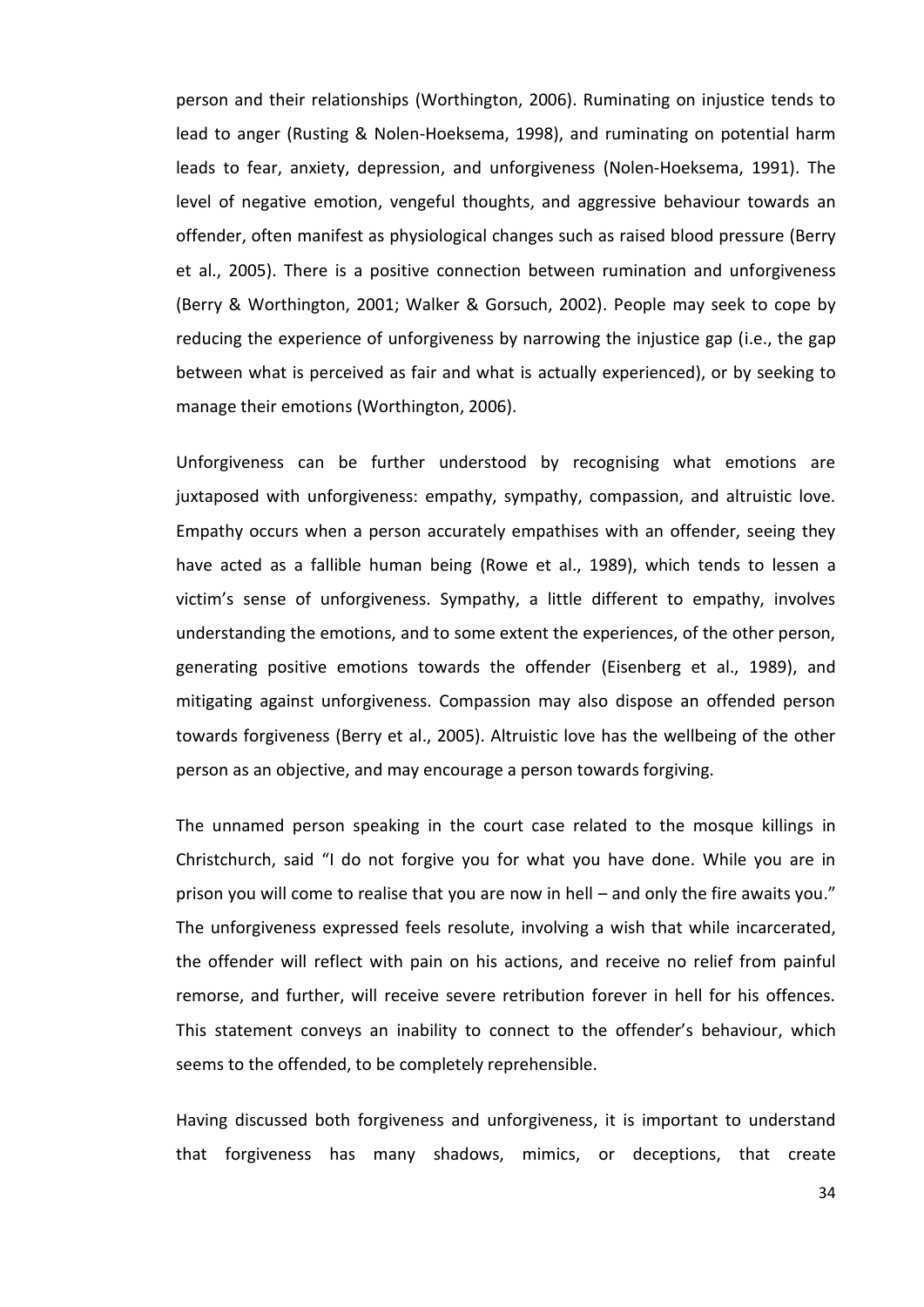misunderstandings that distort and misrepresent forgiveness. These mimics are often used to discredit the notion of forgiveness and to justify the perceived inadequacies of forgiveness. The following section addresses these.

## **What forgiveness is not**

The perception of the value of forgiveness is often diminished because the concept is mistaken for other concepts that may contain some of the elements of forgiveness, or be a distortion of the key elements of forgiveness. Therefore, having briefly discussed what forgiveness is, it is particularly important to clarify what it is not. Some of the concepts discussed may initially appear to be close to, or synonyms for forgiveness, and require scrutiny to clarify understanding.

The question may be asked, why is it important to have clarity on the definition of forgiveness? A therapist's understanding of what forgiveness is, and is not, informs the focus of therapy, and impacts on the health outcomes of a client. The aspects discussed next, are compromised concepts of forgiveness, and can be distractions from therapy that could otherwise lead to client healing. When the distinction between what is forgiveness and what it is not is understood, a clearer therapeutic way forward is possible. There is a significant risk that clients may believe or be led to believe they have forgiven, when they have not, and therefore miss the healing benefits that forgiveness offers. Pseudo forgiveness may be a source of disillusionment. Therapy can be a useful forum for exploring and clarifying a client's understanding of the issues that are discussed next.

#### *Pardoning*

It is often misconstrued that pardoning is similar to forgiving, but the general consensus amongst researchers refutes this perception (Enright, 2012; Murphy, 1982). "Pardon" is a legal term and has little to do with forgiveness. A judge as a neutral third person may pardon, but only a person offended against can forgive (Enright & Fitzgibbons, 2015). When clients confuse the two issues, they are likely to be hesitant to forgive, as the concept of pardoning suggests that the offender is set free without accountability. Forgiveness does not imply that legal processes of redress should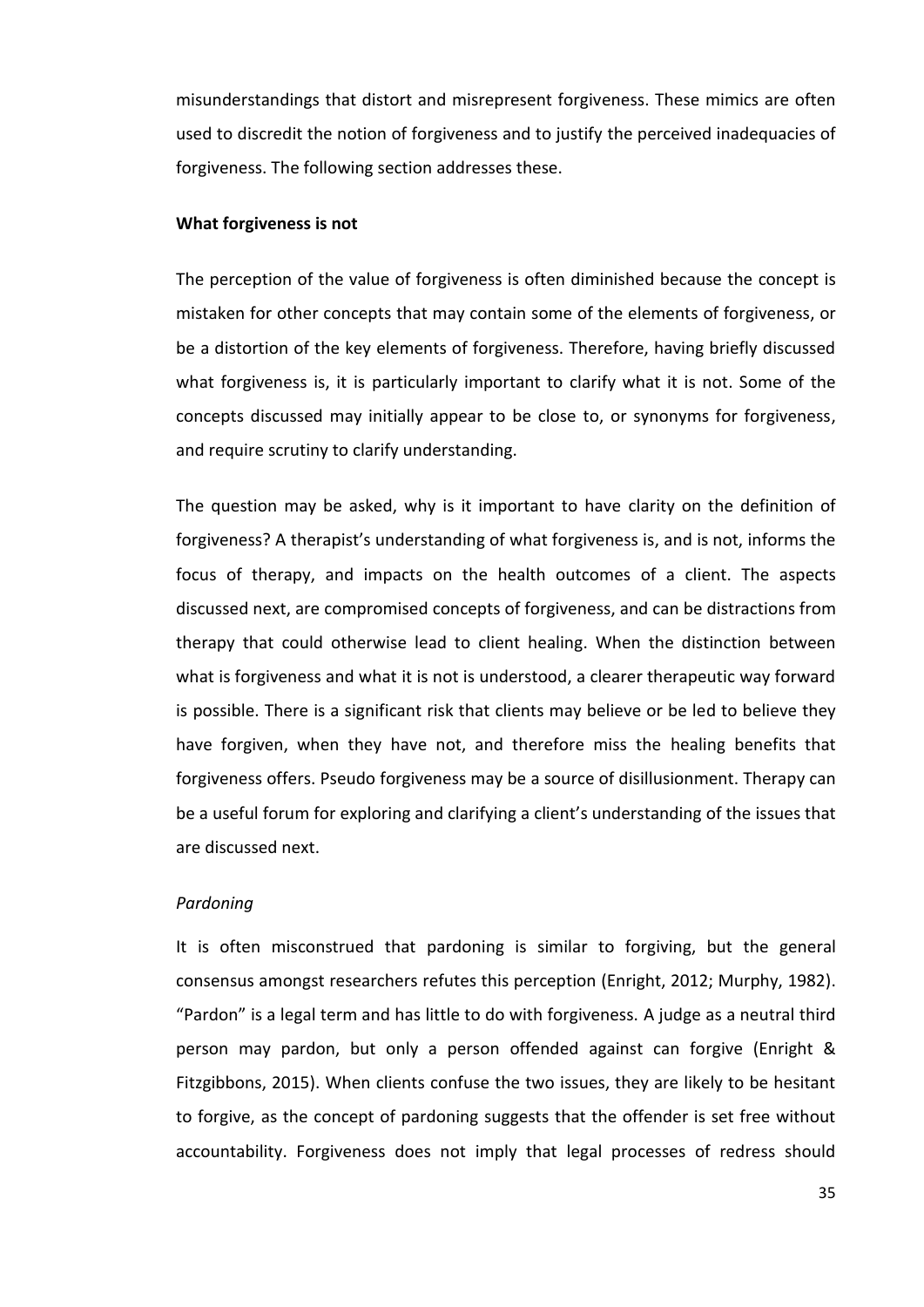necessarily be ignored (Enright & Fitzgibbons, 2015). Forgiving, and legal redress that is appropriate under law, are two separate issues. This notion requires some personal reflection. Is it possible with integrity to forgive and to also be at peace with supporting a legal process in which laws set up by government, may impose punishment on the offender? It may be that personal forgiving does not negate supporting the law being upheld, is an issue of justice as defined in the law. Perhaps more challenging, is the question around potential scope for self-deception. If an offended person accepts the distinction between pardoning and releasing an offender from the legal consequences of offending, this may be a subtle way of minimising the genuineness of forgiveness. The secret desire for the offender to be punished seems to compromise forgiveness. These are practical issues that need attention in therapy, so that misunderstandings are not an obstacle to forgiveness.

#### *Absolving of failures*

*Absolving of failures* has a religious connotation and may be confused with forgiving. In a religious context, absolution of sins means that sins are remitted, and the moral consequences of the sins are eliminated (Enright & Fitzgibbons, 2015). The important distinction between religious and other absolution, is that a person who forgives is not making a judgement about the offender's culpability (Enright, 2012). To forgive is not to commute a punishment. There is no implication that a forgiver is acting as God might be perceived to act, absolving an offender of any punishment for failure. However, the two types of absolution are similar, in the sense that, both forgiving and absolving are acts of mercy. To personally forgive shows mercy, but mercy in an ecclesiastical sense as described here, is different. Confusion in the mind of a client can be an obstruction to forgiveness, and therapy can clarify these issues.

## *Condoning or justifying*

Some people are hesitant to forgive because they feel that to forgive is to condone what has been done. Forgiving does not justify wrongful behaviour. When a person condones a moral wrong, they are recognising it as an offence but considering it to be tolerable because of the circumstances of the offence (Kolnai, 1973-1974). Condonation may result in ongoing resentments, and a sense of reluctantly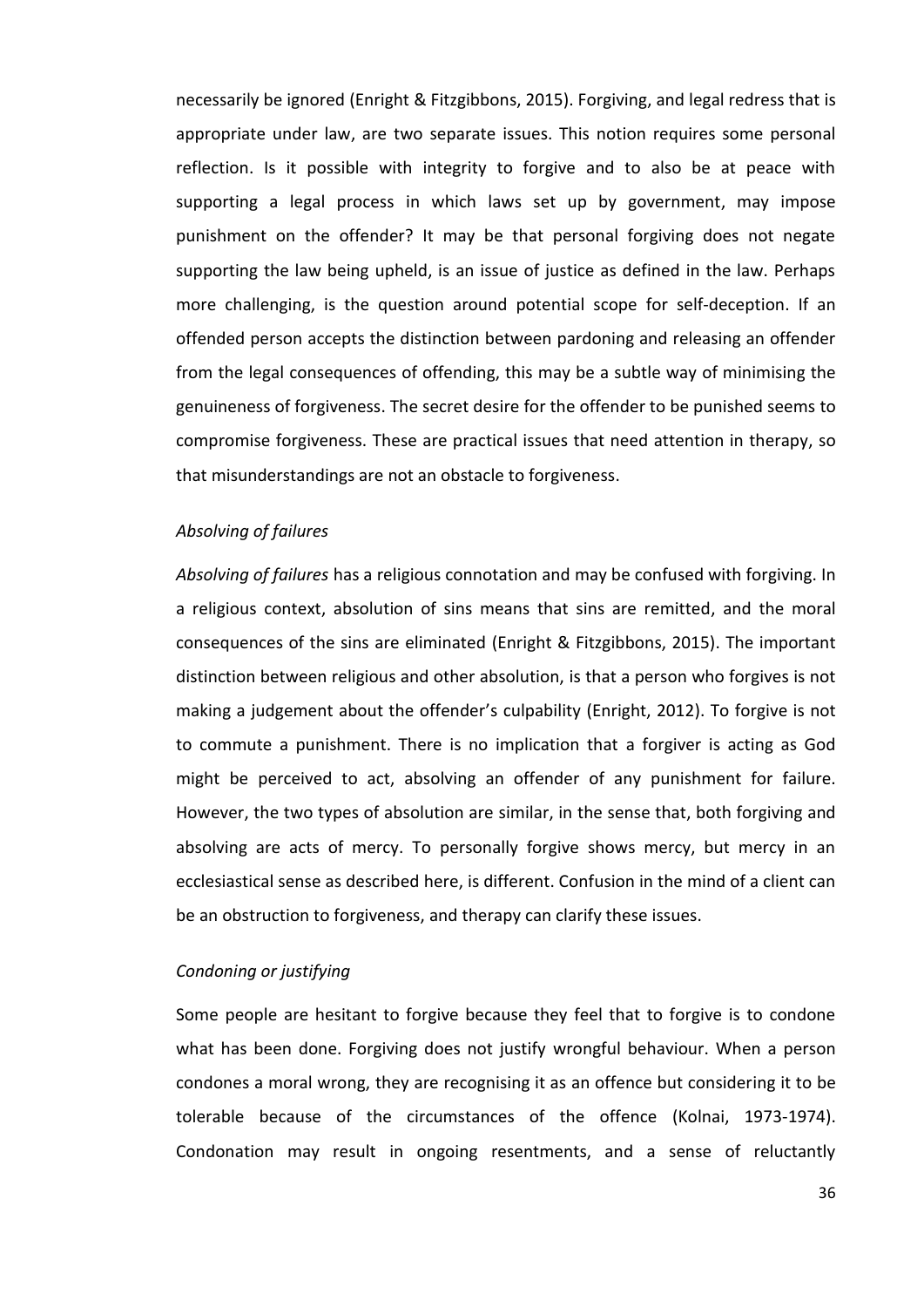exonerating the offender. A person who seeks to forgive seeks to end resentments (Enright & Fitzgibbons, 2015). To overlook this distinction, may result in the offended person deepening their resentment, so a sense of unfairness may grow and a client's symptoms may worsen (Enright & Fitzgibbons, 2015).

To justify a behaviour suggests it was a right behaviour, and therefore, forgiving is not an appropriate response. A clinical therapeutic response of suggesting forgiveness in this situation would not be appropriate (Enright & Fitzgibbons, 2015). Care is needed to understand when forgiving is an appropriate response, and when it is not an appropriate way forward.

# *Excusing*

Excusing needs to be differentiated from forgiving. Distinct from condonation, excusing does not focus on moral rightness or wrong, but rather rationalises acceptance of the behaviour (Kolnai, 1973-1974). There may be situations in which to excuse is a more appropriate response than forgiveness. Disappointment in another person may be more appropriately excused, and points to the need in therapy to understand the nature of the alleged offence or unfairness. A person needs to be morally wronged for forgiveness to be appropriate (Enright & Fitzgibbons, 2015).

## *Tolerating*

Forgiving may be mistaken for tolerating hurtful behaviour. In some contexts, tolerating may be perceived as accepting the idiosyncratic but insignificant behaviour of others. Forgiving is not relevant in this context. Forgiving is relevant when there has been hurt that is beyond offending personal sensitivities or preferences. This type of situation is not to be mistaken for a situation warranting forgiveness, because there is no ethical wrong (Enright & Fitzgibbons, 2015). This implies that forgiveness is not relevant when the offending person has a reasonable right to behaviours that may be inconvenient or irritating for the offended.

#### *Forgive and forget*

A popular phrase is to forgive and forget, but the two concepts are different (Kolnai, 1973-1974; Smedes, 1996). The forgetting of a traumatic or painful event too early in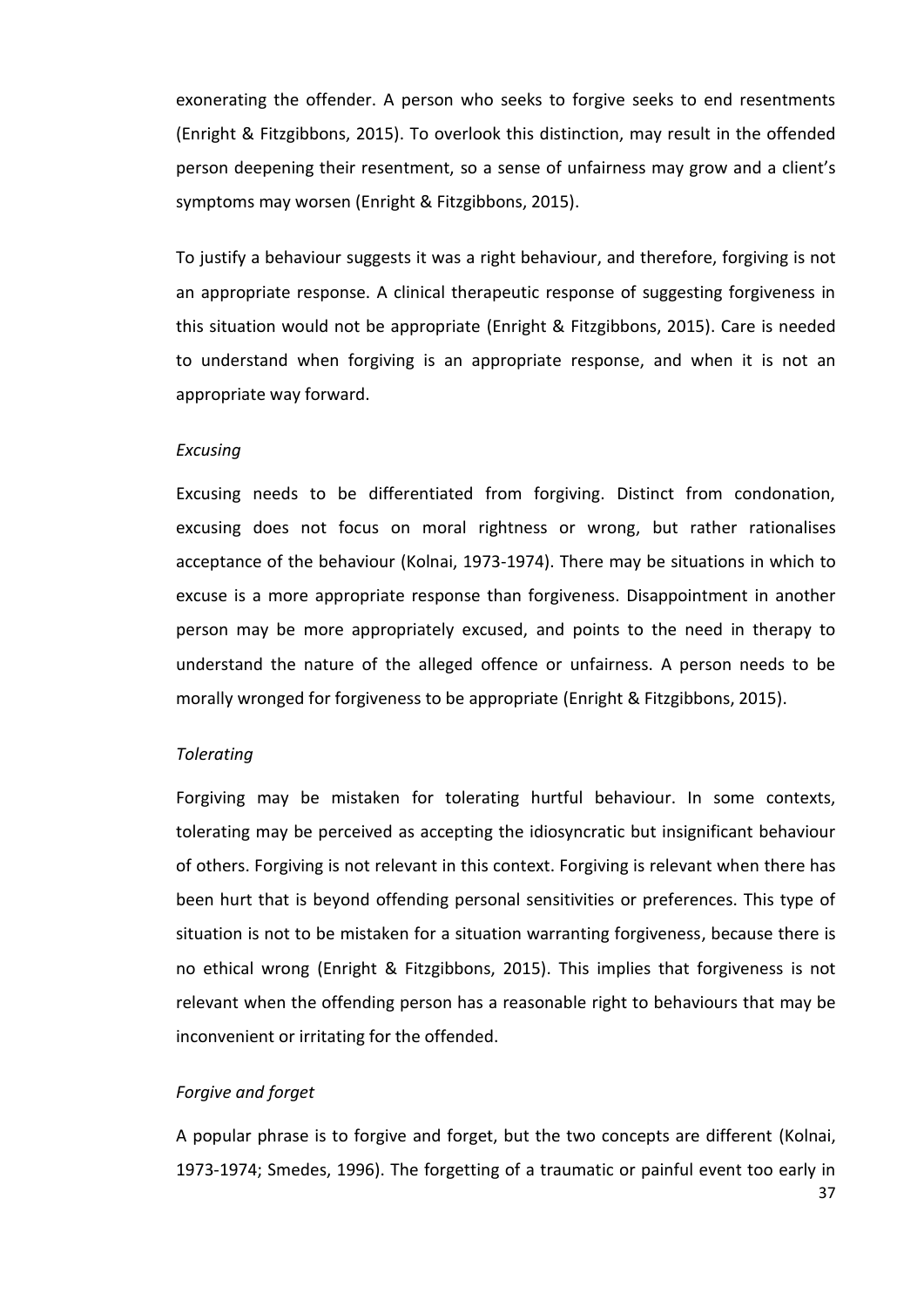the forgiving process may imply a defence distortion of both internal and external reality, and is likely to be unhelpful (Akhtar, 2002). However, following forgiveness, the memory of an offence is likely to diminish over time because there is no repeated regurgitation or dwelling on the offence and injury. However the memory of the hurt may still remain available to the consciousness, and is likely to be reactivated when a similar event occurs again (Akhtar, 2002). An alternative view is that forgetting is an almost inevitable consequence of forgiving, although it may take a long time. When eventual forgetting does not occur, it is likely that there has not been forgiveness (Hunter, 1978). The advice to forgive and forget adopted lightly and early in the forgiving process without significant mourning, may become a pretence or defensive distortion of inner realities, and therefore be unhelpful (Akhtar, 2002). A therapist may need to work with clients who have received and accepted forgive and forget advice from friends or family, and as a result, have become confused about genuine forgiving.

When there is forgiveness, the nature of the offence that is remembered is likely to progressively change. As a result, an offended person can perceive an offender as a fallible person rather than as a person of ill intent. The actual content of an event may still be remembered but the intensity of pain is likely to be diminished (Enright & Fitzgibbons, 2015). From a therapeutic perspective this distinction is important and may have repercussions if not recognised. Some may be concerned that if they have not forgotten past trauma, they have not forgiven, while others may be anxious that having forgiven, they will not forget. The real goal is not loss of memory, but rather, for the symptoms of anxiety and depression to reduce, and the possibility of hope and stronger relationships to be developed (Enright & Fitzgibbons, 2015). An offended person may cling to the strongly held belief that the offender is bad, and even fear losing this perspective because it may strip them of a defence against forgiving. Continuing rumination keeps the memory of the offence alive and cherished, perhaps secretly, as a validation for unforgiveness. Joseph forgave, but did not forget, seemingly not ruminating on the pain inflicted on him.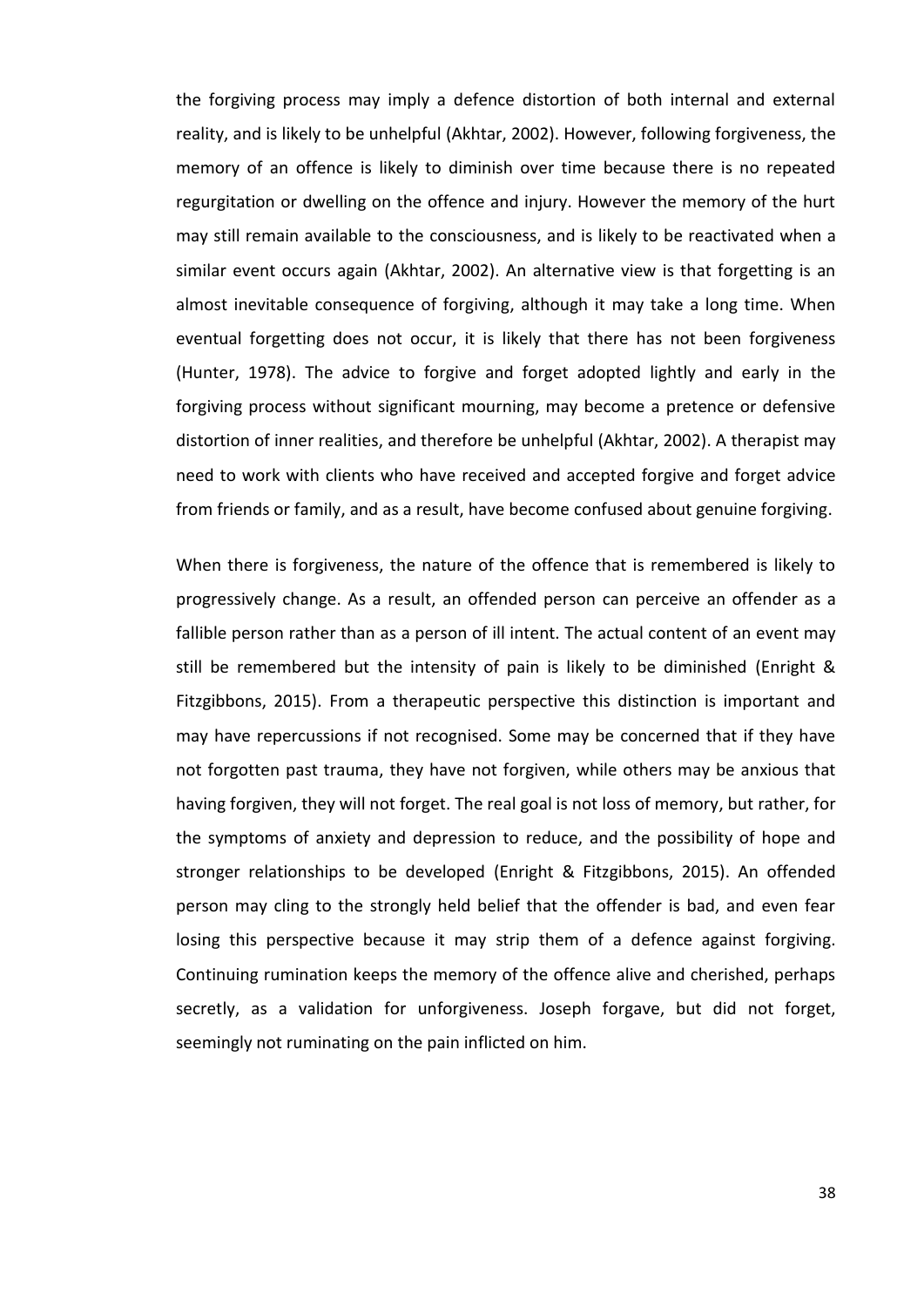#### *Other mimics of forgiveness*

Other mimics of forgiveness have some characteristics of forgiveness, but miss the essential elements. Over time there may be a reduction of resentments against an offending person, however, forgiveness is not the same as waiting and hoping time will heal wounds (Kolnai, 1973-1974). In contrast, forgiveness is generally an active struggle, as resentments embedded in the psyche cause debilitation that is not readily overcome.

Saying "I forgive you," or any other form of words in and of itself is not forgiving, as this may just be a socially acceptable mask that fails to address the deeper issues of pain within the offended person (Enright & Fitzgibbons, 2015). Similarly, the intent or decision, stated or not, to forgive, is not of itself forgiveness; an inner process of forgiving is required, the components of which have been discussed. Forgiveness requires not only a cognitive resolve (Worthington & Diblasio, 1990). A decision is needed, but that needs to become associated with an inner forgiving process that generally takes time to develop.

Other criticisms of forgiveness are that it is a quick, and by implication, a superficial fix. This view lacks understanding of the definition of forgiveness, and of the process involved. An interesting example sometimes cited, is that of an Amish community, who seemed to rapidly forgive a man who gunned down children in a school in 2006 in Pennsylvania. Although a rapid response of forgiveness was unexpected, it appears that the underlying attitude of forgiveness in the Amish community may have facilitated a quicker forgiving response than is common (Kraybill et al., 2010). A similar example was given at the start of this dissertation. Dr Graham Dickason was quick to forgive his wife for the murder of their three children. The ability to quickly forgive does not imply either a shallow or sincere response, although a quick response may be cause for a therapist to pause with a client and review the depth of sincerity of the forgiveness.

Various expressions may be used to provide the illusion of forgiving, but need to be regarded with reserve. They include: "I have accepted what happened," "I accept what happened knowing God will punish appropriately," "I have moved on," "I have the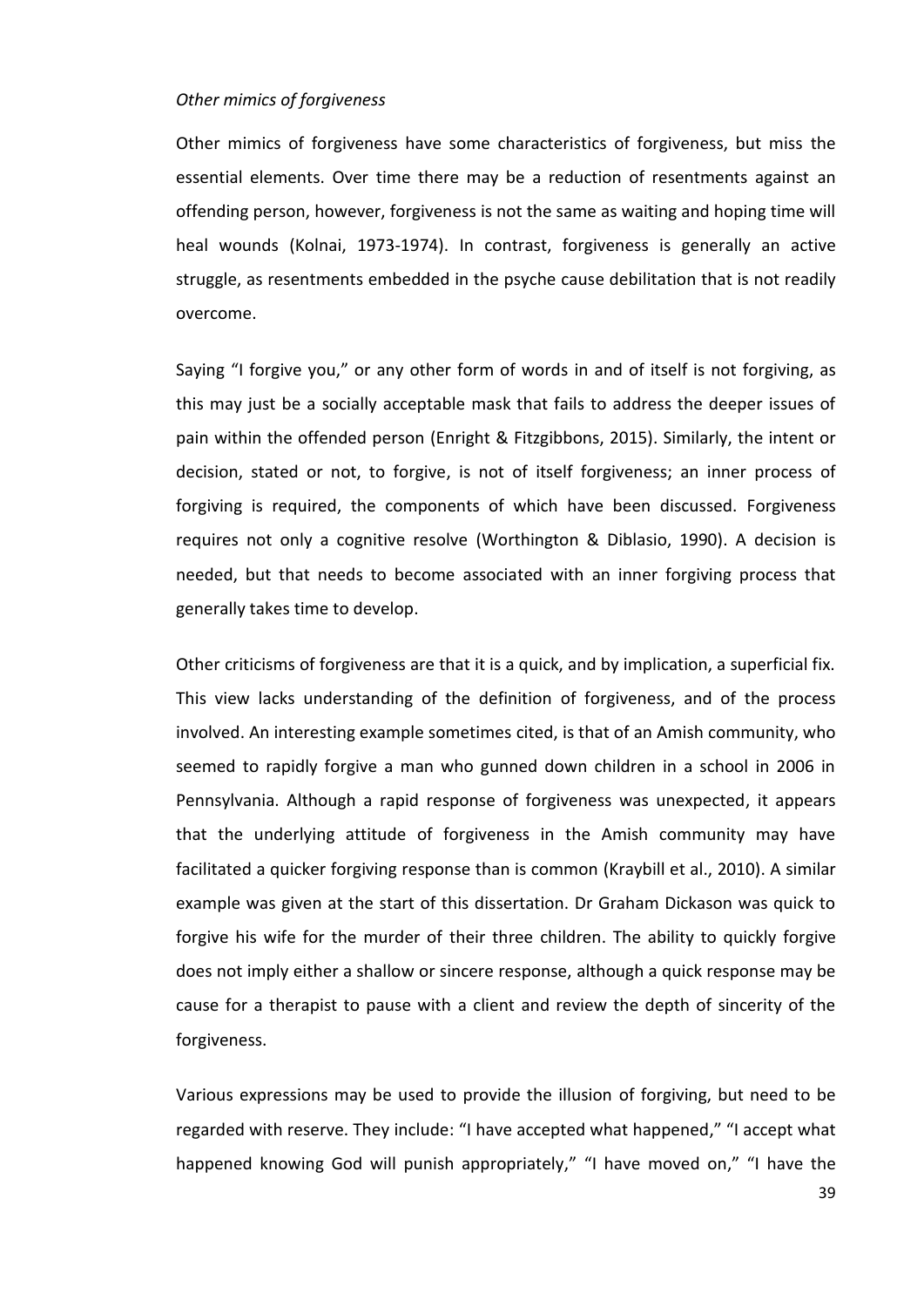satisfaction of not letting the person get to me," and other similar expressions. Each may have an element of the concept of forgiving but is deficient, often used glibly as an avoidance mechanism, leaving inner hurts unresolved. They can amount to selfdeception, and an attempt to convince or delude themselves and others that some undefined and poorly understood process has accomplished healing. I suggest care may be needed in therapy to work with clients to discover the hurts often lingering below the surface when these dismissive expressions are used. The use of the word "forgiveness" does not necessarily mean the term is understood or been experimentally put into practice; in fact it may mask a defence. This is not a semantic issue but rather an issue related to self-delusion.

The forgiveness of Joseph exhibits the features of real forgiveness. Joseph did not pardon. This suggests that moral responsibility was not taken away from his brothers. Joseph did not in any way exonerate or excuse their conduct, or indicate it was tolerable; no whitewashing of their sins occurred. He did not speak of the offence as being tolerable or easily forgotten, but he did seem to genuinely forgive with emotion and thoughtfulness.

#### **Why, or why not, forgive?**

As evidenced in the stories provided in the introduction, events may produce an equally strong desire to either forgive or not forgive. It is also recognised that forgiveness may not be simply binary, that is, one forgives or one does not. There may be intermediate positions that may fluctuate over time, and which may provide lesser or greater personal healing from the hurt experienced. In recent decades it has become more widely accepted (but not without doubts by some) that forgiving people who have caused hurt, can be a significant way to increase personal wellbeing and improve interpersonal relationships (Konstam et al., 2002). It is unclear how partial forgiveness, which has not been clearly defined in the literature, impacts on healing.

In the introductory stories, it is evident that some plainly embraced the belief that forgiving was advantageous for themselves. At a national level, forgiving was espoused at the Truth and Reconciliation Commission overseen by Nelson Mandela and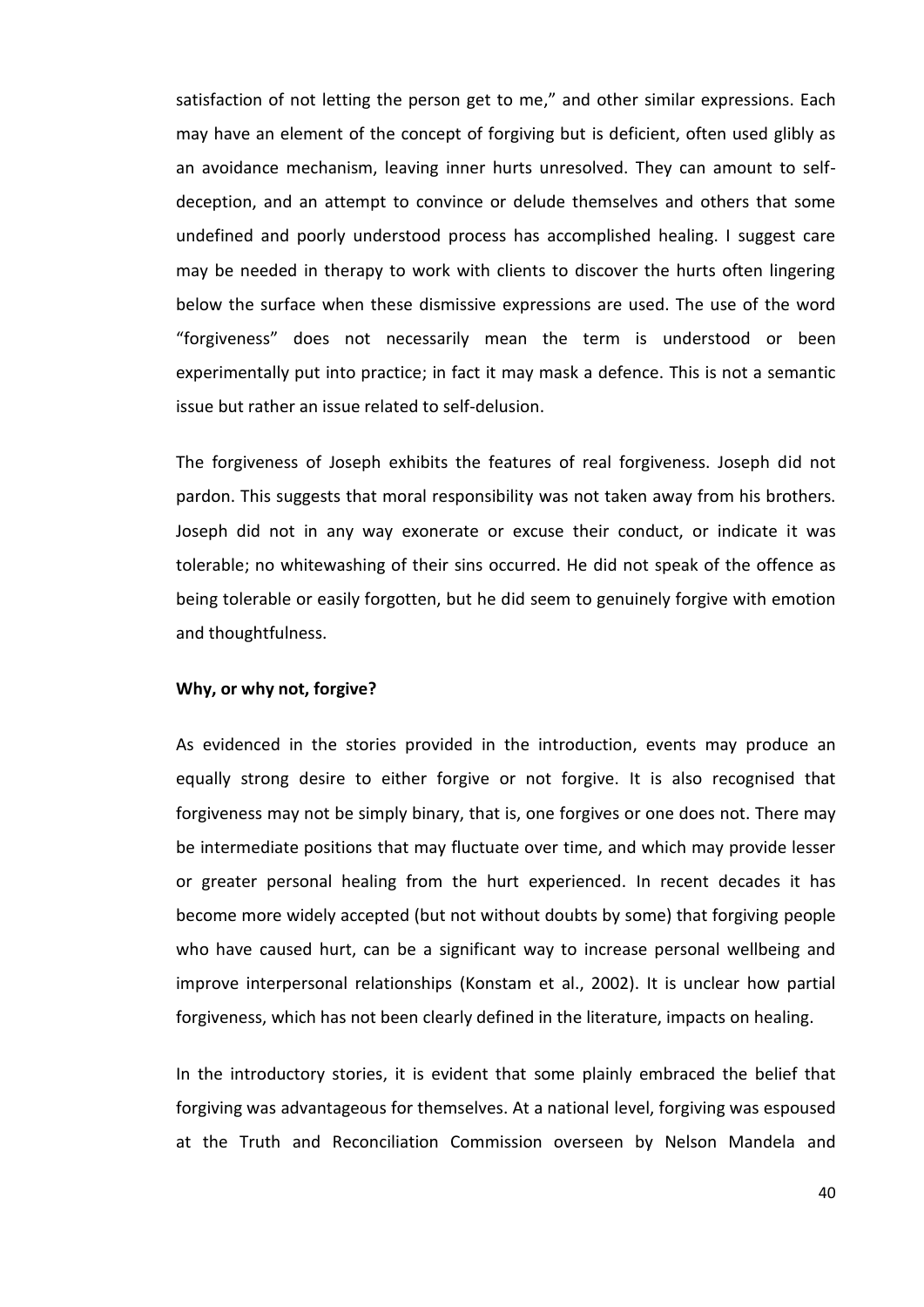Desmond Tutu at the commencement of the post-apartheid era in South Africa, using a slogan banner, "Healing our Past." In stark contrast, the reverse of forgiving is also strongly espoused on the international stage, and with intensity. For example, in late August 2021, the President of the United States of America, Joe Biden, said concerning ISIS (Islamic State of Iraq and Syria), as a result of their terrorist attack on Americans and others at the Afghanistan Kabul airport, "we will not forgive, we will not forget, we will hunt you down and make you pay" (Haines, 2021). This suggests Biden wants to retain the sense of vengeance, fearing forgiveness may dilute the intensity of anger feelings. Biden seemed to want the nation to retain angry feelings to heighten indignation and inflame the intensity of retaliation. To forgive would be counterproductive to retaining the passion for the revenge Biden espoused. This situation is an example of Klein's paranoid schizoid position discussed in Chapter four. Biden wanted to retain a strongly negative view of the Taliban in the American public's perception; the Taliban are all bad. I recall as a small boy awakening in the morning and discovering with disgust, I no longer felt the anger towards my mother of the previous day. I noticed healing in myself and was not sure I wanted it.

Some scientific literature agrees that forgiving can be an effective way of resolving feelings of remorse, anger, fear, anxiety, and guilt, as opposed to harbouring unforgiveness, which nurtures these feelings (Cerney, 1988; Fitzgibbons, 1986). In startling contrast to President Biden, Jesus was reported as speaking to God about his executers while hanging on a Roman cross with death imminent, saying, "Father, forgive them, for they do not know what they do" (New King James Bible [NKJB], 2020, Luke 23:34). Jesus was benevolent and forgave, having an existential understanding of the consequent good resulting from His death, which empowered Him to bear the immediate pain. Jesus recognised the inability of his executors to understand what they were doing; this facilitated His ability to forgive. Existential understanding of meaning beyond the current circumstance seems to enable a greater capacity and willingness to forgive. This may be a useful focus in therapy depending on the belief systems of the client.

The benefits of forgiving have been found in diverse populations, including incest survivors (Flanigan, 1987; Freedman & Enright, 1996; Phillips & Osborne, 1989;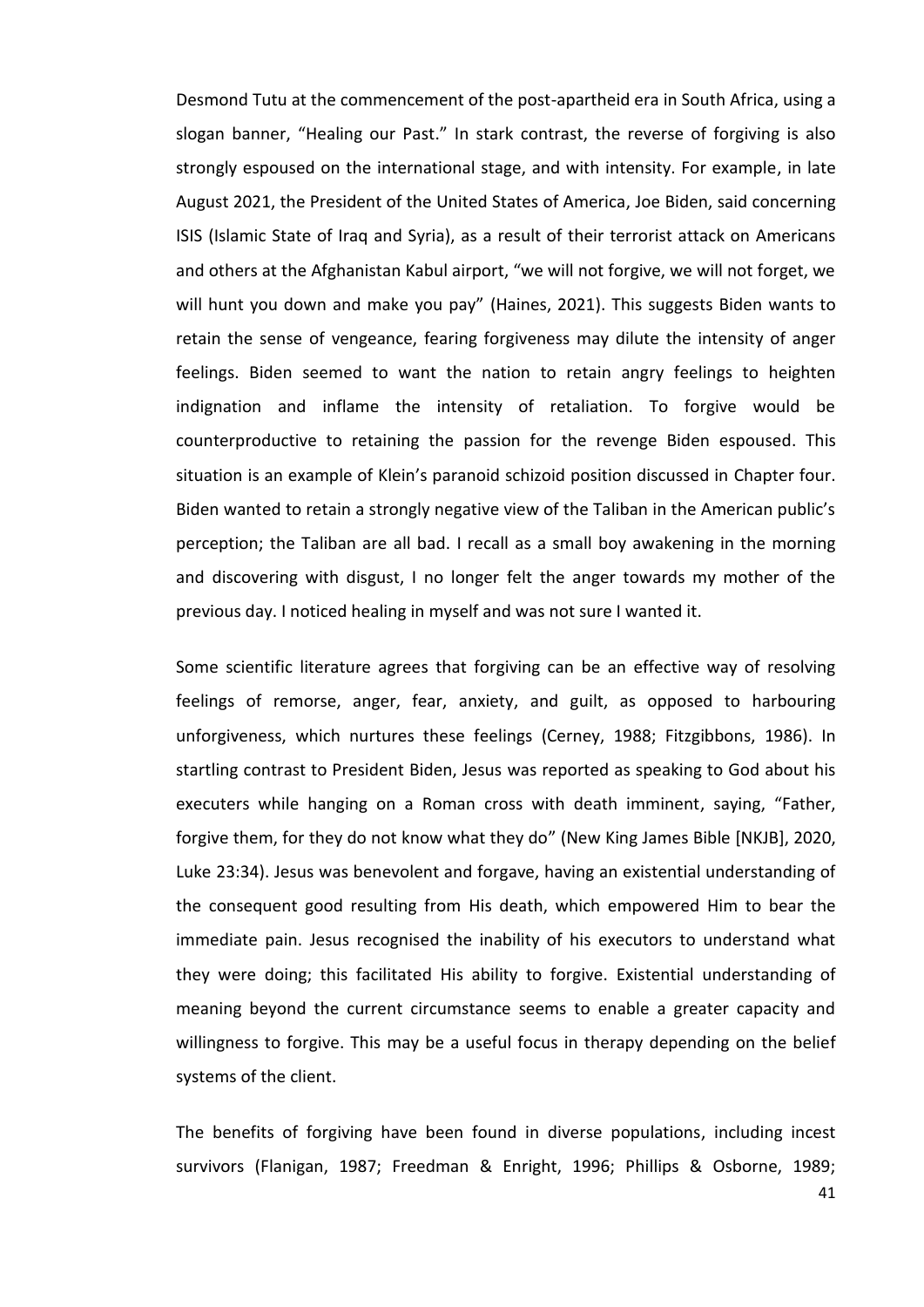Worthington et al., 2000). An example of this is in a study of incest survivors, which found reduced anxiety and depression and increased hope for those who were able to forgive (Freedman & Enright, 1996). It has been suggested that the experience of forgiving is a needed part of personal growth, but this is not universally agreed upon (Hargrave & Sells, 1997). Studies show reductions in anxiety and depression linked with increased self-esteem for those who have forgiven offences (Al-Mabuk et al., 1995; Hebl & Enright, 1993; McCullough et al., 1997). This contains some aspects of the phrase in Jesus's prayer in the New Testament: "forgive us our debts as we forgive our debtors" (New King James Bible [NKJB], 2020, Matt 6:11-13), an implicit suggestion that forgiving perhaps facilitates a sense of personal healing. The healing of inner emotional wounds and the restoring of relationships is connected to the ability to forgive (Diblasio & Proctor, 1993). The replacement of resentment with positive feelings without reducing self-respect can be beneficial (Richards, 2002).

Anger can be very debilitating. A feature of forgiving is the need to understand, confront and reduce anger that is a consequence of hurt (Enright & Fitzgibbons, 2015). The debilitating aspects of anger may be alleviated through forgiving. Anger that is focused on other people can be intense, and may lead to incapacitating patterns of thinking and emotions. People report that holding hatred against others and not forgiving, is stressful, whether this occurs in workplaces or in personal relationships (Worthington, 2006).

There is evidence to suggest forgiveness can be beneficial, healing personal hurt (Enright & Fitzgibbons, 2015). There is however, still some uncertainty about what psychotherapy approaches are most beneficial for supporting forgiveness (Konstam et al., 2002). Care is needed to avoid encouraging forgiveness when a different diagnosis of need is more appropriate, and could prove more beneficial for a client (Richards, 2002). Richards provided an example of a women who is raped, and who therefore suffers serious violations of her personal boundaries, which may result in significant self-image and self-respect issues that would not likely be addressed by forgiving the rapist. Forgiving should not therefore be perceived as a solution for all aspects of pain and hurt that are a consequence of being offended against (Richards, 2002). Therapy other than assisting forgiveness may be appropriate instead of, or in addition to,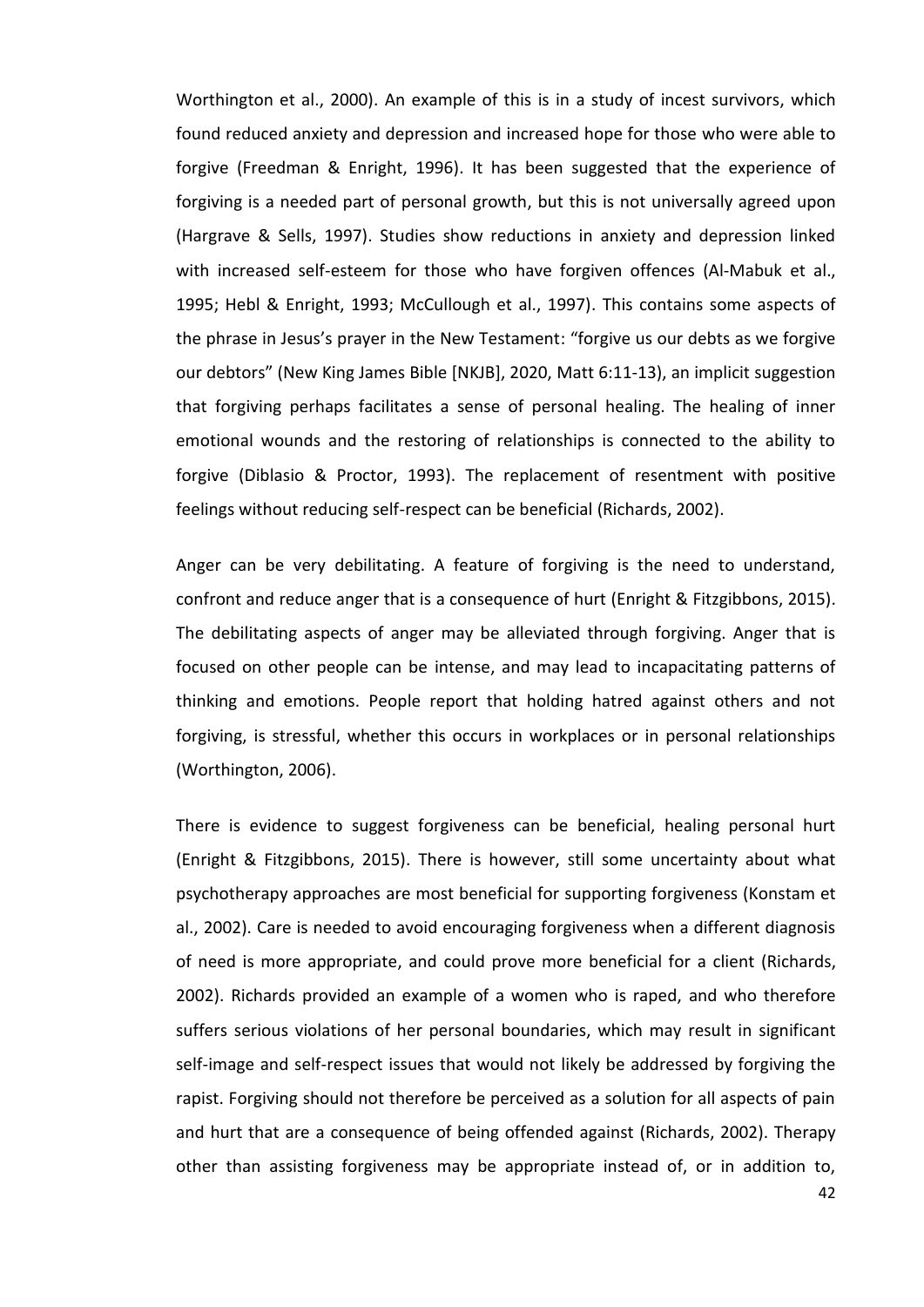supporting forgiveness (Richards, 2002). For healing after being offended against, forgiving may be necessary, but may not be sufficient. Other aspects of inner healing may be needed and should be identified and facilitated in therapy.

Some of the recent events in Aotearoa New Zealand overviewed in the introduction, provide personal testimony of why to forgive. For Dr Graham Dickason, forgiveness "is the key to healing this loss we have all experienced," and for Al Noor Mosque, forgiveness enabled peace: "I don't have hate. I don't have revenge." For Ahmed, forgiveness was the solution to inner turmoil, as he did not want "a heart that is boiling like a volcano," but chose to forgive as a way of healing: "I want a heart that will be full of love and care and full of mercy and will forgive easily."

Having discussed why, or why not to forgive, the next section discusses the relationship between trauma and forgiveness. Personal hurt often arises because of deeply disturbing traumatic events that should not be underestimated. How is forgiveness relevant in the context of trauma?

## **Trauma and forgiveness**

Many clients that need psychotherapy will have experienced trauma of various kinds. Trauma can involve threats of extreme danger to physical, mental, emotional, or spiritual aspects of life. Trauma can activate overwhelming levels of attachment anxiety, which can lead to hyperarousal, dissociation, and emotional numbing (Schore, 2012). These experiences can sometimes shift a person's basic belief patterns (Bryant-Davis & Wong, 2013), which in turn may impact on their capacity to forgive. Empathetic engagement in therapy is therefore essential.

Very difficult events that are potentially traumatic may not be experienced as trauma by all (Bonanno, 2005). Personal growth can follow traumatic events, and these growth experiences may include forgiveness (Bonanno, 2005; Bonanno et al., 2010). After a traumatic event there can often follow a time of seeking existential meaning or understanding of what has happened (Marcia et al., 2011). Traumatic experiences can also freeze a person's capacity to make sense of what has happened. In these cases it is unlikely that forgiveness will be contemplated as a possibility (Marcia et al., 2011). In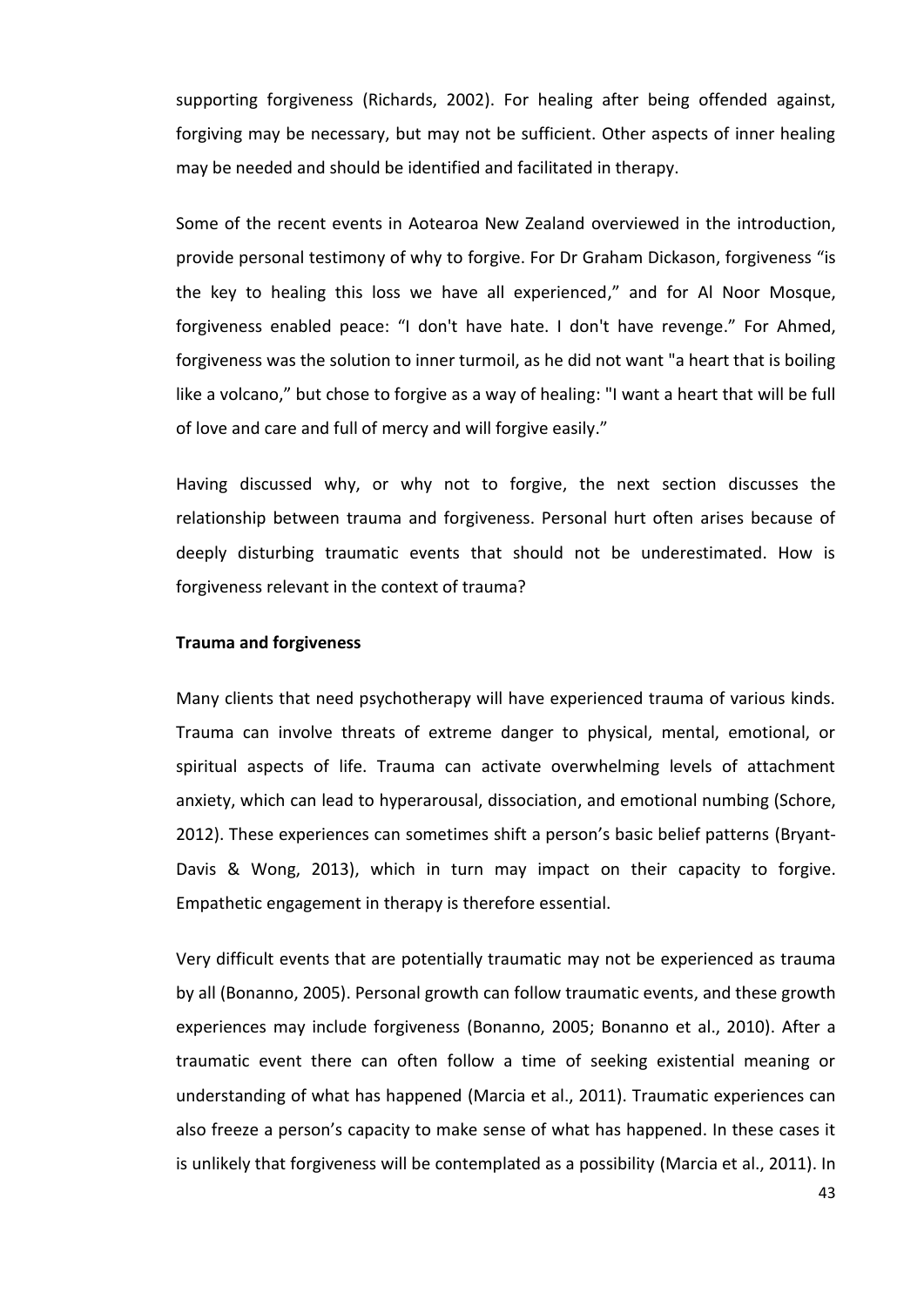the latter situation, symptoms associated with post-traumatic stress disorder are typically negatively associated with forgiveness (Dekel, 2010; Orcutt et al., 2008; Reed & Enright, 2006). In trauma survivors, unforgiveness may be related to anxiety and self-protection, particularly if there is ongoing danger (Worthington et al., 2016). In addition, there maybe fantasies of revenge, and seeking of justice and restitution (Herman, 1992). Those with disorganised styles of attachment are more likely to stay with feelings of anger for a long time (Worthington et al., 2016).

Trauma often causes often a deep sense of personal shame, and feelings of worthlessness and self-hatred that may be associated with humiliation (Budden, 2009). The shame associated with trauma may govern a person's whole emotional state (Schore, 1994). Shame can lead to withdrawal from relationships, increased anger, and unforgiveness (Sandage & Worthington, 2010). Self–forgiveness and self-compassion are often elusive for trauma sufferers, who become locked in a deep sense of shame that may even prevent specific memory of the events (Worthington et al., 2016). Selfforgiveness and self-compassion may therefore become important goals of psychotherapy (Worthington & Langberg, 2012).

Joseph's experience of being sold by his brothers into slavery, and into a foreign country, as a teenager, could reasonably be described as a traumatic event. Joseph also suffered multiple painful experiences after being sold, which would have accentuated his pain. These events include being falsely accused of rape (New King James Bible [NKJB], 2020, Genesis 39:14-15), being imprisoned (New King James Bible [NKJB], 2020, Genesis 39:20), and forgotten in prison (New King James Bible [NKJB], 2020, Genesis 40:23). Joseph seems to have found existential meaning in rationalising what happened to him. He said, "God sent me before you to preserve life" (New King James Bible [NKJB], 2020, Genesis 45:5). In the situation discussed, the finding of existential meaning is shown to help a trauma sufferer to forgive (Marcia et al., 2011).

#### **Revenge and reparation**

Akhtar suggested that revenge, reparation, and reconsideration, are all needed as part of forgiving (Akhtar, 2002). It has been argued that the desire for revenge, and equally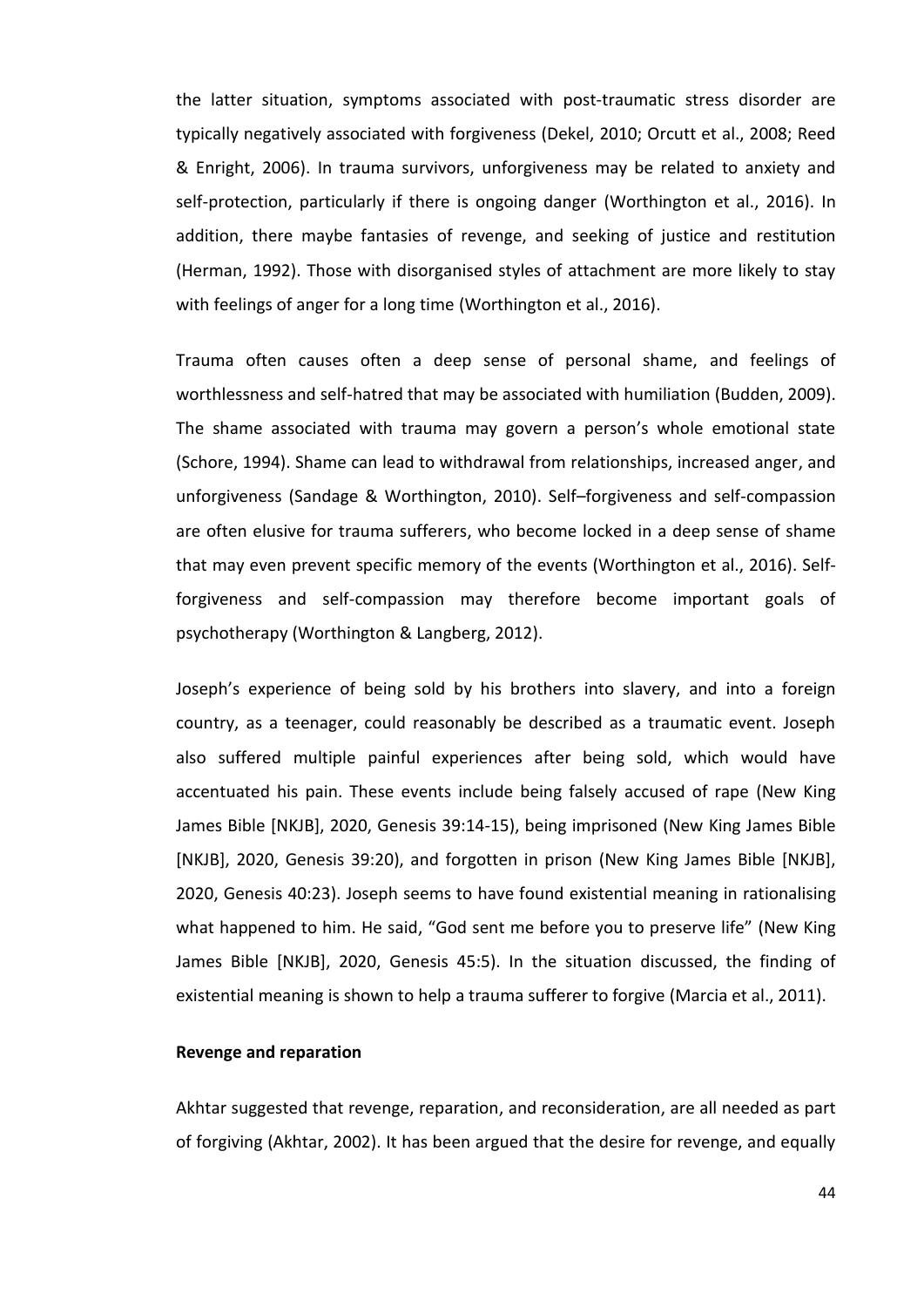the desire to forgive, are natural features of humanity, built into human nature (McCullough, 2008). Some revenge, in reality or fantasy, may impart a sense of mastery, improving self-esteem and allowing a victim to taste a retaliation pleasure, balancing the sense of power and thereby preparing the victim to forgive (Akhtar, 2002). This suggests that the more simplistic model which sees revenge as an illness and forgiveness as a cure, may not be a useful model on which to base therapeutic support (McCullough, 2008).

Revenge can be extremely destructive, like anger, but if these potentially damaging forces can be recognised, acknowledged, and redirected constructively, then very different outcomes can occur (McCullough, 2008). In the first instance, revenge can be constructive, deterring aggressors from aggression, and warning them of consequences (McCullough, 2008). Observing relationships between animals suggests that although conflict may produce an initial revenge response, it is built into the natural functioning to realise that members of a group need each other for survival; revenge becomes limited so that the longer-term wellbeing of the group is not jeopardised. A proxy for forgiveness and reconciliation seems to exist naturally (McCullough, 2008). This shift in a victim may initiate some empathy with the aggressor, making the possibility of forgiving realistic and desirable. However, not all human offending against others directly parallels this observable natural phenomenon.

Reparation, the second factor outlined in the previous paragraph, facilitates forgiving by the victim, because it is a tangible acknowledgement that harm has been inflicted, rather than glossing over, minimising, or denying that harm has been caused (Herman, 1992; Madanes, 1990). Care is needed, as the gift of reparation may be perceived as buying back favour from the victim, and may be less effective than evidence of remorse, and the offering of what is perceived as a sincere apology (Saunders, 1995). A multi-faceted response by a perpetrator is likely to be perceived as more genuine.

A libido-aggression shift because of revenge, along with some narcissistic appeal that arises from receiving an apology and reparation, results in shifting to the Kleinian depressive position described in more detail in the next chapter. These combined effects may help a victim reconsider their memories of trauma, and not to suppress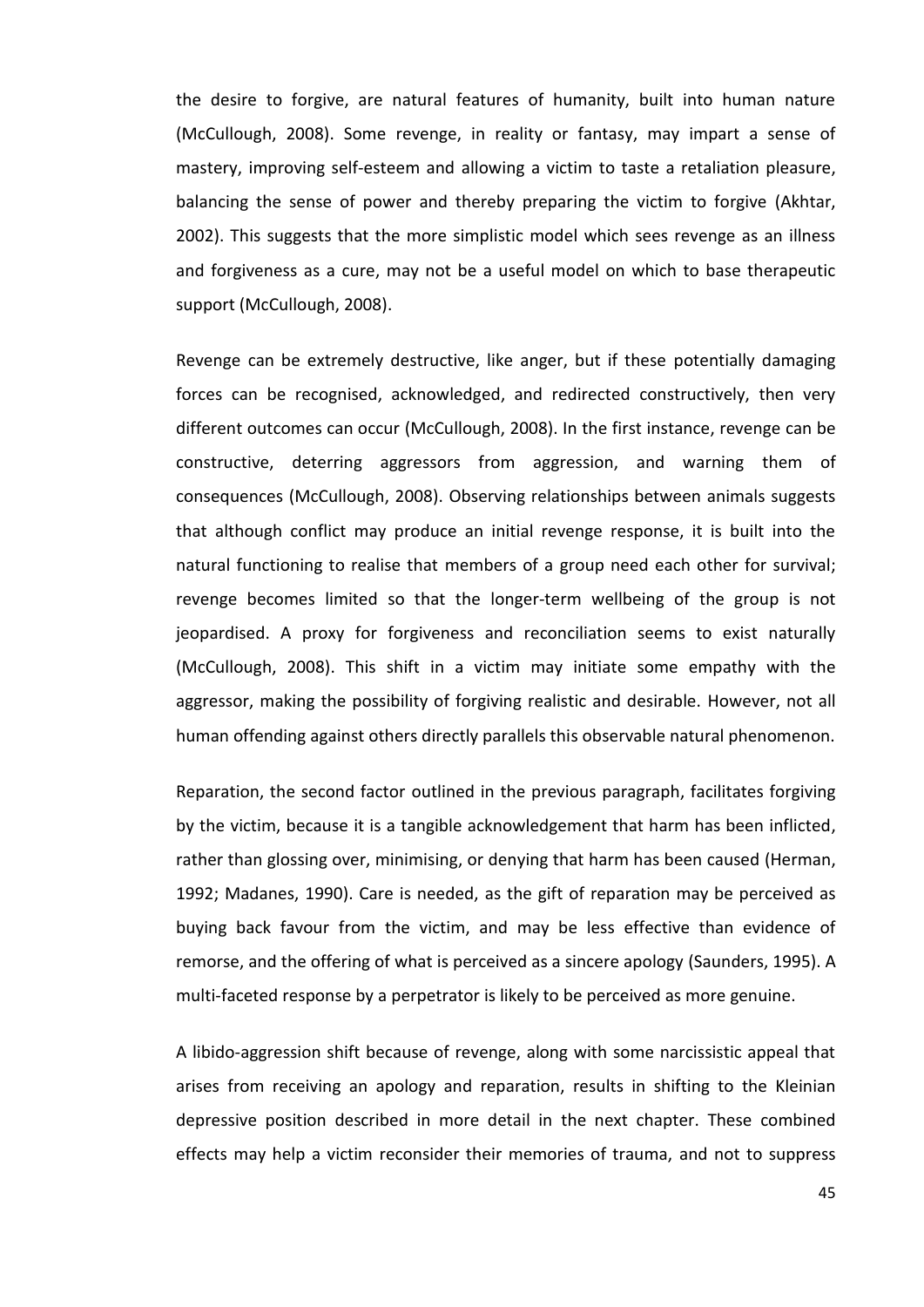them, but to perceive them differently (Kafka, 1992). This implies that reliving past traumatic pain is not needed. A revision, not suppression of memories is needed, leading to new insights (Akhtar, 2002). The three factors of revenge, reparation, and reconsideration can lead to the emergence of mature and thoughtful forgiveness (Gartner, 1988).

Forgiving that relinquishes vengefulness likely requires that pride or malice is overcome (Durham, 2000). Forgiving is not an action subsequent to the exhausting of revenge possibilities, but is rather a moderating agent resulting from introducing a new perspective, and a different way of handling response to hurt (Durham, 2000). Revenge aspirations, though often sapping an offended person's energy, may produce healing via a route quite distinct from forgiving. Revenge may only be displaced where there is some positivity towards the offender. Some aspects of revenge may provide therapeutic healing on a pathway towards forgiving. Another view promoting forgiving is to have positive attitudes towards the offender (Casarjian, 1992), without requiring the reduction of resentments. This seems to sidestep a core element of forgiving, that of dealing with resentments and hurts that have been inflicted.

The response of one relative to the Mosque shootings, was "I do not forgive you for what you have done. While you are in prison you will come to realise that you are now in hell – and only the fire awaits you." This suggests revenge was being indulged in, leaving no room for forgiveness. In contrast, another relative said "I forgive you. Damage was done and Hussein will never be here, so I have only one choice, to forgive you." This person did not perceive revenge as an enduring option; for them, the only long-term option for meaningful coping was forgiveness. This personal testimony suggests a belief that forgiveness is likely to lead to healing, but this is conjecture, and the study of these two lives in the future would be needed to obtain insight.

## **Reconciliation**

Reconciliation and forgiveness are sometimes thought of as being tantamount to synonymous (Hargrave, 1994; Lauritzen, 1987). This is typically true when the conceptualisation of forgiveness is interpersonal. Both forgiving and reconciliation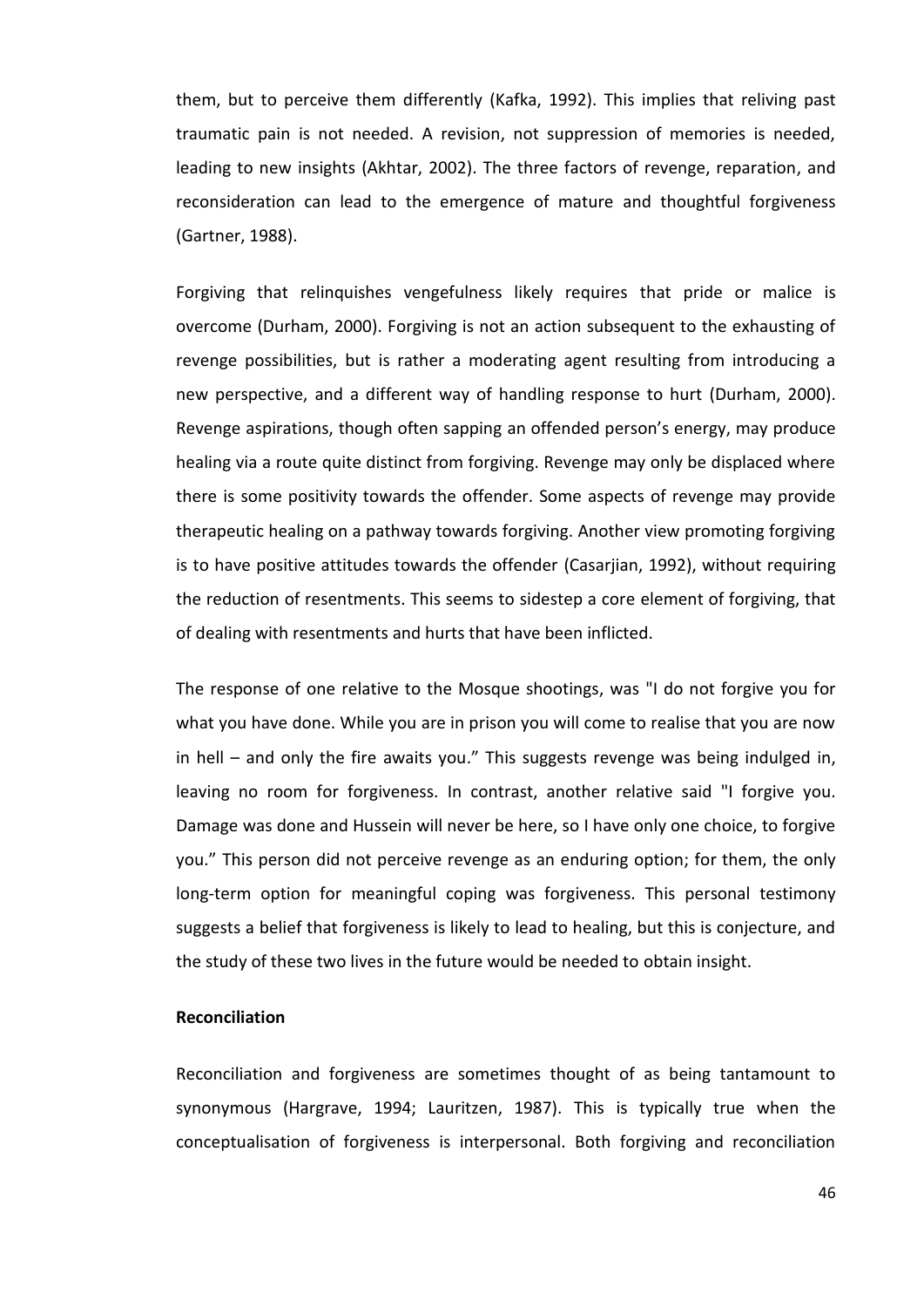require a change of relationship between the offender and the offended, but I suggest they are not equivalent. If the conceptualisation of forgiveness is intrapersonal, there is likely to be separation between forgiveness and reconciliation. An intrapersonal conceptualisation understands forgiveness as a resolve to abandon resentment, and to build positive regard. In contrast, reconciliation is a strategy agreed between two people (one or both may be a group) to work together to establish mutual trust (Enright & Fitzgibbons, 2000). The implication is that reconciliation is a further step beyond forgiving. The practical approach in therapy will be different, depending on the conceptualisation of forgiveness. For example, interpersonal forgiveness, reconciliation is included as part of forgiving, whereas in intrapersonal conceptualisation of forgiveness, reconciliation is therapeutically separated. In either conceptualisation, reconciliation is important, but only when this does not increase risk to the hurt person; this is an important caveat. Some clients may seek to invoke this defence against reconciliation, exaggerating risk to themselves as an avoidance of reconciliation. The underlying reasons for reconciliation avoidance would need exploration in therapy.

An offender must make significant and evident commitment to not repeat the offending behaviour for reconciliation to be pursued. The offender and offended may then exhibit a mutual capacity (i.e., have the will) to build trust, which like forgiveness, will probably take time and be a progressive process (Enright & Fitzgibbons, 2015). This is important, particularly for a therapist when a client is in an abusive relationship, as there needs to be evidence of the continuing abatement of abuse before reconciliation growing out of trust is possible. To seek reconciliation without forgiveness is unhelpful and would need to be addressed in therapy. In the case of an ongoing abusive relationship, it may be dangerous and destructive, unless the abusive behaviour ceases. A therapist needs comprehensive understanding of the situation to appropriately guide therapy. The criteria for reconciliation seem to be greater than for forgiveness, and though ideally reconciliation would follow, it may not, because change from both those affected is needed for reconciliation (Enright & Fitzgibbons, 2015). The offended person may convince themselves that the offender has not changed to self-justify not seeking reconciliation. This would need to be explored in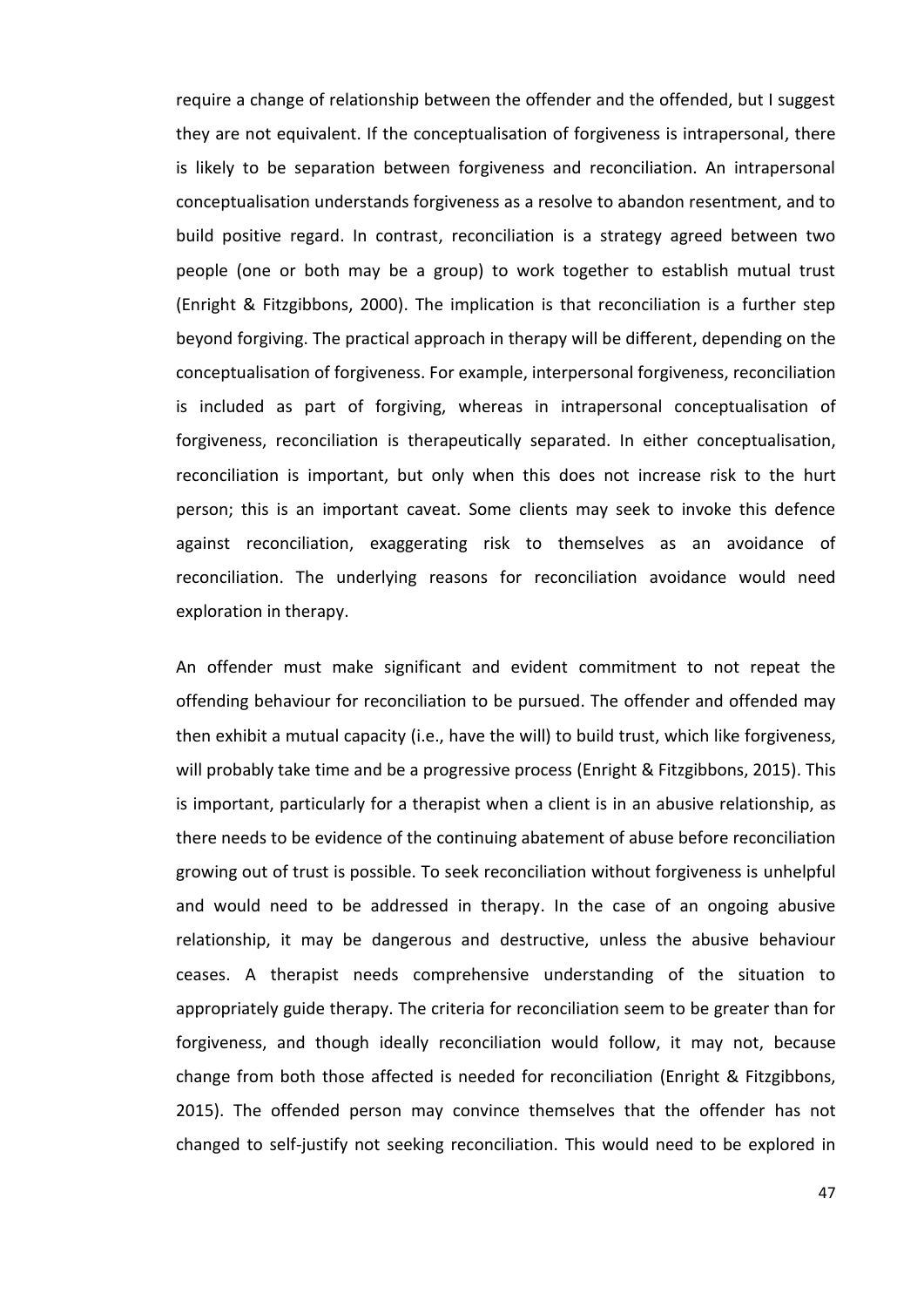therapy. Forgiving and being reconciled are not about pretending that things are resolved, but rather, exposing the awfulness of the abuse and consequent pain, and undertaking the risky but worthwhile process of healing (Tutu, 1999). When the offender is deceased, reconciliation is impossible, but forgiveness remains possible and maybe a helpful focus of therapy.

In nature, conflicts arise because of competing interests in securing food, space etc., but sometimes group cooperative action has benefits that outweigh individual advantages. When this cooperative strategy is adopted, individual conflict is sacrificed, and social relationships are restored for the greater good (Silk, 1998). Post conflict reconciliation calms and dissipates aggression between perpetrators of violence and victims in monkeys (Silk, 1998). In monkeys, perpetrators of violence who attempt to make amends are responded to positively by their victims. Behaviour in the animal world can provide insights to stimulate useful therapy processes.

Joseph went beyond forgiveness and facilitated reconciliation with his brothers; family relationships were re-established. Furthermore, Joseph demonstrated reconciliation by providing for his brothers: He said:

You shall dwell in the land of Goshen, and you shall be near to me, you and your children, your children's children, your flocks and your herds, and all that you have. There I will provide for you, lest you and your household, and all that you have, come to poverty. (New King James Bible [NKJB], 2020, Genesis 45:10)

Although I have suggested that reconciliation is distinct from forgiveness, forgiveness is a prerequisite for reconciliation. Reconciliation seems to tangibly verify the reality of forgiveness, but it should not however, be thought that when reconciliation is not possible, forgiveness cannot occur. Therapy processes that reach beyond forgiveness to reconciliation in many cases can be beneficial for client healing.

## **Repentance, apology, and reparation**

Does forgiveness require as a prerequisite that the offending person has repented, or at least in some part acknowledged their responsibility, and regrets their behaviour? This is a contentious issue (Konstam et al., 2002). Some have argued that forgiving is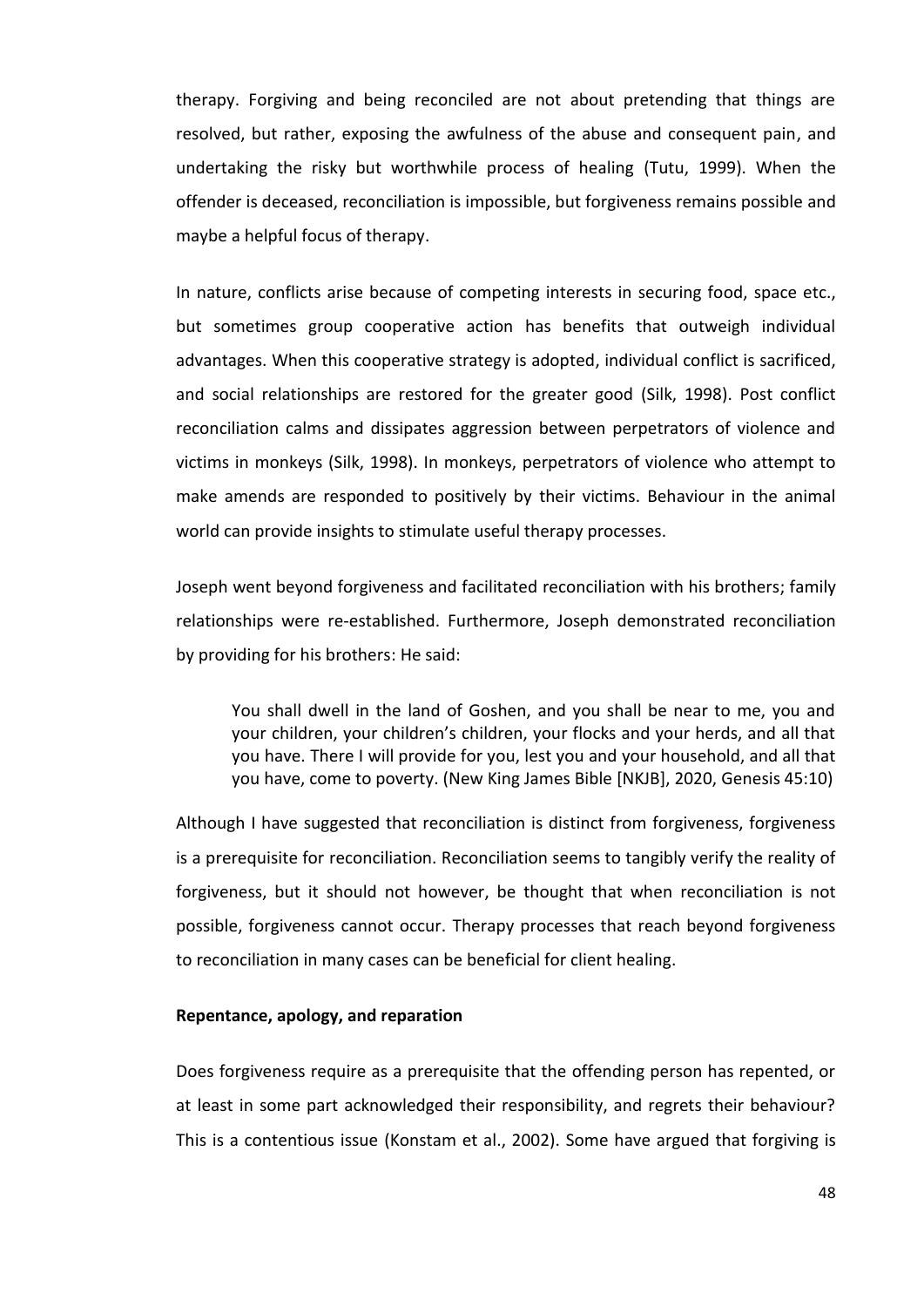an act of compassion independent of whether the offender is repentant or remorseful (Enright et al., 1998b), while others have considered that demonstrated behaviour changes are needed for reconciliation (Hargrave & Sells, 1997). I suggest the issue discussed earlier of differentiating between forgiving and reconciliation is helpful, enabling both views to be reconciled. A person's desire to be forgiven implies that there is an acknowledgement that hurt has been inflicted on someone else, that the relationship has been significantly damaged, and there is a desire to restore the relationship; reconciliation is wanted. Seeking forgiveness furthermore also implies remorse and some sense of empathy for the hurt person (Akhtar, 2002). For credibility, it is necessary that the perpetrator is perceived to genuinely take responsibility for the hurt inflicted (Moses, 1999). The seeking of forgiveness usually requires the acknowledgement and then overcoming of narcissistic resistance. This leads to humility, a necessary disposition for seeking forgiveness (Akhtar, 2002). If forgiveness is offered, it then needs to be accepted, which involves letting go of guilt, adjusting the self-view, and acknowledging the kindness of forgiveness from the victim, who may have been vilified (Akhtar, 2002).

Some individuals are profuse in offering apologies for minor offences that most would not notice or dismiss as the normally expected errors of daily life. Such people convey a burden of unconscious guilt, and seem, perhaps unwittingly, to cheapen forgiving, so that the understanding of forgiving is held in a shallow almost insincere way (Akhtar, 2002). This can be a strategy to avoid personally facing hurt they have caused, and a superficial plastering over of their actions, a pretence that distracts from coping with their own inner wounds (Akhtar, 2002). Offering an apology may be perceived to be socially expedient, offered grudgingly, and may not reflect underlying repentance.

Offering an apology and reparation serves to validate the victim's response, that an offence really occurred; the offence was not purely a construction of the victim, and the reparation serves as a confirmation of the offence, improving self-esteem and validating mourning (Ohbuchi et al., 1989). An apology may shift the psychological load, not by undoing what has been done, which is impossible, but by introducing a transitional quality for the victim that blunts some of the hurt, making the pain more tolerable and held less tenaciously (Tavuchis, 1991).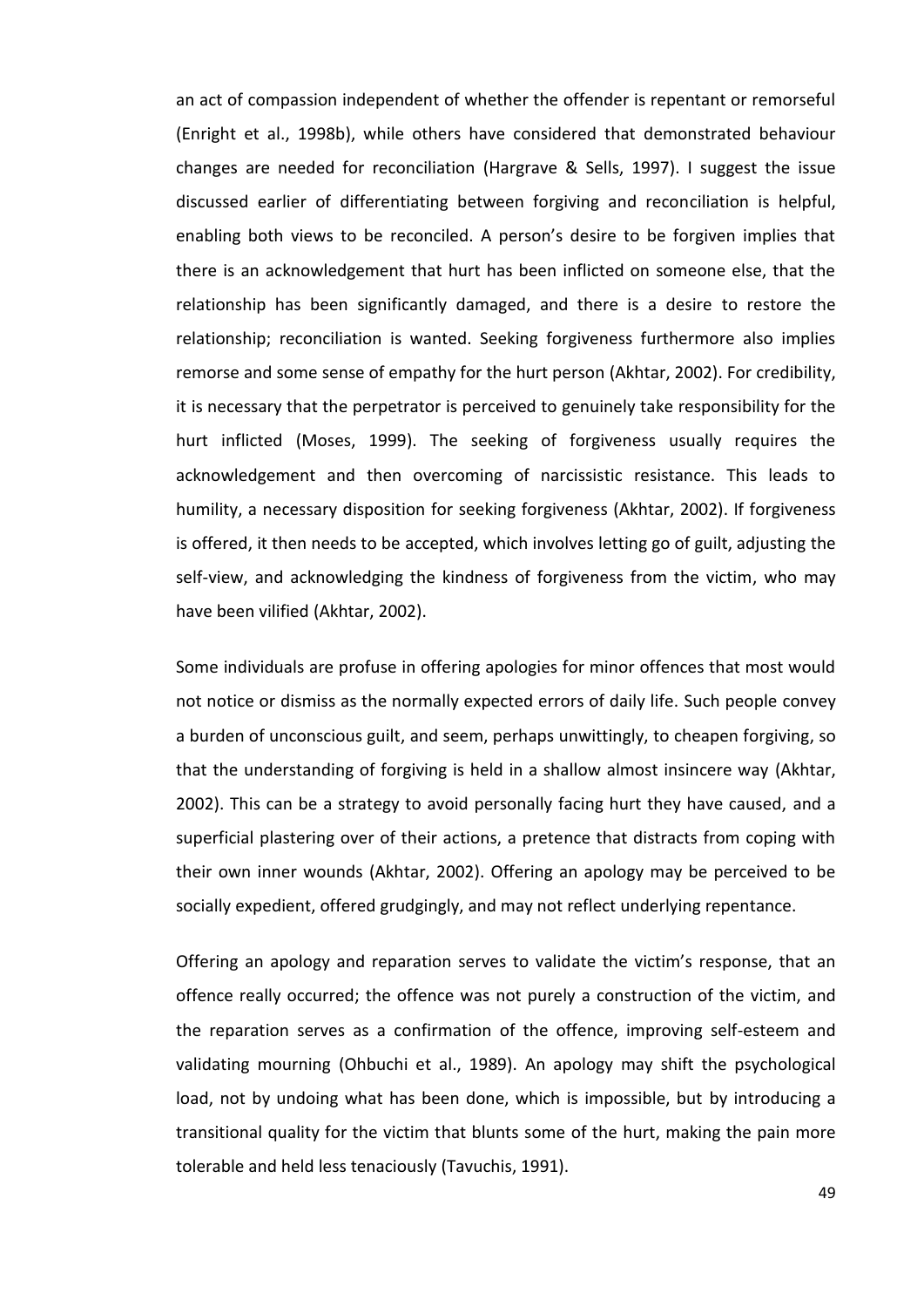This discussion informs therapy, identifying issues that need to be faced in therapy. It is common for an offended person to insist on repentance before offering forgiveness. This inadvertently and unintentionally increases power for the offender, as the offender by implication becomes the decider of whether there will be forgiveness and personal healing for the offended, based on whether or not they will repent (Smedes, 1996). This maybe an unconscious and unfortunate self-sacrificing strategy for the offended, unwittingly accentuating their victim position.

In Joseph's situation, there was a process of repentance that his brothers experienced prior to Joseph's revealing himself and reconciliation occurring. At one point, Judah, the eldest brother, spoke on behalf of his brothers, asking,

What shall we say to my lord? What shall we speak? Or how shall we clear ourselves? God has found out the iniquity of your servants; here we are, my lord's slaves, both we and he also with whom the cup was found. (New King James Bible [NKJB], 2020, Genesis 44:16).

The discovery of the apparent dishonesty of the brothers seemed to touch their consciences, reminding them of their wrongful behaviour towards Joseph. An event seemingly disconnected to the selling of their brother was a trigger leading them towards repentance. Supressed guilt was recalled, and perhaps some empathy with Joseph felt. The narrative does not record any apology, but there is a form of reparation. Joseph's father, and favoured brother Benjamin, were restored into a relationship with Joseph, which was very significant for Joseph. This suggests that reparation may be achieved in unexpected ways. A therapist may alert a client to signs of repentance in the offender to ease the pain of forgiving for the offended. Although not a focus of this work, a therapist may work with an offender to support them on a journey towards repentance.

# **Receiving forgiveness**

When forgiveness is communicated to an offender, how are they going to respond? Some may be unable to accept forgiveness, resulting in an ongoing sense of remorse leading to depressive consequences (Akhtar, 2002). Ongoing self-condemnation may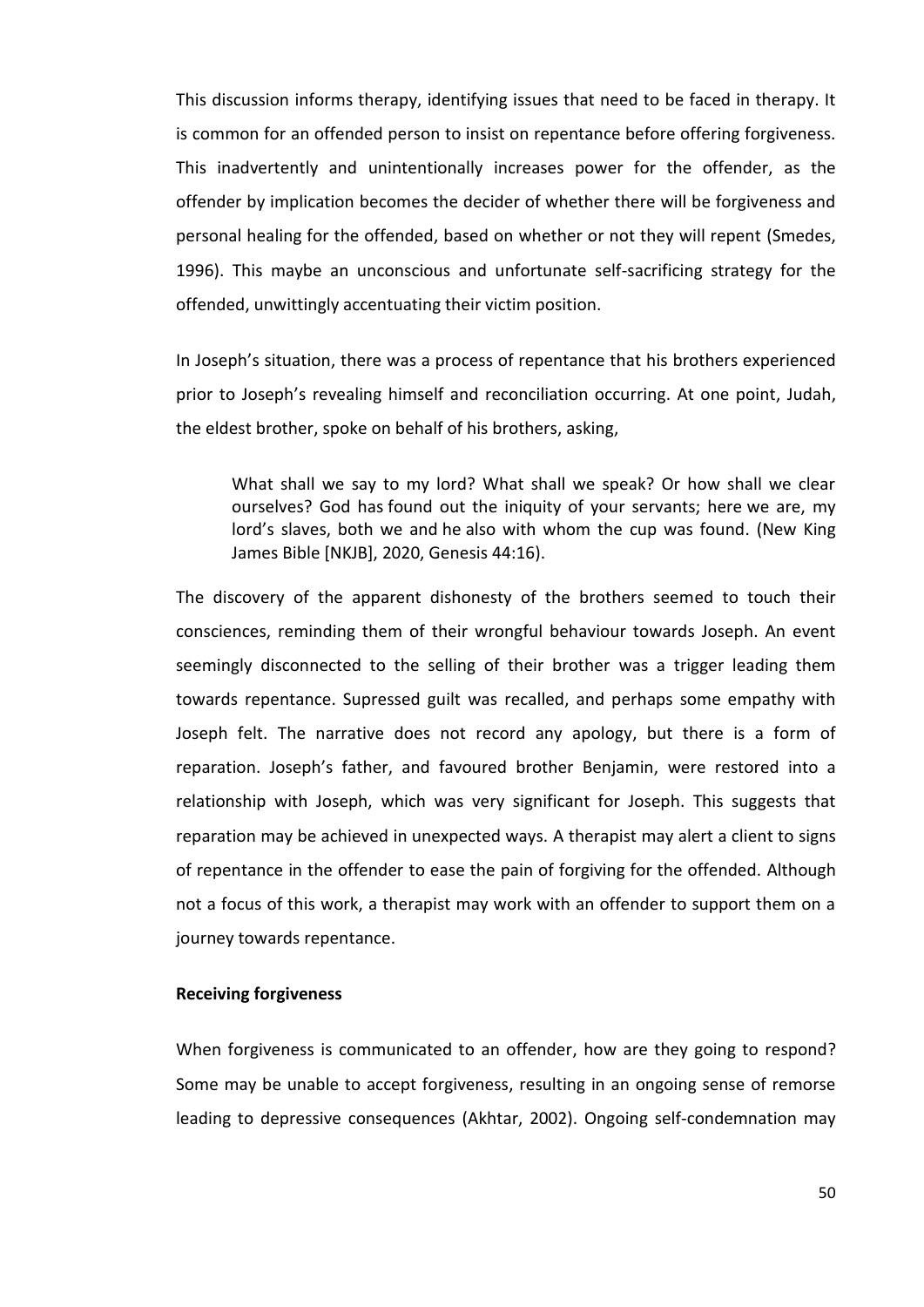be associated with unconscious guilt and severe super-egos linked with masochistic inclinations (Akhtar, 2002).

Those lacking in empathy often lack the desire to seek or receive forgiveness (Akhtar, 2002). They may lack insight, minimising in their minds the hurt and injuries that have been inflicted. This lack of perception can result from super-ego deficiencies, a lack of love, and therefore a low capacity for remorse, or a denial of failure in self (Akhtar, 2002). This type of denial may arise from a fear of being severely shamed by others when apologising (Kernberg, 1984), Narcissistic personalities are particularly prone to this behaviour, as they are self-assured, and confident their behaviour was appropriate (Akhtar, 1992).

Therapeutic implications arise. When the super-ego becomes less demanding of perfection, then a person becomes more capable of accepting an internal object that is not perfectly repaired, and there is a capacity for compromise, and therefore an increased readiness to forgive and be forgiven (Rey, 1986).

## **Self-forgiveness**

Self-forgiveness is complex, addressing self-condemnation arising from perceived transgressions by oneself (Woodyatt & Wenzel, 2020). Self-forgiveness may be thought of as a process of releasing resentment towards oneself for some perceived wrong doing, while fostering compassion and generosity and love towards oneself (Tangney et al., 2005). This may seem a rather strange idea; surely there must be two people involved for forgiveness to make sense (Smedes, 1996). There is sometimes a need to forgive oneself because a part of us gets blamed for failure and feels split off from the rest of ourselves, causing us to feel what can become unbearable internal rupture; hence the need to self-forgive (Smedes, 1996). The need for self-forgiveness arises when a person perceives themselves to have transgressed against their own values, often with associated emotional and cognitive self-reproach, holding oneself responsible for failure (Woodyatt et al., 2017). Is it an adequate response to release adverse feelings or is it necessary to move towards a benevolent attitude to oneself? The need for self-forgiveness may be expressed in therapy in a variety of ways,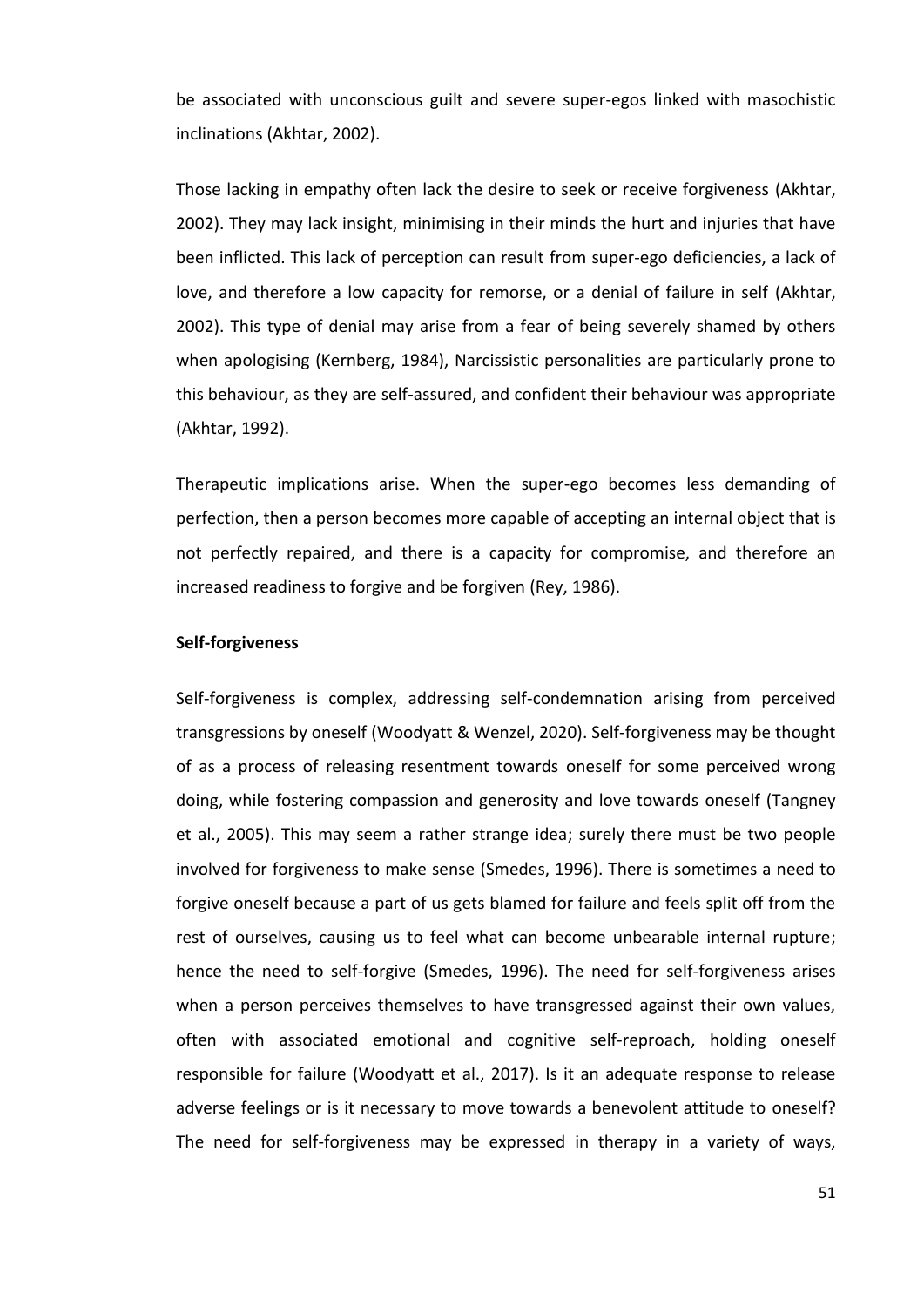including affective, cognitive, and behavioural manifestations (Cornish et al., 2017). It is not uncommon for people to feel self-condemnation and experience the need for self-forgiveness when they are the real victims (Woodyatt & Wenzel, 2020). Selfforgiveness should be understood as more than merely excusing oneself or having improved feelings about oneself, but rather, feeling and doing what is right, regaining a sense of moral integrity (Woodyatt et al., 2017).

As explained in the earlier discussion of forgiveness of others, self-forgiveness is likely to be a process that may take time and be painful (Hall & Fincham, 2005). This process is likely to involve understanding one's emotions relating to the event causing the pain (Wilson & Gilbert, 2008), and the associated self-anger, remorse, guilt, and shame (Woodyatt & Wenzel, 2020). Cognitively, this may need a significant change in selfassessment, and behaviourally, there may need to be changes in avoidance or otherwise of some people, or things, and the relinquishing of self-punishing behaviours (Woodyatt & Wenzel, 2020).

Psychotherapy addressing self-forgiveness may need to include tasks that focus on both the emotional and cognitive aspects of self-forgiveness (Scherer et al., 2011). There is some evidence that clients who are supported in therapy to reflect on unresolved offences which they assess themselves to be the cause of, can produce physical advantageous changes, such as a lowered heart rate, self-assessed reduced negative rumination, and reduced emotions associated with guilt (Woodyatt & Wenzel, 2020). Self-forgiveness seems to require breaking the cycle of selfcondemnation. Three steps have been suggested to achieve this: moving from selfrumination to self-reflection, moving from emotions as stressors to emotions as indicators of inner turmoil, and moving from avoidance to repair (Woodyatt & Wenzel, 2020). Psychotherapy is an ideal activity to facilitate these shifts.

A gross discrepancy can exist between the capacity to forgive others and selfforgiveness. Paranoid and narcissistic individuals tend to minimise their need to accept responsibility for having harmed others, often denying they caused harm, or justifying the harm they caused as being fair in the circumstances (Akhtar, 2002). These same people, though reluctant to forgive others, find it is easy to forgive themselves for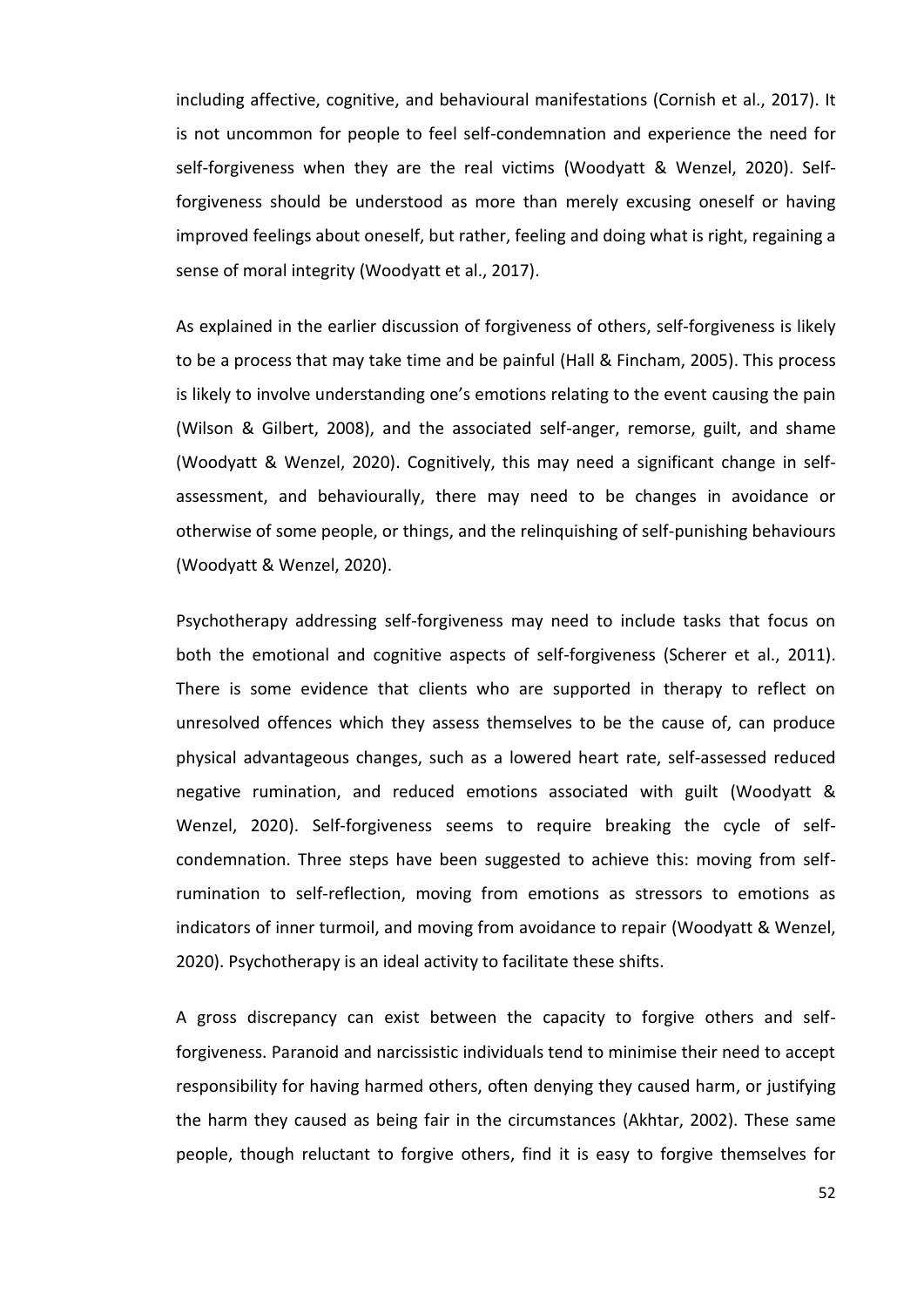inflicting hurt. Masochistic individuals in contrast are the opposite, lacking the capacity to face their own pain, but readily forgiving others while punishing themselves (Akhtar, 2002).

Joseph's brothers accepted the forgiveness offered in that they accepted the benefits offered by Joseph. They may have also self-forgiven, but the narrative is not clear on this. They did retain a sense of guilt however, because they were fearful of retribution from Joseph when their father died, but this may not be related to self-forgiveness. It could be argued that they had no option other than to receive the forgiveness Joseph offered (an unusual situation, as they needed the food Joseph was able to offer), but self-forgiveness is, as discussed, a different issue.

# **Alternatives to forgiveness**

Revenge may be the most likely apparent alternative to forgiveness, as discussed earlier in this chapter.

Another alternative may be clemency, which is the moderation or suspension of punishment (Alford, 2013). This seems like a generous offer to an offender without any change of thinking or emotions towards this person. Clemency appears to offer little to minimise the psychological pain of the victim, but does benefit the offender. This may occur in a law court when a victim suggests to the judge that the punishment be reduced from what is allowed under law.

A suggested alternative strategy is mercy, in which the idea of clemency is expanded to express pity towards the offender (Alford, 2013). Mercy requires a psychological shift for the victim, but not to the extent that forgiveness requires. Mercy is partial forgiveness, suspending or suppressing ill thoughts, but not replacing them with any form of positive regard (Alford, 2013). It may occur when the process of forgiveness is commenced but the fullness of the shift in the victim becomes too hard, and a less painful option than forgiveness is sought. This may be an appropriate outcome from therapy for some people.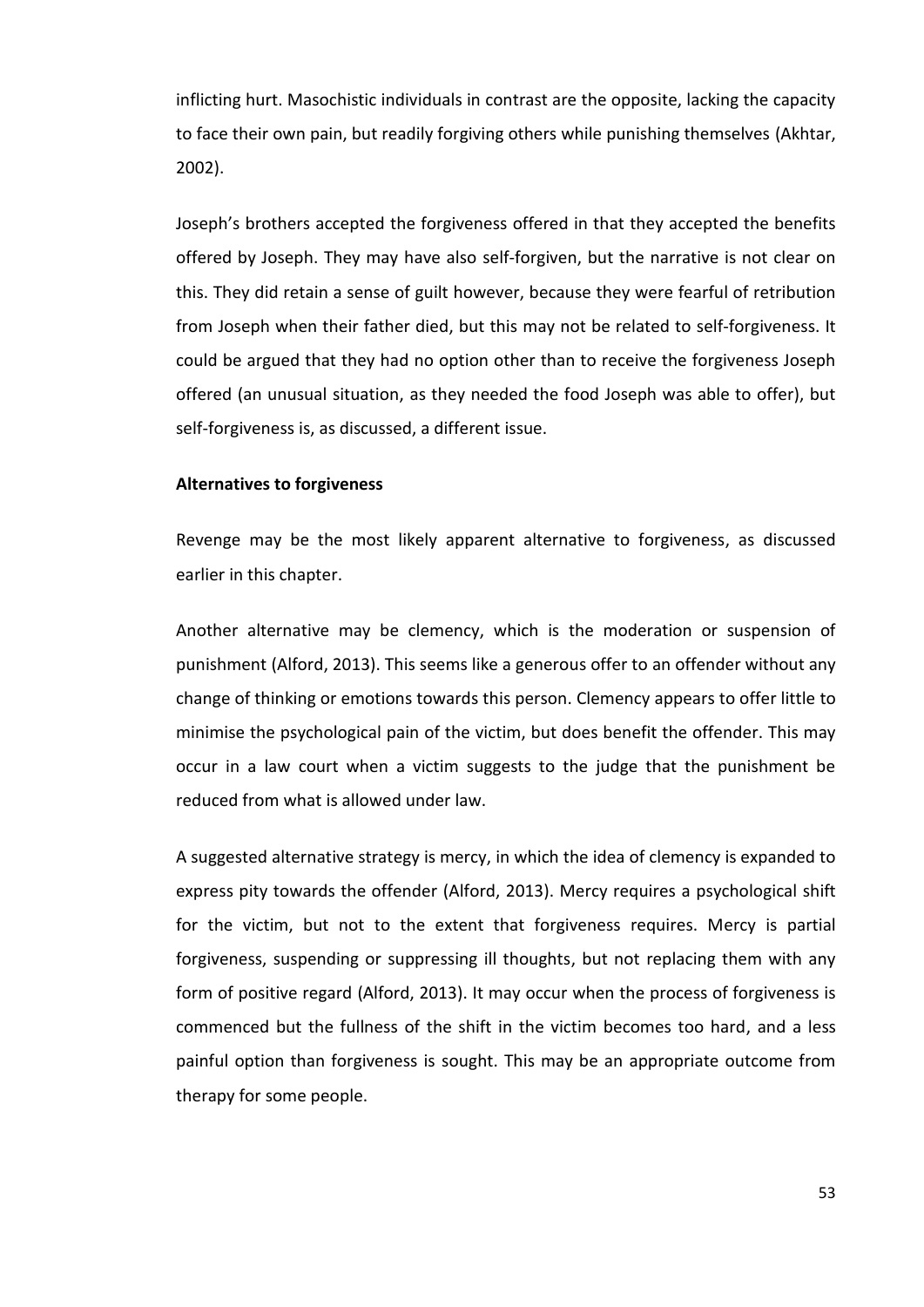A form of reconciliation may also be an option (Alford, 2013), when a pragmatic way forward is needed, but which is only a mimic of reconciliation as discussed earlier. This may occur (for example) when a separated couple reaches an agreement over childcare. A workable solution is needed, but without any inner change of thought or emotion towards the other person.

Another option is to refuse forgiveness, revenge, or other discussed solutions, and proceed with a stoic frame of mind, holding anger but perhaps seeking to suppress the expression of anger or any faint desire to resolve the consequent inner hurt and pain. This position may approximate what Klein describes as a paranoid schizoid position; this is discussed in the following chapter.

In the introductory stories to this dissertation, a member of the Al Noor Mosque community proclaimed, "I forgive you. Damage was done and Hussein will never be here, so I have only one choice, to forgive you." He perceived himself as having only one option, to forgive, and there were no other options evident in his thinking. His thinking was perhaps framed by his Muslim faith, compelling him to forgive. This suggests that a person's underlying belief system impacts the options they perceive as appropriate or available to them, seeking to maintain an inner moral consistency.

This literature review has provided a brief history of forgiveness in the context of psychology, then, has discussed key aspects of forgiveness, the characteristics of unforgiveness, and what forgiveness is not, including a variety of concepts that may be mistaken for forgiveness. These sections were designed to clarify the meaning of forgiveness and encourage understanding of the elements of forgiving that may need attention in therapy, as well as clarifying what forgiveness is not. A variety of concepts associated or contrasted with forgiveness have been discussed, including why not to forgive, trauma, revenge and reparation, reconciliation, repentance, receiving forgiveness, self-forgiveness, and alternatives to forgiveness. The contents of the chapter have been linked to therapy practice. The accounts of forgiveness and refusal to forgive outlined in the introduction, have been used to illustrate several of the key points.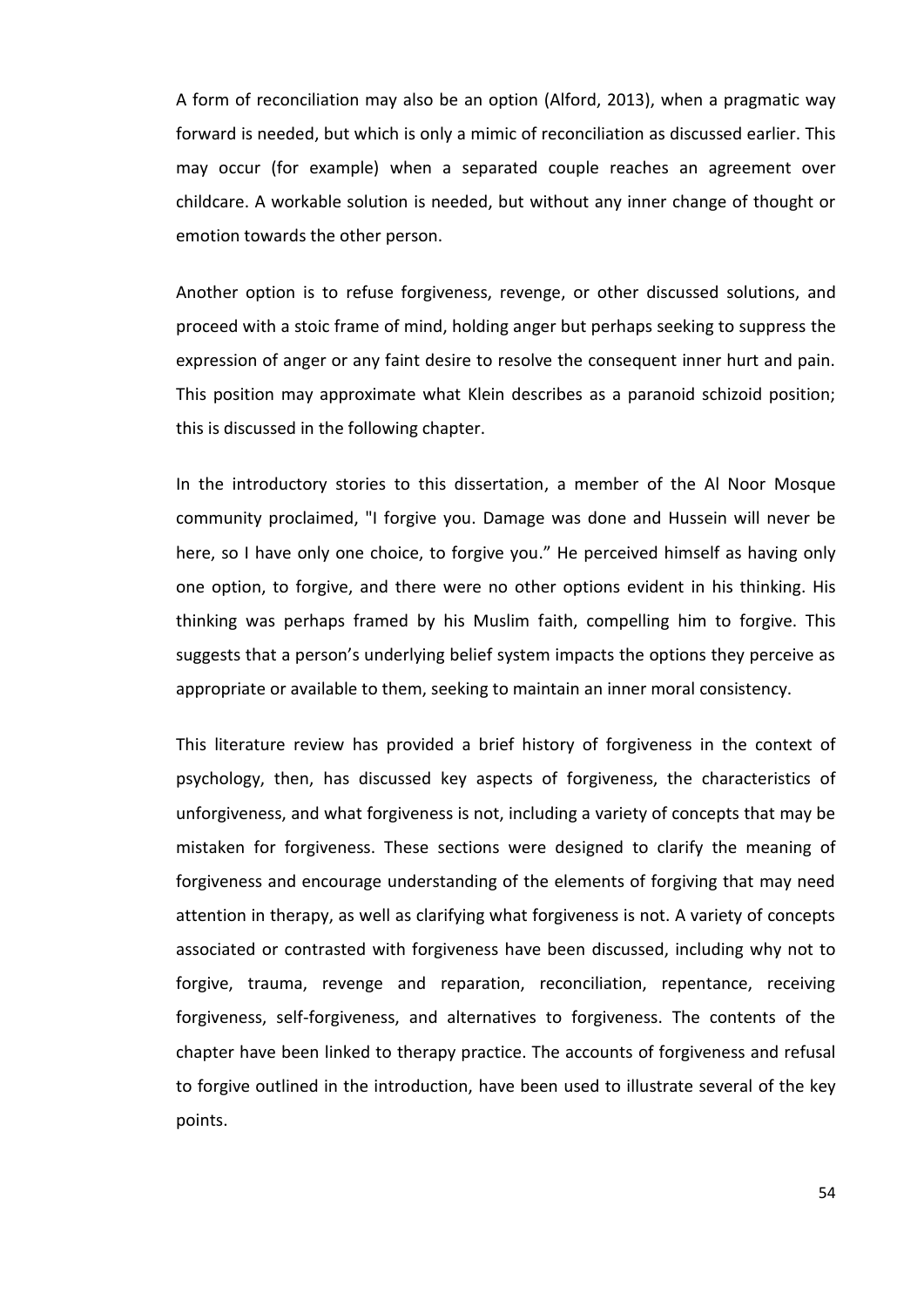# **Chapter 3. Methodology and Method**

#### **Introduction**

This research was designed to understand the relevance, role, and importance of forgiveness as a component of psychotherapy. The approach used was a hermeneutic study of literature that researched forgiveness in the context of therapy. This chapter outlines the methodology and method followed in this research.

# **Methodology**

A qualitative approach was chosen for this secondary research. "The word qualitative implies an emphasis on the qualities of entities and on processes and meanings that are not experimentally examined or measured" (Denzin & Lincoln, 2003, p.426). Denzin and Lincoln discussed qualitative research as sometimes having a focus on the socially constructed nature of reality, which was relevant for this research. Although there are many approaches to qualitative research, two important elements are: observing the 'real world', and studying what is observed inclusive of its complexity (Leedy & Ormrod, 2005). The secondary research approach to this study was assessed as being the most appropriate to explore aspects of forgiveness in psychotherapy. Forgiveness is an unique and intense experience so it is valuable to obtain an in-depth understanding of the experience, qualitative research is particularly effective accessing these insights (Lincoln & Guba, 1985). This secondary research accessed both qualitative and quantitative research to understand forgiveness.

In psychotherapy there are often many layers of meaning present and needing to be discovered and understood. This is particularly relevant for the chosen research question focused on forgiveness, itself likely to have several perspectives, implications, and understandings. The hermeneutics methodology provided a structure for how understanding was achieved in this study. Hermeneutics as a research method, gives a voice to those experiencing complex relationships and seeks to hear their perspective (McCaffrey et al., 2012).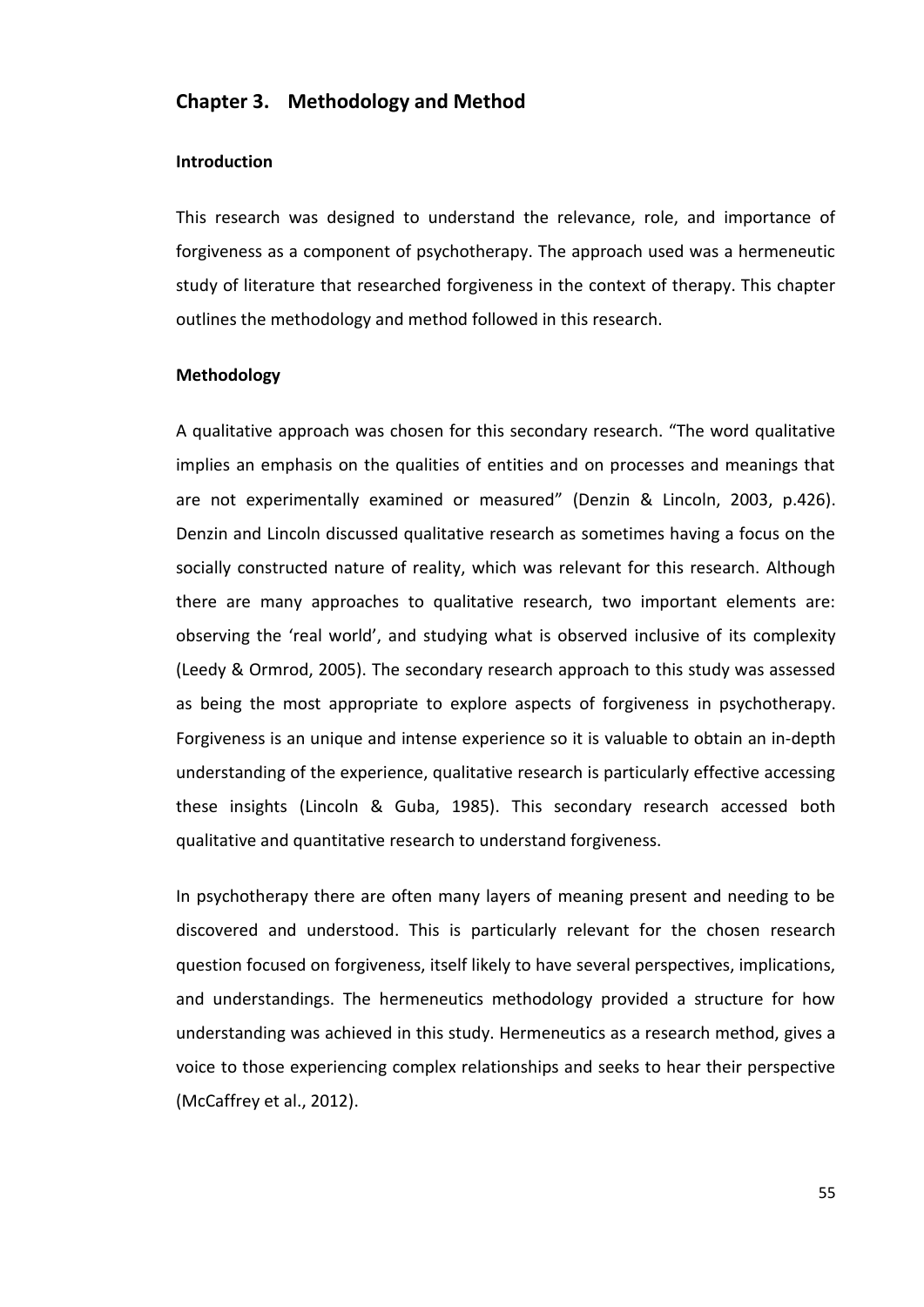Hermeneutics has its origins in the study and interpretation of the ancient scriptures, and requires that a section of text should not be considered in isolation from its wider context (Alvesson & Skoldberg, 2000; Collis & Hussey, 2003). The hermeneutic method has evolved since its conception in the late 18th century by Fredrich Schleiermacher. Schleiermacher perceived the understanding of texts to be akin to understanding people, an ever-developing process, and the embryo of the hermeneutic circle concept (Alvesson & Skoldberg, 2000) described next. Heidegger added the perspective that the context or background of text impacted the hermeneutic circle, or put differently, modified the hermeneutic circle to include history and context. Heidegger also enhanced the hermeneutic circle concept to be more than purely cognitive, to include a more subjective aspect of practical human existence. This recognised that at the time of understanding, there are also undisclosed or hidden elements (Alvesson & Skoldberg, 2000).

In the 20th century, Gadamer further developed the hermeneutic method by asserting that we understand through dialogue that surprises us - dialogue with content that is outside our existing understanding (Gadamer, 2007). Gadamer (2007) also asserted that our understanding is anchored in historically affected awareness. To learn from experience, we need to be "radically undogmatic" (Orange, 2011).

A key feature of the hermeneutic methodology is that the meaning of a section of text can only be properly understood if it is connected to the whole (Alvesson & Skoldberg, 2000). The hermeneutic circle can be presented as a circle linking in both directions, the part and the whole, (Alvesson & Skoldberg, 2000). The process of exploration and searching for meaning in a text, although increases understanding, also recognises that insight at any point is limited. This includes awareness of connections between history, the present, and the future. History is acknowledged as shaping all that follows (McCaffrey et al., 2012). In the context of this study, the whole includes: the research papers studied, the researcher, and if possible, some understanding of the context in which the research being studied was conducted. The hermeneutic circle approach may be better thought of as a spiral, in which iterations of cycling as described lead to ever deepening levels of understanding, rather than using a circle metaphor, which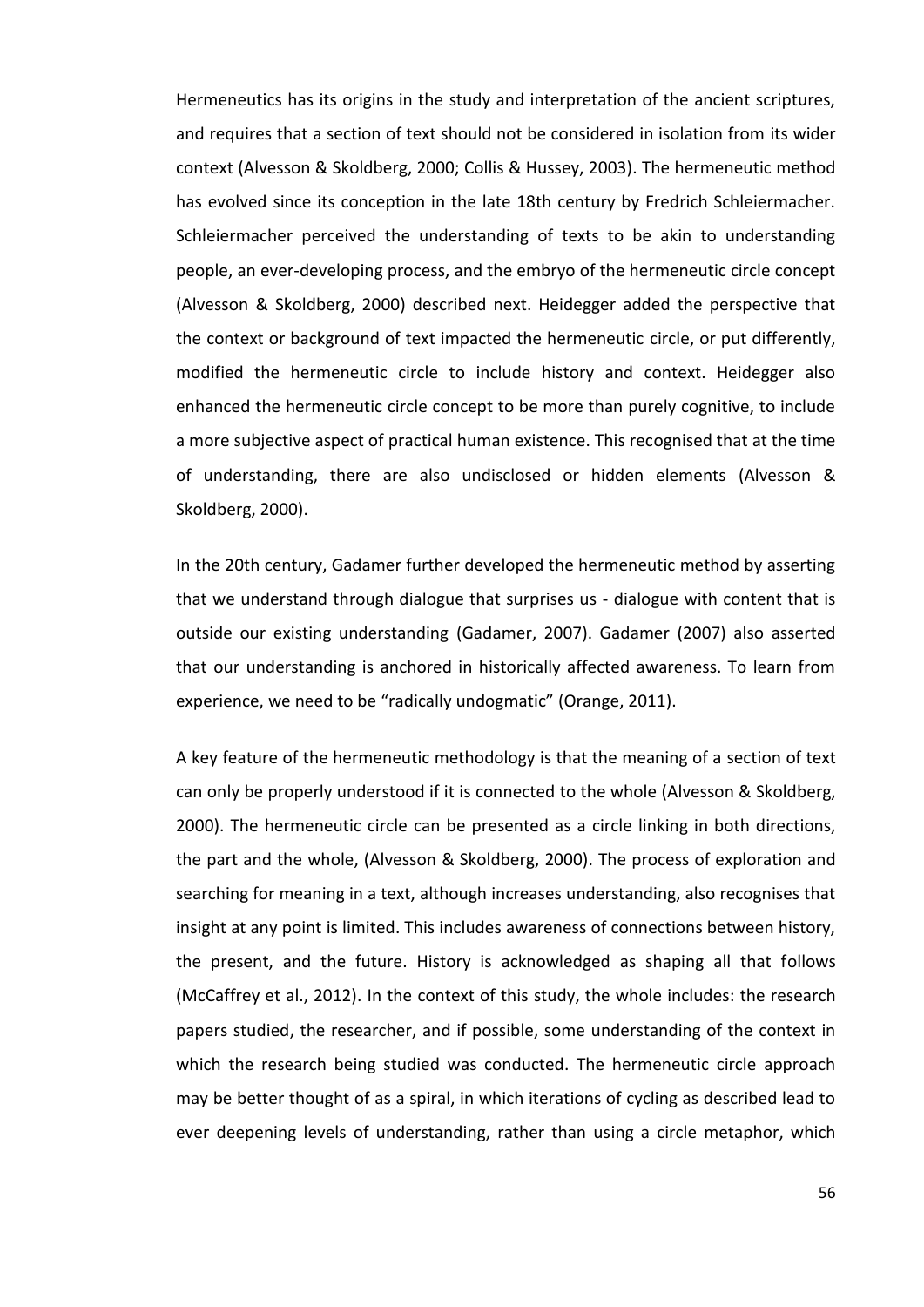may imply repeated iterations without deepening understanding. Hermeneutics is not a linear process, but rather, iterative (Boell & Cecez-Kecmanovic, 2014).

An underpinning principle of hermeneutics is that understanding is always incomplete, and full understanding is not available. The researcher can however, engage with the perspectives and understanding of others with the intent to seek understanding, and so insight can grow (Gadamer, 2007). It is recognised that interpretation implies that there are always some elements of a subject that remain hidden. Some element of mystery always remains, and that is to be embraced (McCaffrey et al., 2012); a mystery presents difficulty and ambiguity, the basis of hermeneutics (Caputo, 1987). A useful focus is to explore meaning that is expressed in metaphors and images, which often requires reading between the lines, or standing back and considering what is read from a distance, using all approaches designed to help see what is contained in the text (Smythe & Spence, 2012).

Hermeneutics research may be based on material from a variety of sources. In this study, the source of material was previous research completed and interpreted by researchers who in some cases had followed a hermeneutic approach; these researchers will have already been influenced by their preunderstandings. The making sense (Mishler, 1986) of the experience they discovered, is personal and unique to their research. Such researchers gently nursed to coherent expression (Mishler, 1986), their understanding of material they discovered. In the analysis of key themes discovered in this research, I assessed individual parts, bringing them together to discover more general interpretations.

Several principles guide the hermeneutics process (Alvesson & Skoldberg, 2000; Klein & Myers, 1999). These principles include contextualisation, interaction between the researcher and the material on which the research is based, dialogical reasoning, multiple interpretations, and suspicion. The principle of contextualisation came from Gadamer's awareness that there is inevitably a difference of understanding between the author and the reader of a text (Klein & Myers, 1999). This principle came about because of the time distance between the writing of the ancient manuscripts and the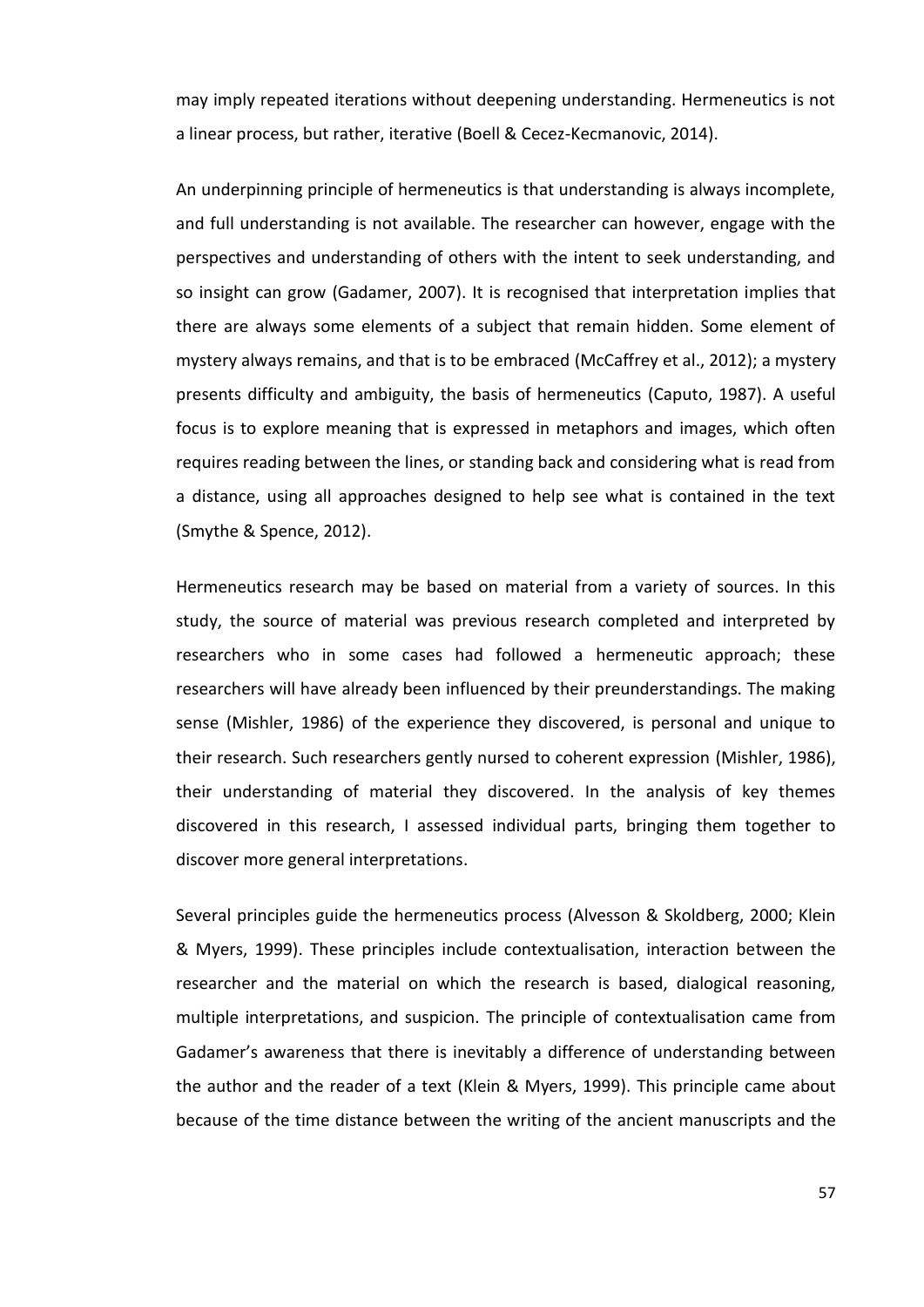interpretation. The fundamental need for a text to be understood in its historical and social context remains.

The principle of generalisation and abstraction places responsibility on a researcher to show the connection between suggested concepts arising from the literature and the content of the texts.

The principle of dialogical reasoning required the researcher to clearly describe his own pre-understandings and preconceptions, and actively challenge those predispositions in the process of text evaluation. This is different from holding the assumption that prejudice is non-existent, but rather, acknowledges the reality of prejudice and actively manages prejudice in the analysis that produces the research findings.

The principle of multiple interpretations focuses attention on the need to challenge any conflict of reasoning or understanding (Ricoeur, 1974) in the study of the research used in this study. In the current research, this required that individual pieces of text interpreted differently or explored from different perspectives needed to be examined in detail to uncover divergent thinking.

Finally, the principle of suspicion (Ricoeur, 1976) requires that text that may initially have been perceived to camouflage other ideas, is examined with the intention of discovering any underlying meaning.

The hermeneutic circle is the overarching paradigm within which the principles outlined were pursued. When these principles are applied collectively, the hermeneutic circle becomes a converging spiral of understanding. It is this method of enquiry that was at the heart of the current research. Using the hermeneutic process outlined, a credible understanding was derived by collecting the data and the insights they provided.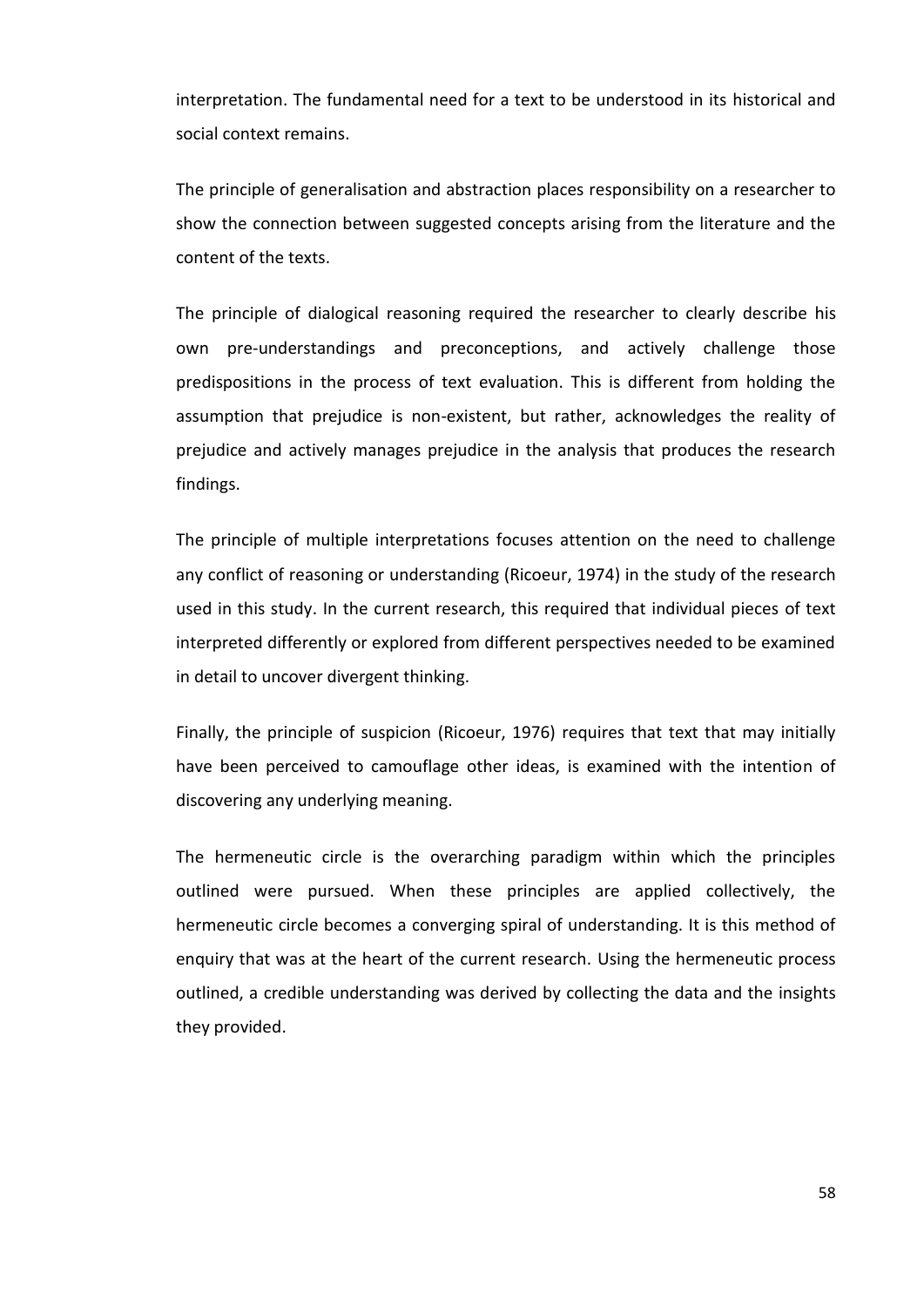#### **Method**

Searching the academic literature using the PsycINFO database was a practical beginning point. This database was used to access a range of literature that discussed a variety of aspects of forgiveness as related to psychotherapy. Aspects of forgiveness that were not specifically related to psychotherapy were also considered, so that a comprehensive understanding of the subject of forgiveness could be developed, informing the intersection of psychotherapy and forgiveness, particularly the role forgiveness may have in psychotherapy. I was constantly alert to finding literature at the intersection of forgiveness and psychotherapy, which became a focus for the selection of what was relevant for inclusion in the study.

Having identified literature of relevance, the reference lists in the identified articles and books became a source for discovering material that informed the research being studied, revealing a snowball effect of increasing literature sources. A variety of perspectives were unlocked, and a range of insights and understandings were discovered. The use of books and academic article reference lists proved to be a productive way to deepen understanding without losing the focus of the research topic, the role of forgiveness in psychotherapy. The rich array of understanding from theoretical and empirical work informed the findings presented and discussed in Chapters three and four.

I looked beyond the obvious content to identify symbolism that provided important latent data (Minichiello, 1990). The hermeneutic process just outlined, cycling deliberately between the helicopter view of the whole and the microscopic view of the data elements, describes the way the data analysis proceeded. This process of discovery began early when I started reading, even before all the literature to be reviewed was assembled (Morgan, 1997). On the one hand, this provided the opportunity to explore in the literature themes that were emerging, but on the other hand, care had to be taken not to develop a bias from the insights from literature examined later, by slanting judgements towards a predetermined structure of thinking. I became aware of this tension as the data gathering and data analysis phase of the qualitative research inevitably overlapped. This overlap was not deliberately avoided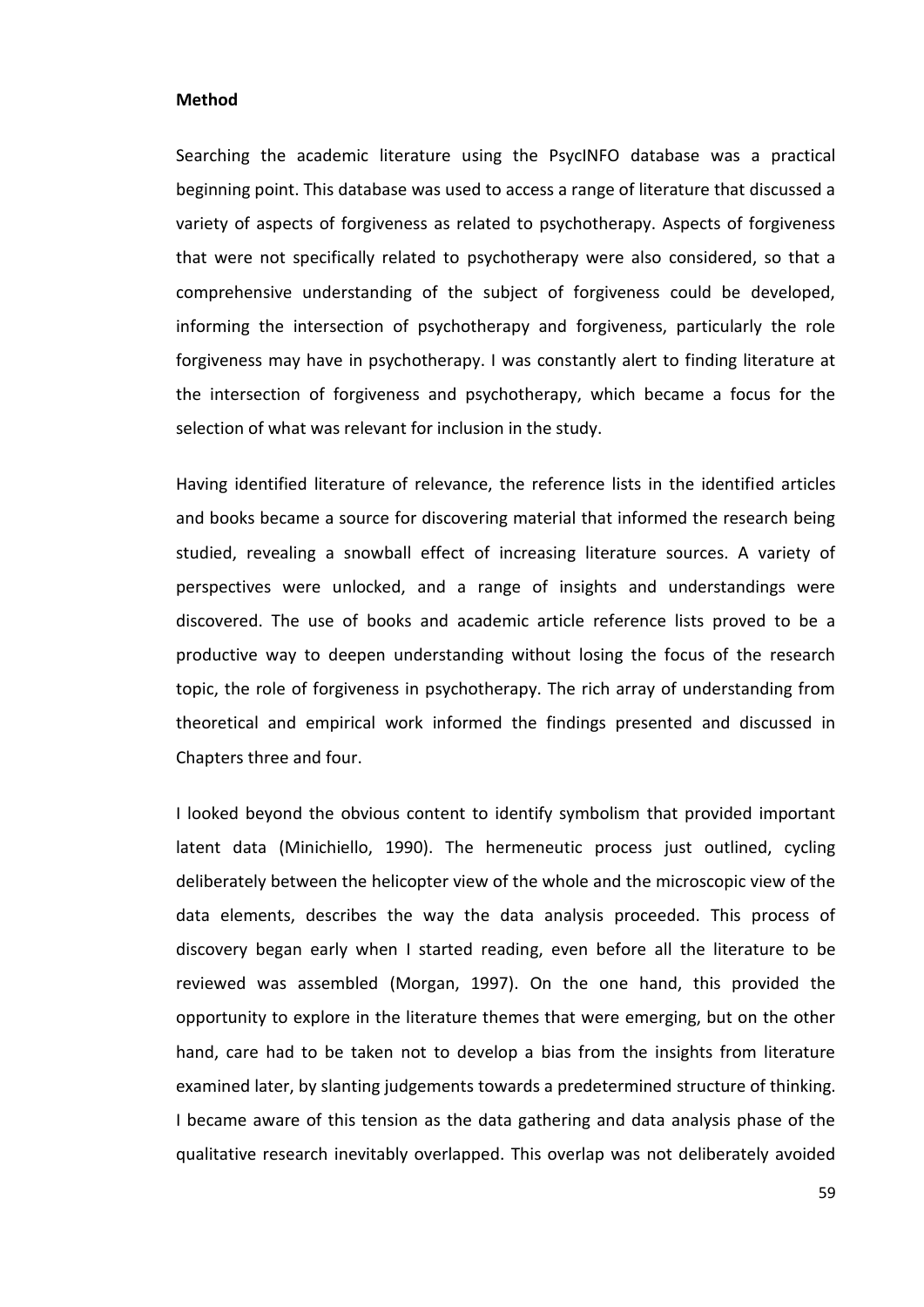or even minimised, but I was aware of the need to manage these merged yet distinct phases of the qualitative research process. The key elements emerge as the literature material becomes increasingly familiar (Maykut & Morehouse, 1994). An iterative approach was taken, moving from the initial emerging themes and back again, many times.

My role was one of interpretation. I was not purely passive during the examination of the literature. My perspective is outlined in this and the introduction chapter, and unashamedly brings prejudice and particular perspectives to the material reviewed. I recognised preconceptions but sought to listen to and hear the data as intended by the writers, albeit through the inevitable perspective I brought with me. Being both faithful to the data and aware of my bias, mingling the two, contributed to making this work original and unique.

The topic of forgiveness features in several bodies of literatures: psychotherapy, mental health, behavioural science, philosophy, and religion. Because of the limited size and therefore scope of this study, the findings presented are primarily derived from the psychotherapy literature. Some references reach beyond this primary focus, in part influenced by the researcher's own background, to enrich understandings of the topic. The findings chapters in this dissertation represent the output of an iterative process of restructuring, deleting, editing, and rearranging material as my understanding and insights on the subject developed.

## **Researcher's background**

The hermeneutics approach used in this study recognises that a researcher does not come to the research without bias, but rather, with a pre-understanding that needs to be recognised and revealed. My pre-understanding, in the process of the research analysis, interfaced in a dynamic way with the researched material, influencing my perceptions. This section outlines my self-perceptions, and my pre-understandings. Training and experience have shaped me as a person and influenced the perspective that I had when approaching this research on forgiveness. My background is briefly outlined to ensure that my position within the context of the research is transparent.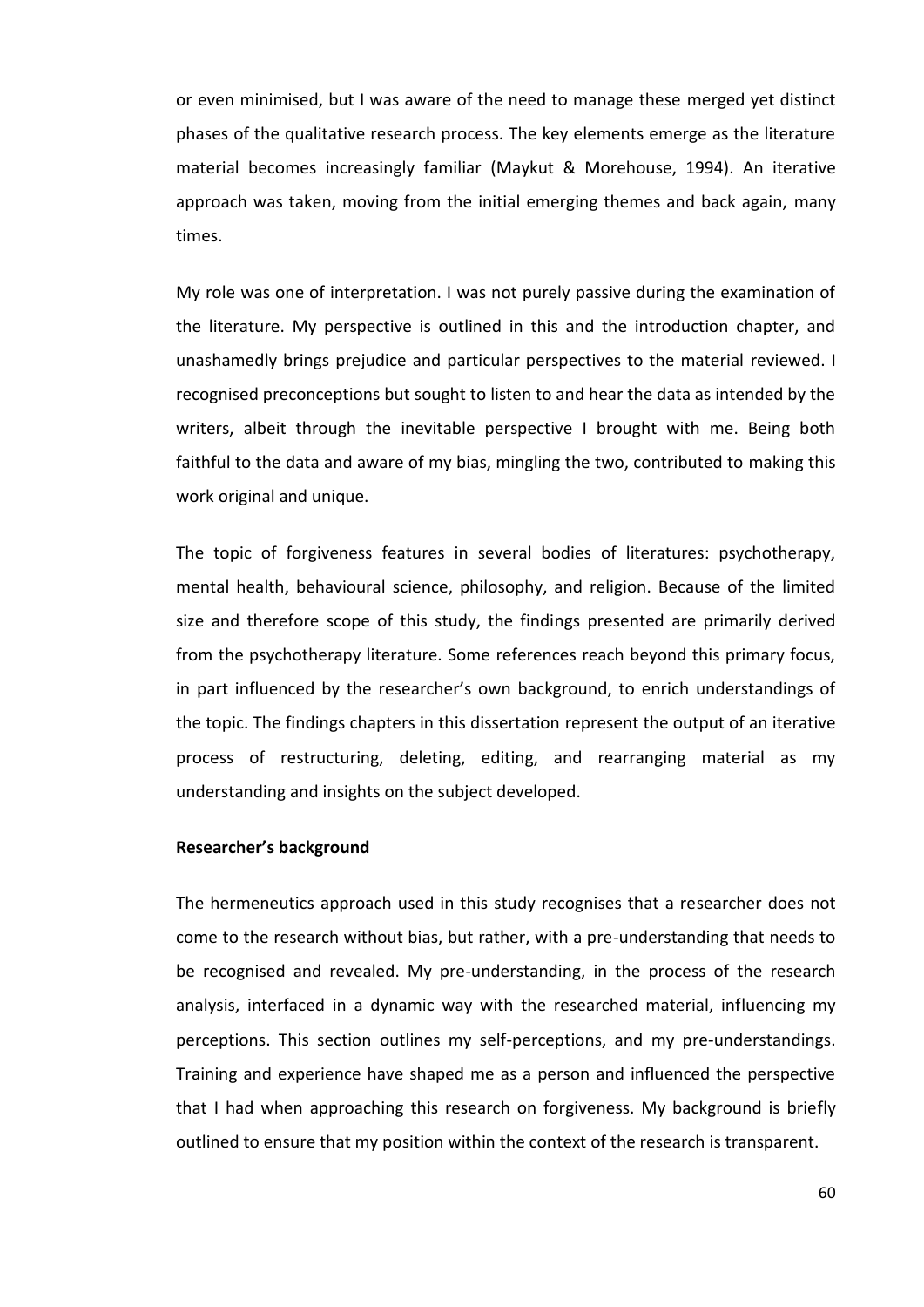My academic training was initially in engineering, and then management. Engineering training cultivated discipline, appreciation of process, and emphasised logic in my approach to life. My management training and experience increased sensitivity to the complexities of people and business. Over a period of more than 20 years, I held a variety of middle and senior management positions in several large New Zealand public companies. This experience provided many insights into human behaviour, particularly how past hurtful experiences contributed to shaping current behaviours. The engineer in me constantly sought for logic, emphasising cause and effect relationships, and the manager within, noticed the impact of past complex personal histories. Subsequently, for several years I have been teaching in tertiary institutes in management and systems related subjects before commencing psychotherapy study. The experience of supporting students to learn helped me understand how strongly learning is coloured by past experiences.

A parallel set of experiences occurred outside my employment context. A variety of people over many years have sought support from me with a variety of personal problems that seemed often to have their roots in unresolved relationship issues in their past. I met with some of these people on a regular basis, some individually, and some as couples. It seemed the desire and ability to forgive past wrongs contributed significantly to their wellbeing.

I have held Christian beliefs for most of my life. Central to my understanding of Christianity is the importance of forgiveness. Forgiving is exemplified in the life of Jesus, when dying and praying, "Father, forgive them, they do not know what they are doing" (New King James Bible [NKJB], 2020, Luke 23:34). Forgiving was also encouraged by New Testament biblical writers, when they wrote (for example) "be kind to one another, tender-hearted, forgiving one another, even as God in Christ forgave you," (New King James Bible [NKJB], 2020, Ephesians 4:32). A forgiving God, and the need to forgive others, is fundamental to the Christian ethos.

An understanding I have of Christianity is that God establishes relationships with people, and that God has a desire and ability to righteously forgive wrongs, and establish a closeness with forgiven people. Christianity encourages people to have a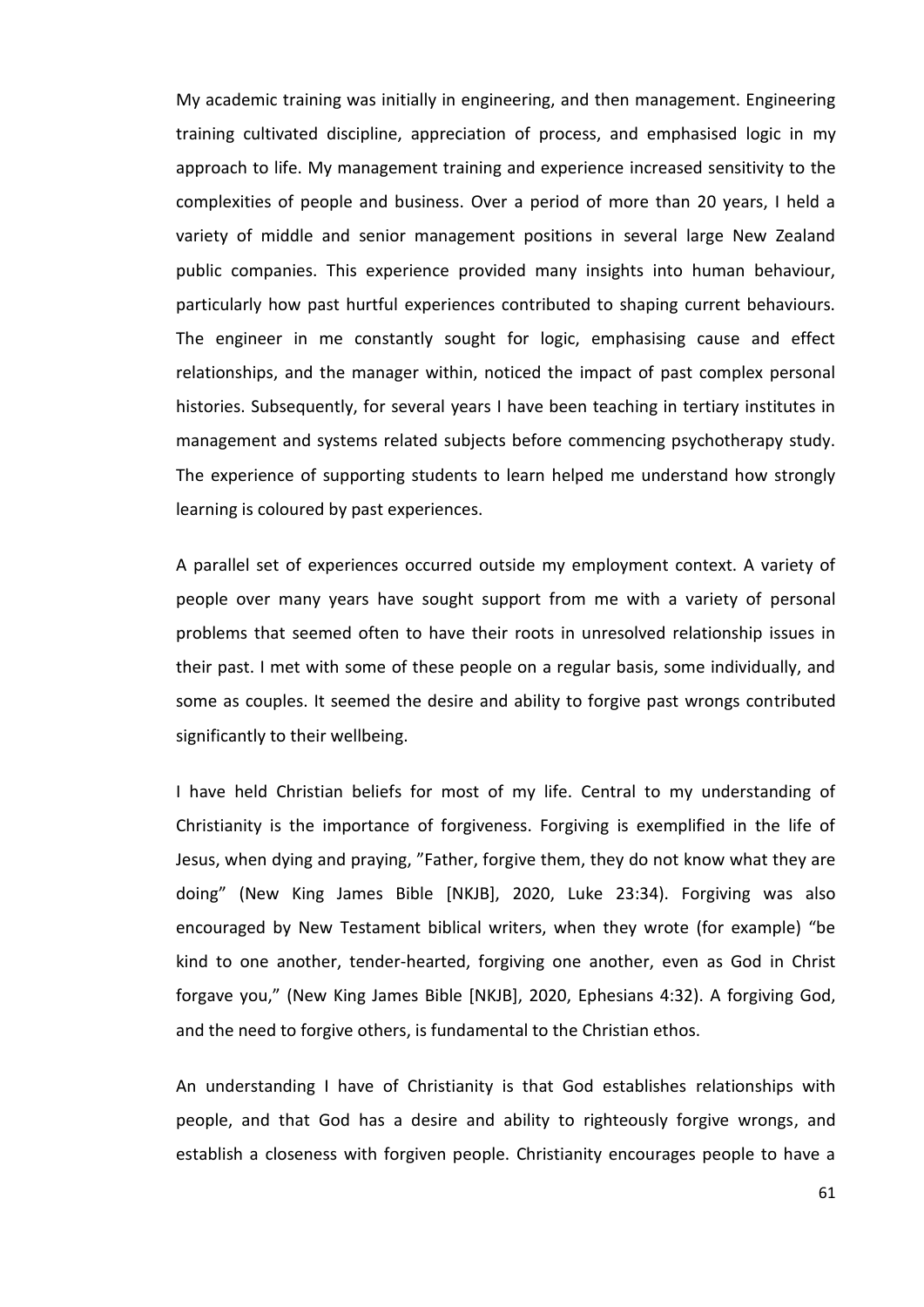similar attitude of forgiveness to others. This theological perspective influences my understanding of forgiveness. Perhaps more significantly, the observation of myself and others is that although the principle of forgiving is a deeply espoused value, the actual practice of forgiving is difficult and painful, and often influenced by a wide variety of factors.

For the initial years of my life, I was in a legalistic religious group. My mother left the group but my father stayed, and the group insisted on my parents' separation. We then lived in the same home, but quite separately, and my father did not communicate at all with the family, and never communicated with me for the remaining ten years of his life. These painful experiences have undoubtably impacted my personal development. How I choose to now respond as an adult to the opportunity to forgive has been confronting for me in this personal context.

My background positions me appropriately to engage with the subject of forgiveness, but also handicaps or has the propensity to blinker my understanding. The critical reflexive approach to this research was built on recognising the challenge to underlying assumptions, including those of the researcher (Cunliffe, 2004). It is through the telling, representation or revealing of self, that an important foundation is put in place for reflexive analysis (Skeggs, 2002).

#### **Context of the research**

It is acknowledged that this research may have a limitation by being primarily based on Western literature that is not cognisant of the unique circumstance of Māori in bicultural Aotearoa New Zealand. I am a white Caucasian male brought up in lower middle working-class Aotearoa New Zealand, whose life spans the second half of the 20th century into the early part of the 21st century.

The overseas country of most influence on my life has been India. I have over several visits stayed for several months in India in rural villages, provincial towns, and a smaller amount of time in cities. Several aspects of Indian society have impacted me, such as the poverty in villages where people living in harsh environments are constrained by meagre resources. I have particularly noticed the oppression of women in village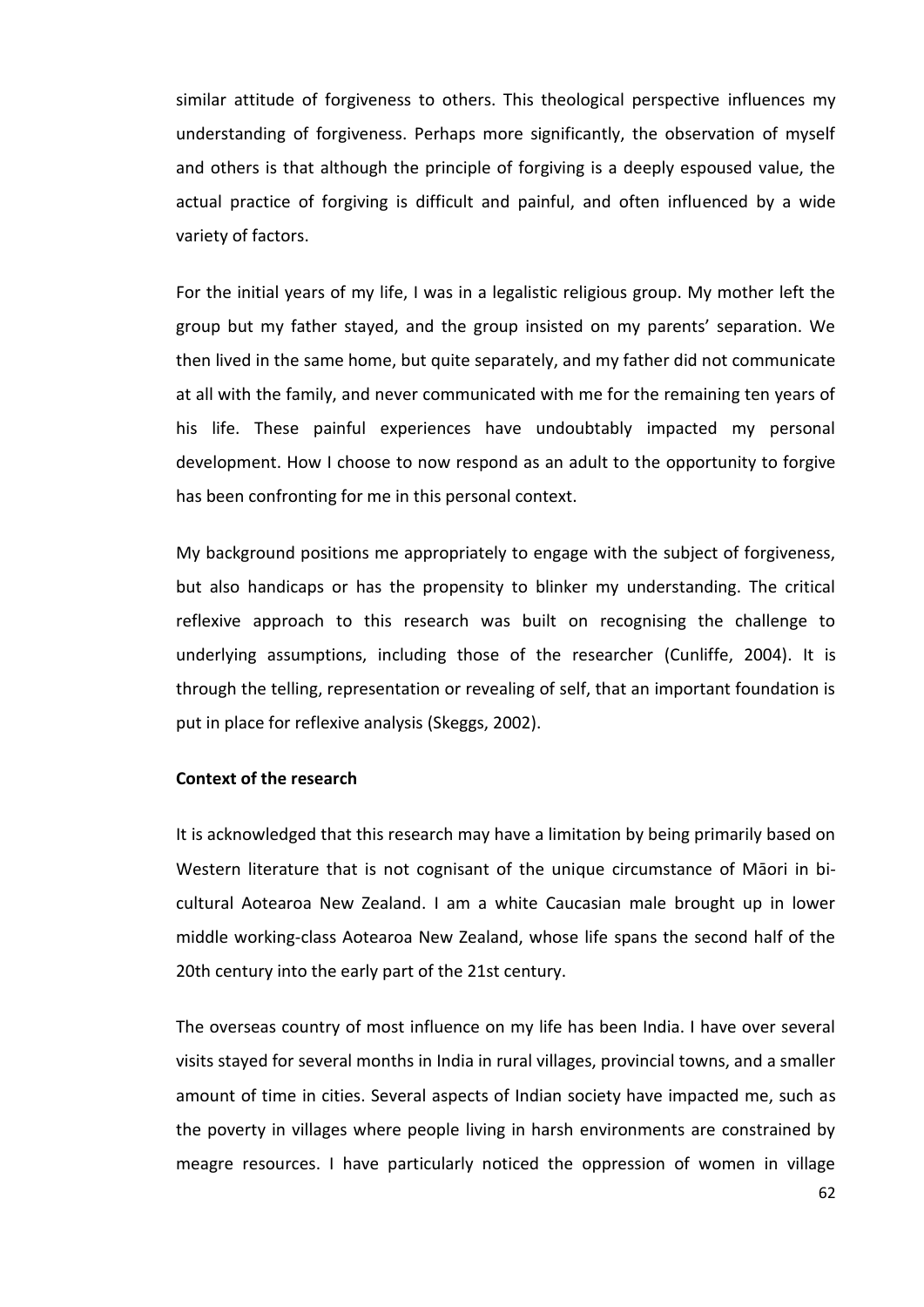contexts where many carry a heavy burden of responsibility. Men seem often to adopt a demeaning attitude to women, reflected in ill-treatment, and allowing them only minimal voice. The strongly hierarchical structure of Indian society often seems to assume that the oppression of women is acceptable. This informs the current study in that significant parts of Indian society seem to have institutionalised gender interrelationship discrimination with minimal opportunities for women to remedy hurts inflicted on them. This greatly tests forgiveness and may in fact mean forgiving is interpreted as overlooking abuse, a damaging distortion of forgiving discussed in the research findings.

A limitation of my research is that I am a psychotherapist in training with limited experience as either a psychotherapist or as a researcher. My earlier academic training was in disciplines unrelated to psychotherapy. The experience prior to training in psychotherapy both enriches and potentially blinds me. I was aware of this during this research.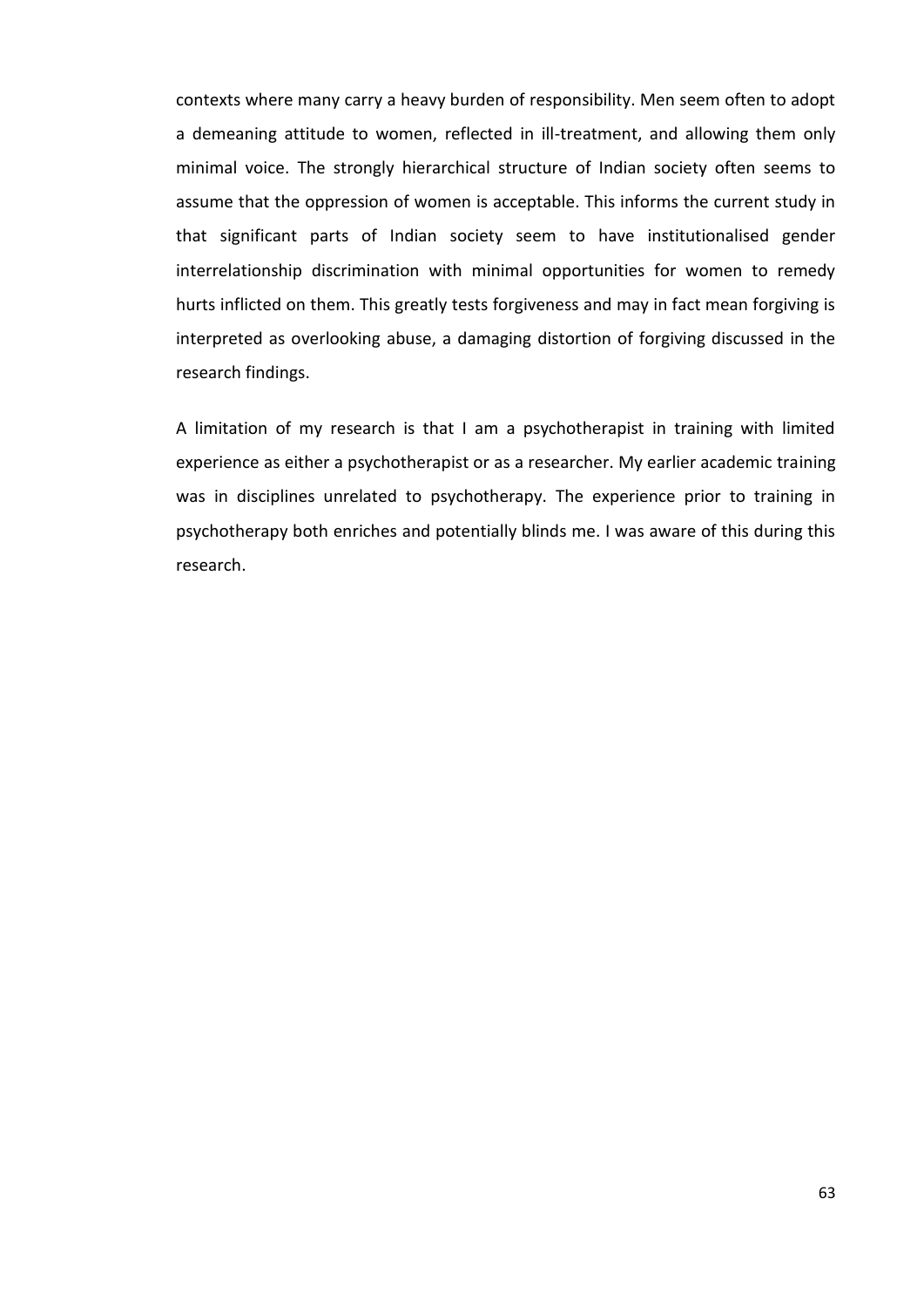# **Chapter 4. Findings - Psychological Insights Related to Forgiveness Relevant in Psychotherapy and Models of Forgiveness**

This chapter of findings presents psychological perspectives related to forgiveness that are relevant to psychotherapy. The discussions initially focus on the importance of hope and mentalisation. The insights gained from Klein's (1946) depressive position help understand the psychological preparation needed for forgiveness. Bowlby (1982) and Ainsworth's (1977) understandings of attachment inform the discussion of why some seem to possess a propensity to forgive, while others are reluctant to forgive those who offend against them. In the second part of this chapter, models of forgiveness that draw on the concepts discussed in the literature review are discussed, followed by a process model of forgiveness.

#### **Hope**

Hope has been identified as an important factor in therapy (Frank & Frank, 1993). Clients in therapy often have limited hope, that is, they have a low level of optimism about the future. Hope may include the idea that the goals set for oneself are achievable (Worthington, 2006). Studies have shown that there is a correlation between hope and forgiveness, particularly where forgiving is encouraged, but the causal relationship is unclear (Al-Mabuk et al., 1995; Freedman & Enright, 1996; Worthington et al., 2016). Such studies suggest that forgiving may increase hopefulness, or the converse, and those with a hopeful outlook may be more inclined to forgive. However, only correlations are evident in prior research, and not the direction of any cause-and-effect relationship.

Therapists and the therapy experience may be objects of hope for clients, as they represent a possible access route to hope, and of being supported to understand experience in a way that brings hope (Cooper, 2000). Often clients with minimal hope defend against hopefulness, not believing that their emotional hurts and attachment deficiencies can be healed (Wallin, 2007). This defence may link despair to unforgiveness. Holding on to negative experiences of others and self seems imminently appropriate without a mechanism such as forgiveness, and there seems to be no way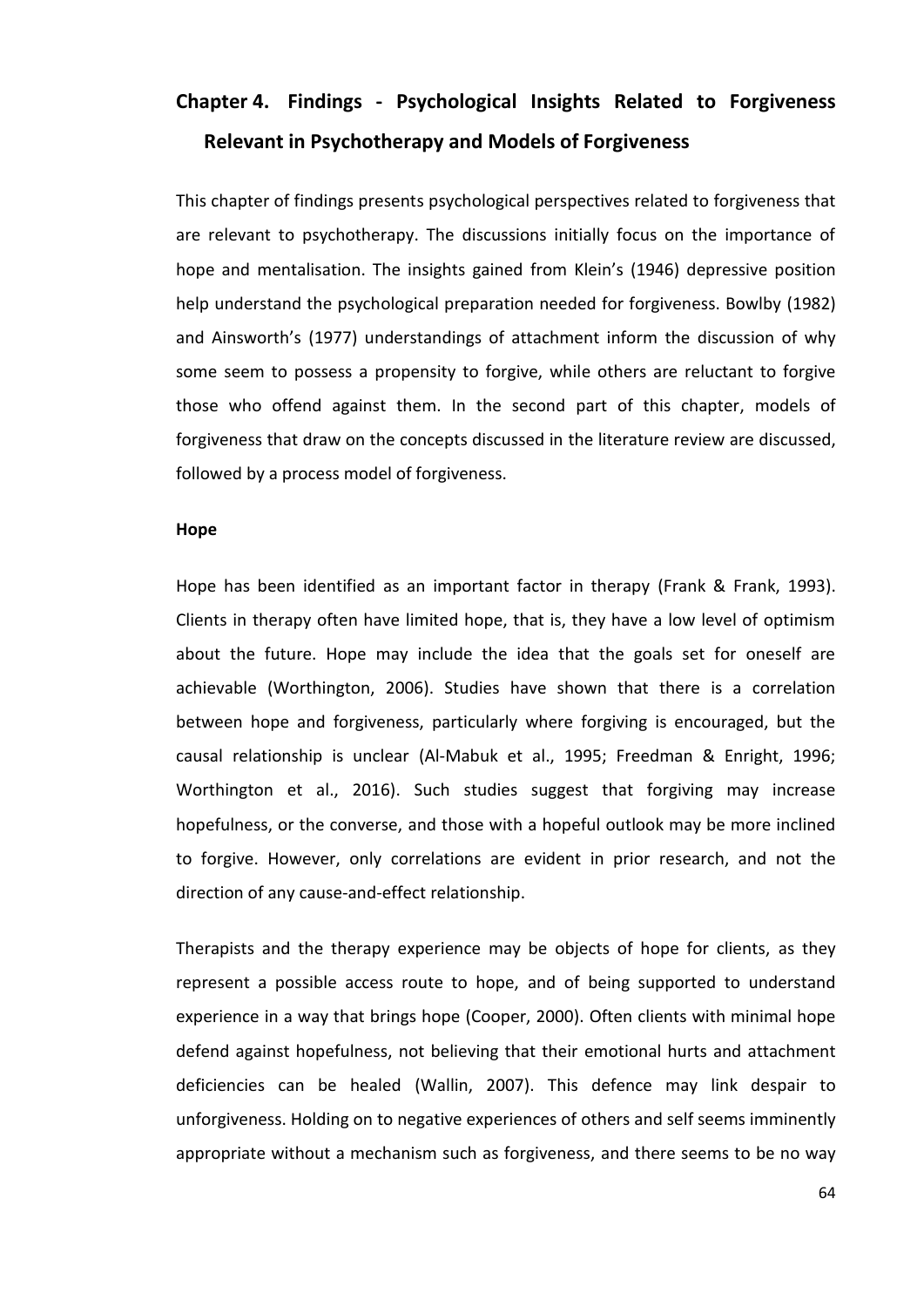through, only inescapable pain (Worthington, 2009). I suggest that just as holding negative feelings is painful, the process and results of forgiving may seem equally painful, hence the inescapable pain referred to may be anticipated, regardless of either forgiving or not forgiving. Either path forward may be defended against, and clients therefore left without hope. For some I also suggest, forgiveness may be a helpful component for the healing process, but possibly not sufficient.

Sometimes it is necessary for a therapist to hold hope on behalf of a client who may be unwilling or incapable of holding hope for themselves. When the holding of hope for a client is perceived by the client, it may serve as a proxy for secure attachment (Cooper, 2000). Hope suggests there is a positive future beyond the current pain; pain is often felt when hurt is carried. This may seem counter-intuitive to clients, because clients forgiving seems impossible, and even undesirable at this point in the therapy process, and reconciliation may appear unrealistic. Even the processing of feelings, disappointments, and emotional harm, seems impossible (Cooper, 2000). It has been suggested that grieving may unfreeze the resistance to forgiving, and shift some underlying legacy of inadequate attachment experiences in a way that facilitates hope (Worthington & Sandage, 2015).

A possible way forward in therapy may be to facilitate the equivalent of the grieving process as a way of emerging from being stuck in the hurt of being a victim, whatever that hurt may be. The implications of underlying inadequate attachment experiences need to be recognised. The possibility of reconciliation between a victim and abuser may then also become a possibility as a later step in the process, but only if this does not create a likelihood of inflicting further hurt.

### **Mentalisation**

*Mentalisation* is a term used to describe a person's ability to recognise and attend to the mental state of self and others, and the ability to self-assess realistically (Bateman & Fonagy, 2006). When mentalisation capability is deficient, it often manifests as intolerance, high levels of anxiety, and a focus on rumination (Bateman & Fonagy, 2006). It has been suggested that a lack of mentalisation skills is a common factor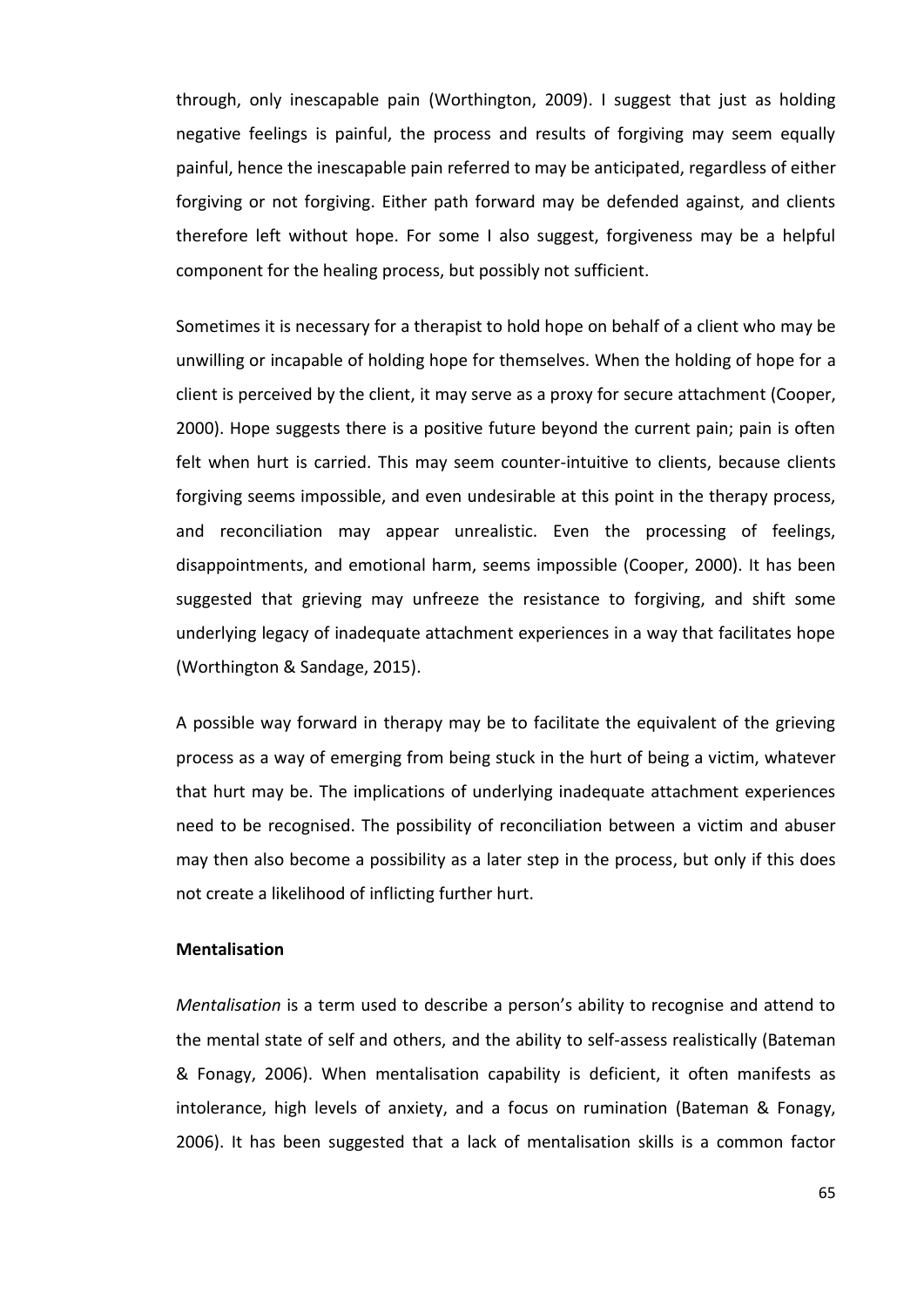featuring in many clients in therapy (Allen et al., 2008). Humility may be considered as a construct that aids accurate self-assessment, recognition of limitations, an openness with others, and a capacity to self-regulate (Davis et al., 2011; Jankowski & Sandage, 2011, 2014). Humility is thought of as a virtue in some cultures. Humility has been correlated with well-being for those who have had secure attachment (Jankowski & Sandage, 2014), and with the capacity to forgive (Davis et al., 2010). It can aid the management of subjective experience so that interpretations of others' behaviours are more realistic (Allen et al., 2008). Psychotherapy may support changes in the ability of clients to attach, fostering hope, humility, and the capacity to forgive (Worthington et al., 2016).

# **The depressive position – Klein (1946)**

The dynamic of forgiving (or otherwise) can be relevant in a therapeutic rupture and repair dynamic, in which there has to be acceptance that the therapist and client are not all good or all bad (Gartner, 1988).

The transference experience in the therapeutic process may also colour the therapy consideration of forgiving (Akhtar, 2002). Individuals who have experienced trauma, particularly in childhood, often experience an internal world full of hurt, with a split self, and malice towards perpetrators of their pain. Internally they may strongly hold to an idealised "all good" mother figure of early infancy (Mahler et al., 1975), while also holding a conflicting image of her or other key objects. The result of this conflict may be an idealising of some aspects of the object and a venting of anger against the therapist (Akhtar, 2002). The client may feel like a victim and feel justified in attacking the perpetrators of harm. This may be transferred on to the therapist, who is perceived subconsciously to represent the offender (Akhtar, 1996). Demands of various types may be made of therapists, linked with accusations against them (Akhtar, 1999). It is as if the client has an intra-psychic terrorist organisation that tries to assassinate their own observing ego because it is siding with the therapist and unable to dismiss the past "all good" of early years and accept the present situation (Akhtar, 1999).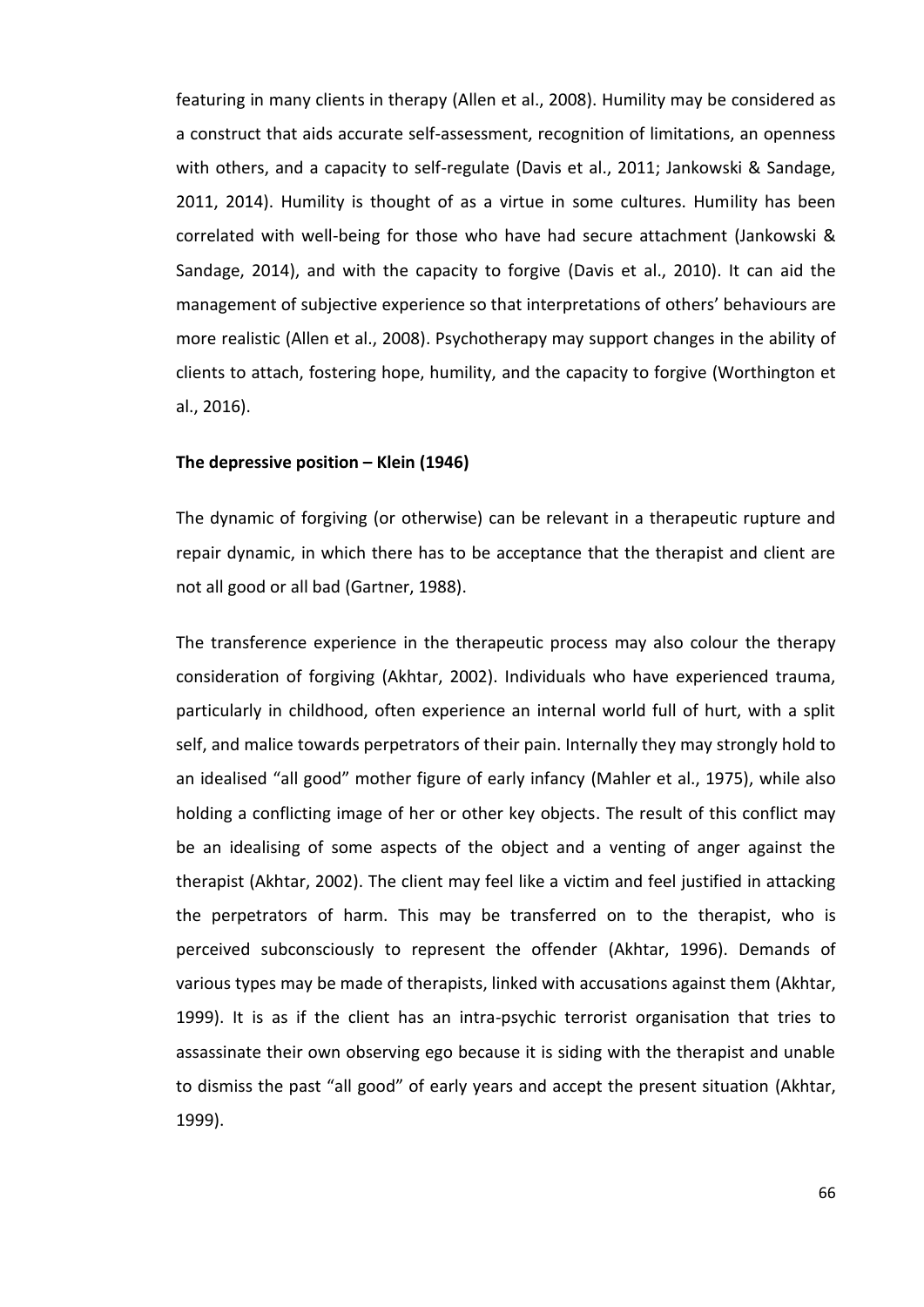If forgiveness is appropriate, the factors that would move a client towards forgiveness need to be considered. The elements discussed earlier of revenge, reconsideration, and reparation, may together lead to the mourning of trauma, and facilitate the acknowledgement of intra-psychic self-destructive features leading to the capacity of allowing forgiveness to emerge (Akhtar, 2002). Revenge may be expressed as attacks on the therapist. Reparation can be available to the client in the form of therapist empathy and care (Winnicott, 1971), overcoming client attacks. Reconsideration comes from recontextualising the past (Kafka, 1992). Negative images from the past may be accepted alongside positive interactions, and the depressive position in Kleinian language may be gained (Klein, 1946). If this is going to occur, shifts will be needed in the client's understanding of the therapist, and their insight about the their intra-psychic state (Akhtar, 2002). Other elements will also be needed, including an awareness of sadomasochistic delight in ongoing hatred (Kernberg, 1995), and recognition of internal defence mechanisms of an unforgiving attitude (Fairbairn, 1946). Giving up the familiar well-rehearsed hatred and established way of unforgiveness and exploring new uncharted psychological spaces will probably make a client anxious, and stimulate the desire to cling to the victim stance that may have been held for a long time (Akhtar, 2002). The process towards forgiving may be gradual, and characterised with conflict with the therapist as described. Affirmations and clarifications of the way of forgiving may be needed (Akhtar, 2002).

I now want to extend this discussion beyond the client therapist relationship. Klein's concepts of the depressive position and the paranoid schizoid position provide insights into the psychology of forgiveness (Alford, 2013). An offended person may hold a strong view that the offender is principally bad, and at the same time their perception of themselves is that they are principally good (Klein, 1946). In effect, they are externalising their own badness and projecting this on to the offender. This is captured in Kleinian terms as the paranoid schizoid position, in which the self is regarded as the victim, and the other person as the oppressor (Klein, 1946). The difficult move to the depressive position is needed (Klein, 1946), in which a more realistic view of relationships becomes tolerated - that there is good and bad in both parties. This is the often difficult and painful psychological journey needed before forgiving is possible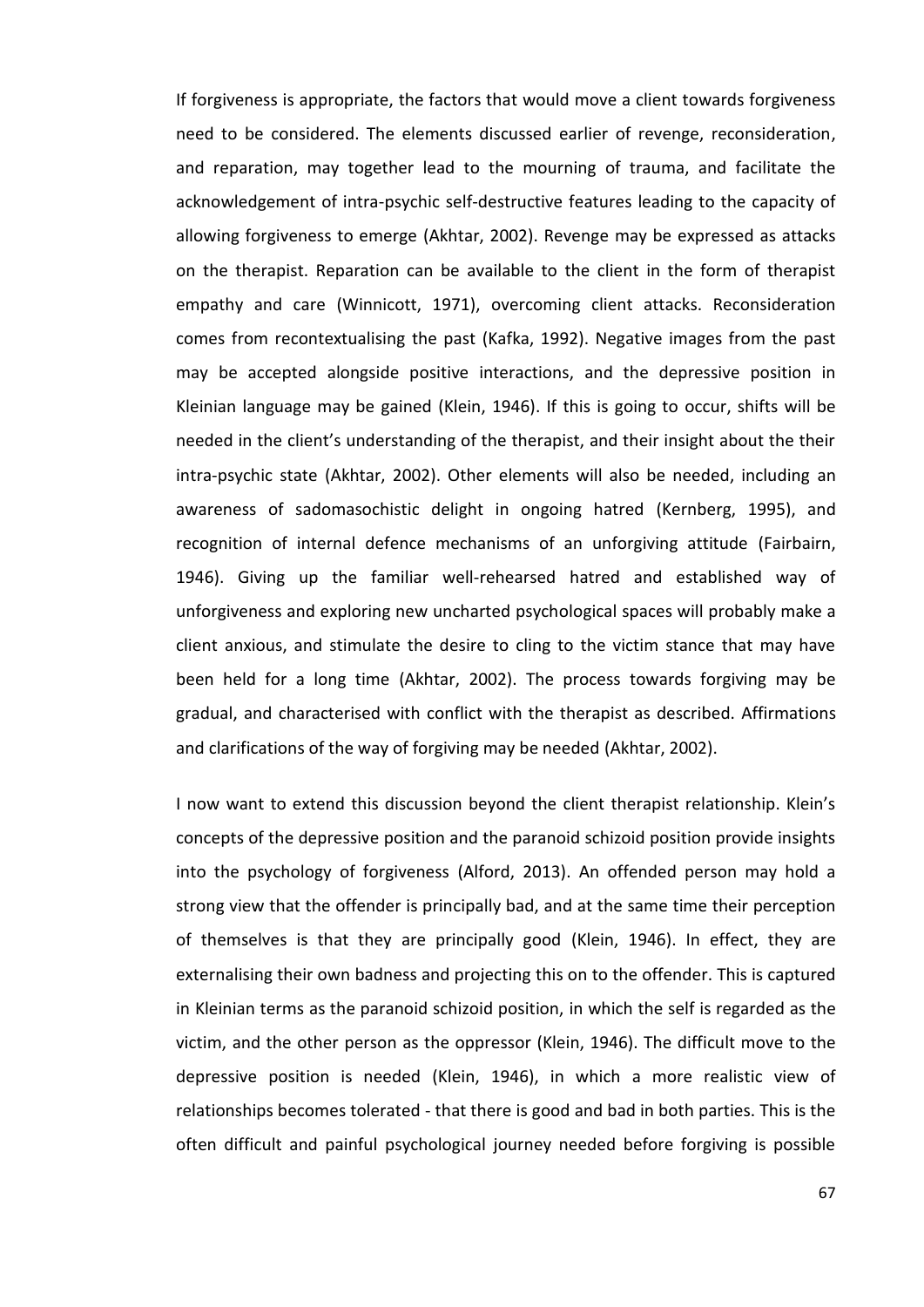(Alford, 2013). The reducing of forgiveness into an attempt to achieve inner peace is an over-simplification, and greatly reduces the significance of forgiveness. Klein started with the early developmental position of a child's struggle to grapple with hatred and rage, which was believed by Klein to be inborn. This is particularly difficult for a child who loves and hates the same person, originally its mother. The mother is the source of love, supporting, and feeding, but is also sometimes absent and not responsive to the child's desires, causing anger (Klein, 1946). This gives rise to the paranoid schizoid position described, which is an ineffectual coping defence mechanism.

As a child matures, so the depressive position emerges, which allows for the two situations of love and hate to be directed towards the same person - they are no longer all good or all bad. The fear and retaliation associated with the paranoid schizoid position is split off again and again, obtaining a more integrated position of responsibility, accommodating guilt and sadness as the ego is strengthened and destructive impulses are diminished (Klein, 1957). This is understood as normal development. This process may be false, and termed "manic denial," which is important in the context of this study, because this maladjustment or inadequate maturing stimulates a variety of false mimics of forgiveness as described in the previous chapter. In contrast, it is suggested that the development of the depressive position, which is a lifetime maturing, enables the experience of reparation for harm done to others (Alford, 2013). For the offended, a genuine expression of sympathy for the offender develops (Klein, 1937). This is the beginning point for empathy, the understanding that the other has a viewpoint, and understanding that is at least partly understood, and accepted as having some validity. This more realistic perspective opens the possibility of a reciprocal relationship being restored or developed (Akhtar, 2002).

If the caring loving nature of mother child relationships are to be safeguarded, then there needs to be forgiveness by a mother of her baby's aggressive behaviour, and similarly, the child has to overlook its mother's empathetic deficiencies (Akhtar, 2002). Klein's understanding is different; she notes that an infant develops both pleasant and hostile fantasies, depending on the mother child relationship (Klein, 1937). Klein further asserts that gradually, the child can hold both views of its mother in mind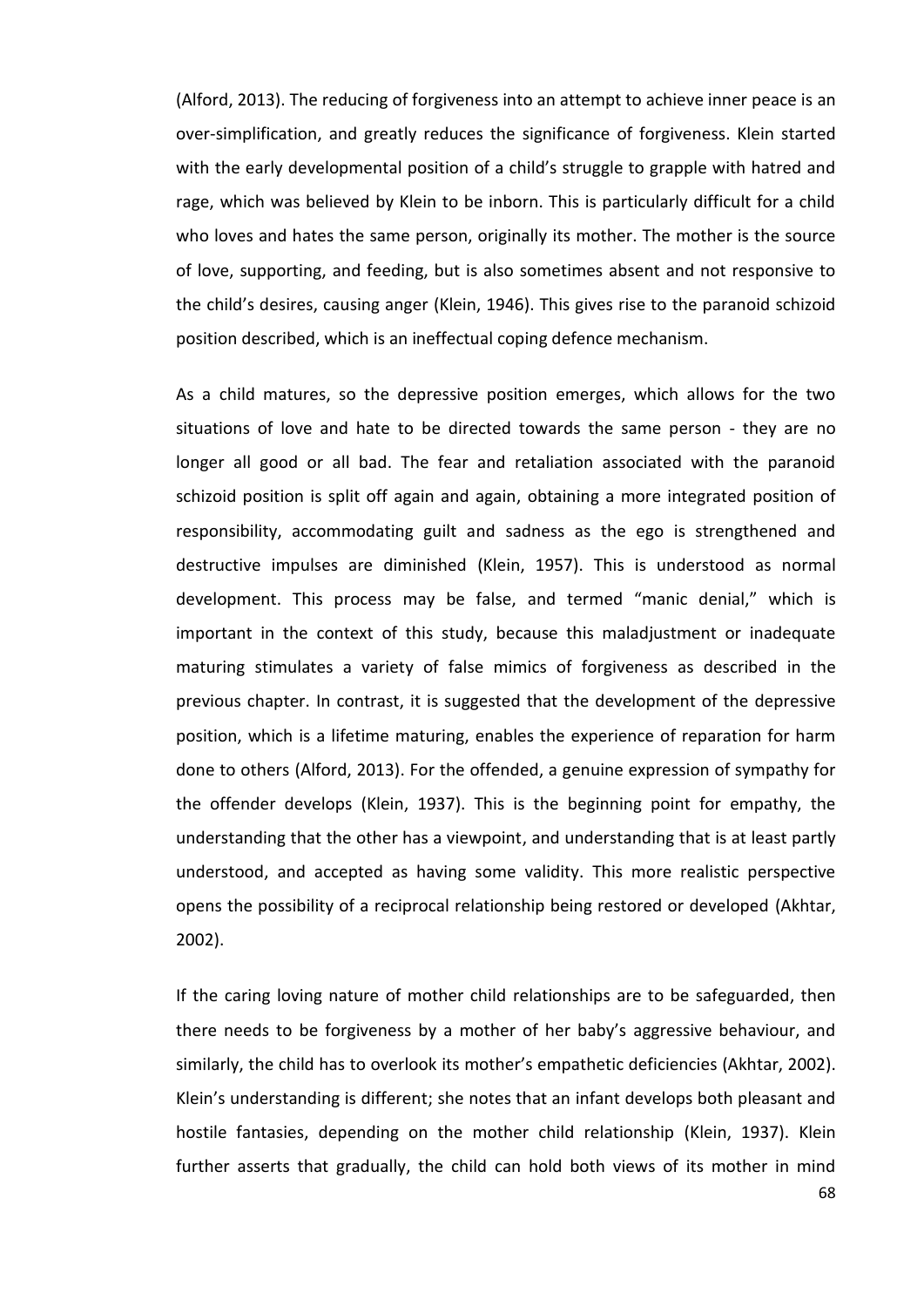simultaneously. As the child matures, love and hate develop, and guilt becomes a new element in the feelings of love (Klein, 1937). Klein suggested that generosity towards others arises from identification with kindness experienced from parents (or primary care givers), but also the child's desire to undo fantasy injuries that were inflicted when the parents were frustrating (Klein, 1937). This is the dynamic of reparation being paid in the parent child relationship. The child forgives its parents for being frustrating, while also seeking the parents' forgiveness for the child's aggression towards them. Klein suggested the desire to make reparation diminishes the pain of guilt while also embracing hope and love (Klein, 1937). This dynamic described by Klein, offers insights into how the inner state of the depressive position can be arrived at. The depressive position is a state which seems to be a prerequisite for forgiveness.

It is not uncommon for adults, even high functioning adults, to be stuck in the paranoid schizoid position, and as a result they find forgiveness seems impossible. It is not that forgiving is impossible, but just feels impossible in the paranoid schizoid position. A role of therapy in this situation, is to support a client in the necessary movement to the depressive position, so the client can then embrace the possibility of forgiveness and potential change, leading to greater wellbeing. Often the move to the depressive position is difficult, because it requires the surrender of narcissistic tendencies, or the sense of omnipotence (Alford, 2013). It is important to notice that the deeper work that is revealed through Klein's insights is needed for movement to the depressive position, rather than the superficial feel good therapy of "cheap grace" (Bonhoeffer, 1963) or simply inner peace, which is not the real psychological work needed for genuine forgiveness.

Klein's work helpfully informs therapy in the context of forgiveness, although she does not make the link. A therapist's work may require the support of an offended client to shift from the paranoid schizoid position to the depressive position before the elements of forgiveness discussed can be grappled with. The depressive position is likely to be a prerequisite for forgiveness; hence the importance and focuses needed in therapy of supporting a client in the difficult shift to the depressive position as a precursor to forgiveness.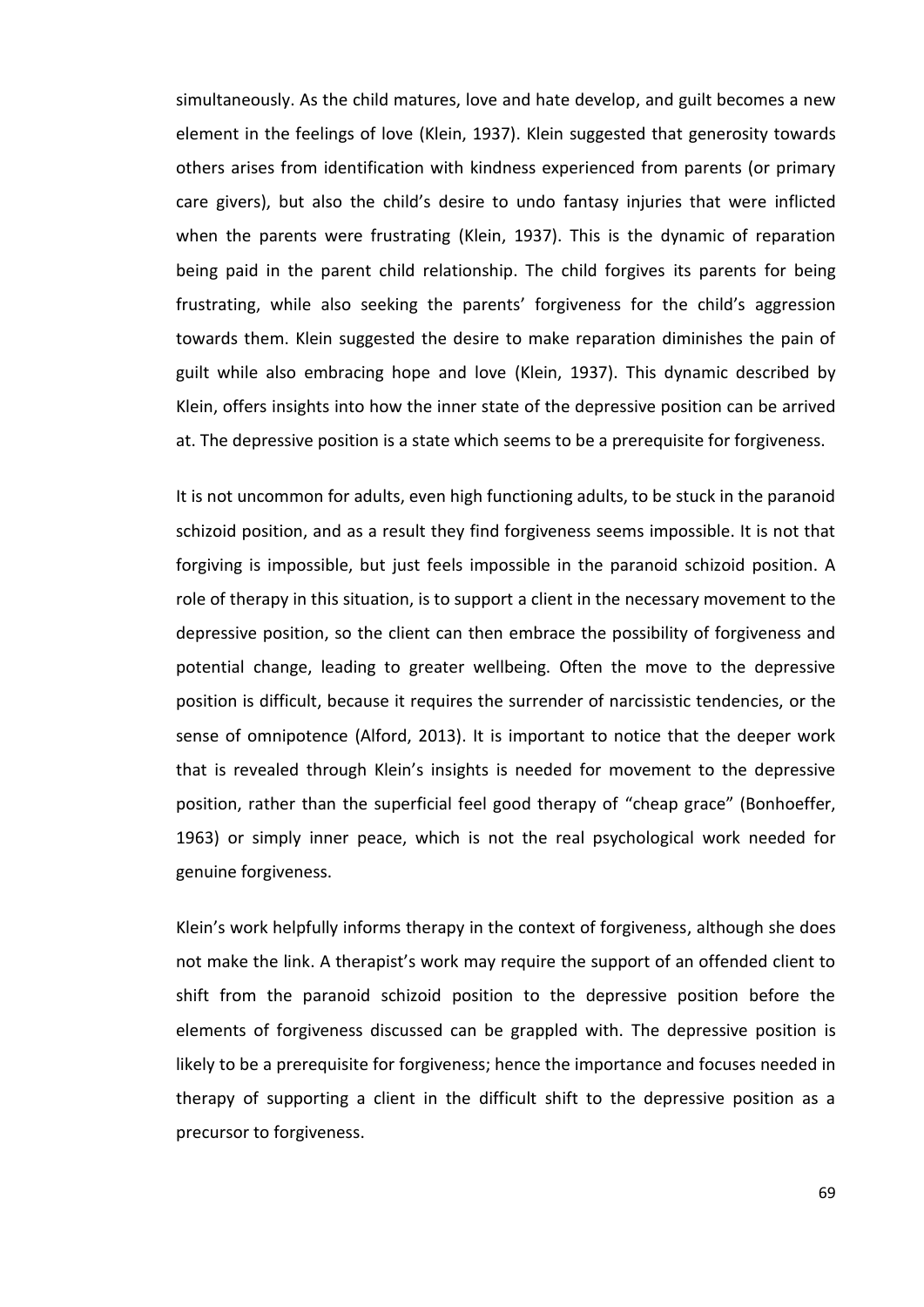For forgiveness to be morally significant, requires more than a psychological process; it also has an interpersonal element (Alford, 2013). Personal wellbeing, although a helpful by-product, is not the primary goal. If it were, the forgiveness was probably not genuine (Alford, 2013). Forgiveness has an aspect of morality, a desire that goes beyond doing the right thing for psychological repair, and a moral desire to increase the happiness of the offender (Alford, 2013). This springs from the character of what might be called "forgivingness" (Roberts, 1995). An implication from Klein's concepts is that good character requires the ability to be in the depressive position (Alford, 2013).

It appears that Dr Graham Dickason's rapidity to forgive may have been facilitated by his mature depressive position. I am not suggesting that forgiving was necessarily easy for him, but it was perhaps more attainable. It is noticeable in the narrative of Joseph's story, there is no record of statements of hatred expressed by Joseph towards his brothers. Joseph was however, not dismissive of the facts relating to their behaviour towards him. These observations point towards Joseph being in a depressive position in Kleinian language, and therefore capable of forgiveness.

# **Mother's forgiveness – Winnicott (1971)**

Winnicott (1971) also contributed indirectly to the understanding of forgiveness. The idea of the "good enough mother" and the "survival of object" (Winnicott, 1971) are relevant. A mother allows herself to be used by a ruthless infant driven by hunger and annoyance at the mother's failures, surviving this onslaught and remaining available to her child (Winnicott, 1971). The child receives an experience of forgiveness from the mother and learns to accept the forgiveness (Akhtar, 2002). The child develops an ego capacity for containing aggression towards its mother, a needed step in the process of forgiving. Later in life, this learning can be transferred to others (Akhtar, 2002).

Winnicott's views on developing the capacity for concern further expands on this thinking; he saw two sets of experiences contributing to the development of guilt and reparation (Winnicott, 1963). One is the survival of the mother/object contending with the child's oral abuse, and the other is the mother's enduring concern and interest in the child's growing spontaneity. Though Winnicott did not use the term "forgiving," it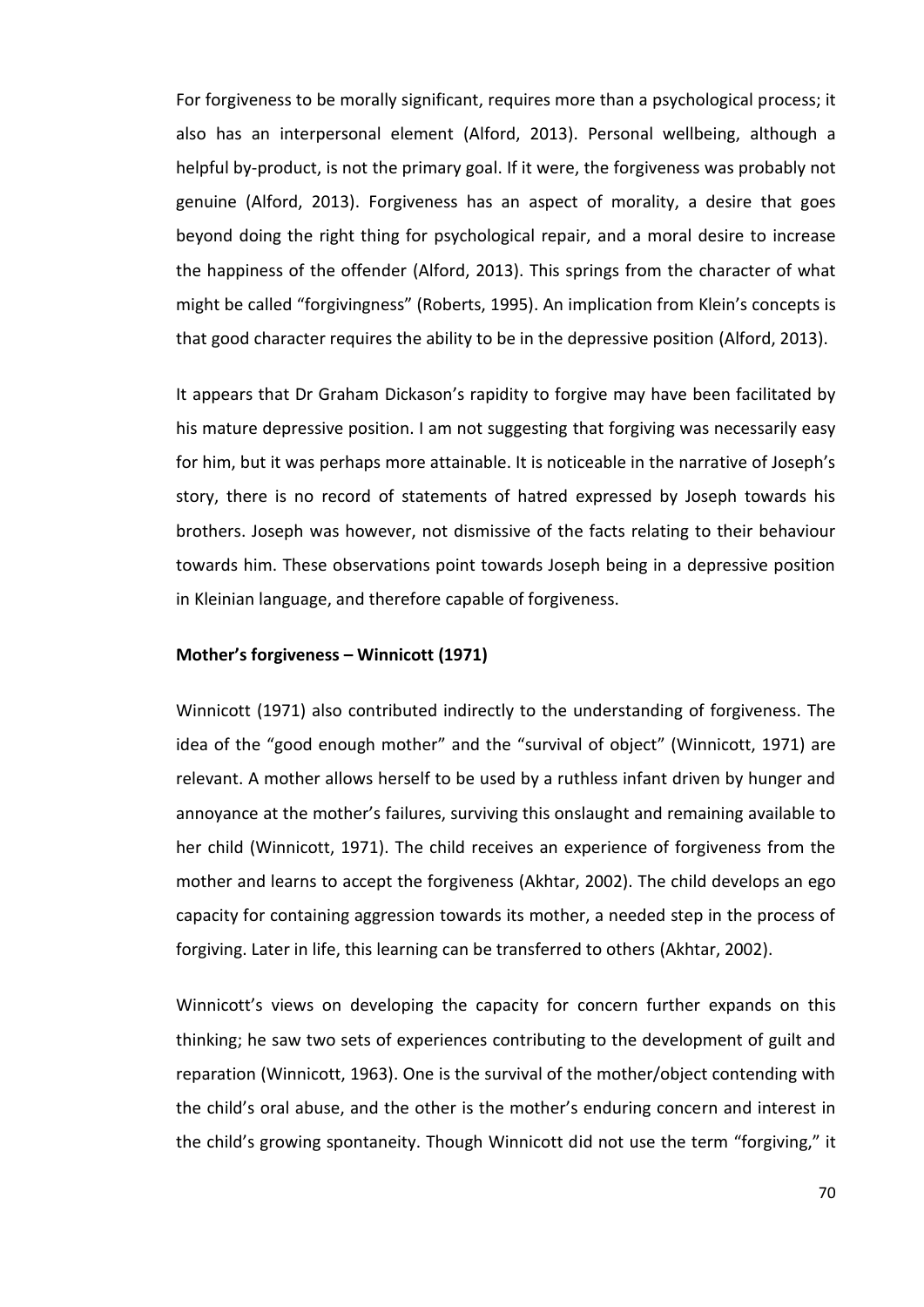seems embedded in the mother child dynamic he describes. The child's annoying conflicting demands for closeness and distance, protection, and freedom, must be answered by the mother with a non-judgemental ability to contain the child's aggression and resist the temptation to abandon it. This requires a response similar to forgiving (Akhtar, 2002).

From this it can be understood that both Klein (1946) and Winnicott (1971) seem to have implied that in the early years of the mother child relationship, the roots of forgiveness versus vengeance are evident. If aggression is well metabolised and love predominates in this early relationship, forgiveness is likely to be experienced and identified with. Alternatively, revenge seeking tendencies may be sown (Akhtar, 2002). However, later developmental experiences may significantly contribute to the development of a capacity to forgive (Akhtar, 2002). This suggests it is key for nonhuman primates, and in human mother child relationships, that the dynamic of forgiveness functions so that effective relationships are retained. This has implications for therapy. The early developmental experiences will likely predispose or otherwise, a person's ability to embrace forgiveness. This predisposition may need to be recognised and engaged with in the therapy process.

# **Attachment – Bowlby (1982) and Ainsworth (1977)**

The concept of attachment was introduced to the study of psychotherapy as an aid to recognising in an adult person, that there are key features as a consequence of their relationship with their primary caregivers during the early developmental years (Ainsworth et al., 1977; Bowlby, 1982). There are several ways to categorise attachment. In this discussion a model proposing four categories is used: secure, ambivalent (preoccupied), avoidant (dismissing) and disorganised (fearful) attachment (Bartholomew & Horowitz, 1991). The focus is on the three categories that reflect inadequate attachment.

This discussion links aspects of attachment theory to the propensity or otherwise to forgive. The understanding of a client's attachment history specifically informs clinical therapy and in particular, the client's predisposition or otherwise to forgive. This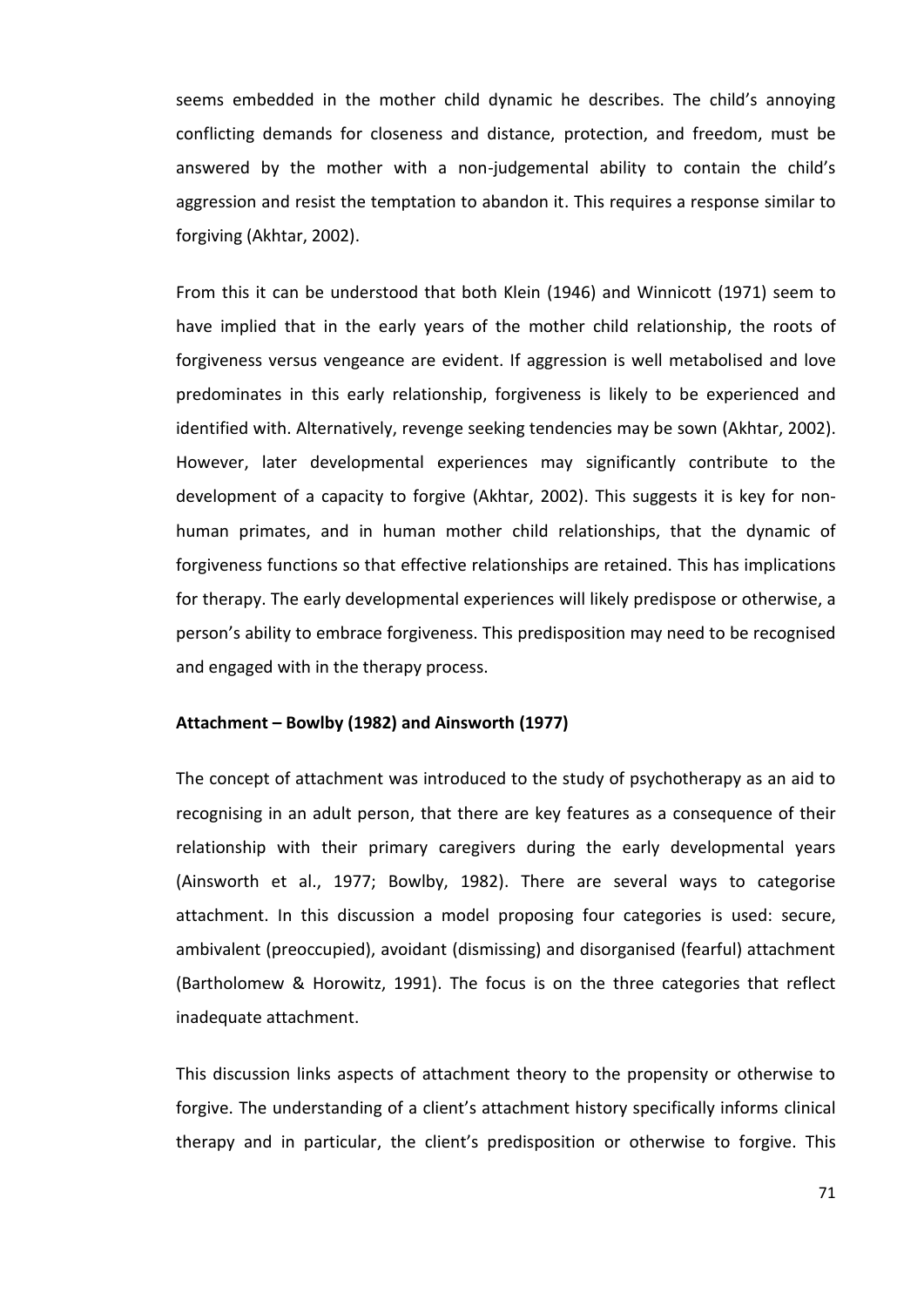impacts on approaches to therapy and helps identify issues that need to be engaged with in therapy. The following discussion identifies these issues.

When there is insecure attachment, there is a tendency for ongoing volatile patterns in relationships, which may be connected to a lack of forgiveness for hurts that have been inflicted (Worthington et al., 2016; Worthington & Sandage, 2015). Implicit memory related to the insecure attachments seems to propel people to replicate similar relationships (Lewis et al., 2000). It has been suggested that those with insecure attachment histories are often influenced by unconscious motivations seeking forgiveness for hurt inflicted from key relational figures in their lives (Benjamin, 2003). However, such individuals also struggle with self-regulation of emotions, and forming secure attachment relationships (Worthington & Sandage, 2015). This results in distress, which can lead to hyperactivation or deactivation of their attachment systems, both responses inhibiting authentic forgiveness when offended against, and often leading to hostile relationships being sustained as a self-protective mechanism (Worthington & Sandage, 2015).

Insecure attachments tend to lead to disappointment, mistrust, and hostility in relationships, making attachment in relationships difficult (Worthington & Sandage, 2015). This suggests that meaningful new relations are difficult to form. Old psychological injuries, and painful past experiences cloud new potential relationships. A readiness to forgive may address these, clearing away the past to open up the possibility of more secure relationships (Worthington, 2009). Psychotherapy, where a client experiences a relatively secure attachment relationship with a therapist, may be able to stimulate in clients, a will to change, so that the client transfers this experience into other relationship contexts (Benjamin, 2003). This can lead to more stable relationship frameworks (Lewis et al., 2000).

Transference and countertransference dynamics are an important part of psychotherapy. Clients transfer or project their feelings about someone else on to their therapist, and the reverse for the therapist, who transfers their feelings on to the client. Therapy may involve the interpretation of these perceived projections, helping to uncover emotions, and assisting a client to have increased self- awareness. For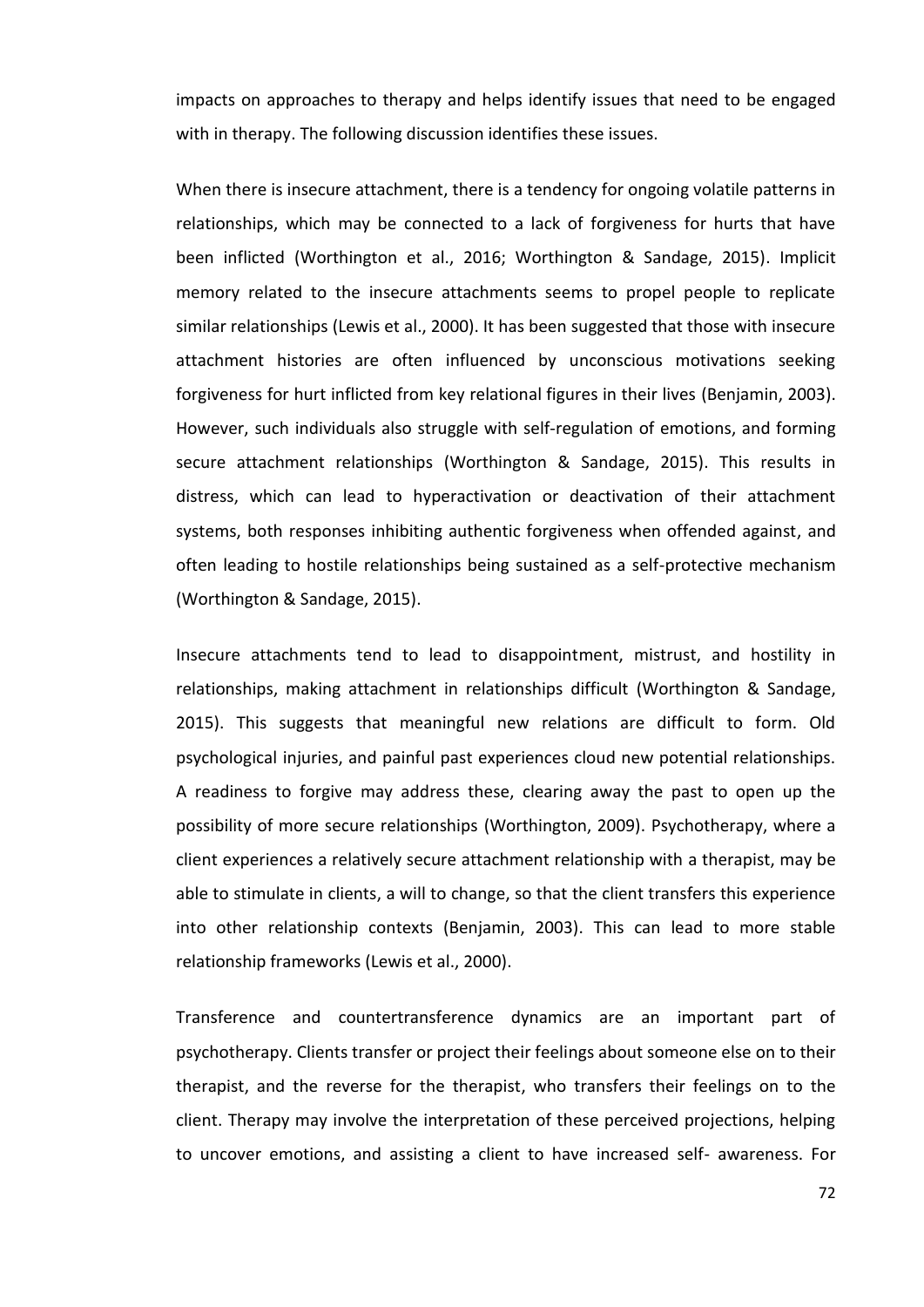insecurely attached clients, these insights may emerge more slowly and may involve a rupture and repair process for both client and therapist, and an experience of unforgiveness or forgiveness within therapy (Worthington & Sandage, 2015). This may lead to the emergence or awareness of similar relationship failures and repairs elsewhere in the client's life, and an awareness of the need for forgiveness in other relationships may emerge (Castonguary, 2013). Therapy processes can provide useful enactments of the forgiveness dynamics, and the experience of a rupture and repair in therapy provides an experience for the client of what is possible through forgiving, providing an experience of how relationships can be repaired in the client's life.

Typically, securely attached clients are capable of a greater level of openness to new interpersonal relationships (Lewis et al., 2000), and perhaps as a result, are able to perceive the possible benefits of forgiving. In contrast, the insecurely attached may not readily arrive at the insights and understanding of the benefits of forgiving. This may be evident in difficulties in therapy if rupture in therapy occurs, and repair proves to be difficult (Castonguary, 2013). This process may be complicated by the therapist's countertransference, thus inhibiting the forgiving of perceived injustices (Wallin, 2007).

# **Avoidant attachment**

Those with an avoidant style of attachment, tend when stressed, to remain strongly independent, rather than connecting to others and risking vulnerability. This includes narcissistic and obsessive-compulsive personalities, who tend to adopt negative views of others, and hold strong positive views of self (Worthington et al., 2016). Both personality styles struggle to forgive, and minimise the awareness of the need to forgive (Worthington et al., 2016).

### *Narcissistic personality*

Narcissistic personalities hold an excessively positive view of themselves, though this often masks a fear of invalidation and a deep seated vulnerability (Johnson, 1994). The narcissistic personality tends to make a person self-focused, often with symptoms of arrogance, entitlement, lack of empathy, and a high need for validation (Pincus et al.,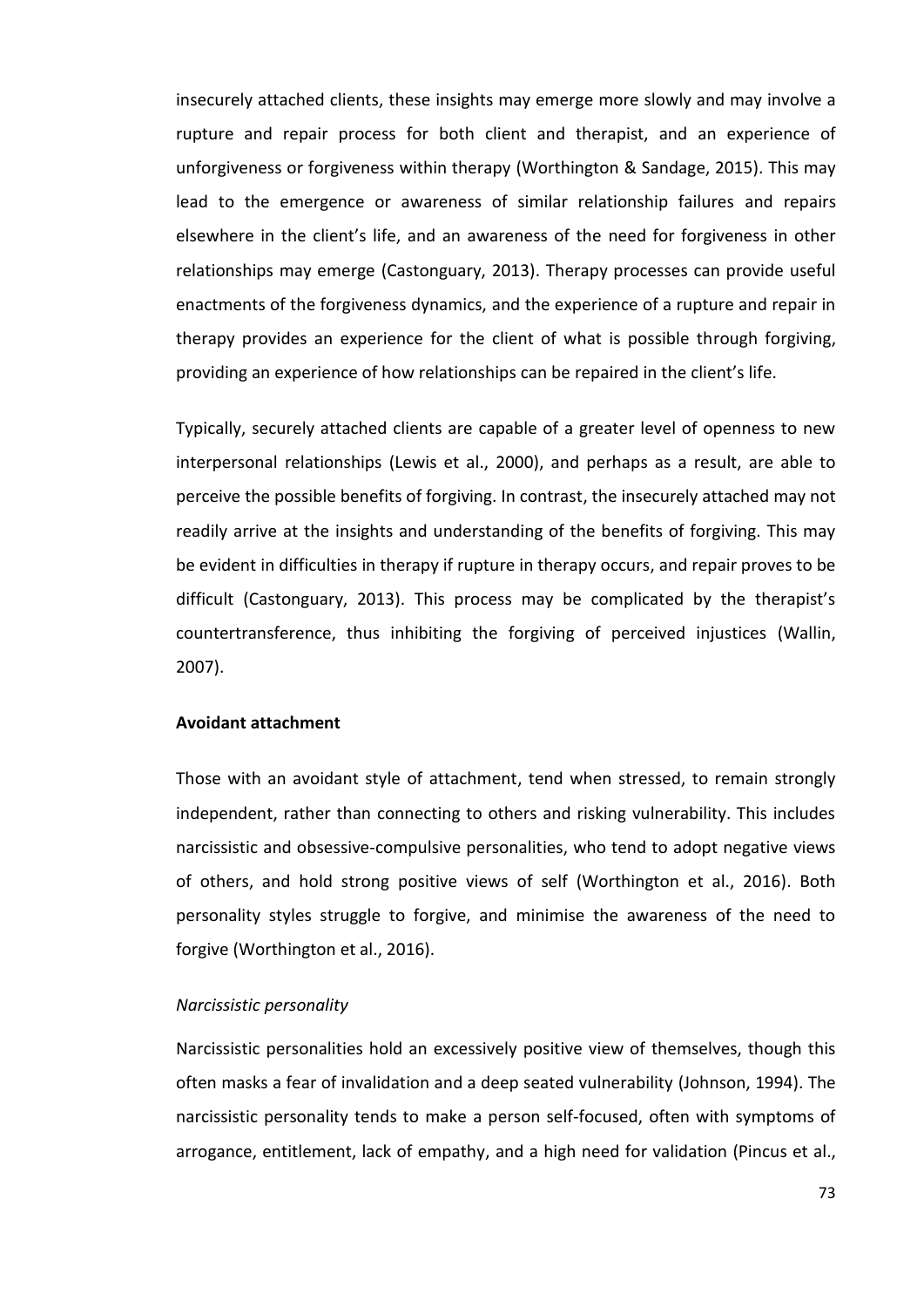2009). An apparent corollary for narcissistic personality styles, though perhaps not proven, is a reluctance to find fault with themselves. Any possible imperfection is likely to be explained away, projected on to others, or minimised, although this maybe a cover for feelings of guilt or shame.

Narcissism sets people up to perceive transgressions as offences, and to feel they have been unjustly treated (Worthington, 2006), so they are less likely to forgive (Emmons, 2000). Other features of narcissism mitigate against forgiving, including fantasies of power and revenge (Raskin & Novacek, 1991).

The more vulnerable aspects of narcissism include feelings of negativity, and a sense of shame (Banai et al., 2005). These features are often associated with ambivalent attachment (Banai et al., 2005). Those with a narcissistic personality often have an avoidant style of attachment, and as a result, have learned to rely emotionally on themselves, because they perceive others to rebuff them (Bowlby, 1988). Narcissistic entitlement has been negatively associated with forgiveness in several studies (Eaton et al., 2006; Exline et al., 2004; Konrath & Cheung, 2013). These studies show that narcissists' difficulties with forgiving often involve anger or resentments when others are not perceived as validating or responding to their needs. Emotional distance, and sometimes shameful feelings of being dependent, lead to anger. Narcissistic rage is an anxiety-driven response to experiences of self-fragmentation, leading to a strong preference for a dominant position in relationships (Kohut, 1977). The result is a limited capacity to see the perspective of others. Apology is perceived as unwarranted, as offences are not perceived as being their fault. Empathy, humility, and perceiving oneself capable of similar offences, are key factors for having the capacity to forgive, and are typically absent for those with a narcissistic personality style (Worthington et al., 2016).

Narcissism has also been associated with religious motives, as narcissists are likely to use their religion as a means of accomplishing personal goals (Sandage & Moe, 2011; Welwood, 2000). Sandage and Moe (2011) and Welwood (2000) noted that a narcissistic defence may be used as a way of appearing to be spiritually attuned, but, avoiding underlying psychological insecurity and associated problems. Ironically in the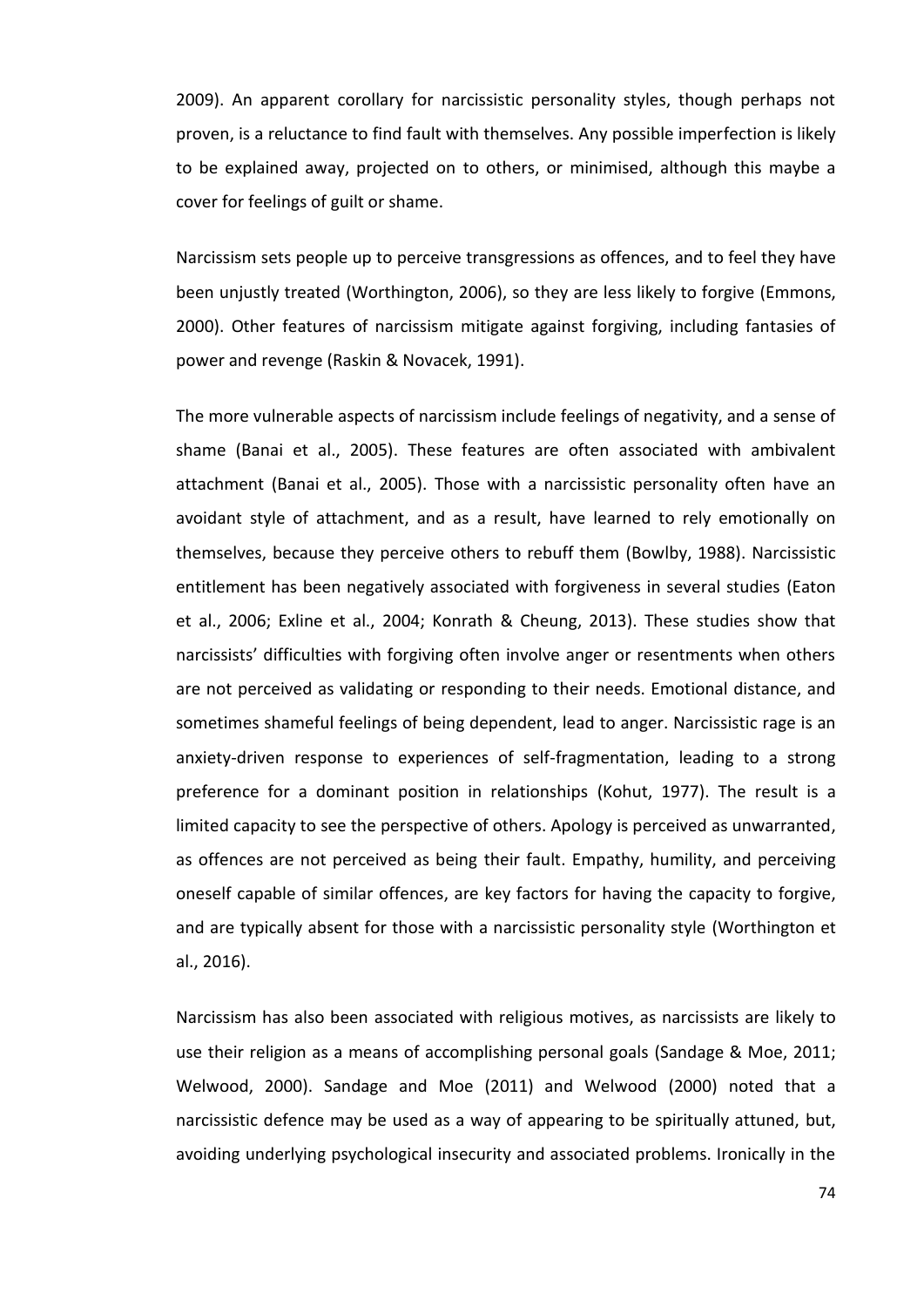context of religion, in which forgiving would be expected to be embraced, religious notions may be used to avoid forgiving. High spiritual grandiosity has been negatively associated with interpersonal forgiving (Sandage & Crabtree, 2012).

#### *Obsessive compulsive personality*

An obsessive compulsive style typically has a cognitive and moral rigidity, seeking perfection and seeking to control relationships (Johnson, 1994). Obsessive compulsive personalities are likely to be self-condemning (Worthington, 2013). A strong desire for interpersonal control may reflect the desire to avoid feelings and intimacy, which may have origins in attachment issues with parents (Wallin, 2007). Rigid expectations, the blaming of others for issues that are difficult to accept, relationship distance, and anger, are mechanisms for handling the fear of coming under the control of others (Worthington et al., 2016). Those with strong obsessive compulsive personality traits, having fixed attitudes, can through mindfulness and forgiveness, adopt a more flexible way of thinking in their relationships (Lynch & Cheavens, 2007). Avoiding facing emotional conflicts in relationships means underlying bitterness is not faced.

The motivations of obsessive compulsive people are often to be dutiful, perfectionistic, and very focused on how their behaviour appears to others, as ways to avoid underlying shame (Schoenleber & Berenbaum, 2010). Such people typically do not recognise that they have difficulty with forgiving, because they tend to supress anger and are concerned to appear virtuous (Worthington et al., 2016). Other manifestations are that those associated with them often feel unforgiven, as they are held to high standards. Obsessive compulsive persons are not motivated by being better (i.e., not narcissistic), but fear the feeling of being helpless, which they associate with imperfection (Worthington et al., 2016).

# **Ambivalent attachment**

An ambivalent style of attachment is often evident in a longing for supportive relationships, while at the same time experiencing anxiety and agitation concerning the risk of disappointment or abandonment, and hence hesitating to disagree (Gore et al., 2012; Worthington et al., 2016). Such personalities often have some narcissistic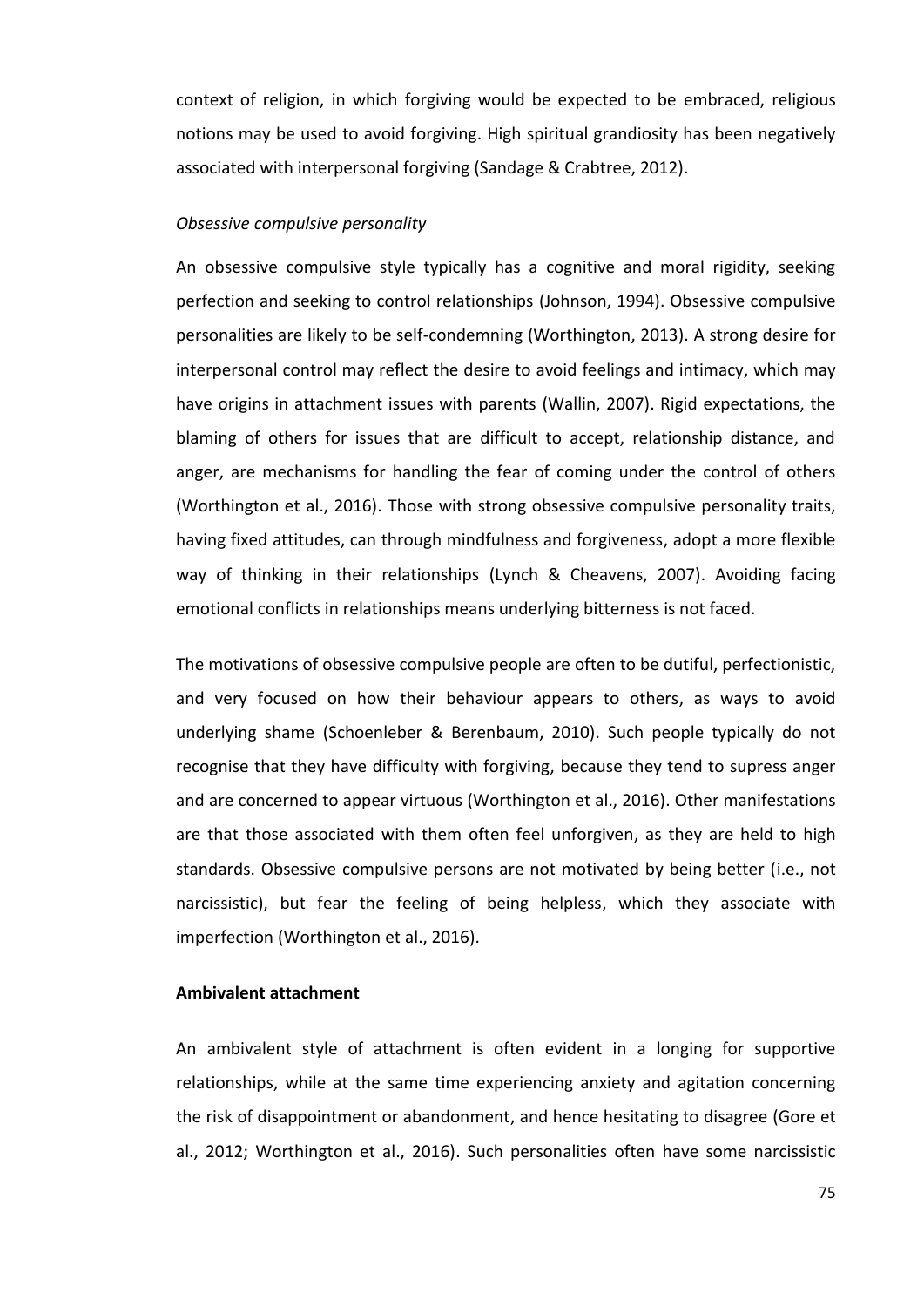traits, and have difficulty detaching from sources of interpersonal pain, producing superficial and premature forgiveness (Akhtar, 2002) that often leads to deeper more strongly held unforgiveness and anger (Worthington, 2003). Premature forgiveness, or forgiveness- in-theory (Shaw, 2014) tends to avoid full awareness of injuries to self and the emotional impact of those injuries (Vitz & Mango, 1997).

Those with dependent personalities tend to lack an emotionally or spiritually secure base, which means they have difficulty coping with anxiety and interpersonal conflict. Boundary setting is difficult, and autonomous management is feared (Fabricatore et al., 2004). This powerlessness to cope means religious people of this disposition yield to God or other spiritual forces as a way of shifting personal responsibility. However, forgiveness tends to not be considered, because this implies personal responsibility for their conflicts (Fabricatore et al., 2004). Fabricatore et al. (2004) suggest that the use of religion as a justification for deferring responsibility leads to less life satisfaction, and this type of passive spirituality becomes unhelpful for resolving issues in relationships.

Those with covert narcissism may idealise a select few as a way of avoiding shame, emptiness, and depression (Banai et al., 2005; Meyer & Pilkonis, 2011). They like to be seen as being associated with idealised persons, making their connection with people of reputation known, in order to soothe their personal anxiety and the shame of their own sense of defectiveness (Masterton, 1993). Their attachment histories often involve mirroring of an idealised parent. They are often sensitive to invalidation, criticism, or perceived rejection, and so avoid confrontations with others in conflict situations (Worthington et al., 2016). Vulnerable or covert narcissism has been found to be positively associated with depression, envy, and resentment, and negatively associated with forgiveness (Nauta & Derckx, 2007). Grandiose narcissists find negative public events harder to forgive than private ones, possibly because of the possible loss of face; the opposite pattern seems to be evident for vulnerable narcissists (Besser & Zeigler-Hill, 2010); private conflicts are likely to involve closer relationships.

Unlike grandiose narcissists, vulnerable narcissists are not effective in lowering the sense of negative feedback to buffer their sense of shame. This typically increases their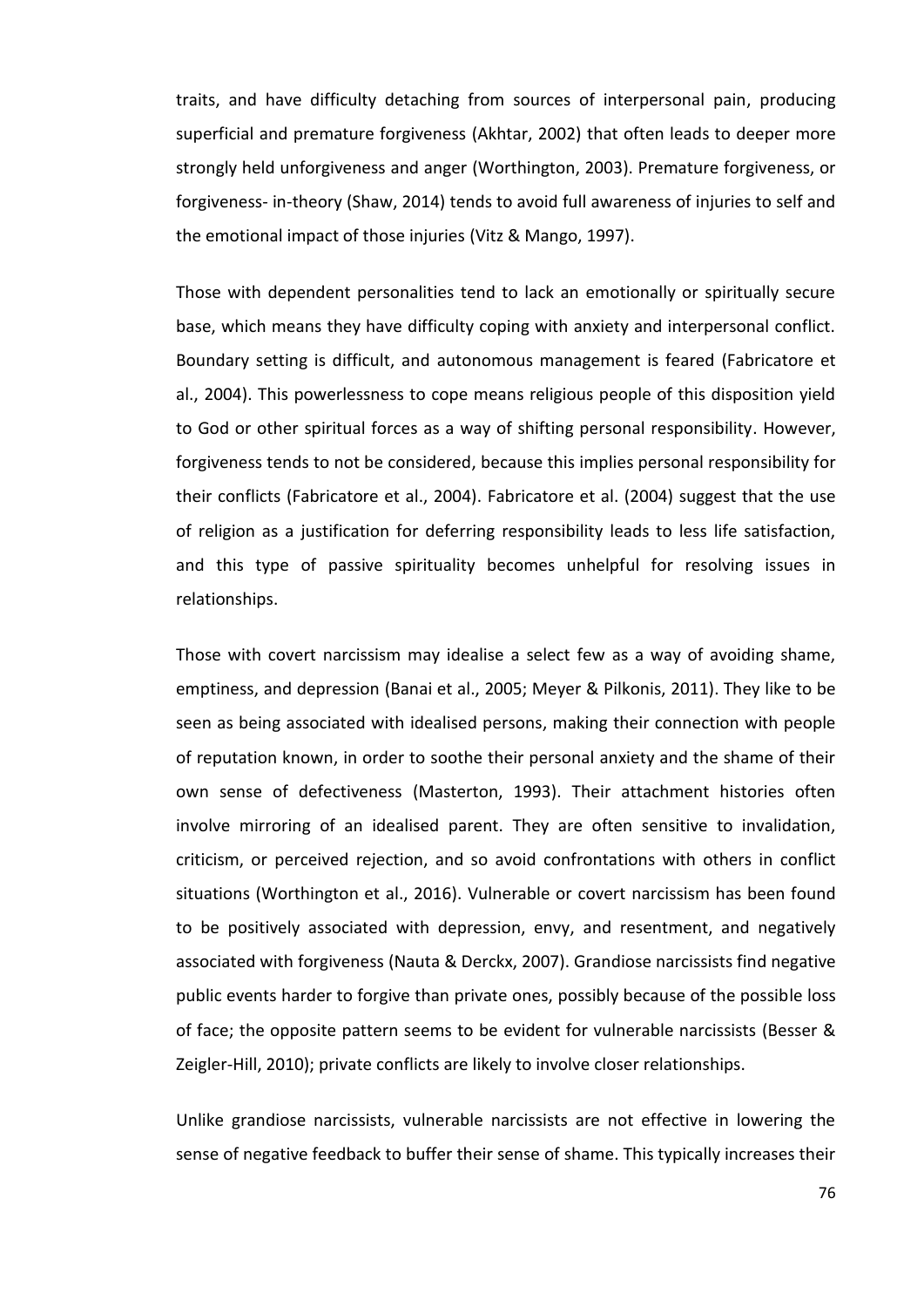disillusionment (Jones, 2002). Disappointment and emotional dysregulation increases, and lowers their preparedness to forgive (Jones, 2002; Sandage & Moe, 2011).

#### **Disorganised attachment**

Those with a disorganised or fearful style of attachment, struggle with others' negative views of them. They have often had traumatic experiences in their past, and are immersed in their own interpersonal experiences, with feelings that are overwhelming (Wallin, 2007). Their internal worlds are all consuming, so that their ability to reflect and have an informed awareness of external relationships is limited (Worthington et al., 2016). Relationships are fearful, and it is hard for them to form consistent attachments, possibly having a history of being a scapegoat in their family. Those with a disorganised attachment history often have difficulty trusting others, and are concerned about others' hidden motives (Sherry et al., 2007). They often test the loyalty of those around them, only thinly disguising their anxiety and tension (Benjamin, 1996).

Disorganised attachment can lead to paranoid personality disorder, a combination of emotional reactivity and low agreeableness (Brieger et al., 2000). Such personalities experience many in their environment as being dangerous, which is likely to contribute to the negative correlation between forgiveness and paranoia (Munoz Sastre et al., 2005). Disorganised attachment has been associated with vindictiveness and interpersonal coldness (Haggerty et al., 2009). Unforgiveness protects people from others that are perceived to be dangerous, and is maintained by the unconscious projection of anger on to others (Karen, 2001). Bad is projected on to others, and intense hatred is used as a defence mechanism, making self-awareness very difficult (Klein, 1975; Vitz & Mango, 1997).

Paranoid personalities with spiritual awareness often exhibit moral rigidity, viewing themselves as righteous, but often victimised or under personal attack (Terman, 2010). In contrast to narcissism, paranoid people often feel vulnerable, fearing humiliation and shame if they are perceived as weak; they therefore believe that injustices need spiritual rectification rather than rectification by forgiving (Strozier, 2010). There are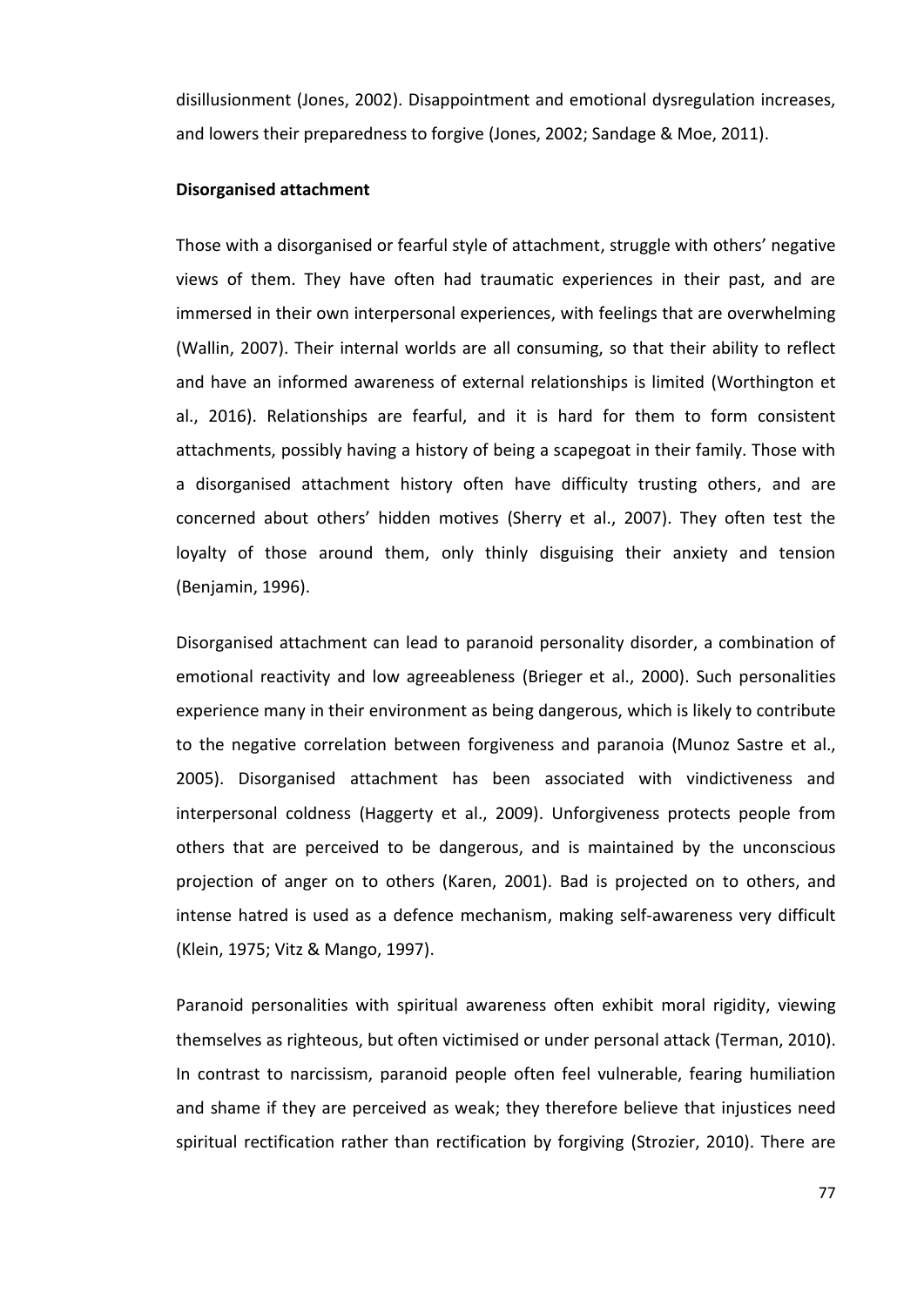often negative psychological implications of holding a strong paranoid mind-set. Anger and mistrust may become ingrained, not allowing the possibility of forgiving when these emotions impact on interpersonal relationships (Worthington et al., 2016).

Those with borderline personality characteristics often have negative views of self and others, and high levels of anxiety. Paranoid personalities often manage splitting by seeing threats as external, whereas those with borderline traits are more likely to turn their hostility against themselves (Worthington et al., 2016). Borderline personalities are often sensitive to perceived injustices involving interpersonal relationships. They may become angry and then fixated on holding their grievance, which makes it difficult to see others' perspectives, and therefore forgiving is hard to accommodate (Sansone et al., 2013). Clients with borderline personality disorder tend to be vengeful, and therefore have difficulty forgiving (Searles, 1986). Borderline anger may be focused on attempts to extract sympathy from a rescuer (Benjamin, 1996). Borderline personalities that do forgive are likely to experience shame and self-recrimination, unless they are able to actualise self-compassion or self-forgiveness (Worthington et al., 2016). Those with borderline personalities both fear and long for reconciliation in their relationships (Holm et al., 2009). There tends to be a negative correlation between borderline style personalities and forgiving others (Sandage & Crabtree, 2012; Sandage & Jankowski, 2010).

### **Propensity to forgive**

Various factors may become evident in therapy that can increase or decrease propensity to forgive. Cognitive and affective characteristics including responses to shame, guilt, and attributes of empathy, seem to inform a person's propensity to forgive (McCullough et al., 1997). Guilt proneness in contrast to shame proneness, also seems to incline people to forgive (Konstam & Deveney, 2001). Guilt seems to stimulate desires to resolve conflicts, while shame seems to stimulate self-protection and responses such as anger (Worthington & Wade, 1999). Clients that report a disposition towards empathy are also more likely to forgive (McCullough et al., 1997). It appears there is little difference between genders regarding the propensity to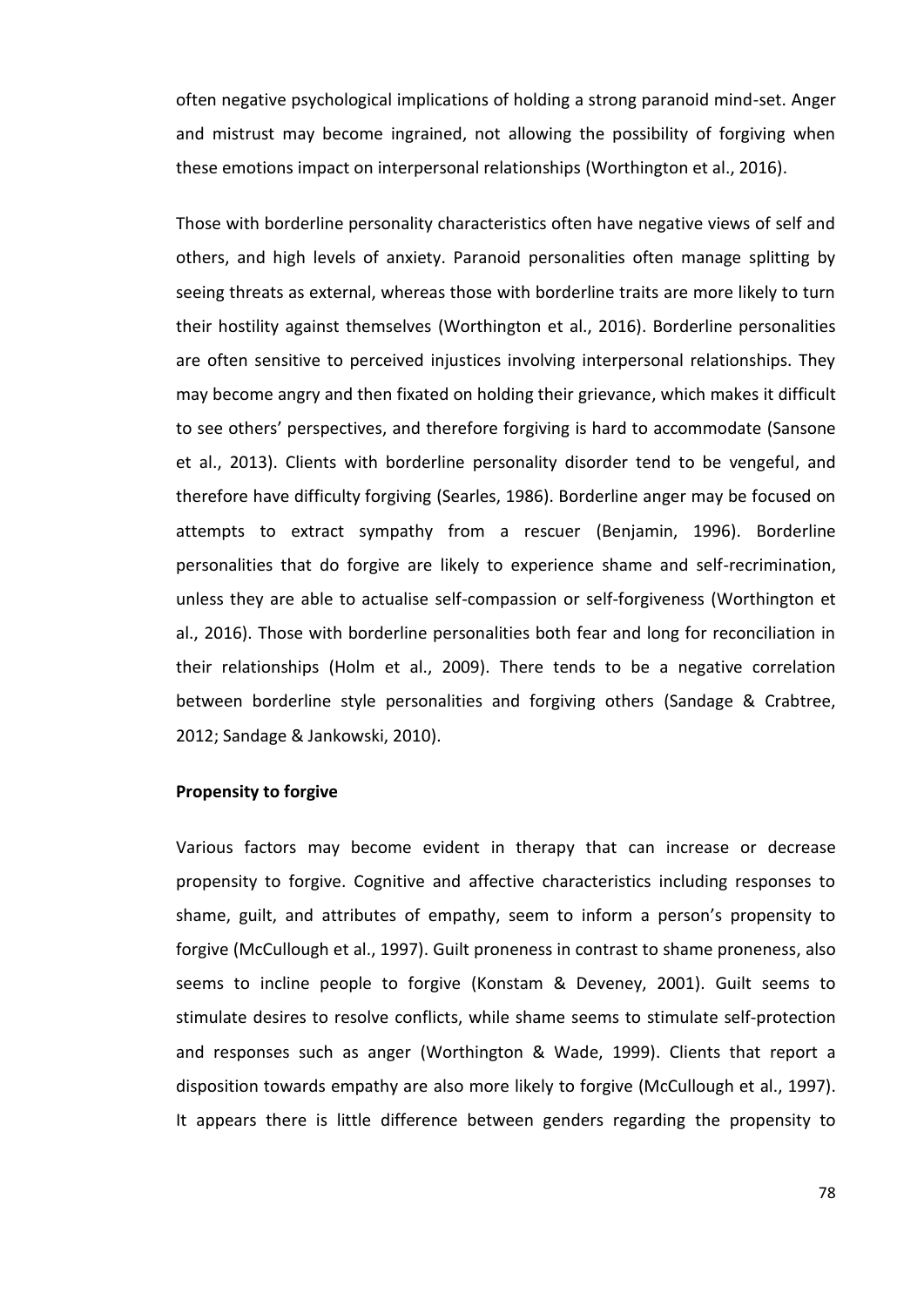forgive (Enright & Zell, 1989), although some studies have suggested men are more likely to forgive (Hanson, 1996).

Some individuals are characterised by a readiness to forgive that seems premature or lacking a depth of understanding (Akhtar, 2002). These individuals may be characterised as obsessional neurotics who deny any feature of aggression, and who fear acknowledging hurt or anger (Akhtar, 2002). Those in this category often lack a healthy capacity for indignation, have a limited capacity for hate, are likely to have minimal self-respect, and may not recognise that they have been wronged, having a compelling desire to be accepted (Akhtar, 2002; Galdston, 1987).

Some masochists seem prone to forgive excessively, and repeatedly forgive traumas inflicted on them, seemingly lacking the ability to change their situation, almost addicted to relationships that are sadistic and manipulative (Berliner, 1958; Kernberg, 1992). This type of addiction, often occurring in relationships of co-dependency, seems to draw the person to self-destructive behaviours, perhaps hoping that these will solve intrapsychic problems (Akhtar, 2002). There appears to be a belief that nurturing a forgiving attitude, albeit superficial in nature, will solve their relationship problems. This illusion needs to be uncovered in therapy.

Others reconcile at a surface level with a type of pseudo forgiveness, but retain a deep seated ill-will towards the offender (Sohn, 1999). Some in this group are conflicted between letting go of hurts and injuries, and holding on to dreams of reversing the historical realities (Bion, 1957 ). These may hold on to the hope that the pre trauma period (i.e., the time before the offence) can in some way be restored (Akhtar, 2002). At the same time, they may carry out vengeful attacks on their offender (Akhtar, 2002). Others who are somewhat similar in character falsely claim they have forgiven, but are actually calculatingly seeking opportunity for getting even (Akhtar, 2002).

Some key aspects of attachment styles have been related to the propensity or otherwise to forgive. These have implications for practical psychotherapy as identified in these discussions. The next section reviews models of forgiveness.

79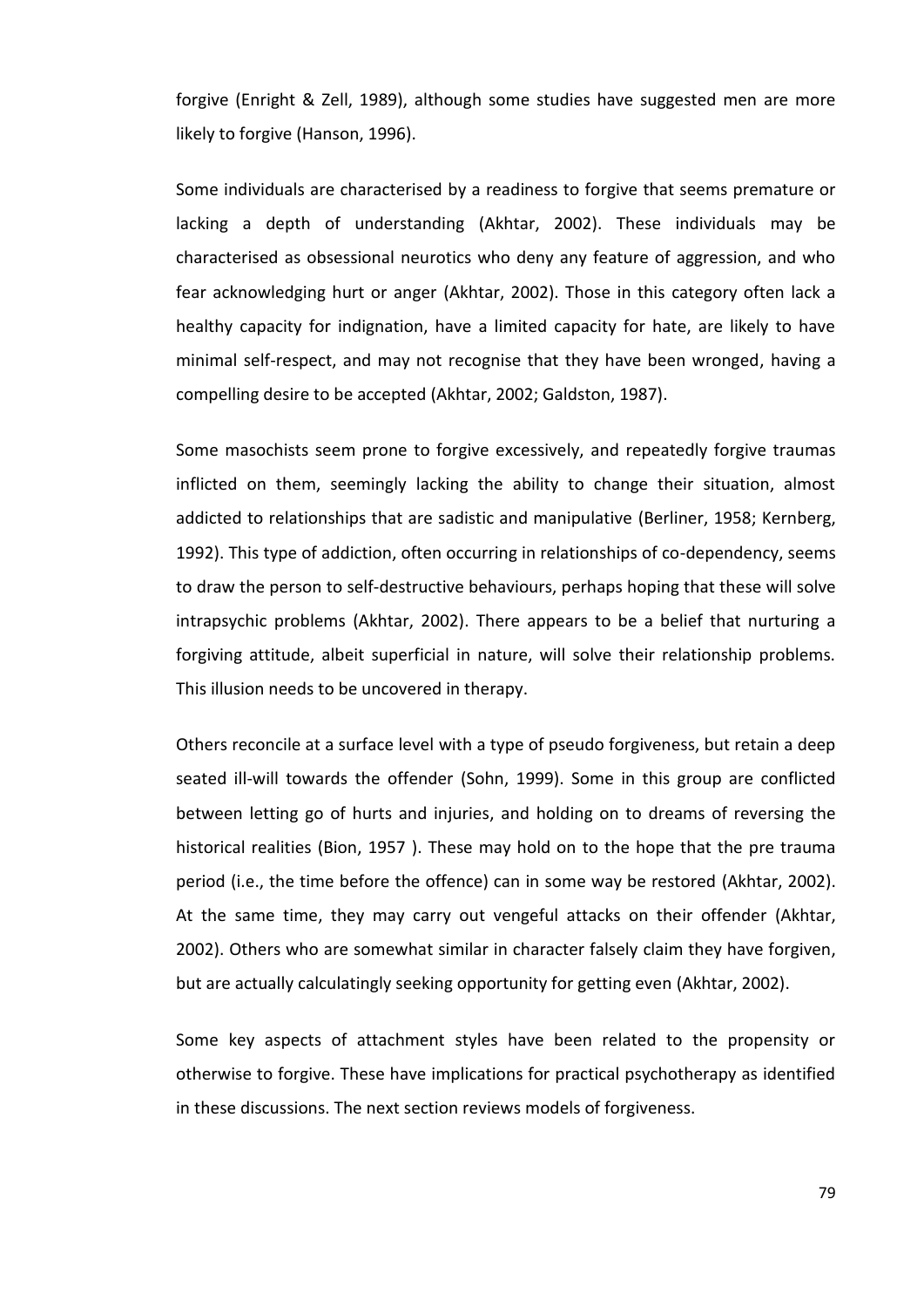#### **Models of forgiveness**

It is helpful to distinguish between models of forgiveness, thereby increasing awareness of what approaches to forgiveness are appropriate in clinical psychotherapy (Worthington, 2006). Different models inform different approaches taken in therapy. For example, forgiving strangers is different to forgiving those that we have a close or ongoing relationship with, in which trust has in some way been violated (Worthington, 2006). These two situations have different emotional impacts; the decision to forgive a stranger is likely to have a different emotional impact to that of forgiving a person with whom there is an existing relationship.

Implicit in the definition discussed earlier is that forgiveness is experienced within the psyche of an individual. The events giving rise to forgiveness or unforgiveness, occur in an interpersonal context between two people or groups. The characteristics of the relationship impacting the interpersonal relationship include the closeness and length of the relationship, the history of offending in the relationship, and the qualities of trust that are characteristic of the relationship (Worthington, 2020). Other features impacting this view of forgiveness include whether there has been apology, the perceived sincerity of the apology, whether there are third parties involved, and whether there has been any reparation (Worthington, 2020). In this conceptualisation, the forgiveness process necessarily includes both the internal experience of the person offended against, and the relationship repair between the two people (Worthington, 2020).

## **Interpersonal models of forgiveness**

There are four interpersonal possibilities relating to forgiveness. One possibility is that there is no forgiving, and another is that forgiveness is felt but not expressed to the other person, which is termed "silent forgiving." An advantage of silent forgiving is that the victim can feel at peace while still holding the perpetrator accountable. A third option, hollow forgiveness, occurs when the transgressor may feel excused and the victim experiences only minimal relief such as the reduction of social or conscience pressure, to forgive. The fourth option, full forgiveness, occurs when both the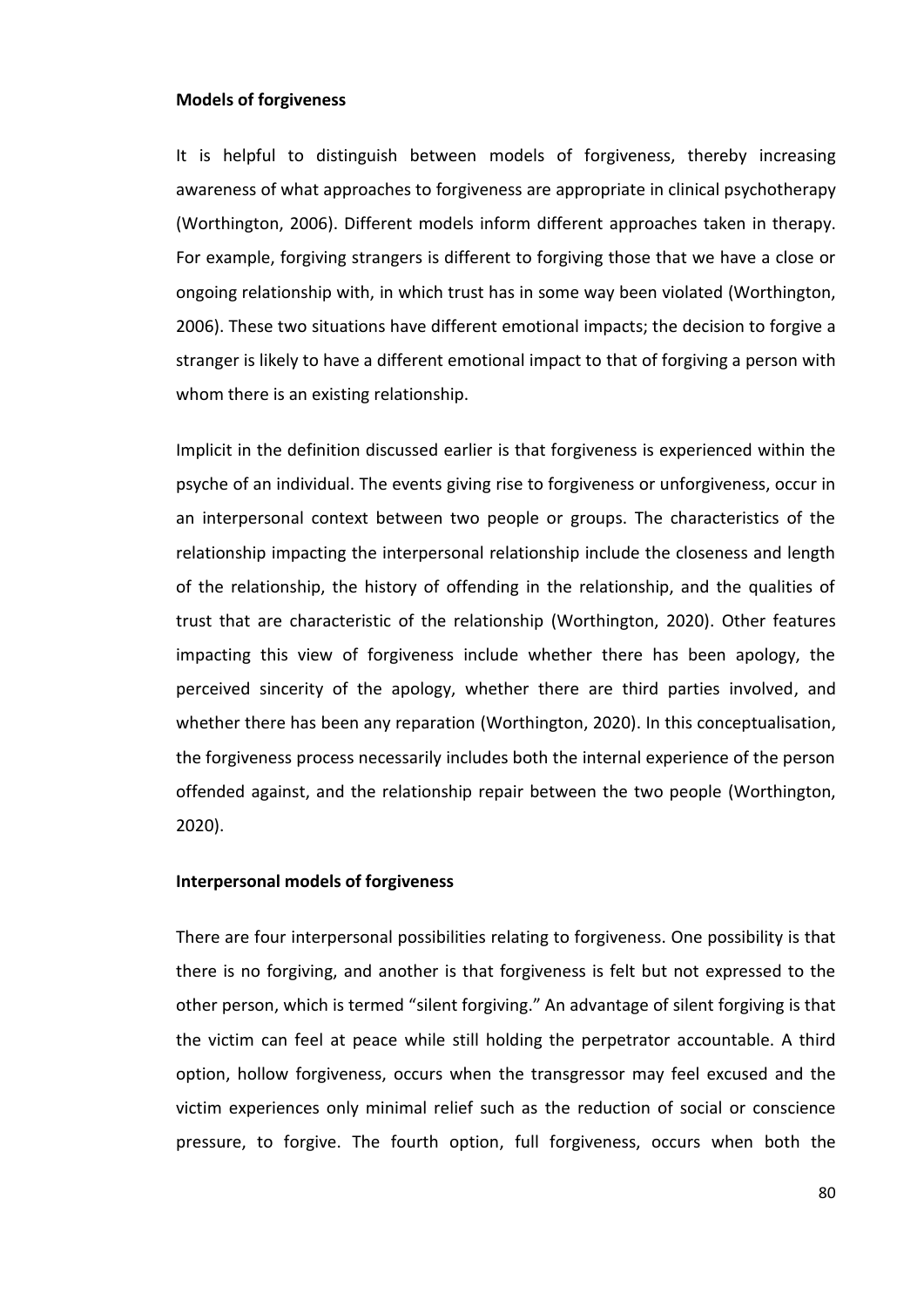perpetrator and victim benefit, there is internal peace for the victim, and the perpetrator knows they are forgiven (Worthington, 2006).

An interpersonal model of forgiveness proposed by de Waal and Pokorney (2005) draws on evolutionary theory in an effort to understand forgiveness and reconciliation (de Waal & Pokorney, 2005; Sapolsky & Share, 2004). This model grew out of understanding how primates living in groups resolve dysfunction in their group. Reconciliation rituals seem to lower emotional animosity and lead to closer relationships. The co-operation required to protect the group from external threats appears to take precedence over internal dysfunctions and a decreased emotional intensity appears to facilitate this cooperative approach. The lowered emotional intensity between the animals seems to be a precursor to restoration of effective relationships and intragroup cooperation (Worthington, 2006).

A two systems interpersonal model by McCullough (2001) extended the evolutionary model described in the previous paragraph, to a two system opponent-process model (McCullough, 2001). The idea of this model is that an attachment-empathy system competes with a rumination system to oversee social processes. At times, a capacity to forgive arising from attachment-empathy may prevail, and at other times, rumination, justice and revenge may dominate. This model is focused on interpersonal forgiveness and is an extension of the reconciliation concept outlined earlier.

An interpersonal model of forgiveness proposed by Hargrave and Sells (1997) identified both exoneration and entitlement as the driving forces of forgiveness (Hargrave & Sells, 1997). Four stations of forgiveness were identified in this theory; each station may be the starting point, as it is not a sequential process (Hargrave, 2001). The first two stations are insight, recognising the dynamics of the offence, and understanding, which is grasping why the offence occurred. Together, these are termed "exoneration" (Hargrave & Sells, 1997). The model reflects the notion that when there is insight and understanding, the offended may decide that the offender is exonerated. The third and fourth stations focus on compensation and explicit forgiving. Compensation provides the possibility of payment of some type by the offender as recompense to resolve the offence. Forgiveness explicitly expressed,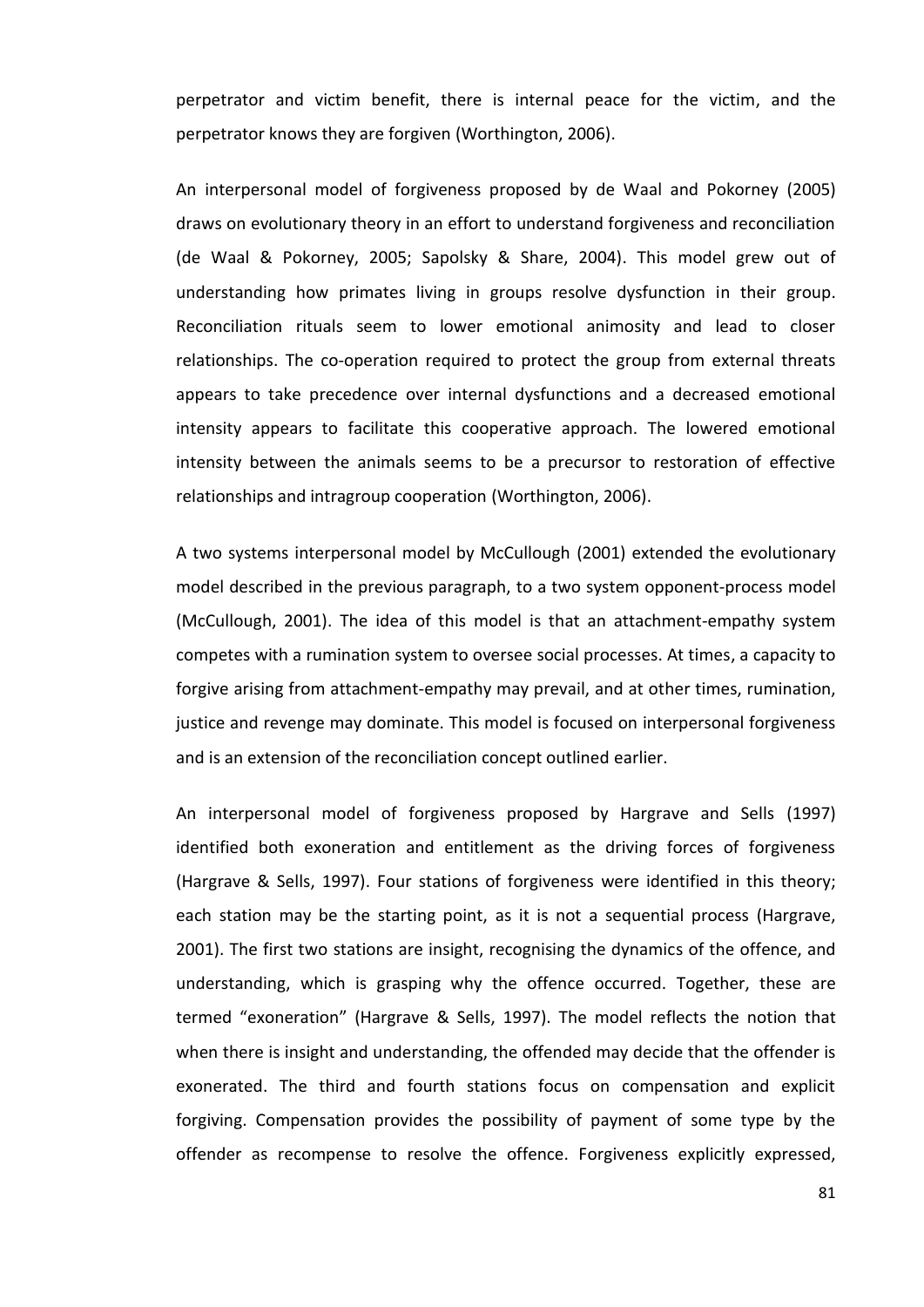combined with compensation from the offender, can lead to resolution in some cases (Hargrave, 2001).

These models are typically relevant when forgiveness (or lack of it) occurs between people where there is significant investment in the relationship, such as in families, intimate relationships, or in work or social contexts where the relationships are a significant part of ongoing life. This is distinct from situations such as robbery or sexual assault by a stranger, road rage, or similar situations in which there was no history of a relationship. These models suggest that the therapist needs a clear understanding of the details of the client's situation before being able to identify the therapy process that is relevant.

## **Intrapersonal models of forgiveness**

Some models of forgiveness focus on the intrapersonal aspects of forgiveness. An example is the emotional conditioning model of forgiveness proposed by Worthington (1998), that likens a transgression to a stimulus that triggers pain, and as a result, fear and anger (Worthington, 1998). An aggrieved person may freeze, withdraw, avoid, or fight; such responses may be connected with anger or fear (Worthington, 1998). Using the classic conditioning model, extinction may be likened to forgiving. If a similar offence were to occur again, forgiving may be temporary. This suggests that the conditioning model may have limited value in this context, not adequately considering the exercise of willpower, or the subtle variances in complex cognitive responses.

A weakness in the conditioning model could be addressed by specifically focusing on the will in decision making, as in the model proposed by Diblasio (Diblasio, 1998). This model focuses on decision-based forgiveness, defined as the cognitive act of the will to let go resentment and bitterness and the desire for vengeance (Diblasio, 1998). The difficulty is that a cognitive process may not end emotional hurt. In this model, forgiveness is represented as an act of the will, but feelings are not always mastered by cognitive processes. This model is founded on cognitive resolve, but seems distinct from cognitive therapy, which gives a fuller recognition of the structures and processes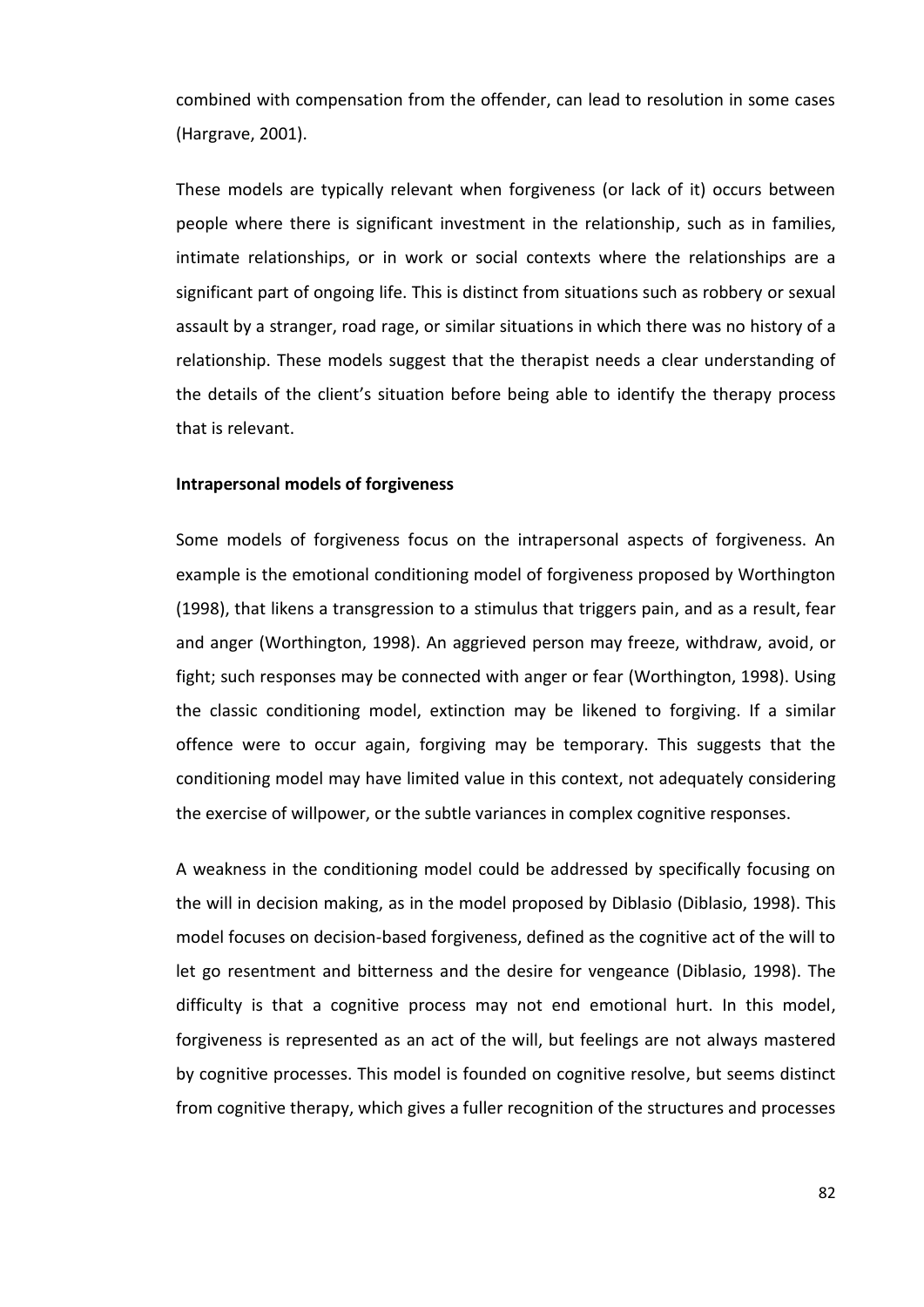that underpin cognitive processes. Emotional forgiveness is not emphasised in this model, so it is likely to be unhelpful in psychotherapy practice.

Some models reflect that cognitive therapy principles provide insight into forgiveness. In the example by Gordon et al. (2005), forgiveness becomes necessary when the offended person has their cognitive structures damaged or violated (Gordon et al., 2005). These violations may include an attack on standards, beliefs, or perceptions. In this approach, cognitive therapy is used as an intervention to change thinking patterns to achieve forgiveness. This cognitive model defines forgiveness as the framing of a perceived offence in such a way that the object of forgiveness may be someone else, or self, or a situation that was beyond anyone's obvious control (Thompson et al., 2005). In this approach, a new narrative is constructed to help the offended understand the offence from another perspective, and thereby facilitate forgiveness. This involves seeing the offender or situation in another way that diminishes the offensiveness of what occurred. At the core of the process, is leading clients to intentionally change their thoughts. This does not fit comfortably with psychodynamic psychotherapy, and perhaps more significantly, it is important to note that not all emotions (perhaps very few) are caused by conscious cognition (Worthington, 2006).

## **Process models**

A process model of forgiveness developed by Enright and Fitzgibbons (2000) brought affective, cognitive, and behavioural aspects together (Enright & Fitzgibbons, 2000). The model postulates that all three areas (affective, cognitive, behavioural) need to change, for forgiveness to occur, and that this will only happen when there is an emotional readiness for forgiving (Enright & Fitzgibbons, 2000). The model is weak in terms of articulating a theory that leads to practical change (Worthington, 2006).

McCullough et al.'s (2003) model of forgiveness focuses on a process of forgiveness that takes time to develop, evolving and maturing progressively (McCullough et al., 2003). The variables focused on are how the desire for revenge and benevolent motivations towards the offender change. The construct of forbearance is intended to capture the shift of motives towards the offender, to identify a trend towards or away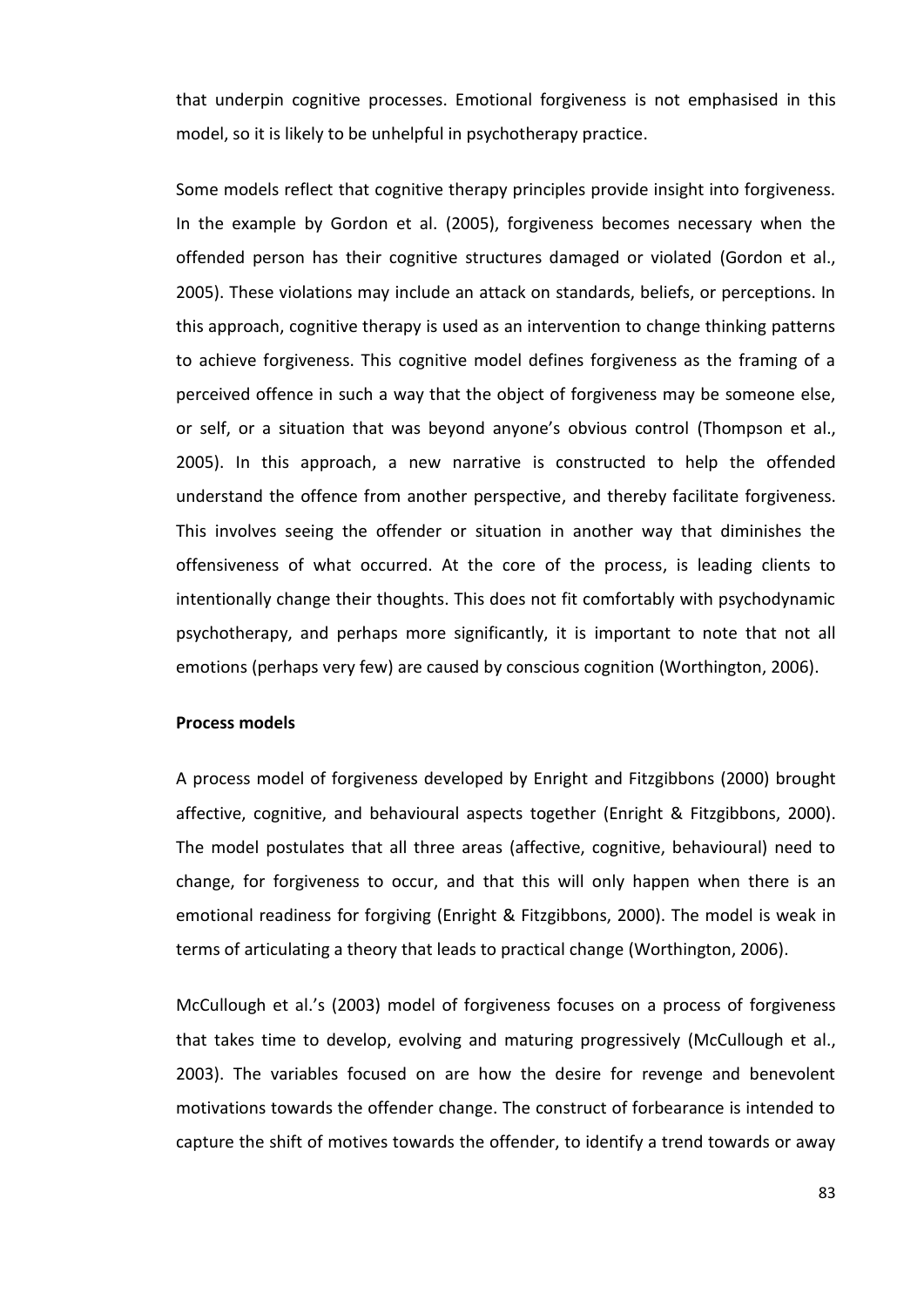from forgiveness. This is conceptualised as a sloping line that may be steep or shallow, capturing the speed of change in the person as well as the direction either towards or away from forgiveness. The model also postulates that the line slope is likely to change over time, having the concept of trend and a changing trend that may be impacted by several factors (McCullough et al., 2003). The factors affecting the slope include mood, life events, and shifts in judgements or assessments of perception of the pain associated with the offence. The notion of forbearance (described earlier) differs from others' conceptions of forbearance, which may be thought of as an attempt to actively control negative motivations (Worthington, 2006). This model includes the possibility of temporary forgiveness, which is forgiveness that appears to be genuinely adopted but then over time is rescinded, a common experience for some (Worthington, 2006). A variety of factors may lead to rescinding forgiveness, such as subsequent interactions with the offender, rumination, or the influence of others.

#### **Emotion centred models**

An emotion centred model by Malcolm and Greenberg (2003) identified five components necessary for forgiveness (Malcolm & Greenberg, 2003). The five components are: bringing into awareness strong emotions such as anger and sadness associated with unforgiveness, letting go of previous unmet interpersonal needs, a shift in the forgiving person's view of the offender, development of empathy for the offender, and the construction of a new narrative of self and other (Malcolm & Greenberg, 2003). Embedded in the model is the idea that cognitive changes will occur through changes in emotions. The model was developed from earlier work on unfinished business, reflecting the idea that outstanding issues of grievance could be resolved by self-validation, self-assertion, and holding a significant other person accountable (Greenberg et al., 1993). An aspect of unfinished business in this model is unforgiveness. The key to the model is that change is achieved through gaining emotional rather than cognitive insight. Psychotherapy processes may support development of empathy for the other person, which may aid a journey towards forgiveness. Events may stimulate emotional change and behaviour, but these may not always be an impetus for change. Some people may be reluctant to express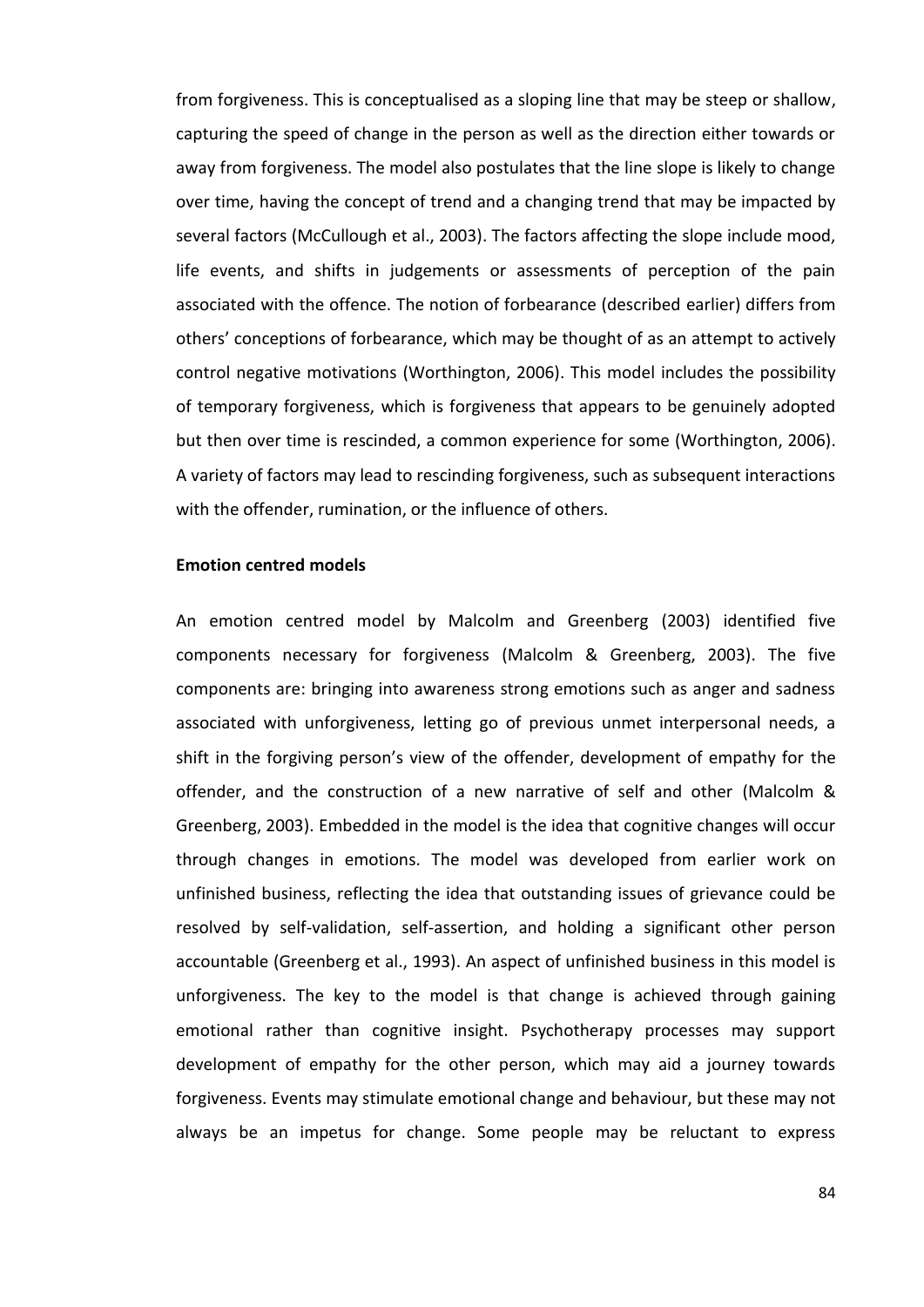themselves emotionally, making this model's approach of limited value for such people (Worthington, 2006).

An empathy centred model by McCullough et al. (1997) suggests forgiveness is facilitated by empathy; the growth of empathy acts as a catalyst for forgiving (McCullough et al., 1997). This model, though not claiming empathy is sufficient for forgiving, asserts it is necessary for forgiveness. It has been argued that other emotions may replace empathy as a catalyst for forgiveness (Worthington, 2006) suggesting this model may present just one of several emotional possibilities as drivers of forgiveness. Subsequently, McCullough modified the model to acknowledge that an emphasis on emotional transformation may be more explanatory than motivational, and emotional forces may not be significant drivers of forgiveness (Worthington, 2006).

### **A biopsychosocial stress and coping theory**

Several elements of the biopsychosocial stress and coping theory are outlined in this section. Transgressions are viewed as interpersonal stressors which need to be coped with (Lazarus, 1999). Transgressions not only cause stress to those who are transgressed against, but also often produce a sense of injustice, which leads to rumination, fuelling unforgiveness emotions and potentially, revenge desires (Worthington, 2006). Alternatively, individuals may respond by regulating their emotions, and try to find meaning, which can trigger desires for justice, conciliatory desires, or motivate altruistic desires of care or mercy (Worthington, 2006). Put more simply, the coping mechanisms will be either problem focused, emotion focused or meaning focused. These different mechanisms may lead to forgiveness and may be publicly or privately held positions. In addition, offences or transgressions may be cumulative for the offended, and the nature of the responses may change over time, sometimes being more problem based, and other times more emotional or meaning focused. The biopsychosocial stress and coping theory endeavours to present a coherent understanding, as explained.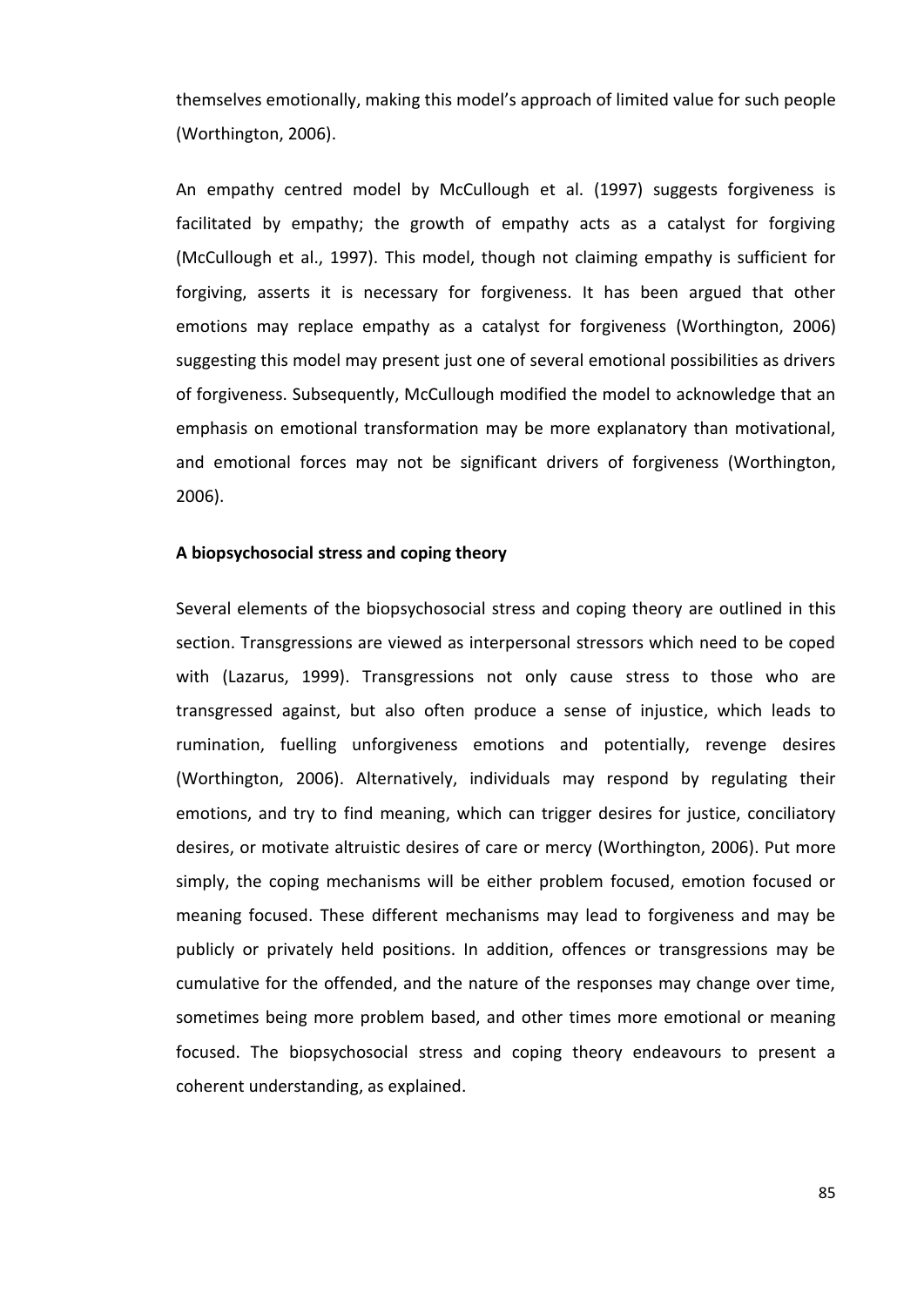Transgressions may be thought of in two categories: offences (violations of moral boundaries) and hurts (violations of physical or psychological boundaries) (Worthington, 2006). Sociometer theory may be used to identify people's attachments and needs to belong in a relationship (Leary & Baumeister, 2000). The idea of the sociometer is that people have an internal barometer that detects hurt or offence, stimulates fear or anger, and triggers a sense of righteous indignation (Worthington, 2006). According to this theory, victims draw conclusions about the motivations of their offenders, and decide whether the offences were deliberate or accidental. This may lead to distrust. Offenders and victim have different perceptions of each other, each having their own injustice gap (Exline et al., 2003), which is the difference between their ideal outcome and the outcome they realistically expect. The perpetrators' and victims' subjective perceptions of the injustice gap influence their responses to the offence. An injustice gap is a person's overall response in a relationship that has experienced a transgression (Worthington, 2006). The major contributing factors include stress level, a hostile offender, and a low ratio of positive to negative interactions. When the gap is large, the internal sociometer leads to strong negative emotions, which are further aggravated if there are subsequent transgressions. A client's perception of a significant injustice gap is likely to be a hindrance to forgiveness, and should be explored in therapy.

### **A process model of forgiveness therapy**

The process model of forgiveness therapy was developed theoretically, and refined in practice, by Enright and Fitzgibbon (2015), and is discussed in their book, *Forgiveness therapy* (Enright & Fitzgibbons, 2015). Their approach has been used with hundreds of clients (Enright & Fitzgibbons, 2015), and the model draws on many of the concepts already discussed. Some aspects of the model may appear to have implicit value judgements that psychotherapists would typically eschew. Several aspects of the model, however, may have application within the normal non-judgemental frameworks that are a cornerstone of psychotherapy. An aspect of concern embedded in the fundamentals of the approach is the notion of process. Typically, psychotherapy has tended to be very cautious of a therapy framework that has the notion of process that implies a logical step by step approach. The model outlined may have some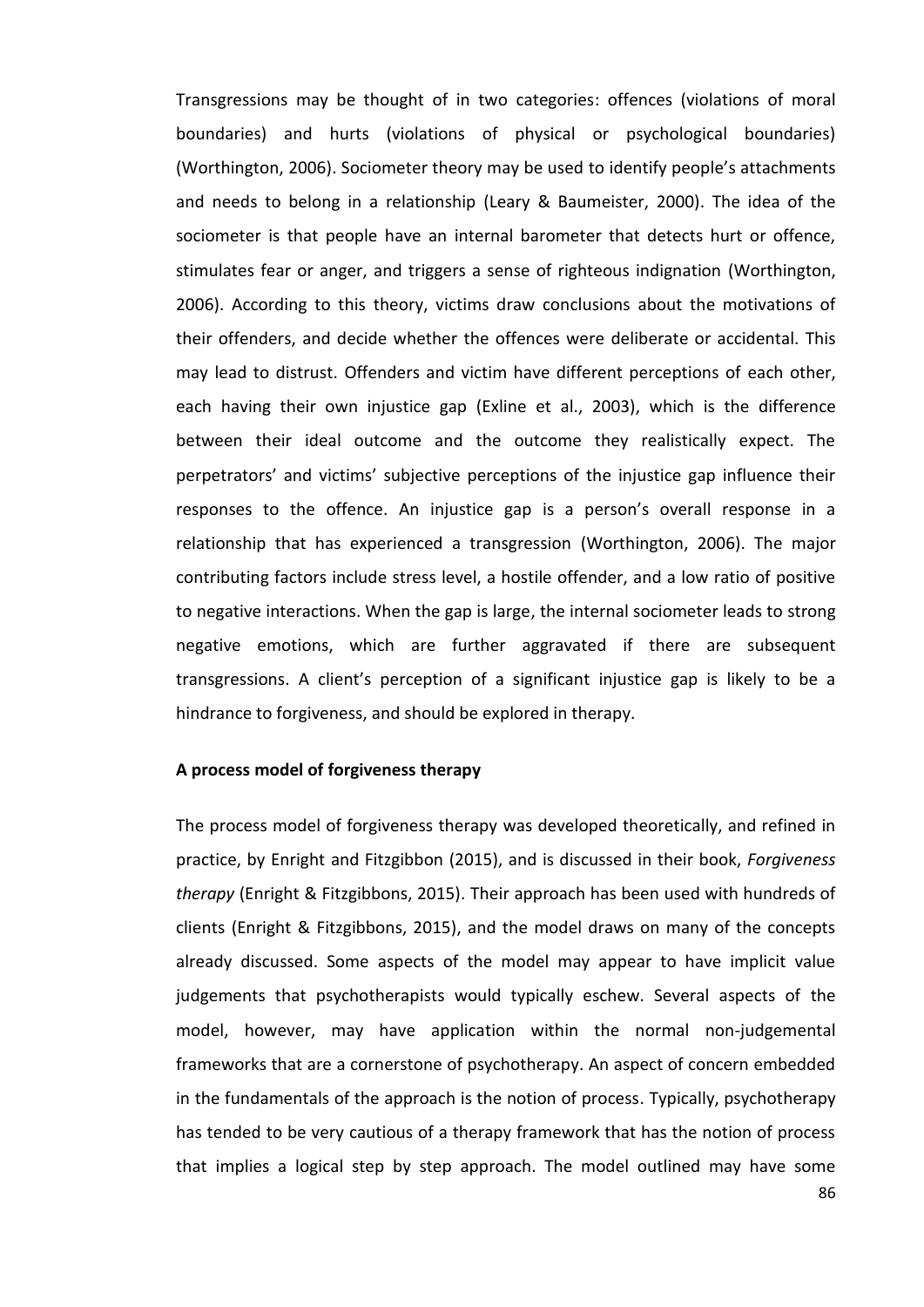applicability within a wider framework of client engagement, as the concepts do not require application in a mechanistic way. Balancing some process direction with the need to be sensitive to a client's needs in the moment would be needed.

The framework is outlined in this section, and potential limitations discussed. The framework was developed with the intention of applicability to a wide variety of circumstances. As discussed earlier, the idea of forgiveness therapy should not be pursued independently of other aspects of therapy that may be applicable to a client. Forgiveness therapy may not always be appropriate for a client or may not be appropriate at a particular time. However, the process should not be rejected because it is not universally applicable, and nor should it be understood as a model that constrains therapy to a disciplined one size fits all structure. Rather, the model is an outline of key elements usually needed when supporting a client on a path to forgiveness, as with all therapy, an overarching sensitivity to client needs is important.

The forgiveness process model has been influenced by a variety of researchers of forgiveness, including Smedes (Smedes, 1984), Linn and Linn (Linn & Linn, 1978), Hunter (Hunter, 1978), Kaufman (Kaufman, 1984), Close (Close, 1970), Fitzgibbons (Fitzgibbons, 1986) and Hope (Hope, 1987). The model proposed was developed from research on 82 people who reported they had forgiven someone for a serious offence (Knutson et al., 2008). A statistically significant correlation was found between the proposed model and how the 82 participants reported their description of the forgiving process they had experienced (Knutson et al., 2008).

This model of forgiveness therapy has been broken into four phases: uncovering, decision, work, and deepening (Enright & Fitzgibbons, 2015), and offers specific guidance for practical therapy. Uncovering is intended to gain insight into whether, or how, any injustice and resulting injury has compromised a client's life. In the decision phase, the client is guided to understand the nature of forgiveness and decides whether to proceed in the exploration of forgiveness. In the third phase, work, the client gains a cognitive understanding of the offender and may begin to perceive the offender differently, and not just as a bad person. This is designed to positively change feelings towards the offender, self, and the relationship. The fourth phase, deepening,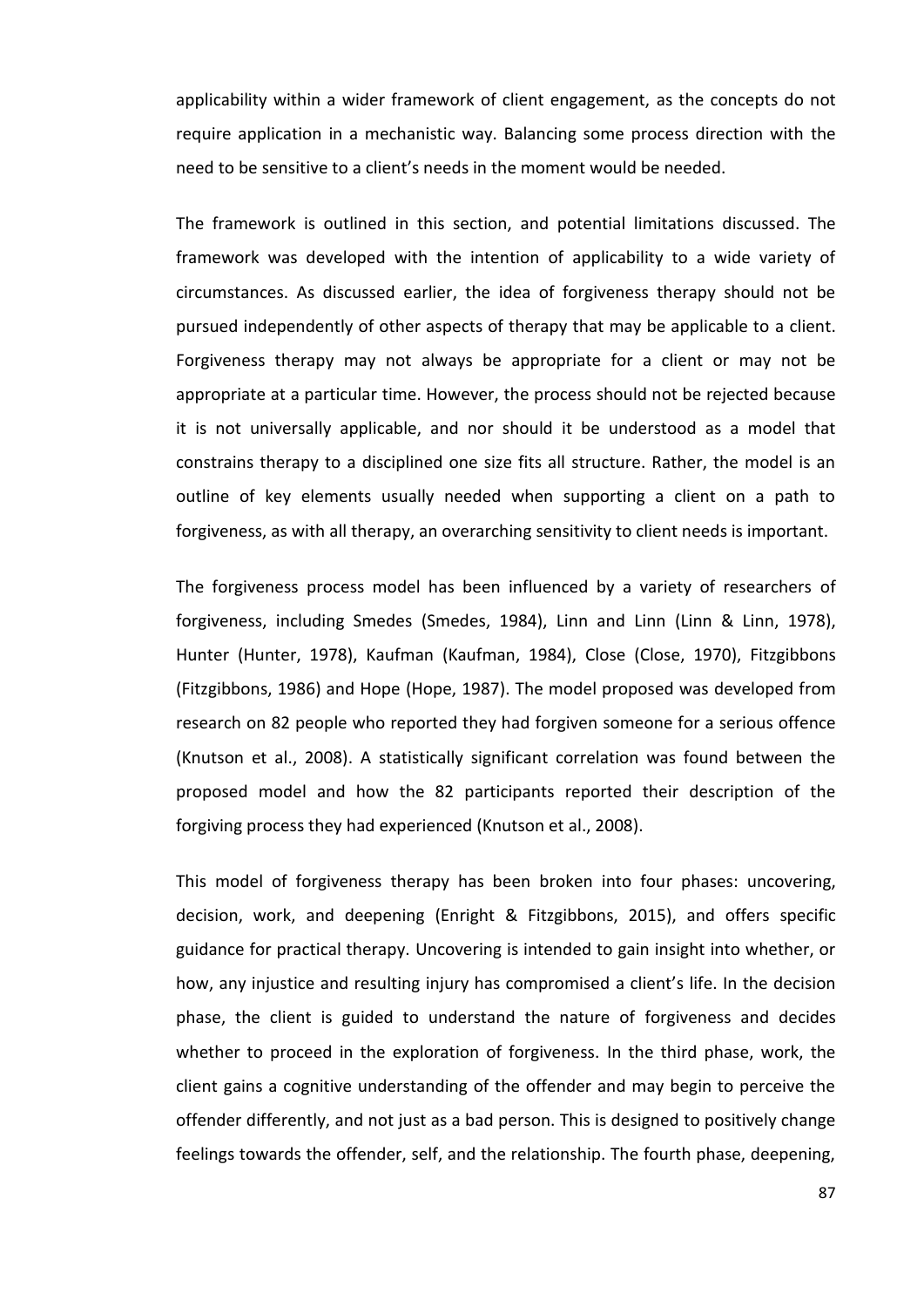supports the client to discover a greater connectedness to the offender and a renewed purpose in life (Enright & Fitzgibbons, 2015).

The phases are discussed here in more detail. The uncovering phase is likely to entail several aspects. Issues involved in psychological defences are examined (Enright & Fitzgibbons, 2015). The model recommends confrontation of anger with the intent of releasing rather than harbouring the anger, and admission of shame when relevant (Patton, 1985). This supports the client to recognise depletion of emotional energy, to become aware of cognitive ruminations connected to the offence, and to realise that the injury may have enduring impact (Close, 1970).

The decision phase involves the realisation that past resolution strategies are not working (North, 1987), being prepared to consider forgiveness (Enright et al., 1998a) and then committing to forgiveness. The work phase includes reframing the offender in the mind of the offended and developing empathy and compassion towards the offender (Cunningham, 1985). It also involves the capacity to cope with the pain that has been inflicted (Bergin, 1988). The final phase in this model is the deepening phase, which includes finding meaning for self and others in the suffering that has been experienced (Frankl, 1959). The importance of realising that the forgiveness of others is needed for oneself is an important insight (Cunningham, 1985). This final phase also encourages decreased negative effects and increased positive effects on the offender (Smedes, 1984).

There are some reservations with this model, which does not explicitly consider cultural sensitivities; it may therefore be argued that the model is too generic, as there may need to be a recognition of cultural perspectives in some situations (Enright & Fitzgibbons, 2015). The model also emphasises emotional relief for the offended, and does not adequately consider the harm done. It is however suggested that this model neither explicitly or implicitly encourages or endorses the ignoring of harm, but rather requires the harm to be felt fully, so that the fullness of forgiveness can be understood (Enright & Fitzgibbons, 2015). A third concern with the model is that it appears to place an onerous burden on the offended without a focus on the perpetrator, who should take responsibility. In response to this criticism, it is important to understand that as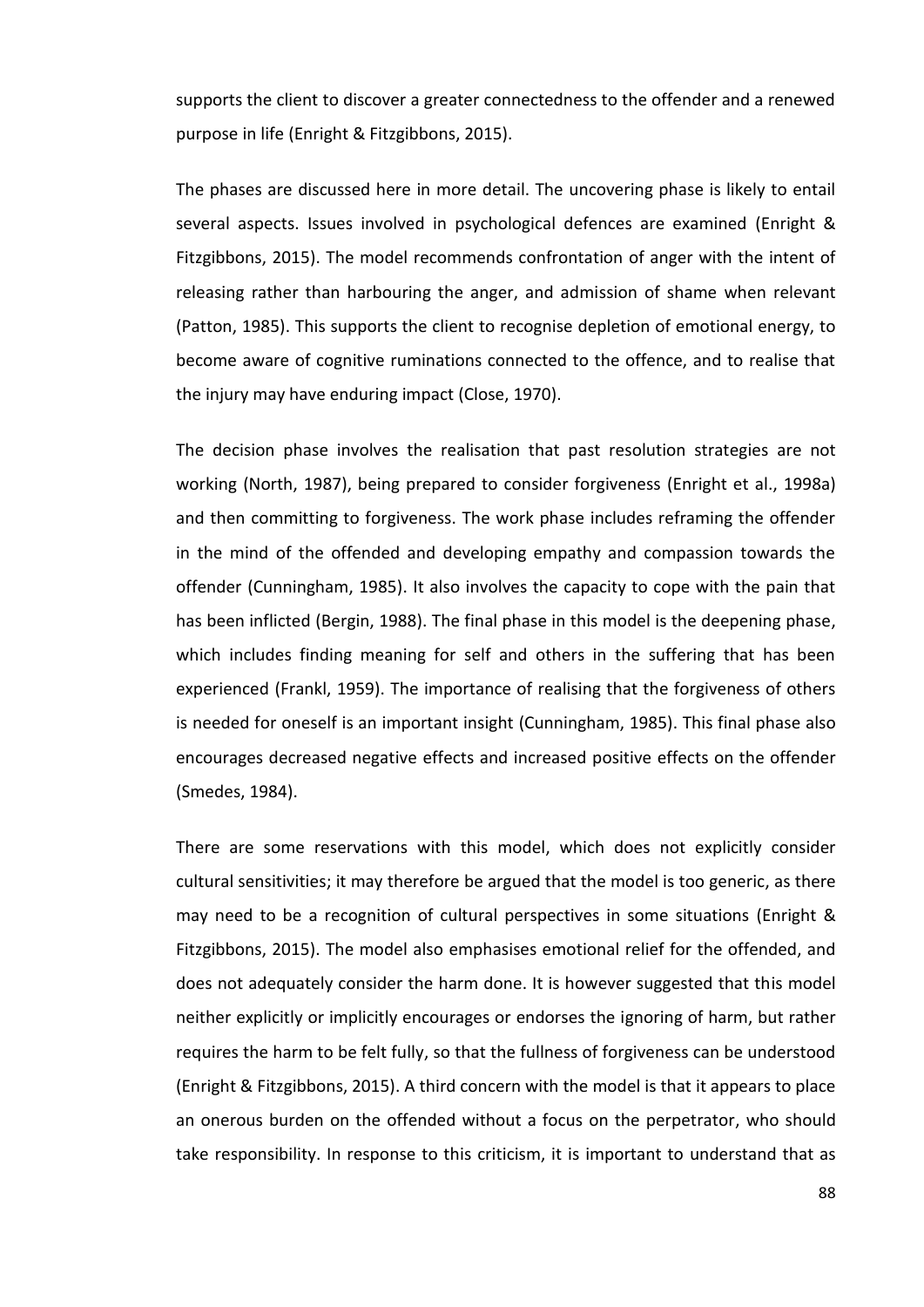discussed earlier, forgiveness addresses the consequences of injustice in the offended, and not the issue of just recompense for the offence. Forgiveness does not imply that because there is potential for the offended to become healthier through forgiving, that the perpetrator is exonerated (Enright & Fitzgibbons, 2015).

This chapter of findings has presented psychological perspectives related to forgiveness that are relevant to psychotherapy. The discussions initially focused on the propensity or the importance of hope and mentalisation. Insights from Klein (1946), whose understanding of the depressive position enhanced understanding of a prerequisite for forgiveness were discussed. Bowlby (1982) and Ainsworth's (1977) understandings of attachment informed a discussion of why some seem to possess a propensity to forgive, while others are reluctant to forgive. In the final part of this chapter, some models of forgiveness that draw on the concepts discussed in Chapter two were discussed, followed by a process model of forgiveness therapy.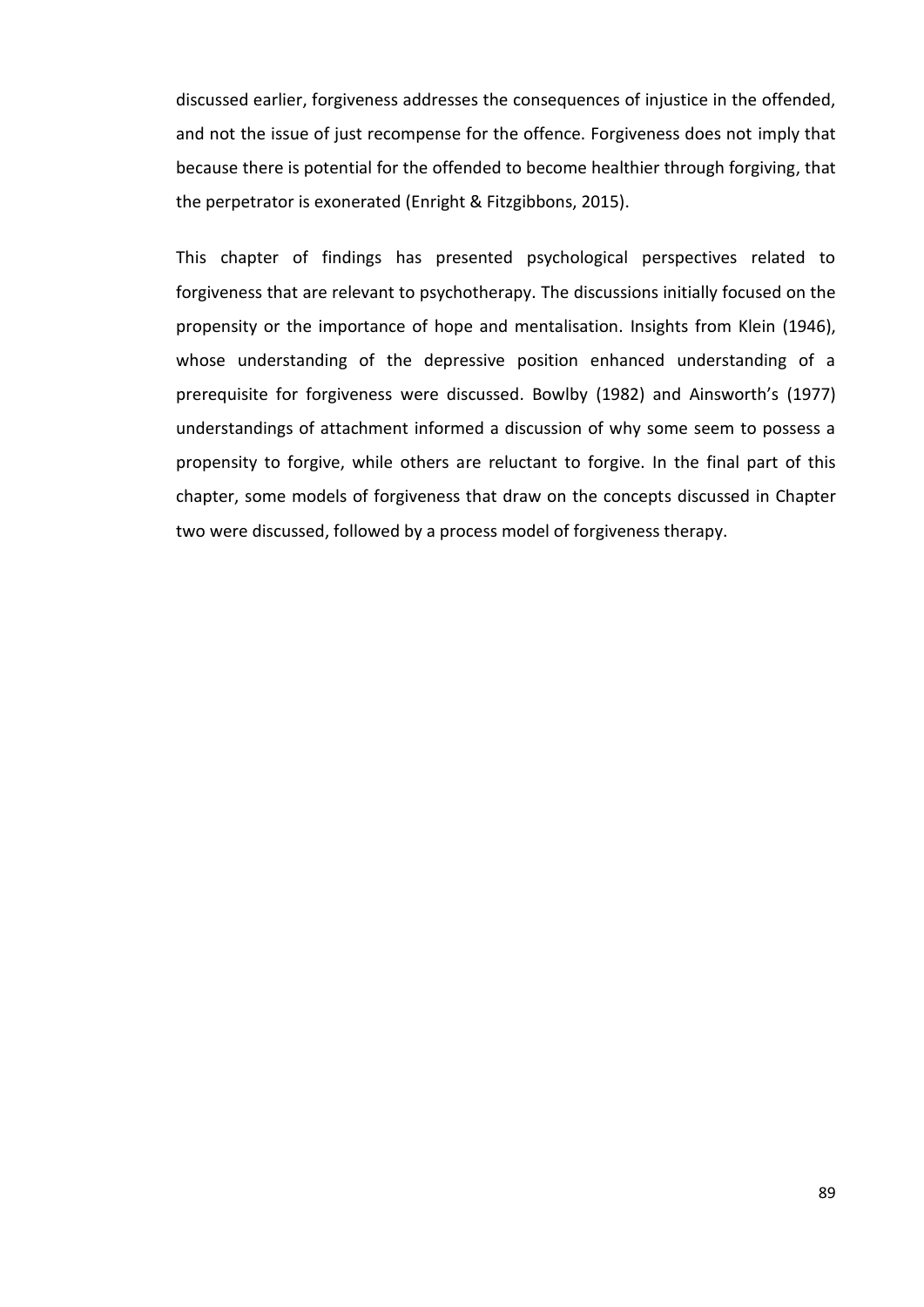# **Chapter 5. Discussion**

This final chapter, the concluding discussion, summarise the findings, discusses the implications and limitations of the research, and outlines possible opportunities for research on forgiveness.

## **Summary of findings**

The concept of forgiveness is embedded in multiple disciplines, such as religion, philosophy, and social sciences. Forgiveness has received scant attention as a concept relevant to therapy for those who have a Freudian tradition informing their therapeutic approach. This has been accentuated, as forgiveness is often perceived to be a religious concept rather than a scientific concept with relevance to psychotherapy.

This study identified that although a precise definition of forgiveness is not agreed on, many of its key concepts are generally accepted. These include rational assessment, choosing to change, change of response by the offended, beneficence (although this aspect is not universally accepted), and compassion. These aspects together need to be understood to have a clear understanding of what is involved in forgiving. Unforgiveness is characterised by resentment, bitterness, hatred, anger, and fear (Berry & Worthington, 2001). Popularised concepts of what forgiveness is, can be misleading to both therapists and clients and can lead to unhelpful therapy practice. These include pardoning, absolving of failures, condoning what is wrong, excusing, apology, and forgetting the offence. Clarity of understanding of the concept of forgiveness is an important starting point for forgiveness to be understood in therapy.

A key finding of this study is that forgiving may be therapeutically helpful in some situations. A collaborative conversation in therapy will uncover whether forgiveness is appropriate to explore as a therapeutic option. Forgiveness is unhelpful when it leads to vulnerability in abusive relationships, but can be an effective way of resolving feelings of remorse, anger, fear, anxiety, and guilt (Cerney, 1988). It is helpful for therapists to be aware of when clients are inclined towards forgiving, supporting them as appropriate, to build the capacity to forgive, recognising the limitations of forgiving,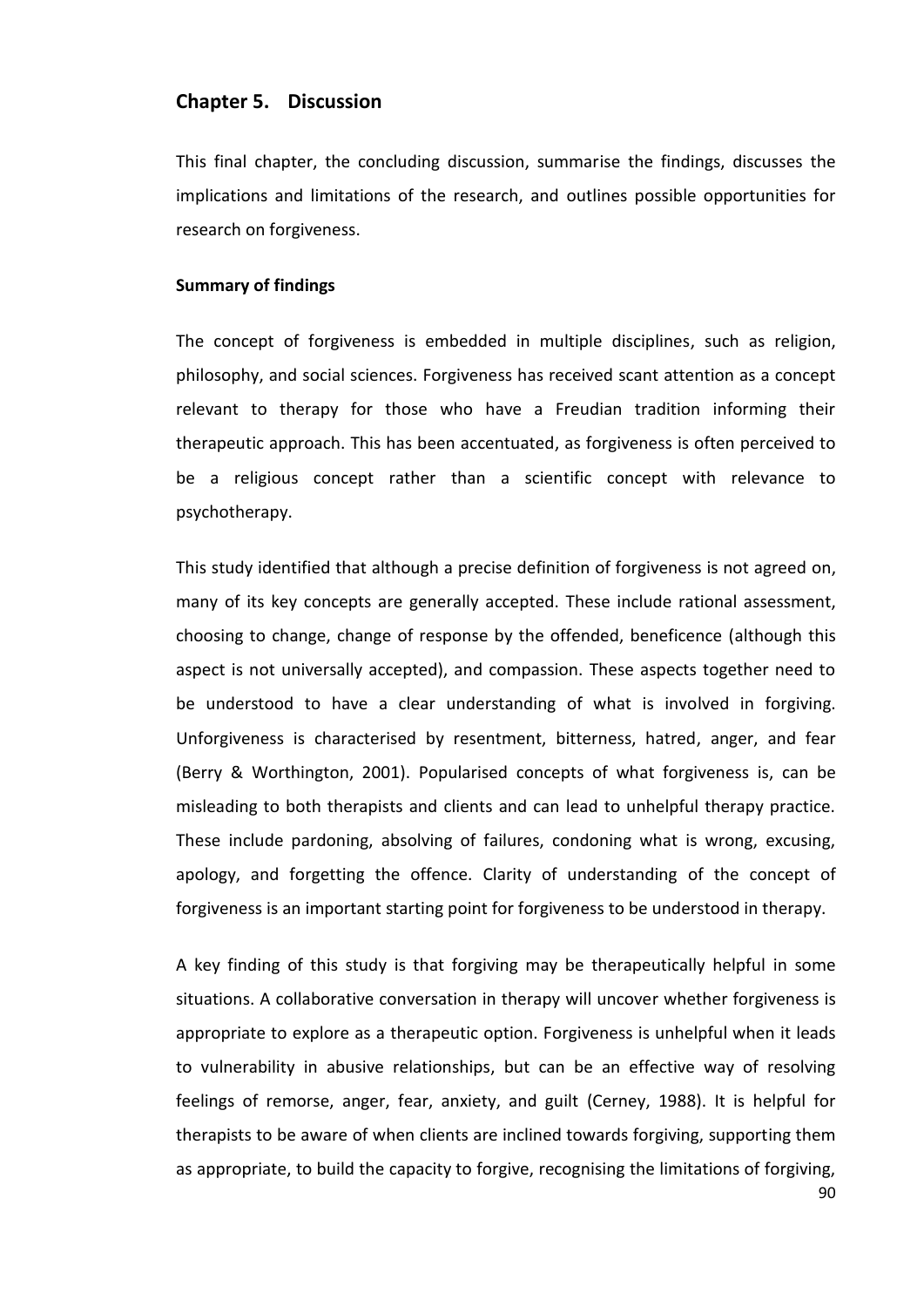and supporting them in a process that leads to forgiveness. This study identified that forgiving can be an important part of psychotherapy when integrated with other aspects of the practice of psychotherapy, and may lead to improved wellbeing for some clients. The healing of inner emotional wounds and the restoring of relationships has been connected to the ability to forgive (Diblasio & Proctor, 1993).

A view of forgiving suggests that revenge is sometimes on the path towards forgiveness (Akhtar, 2002). This suggests that the more simplistic model, which sees revenge as an illness and forgiveness as a cure, may not be a useful model on which to base therapeutic support (McCullough, 2008). Forgiveness is not generally binary. As a person progressively forgives, so the anger and hurt within the offended dissipates (Enright & Rique, 2004). Shifts in emotions, thoughts, and behaviour may be so gradual that they are barely perceptible by either the offended or offender, but should be noticed and nurtured by a therapist.

Reconciliation and forgiveness are sometimes thought of as synonymous (Hargrave, 1994; Lauritzen, 1987). Both forgiving and reconciliation require a change of relationship between the offender and the offended, but they are not the same. Forgiveness is a resolve to abandon resentment, whereas reconciliation is a strategy agreed between two people (one or both may be a group) to work together to establish mutual trust (Enright & Fitzgibbons, 2000). Forgiving is an act of compassion independent of whether the offender is repentant or remorseful (Enright et al., 1998b), while reconciliation requires a behaviour change in the offender, and sometimes in the offended (Hargrave & Sells, 1997).

A discussion of Klein's (1946) work identified the depressive position as being a key starting point for forgiveness. A role of therapy can be to support the difficult shift of clients to the depressive position.

Various factors may become evident in therapy that may either increase or decrease a person's propensity to forgive. Cognitive and affective characteristics including responses to shame, guilt, and attributes of empathy, seem to inform a person's propensity to forgive (McCullough et al., 1997). If forgiveness is appropriate, the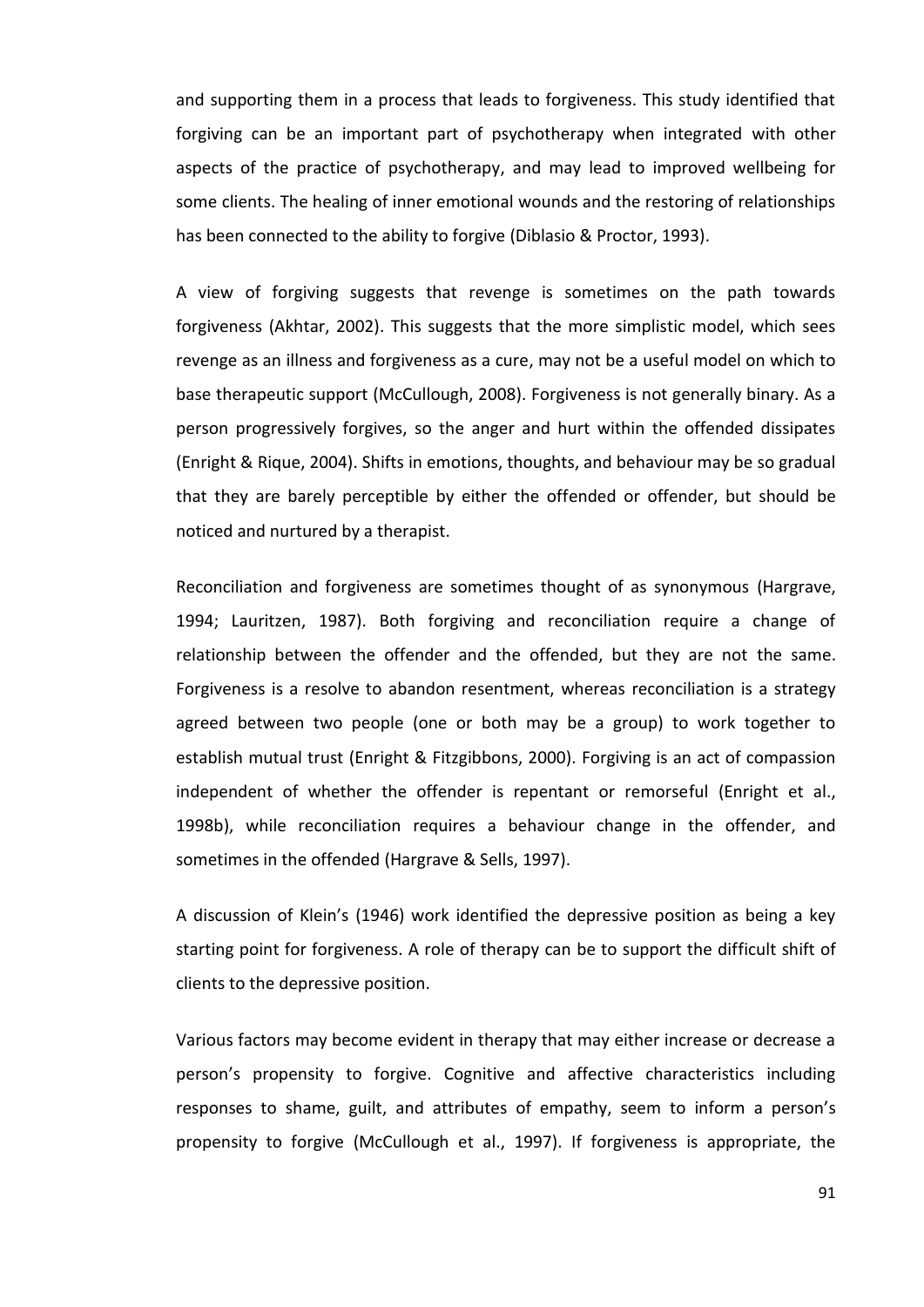factors that would move a client towards forgiveness need to be considered. Factors such as revenge and reparation may lead to the mourning of trauma or hurt, and facilitate the acknowledgement of intra-psychic self-destructive features that build capability so that forgiveness can emerge (Akhtar, 2002). The presence of hope influences the capacity to forgive. There is a correlation between hope and forgiveness, particularly where forgiving is encouraged (Al-Mabuk et al., 1995; Freedman & Enright, 1996; Worthington et al., 2016).

Insights gained from the discussion of attachment theory informed the understanding of clients' predispositions to forgive or otherwise. When there is insecure attachment, there is a tendency to ongoing volatile patterns in relationships that may be connected to a lack of forgiveness for hurts that have been inflicted (Worthington et al., 2016; Worthington & Sandage, 2015). Those with an avoidant style of attachment such as those with narcissistic and obsessive-compulsive personality styles, tend to adopt negative views of others and hold strong positive views of self (Worthington et al., 2016), struggle to forgive, and have minimal awareness of the need to forgive (Worthington et al., 2016). Obsessive compulsive people are often perfectionists, and very focused on how their behaviour appears to others (Schoenleber & Berenbaum, 2010). Such personalities do not always recognise that they have difficulty with forgiving, because they tend to supress anger and are concerned to appear virtuous (Worthington et al., 2016). Those with an ambivalent style of attachment often have some narcissistic traits, resulting in surface level premature forgiveness (Akhtar, 2002). Disorganised attachment can lead to paranoid personality disorder. These personalities perceive many in their environment as being unsafe, and are not likely to be disposed towards forgiveness (Munoz Sastre et al., 2005).

A variety of models of forgiveness were identified, and various types of forgiveness reflect different types of relationships. For example, forgiving strangers is different to forgiving those with whom we have a close or ongoing relationship, in which trust has in some way been violated (Worthington, 2006). These two situations have different emotional impacts, as a decision to forgive a stranger has much less emotional impact and generally fewer consequences than does a decision to forgive a significant other. Two groups of models of forgiveness were identified: intrapersonal, relating to internal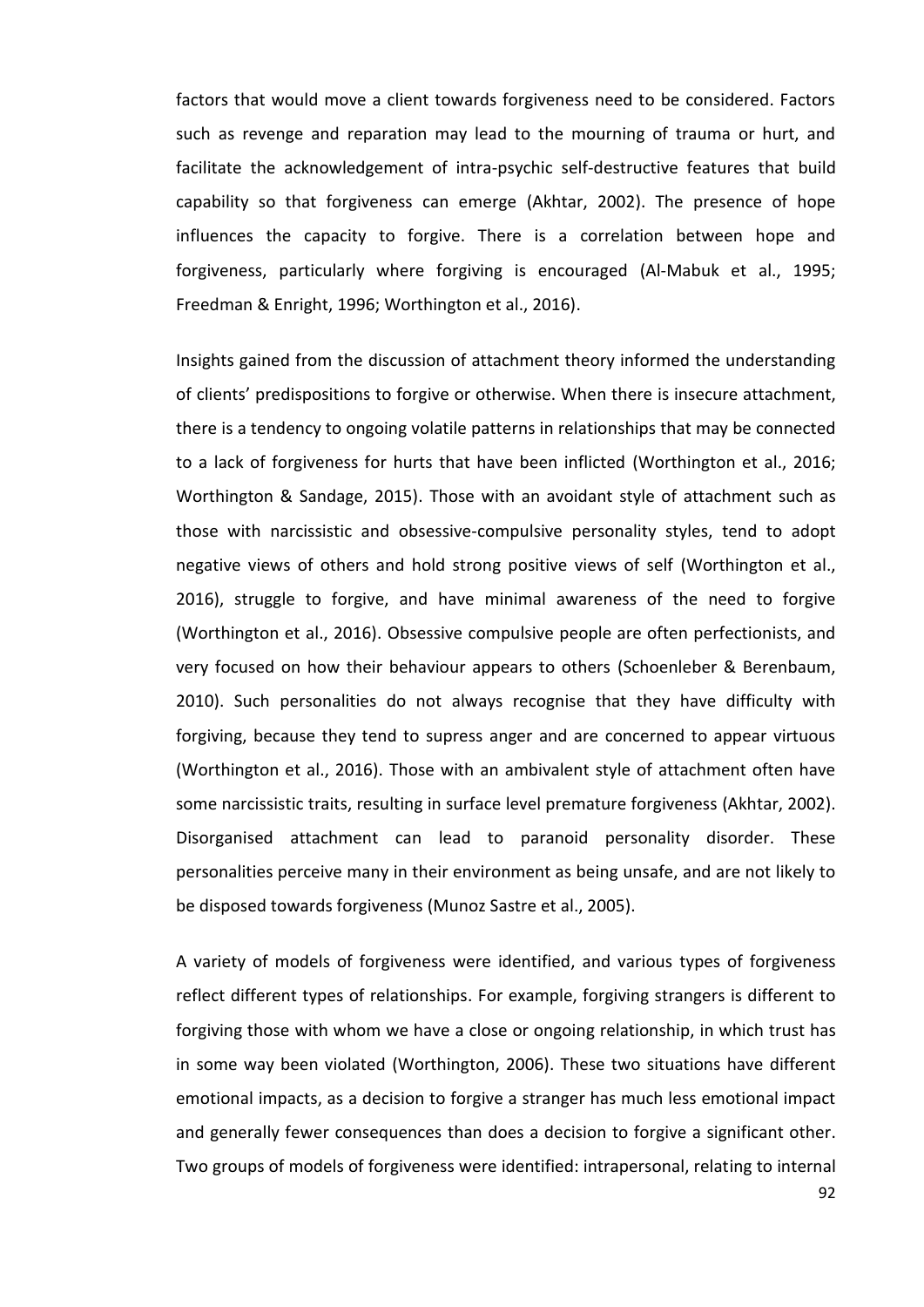forgiveness, and interpersonal models, involving expressions of forgiveness to offenders. Either or both models may be relevant in therapy. Process models usefully inform therapy practice. The process model of forgiveness developed by Enright (2000) brought together affective, cognitive, and behavioural aspects (Enright & Fitzgibbons, 2000). The model proposes that all three areas (affective, cognitive, and behavioural) need to change for forgiveness to occur, and that this will only happen when there is emotional readiness for forgiving (Enright & Fitzgibbons, 2000).

A process model of forgiveness therapy developed theoretically and refined in practice by Enright and Fitzgibbons (Enright & Fitzgibbons, 2015) was discussed. This model identified some important aspects for inclusion with a client where forgiving is relevant. Caution was also discussed, recognising that a process model needs professional care in implementation to avoid the loss of key aspects of psychotherapy, such as the empathetic dynamic adaption to client needs.

This study found that in some contexts, forgiveness, in conjunction with other aspects of psychotherapy, can be advantageous for clients to facilitate resolution of debilitating inner issues such as anger, and to begin healing that can lead to repair of some dysfunctional relationships. An appropriate focus on forgiveness can lead to healing and be a useful part of therapy.

Many aspects of forgiveness in this research were illustrated with stories that describe forgiveness, or lack of it, from ancient biblical times though to recent events in Aotearoa New Zealand. The elements of forgiveness are evident in the stories, and the characteristics of forgiveness have been personally experienced by the writer and described by the writer's clients in clinical sessions. There is a multitude of experiences of forgiveness, from a variety of religions, cultures, and historical contexts, some of which were recounted in this study. This significant and diverse range of forgiveness accounts is too large and diverse to be dismissed as irrelevant. Many have experienced personal benefit in their wellbeing after forgiving. These experiences of forgiveness seem important and relevant, and able to inform clinical practice of psychotherapy. This study was informed by past research and supported by personal accounts.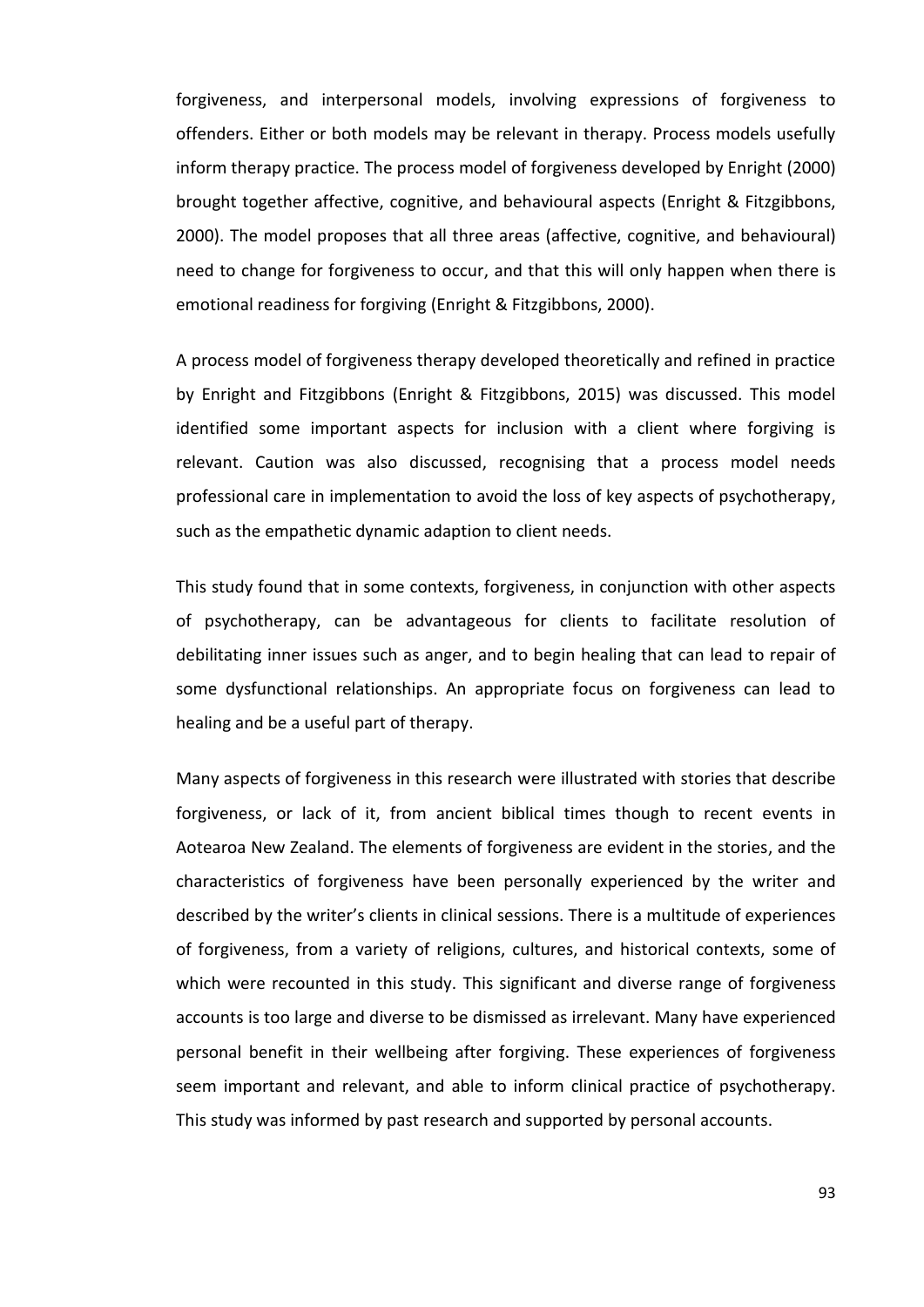#### **Implications for psychotherapy**

This study suggests some possible implications for psychotherapy training and practice.

The training of psychotherapists should include building an understanding of forgiveness both conceptually and practically, in terms of how this can be appropriately transferred into therapy. It is not appropriate to confine forgiveness to the preserve of pastors or religiously focused therapists. Forgiveness is a valid complementary element to other approaches in psychotherapy and can be usefully blended into psychotherapy.

Psychotherapists (and their clients) could benefit from embracing the concepts of forgiveness into their clinical practice as appropriate. This would require reframing the relevance of forgiveness as a creditable and relevant part of psychotherapy. The perception that forgiving is too integrated with religion to be of practical value in psychotherapy needs to be challenged. Forgiving is not a shallow or superficial process, but rather, addresses deep hurt.

It would be advantageous for clients to be more aware of the significance of forgiveness as a possible part of their healing from past hurts. This could be facilitated by therapists.

## **Strengths and limitations**

The strengths of this study include the utilisation of the hermeneutic approach that supported the researcher to dwell iteratively on a variety of concepts related to forgiveness. The study brought attention to concepts and practices that may have been neglected by some in clinical psychotherapy, as noted in the previous section. Its major strength was in identifying that forgiveness is relevant in therapy contexts.

There are limitations to the study, which was primarily based on Western literature, and a significant proportion of the research that informed this work was from is America. This literature was not particularly cognisant of the unique circumstance of indigenous groups in North American society or of other minority groups in other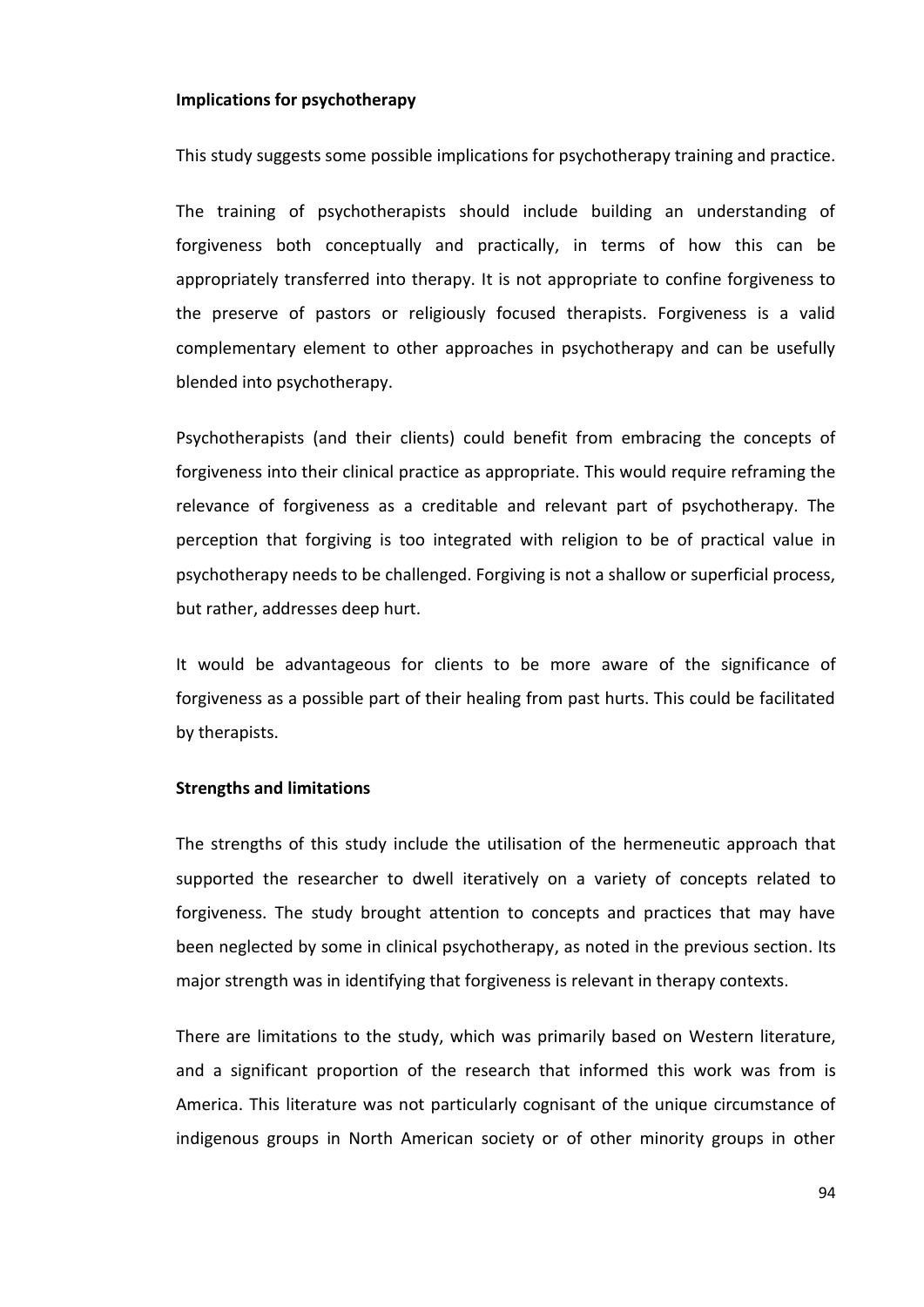contexts. More research from this perspective is needed. Aotearoa New Zealand is founded on biculturalism (Māori and European) and has in recent years evolved, particularly in some large urban areas, into a multi-cultural society, presenting special challenges and opportunities. This study was not explicitly cognisant of this environment. Limited research was discovered that specifically alerted the writer to the possibility that practice related to forgiving could not be generalised to other cultural contexts such as that of Aotearoa New Zealand. This would require further research to validate. Some literature did reference other religious traditions, suggesting that most religions emphasise forgiveness as a way of both maintaining relationships and supporting personal wellbeing.

### **Possible future research**

The following questions were identified as potential topics for further research on forgiveness in the context of psychotherapy. These questions reflect some of the gaps in the literature that were discovered during research for this dissertation.

### *Research in the context of Aotearoa New Zealand*

- How do different cultural, religious, and ethnic groups understand the concept of forgiveness, and what are the practical consequences of these differences in therapy situations?
- What impact does forgiveness have on perpetrators of hurt? How does forgiveness impact future behaviours?
- How do various motivations for forgiveness relate to the wellbeing of the forgiver after forgiving?
- What approach(es) to forgiveness in therapy are most beneficial for clients?
- What factors in a person's experience influence the experience of, and disposition towards forgiving?
- How does the experience of past forgiving impact on the nature of subsequent relationships?

In what circumstances could the encouragement or support of forgiving in therapy not be beneficial?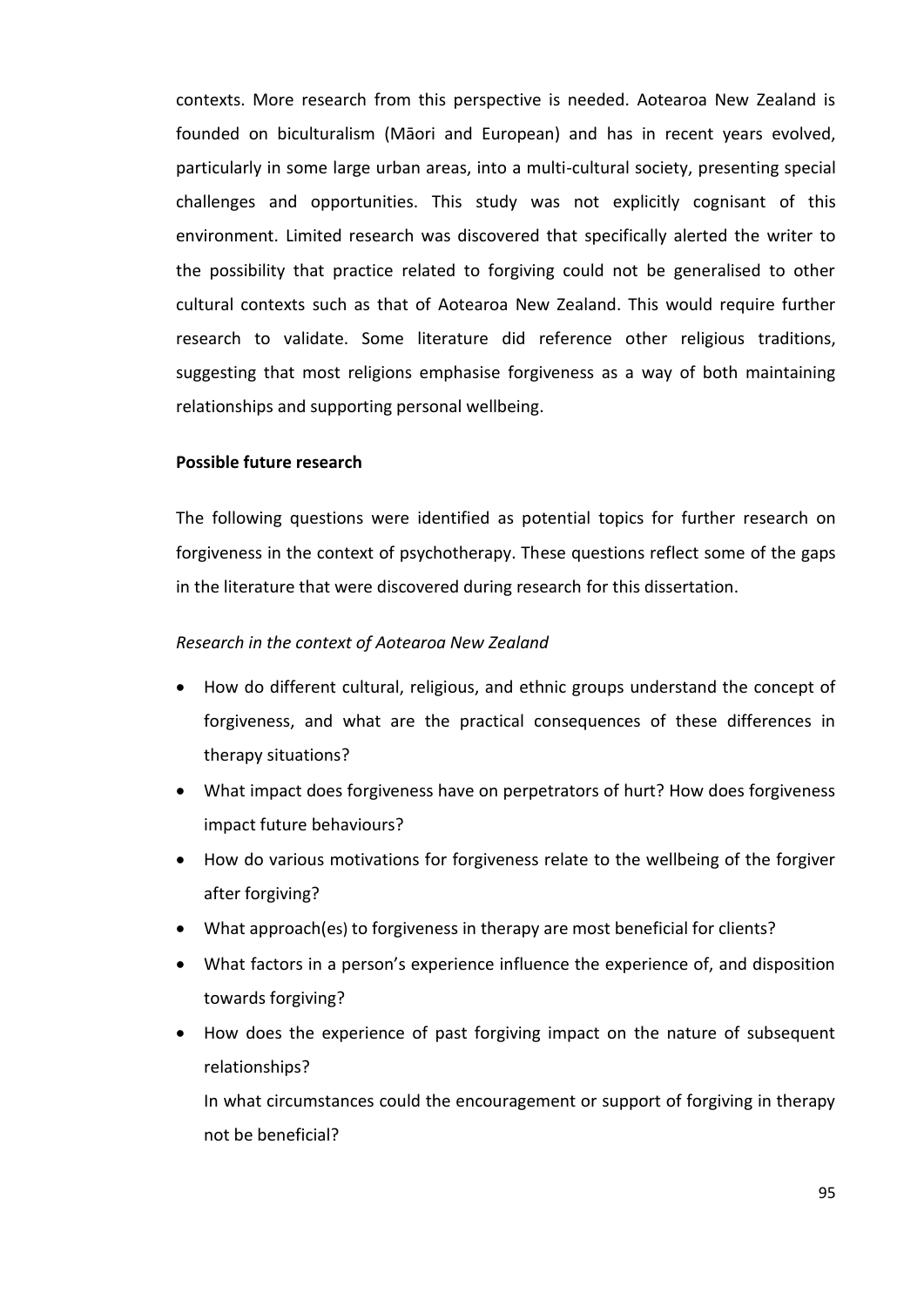These questions identify some of the issues and questions that arose from this study and that require further research.

# **Conclusion**

The research focus for this study, was "meanings of forgiveness in psychotherapy".

The results suggest that in some contexts, forgiveness, in conjunction with other aspects of psychotherapy, can be advantageous for clients. Forgiveness may serve to facilitate resolution of inner debilitating issues such as anger, and begin healing that can lead to repairing dysfunctional relationships when this is desirable. As appropriate, forgiveness may also provide healing needed to improve wellbeing. Care is needed to avoid both the therapist and the client from misunderstanding forgiveness; a variety of mimics in popular psychology exist that can readily distract from genuine forgiving.

These quotes capture some key concepts of this study.

*To forgive is to set a prisoner free and discover that the prisoner was you.* (Lewis B. Smedes)

*I think the first step is to understand that forgiveness does not exonerate the perpetrator. Forgiveness liberates the victim. It's a gift you give yourself.* (T. D. Jakes)

*Forgiveness is not always easy. At times, it feels more painful than the wound we suffered, to forgive the one that inflicted it. And yet, there is no peace without forgiveness.* (Marianne Williamson)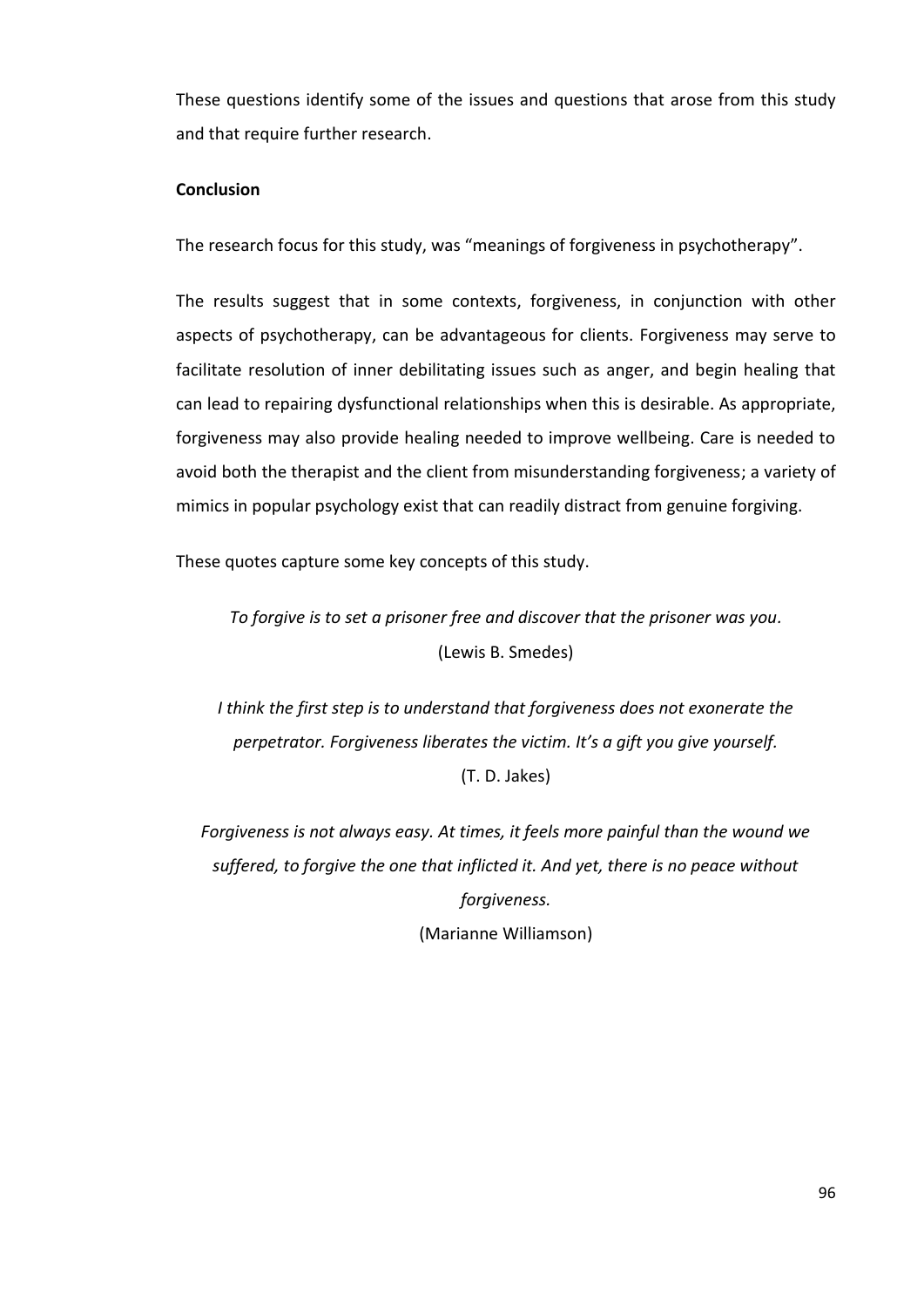# **References**

- Ainsworth, S., Blehar, M., & Lieberman, A. (1977). Early face to face interaction and its relation to later infant-mother attachment. *Child Development, 48*(1), 182-194.
- Akhtar, S. (1992). Tethers, orbits, and invisible fences: clinical, developmental, sociocultural and technical aspects of optimal distance. In S. Kramer & S. Akhtarr (Eds.), *When the body speaks: Psychological meanings in kinetic clues* (pp. 21-57). Aronson.
- Akhtar, S. (1996). "Someday..." and "if only" fantacies: pathological optimism and inordinate nostalgia as related forms of idealization. *Journal of American Psychoanalysis Association, 44*, 723-753.
- Akhtar, S. (1999). The psychodynamic dimension of terrorism. *Psychiatric Annals, 29*, 350-355.
- Akhtar, S. (2002). Forgiveness: Origins, dynamics, psychopathology, and technical relevance. *The Psychoanalytic Quarterly, 71*, 175-212.
- Al-Mabuk, R. H., Enright, R. D., & Cardis, P. A. (1995). Forgiving education with parentally lovedeprived late adolescents. *Journal of Moral Education*(24), 427-444.
- Alford, C. F. (2013). *Trauma and forgiveness consequences and communities*. Cambridge University Press.
- Allen, J. G., Fonagy, P., & Bateman, A. W. (2008). *Mentalising in clinical practice.* American Psychiatric Publishing.
- Alvesson, M., & Skoldberg, K. (2000). *Reflexive methodology: new vistas for qualitative research*. Sage.
- Banai, E., Mikulincer, M., & Shaver, P. R. (2005). "Self-object" needs in Kohut's self psychology. *Psychoanalytic Psychology, 22*, 224-260.
- Bartholomew, K., & Horowitz, L. M. (1991). Attachment styles among young adults: A test of a four-category model. *Journal of Personailty and Social Psychology, 61*.
- Bateman, A. W., & Fonagy, P. (2006). *Mentalisation-based treatment for borderline personality disorder: A practical guide.* Oxford University Press.
- Baumeister, R. F., Exline, J. J., & Sommer, K. L. (1998). The victim role, grudge theory, and two dimensions of forgiveness. In E. L. Worthington (Ed.), *Dimensions of forgiveness: Psychological research and theological speculations* (pp. 79-104). The Templeton Foundation Press.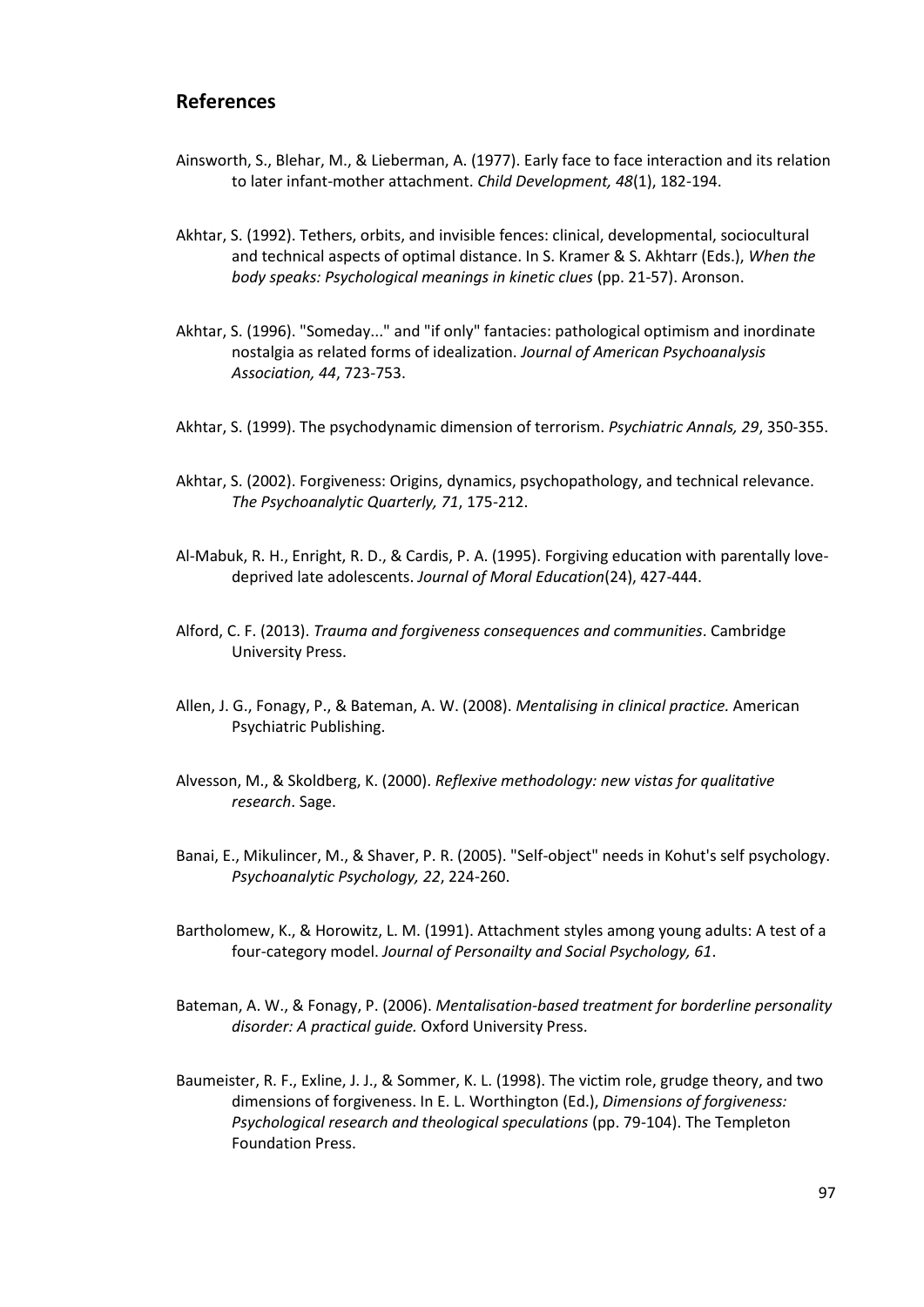- Beaven, R. H. (1951 ). Christian faith and the psychological study of man. *Journal of Pastoral Care*(3), 53-70.
- Benjamin, L. S. (1996). *Interpersonal diagnosis and treatment of personality disorders*. Guildford Press.
- Benjamin, L. S. (2003). *Interpersonal reconstructive therapy: Promoting change in nonresponders*. Guilford Press.
- Bergin, A. E. (1988). Three contributions of a spiritual perspective to counselling, psychotherapy, and behaviour change. *Counselling and Values, 33*, 21-31.
- Berliner, B. (1958). The role of object relations in moral masochism. *Psychoanalysis Quarterly, 27*, 38-56.
- Berry, J. W., & Worthington, E. L. (2001). Forgiveness, relationship quality, stress while imagining relationship events, and physical and mental health. *Journal of Counseling Psychology*(48), 447-455.
- Berry, J. W., Worthington, E. L., O'Connor, L. E., Parrott, L., & Wade, N. (2005). Forgivingness, vengeful rumination, and affective traits. *Journal of Personality* (73), 183-225.
- Besser, A., & Zeigler-Hill, V. (2010). The influence of pathological narcissism on emotional and motivational responses to negative events: The roles of visibility and concern about humiliation. *Journal of Research in Personality, 44*, 520-534.
- Bion, W. (1957 ). Differentiation of the psychotic from the non-psychotic personalities. *International Journal of Psychoanalysis, 38*, 266-275.
- Blum, H. P. (1997). Clinical and developmental dimensions of hate. *Journal of American Psychoanalytic Association, 45*, 359-375.
- Boell, S. K., & Cecez-Kecmanovic, D. (2014). A hermeneutic approach for conducting literature reviews and literature searches. *Communications of the Association for Information Systems, 34*, 257-286.
- Bonanno, G. A. (2005). Resilience in the face of loss and potential trauma. *Current Directions in Psychological Science, 14*, 135-138.
- Bonanno, G. A., Brewin, C. R., Kaniasty, K., & La Greca, A. M. (2010). Weighing the costs of disaster: Consequences, risks, and resilience in individuals, families, and communities. *Psychological Science in the Public Interest, 11*, 1-49.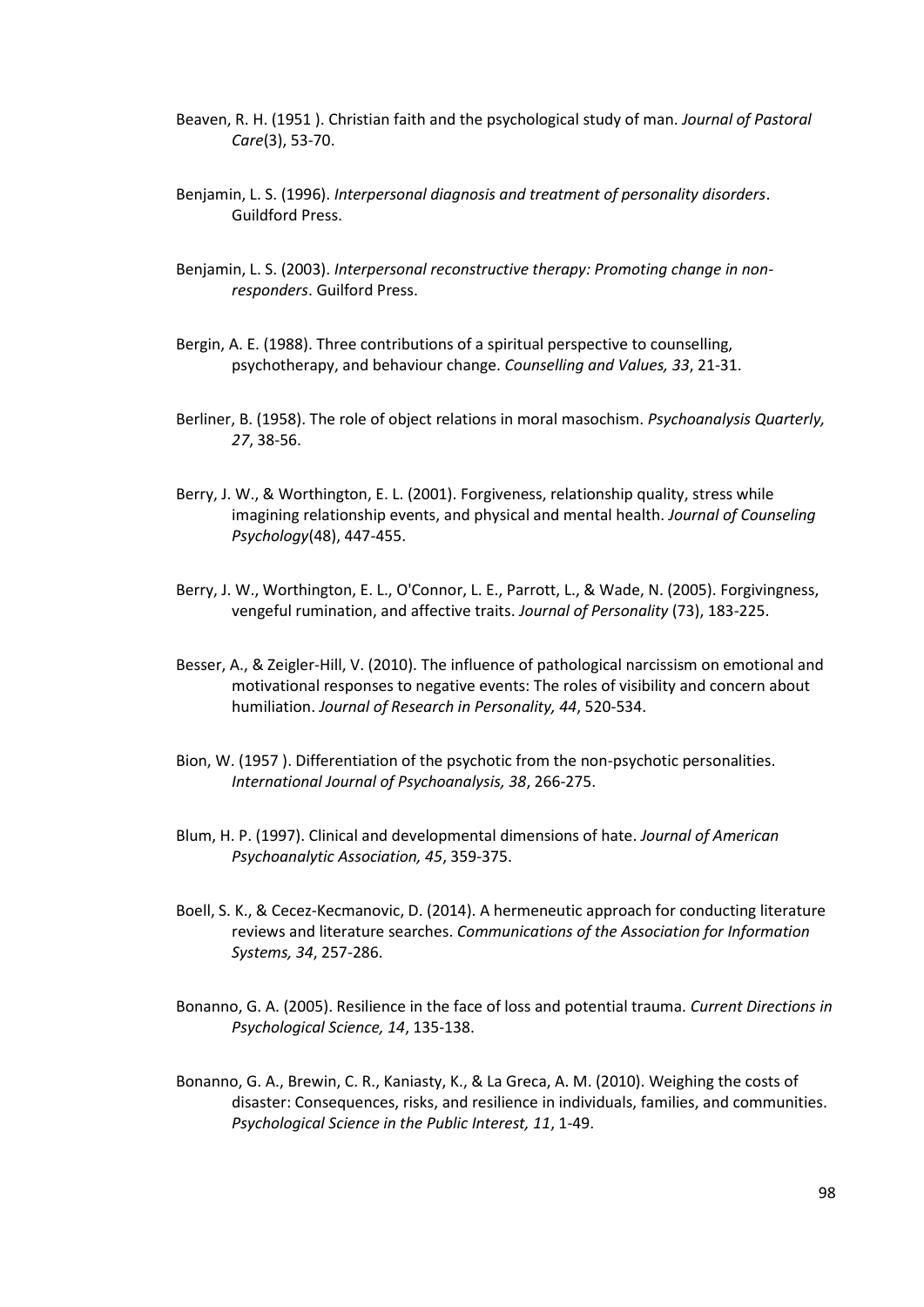Bonhoeffer, D. (1963). *The cost of discipleship* Macmillan.

- Boon, S. D., & Sulsky, L. M. (1997). Attributions of blame and forgiveness in romantic relationships: A policy-capturing study. *Journal of Social Behaviour and Personality*(12), 19-44.
- Bowlby, J. (1982). *Attachment and loss*. Basic Books.
- Bowlby, J. (1988). *A secure base: Parent-child attachment and healthy human development*. Basic Books.
- Brieger, P., Sommer, S., Bloink, F., & Marneros, A. A. (2000). The relationship between fivefactor personality measurements and ICD-10 personality disorders. *14*, 282-290.
- Brown, T. (2020). Christchurch mosque attacks: 'You are in hell' Anger as victims face killer in court. *Radio New Zealand*.
- Bryant-Davis, T., & Wong, E. C. (2013). Faith to move mountains: Religious coping, spirituality, and interpersonal trauma recovery. *American Psychologist, 68*, 675-684.
- Budden, A. (2009). The role of shame in post traumatic stress disorder: A proposal for a socioemotional model for DSM-V. *Social Science & Medicine, 69*, 1032-1039.

Byock, I. (2014). *The four things that matter most*. Atria Books.

Caputo, J. (1987). *Radical hermenutics*. Indiana University Press.

- Casarjian, R. (1992). *Forgiveness: A bold choice for a peaceful heart*. Bantam Books.
- Castonguary, L. G. (2013). Psychotherapy outcome: An issue worth re-visting 50 years later. *Psychotherapy, 50*, 52-67.
- Cerney, M. S. (1988). "If only...." Remorse in grief therapy. *Psychotherapy Patient* (5), 235-248.
- Close, H. T. (1970). Forgiveness and responsibility: A case study. *Pastoral Psychology, 21*, 19- 25.
- Collis, J., & Hussey, R. (2003). *Business research: a practical guide for undergraduate and postgraduate students* (R. Hussey, Trans.; 2nd ed.). Palgrave Macmillan.
- Cooper, S. H. (2000). *Objects of hope: Exploring possibility and limit in psychoanalysis.* The Analytic Press.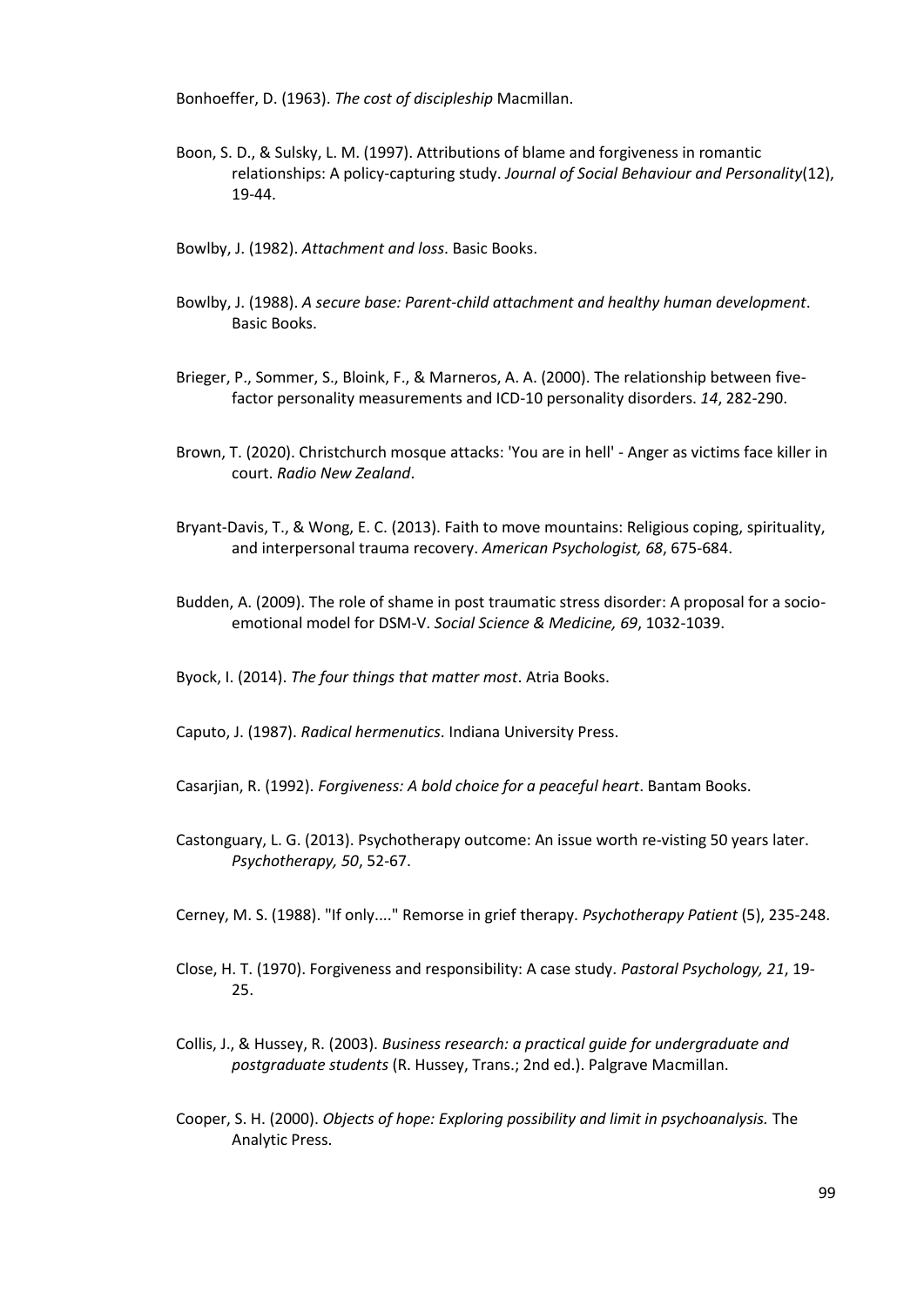- Cornish, M. A., Wade, N., & Cikara, A. (2017). Self-forgiveness in individual therapy: Theraputic models and counselling outcomes. In L. Woodyatt, E. L. Worthington, M. Wenzel, & B. J. Griffin (Eds.), *Handbook of of the psychology of self-forgiveness* (pp. 163-177). Springer Nature.
- Cunliffe, A. L. (2004). On Becoming a Critically Reflexive Practitioner *Journal of Management Education, 28*(4), 407. [http://proquest.umi.com/pqdlink?did=670743401&Fmt=7&clientId=13395&RQT=309](http://proquest.umi.com/pqdlink?did=670743401&Fmt=7&clientId=13395&RQT=309&VName=PQD) [&VName=PQD](http://proquest.umi.com/pqdlink?did=670743401&Fmt=7&clientId=13395&RQT=309&VName=PQD)
- Cunningham, B. B. (1985). The will to forgive: A pastoral theological view of forgiving. . *Journal of Pastoral Care, 39*, 141-149.
- Davis, D. E., Hook, J., Worthington, E. L., Van Tongerson, D. R., Gartner, A. A., Jennings, D. J., & Emmons, R. A. (2011). Relational humility as a personality judgement. *Journal of Personality Assessment, 93*, 225-234.
- Davis, D. E., Worthington, E. L., & Hook, J. (2010). Humility: Review of measurement strategies and conceptualisation as personality judgement, . *Journal of Positive Psychology, 5*, 243-252.
- de Waal, F. B. M., & Pokorney, J. J. (2005). Primate questions about art and science of forgiving. In E. L. Worthington (Ed.), *Handbook of forgiveness* (pp. 17-32). Brunner Routledge.
- Dekel, R. (2010). Couple forgiveness, self-differentiation and secondary traumatization among wives of former POW's. *Journal of Social and Personal Relationships, 27*, 924-937.
- Denton, R. T., & Martin, M. W. (1998). Defining forgiveness: An empirical exploration of process and role. *American Journal of Family Therapy*(26), 281-292.
- Denzin, N. K., & Lincoln, Y. S. (Eds.). (2003). *Collecting and interpreting qualitative materials* (2nd ed.). Sage.
- Diblasio, F. A. (1998). The use of decision-based forgiveness intervention within intergenerational family therapy. *Journal of Family Therapy*(20), 77-94.
- Diblasio, F. A., & Proctor, J. H. (1993). Therapists and the clinical use of forgiveness. *American Journal of Family Therapy*(21), 175-184.
- Durham, M. S. (2000). *The therapist's encounters with revenge and forgiveness*. Jessica Kingley Publishers Ltd.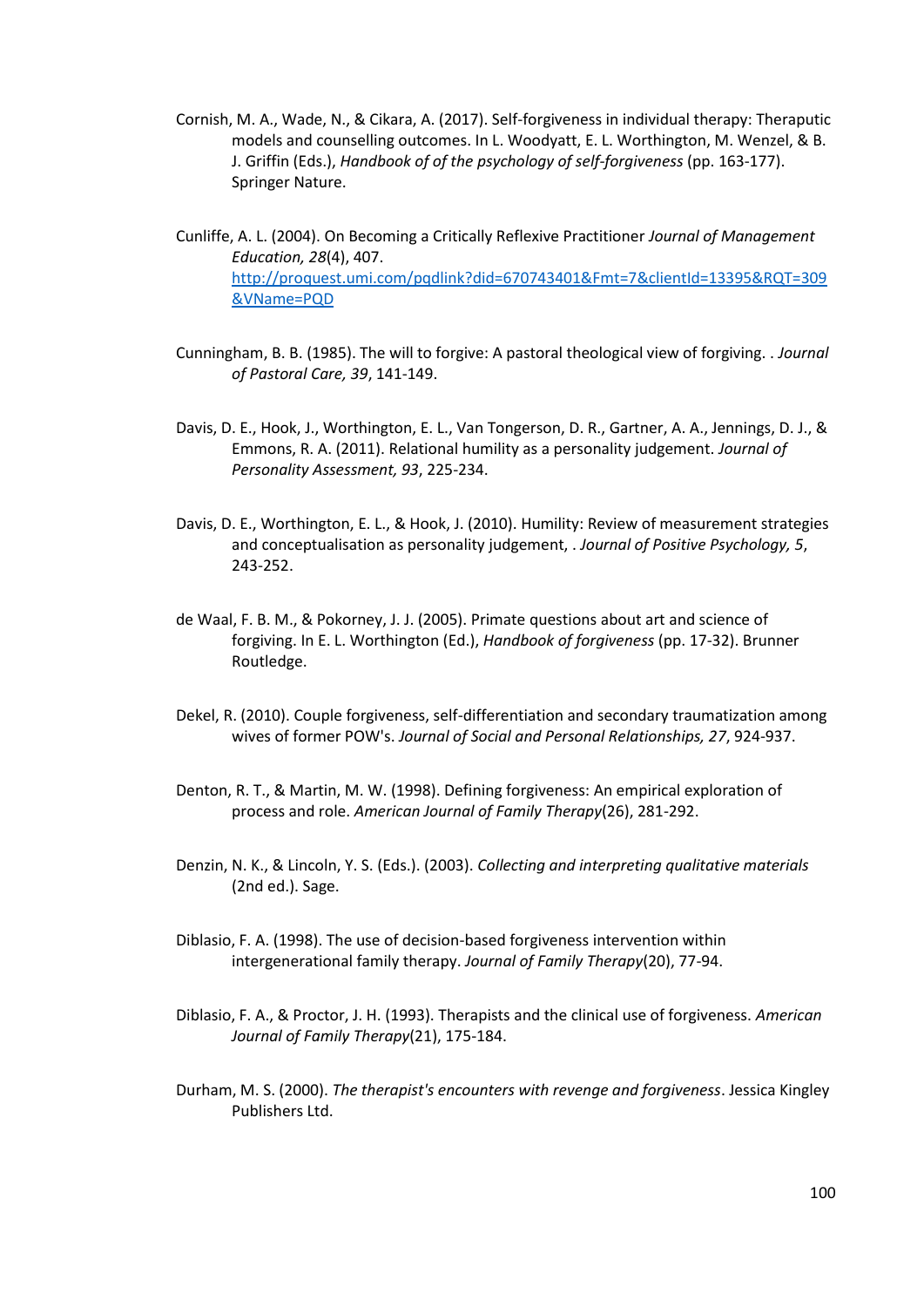- Eaton, J., Struthers, C. W., & Santelli, A. G. (2006). The mediating role of perceptual validation in the repentance-forgiveness process. *Personality and Social Psychology Bulletin, 32*, 1389-1401.
- Eisenberg, N., A., M. P., Fabes, R. A., Fultz, J., Shell, R., Mathy, R. M., & Reno, R. R. (1989). Relation of sympathy and personal distress to prosocial behaviour: A multimethod study. *Journal of personality and social psychology, 37*, 55-66.

Emerson, J. G. (1964). *The dynamics of forgiveness*. Westminster Press.

- Emmons, R. A. (2000). Personality and forgiveness. In M. E. McCullough, K. I. Pargament, & C. E. Thoresen (Eds.), *Forgiveness theory, research and practise* (pp. 156-173). Guildford Press.
- Enright, R. D. (2012). *The forgiving life: A pathway to overcoming resentment and creating a legacy of love*. American Psychological Association.
- Enright, R. D., & Fitzgibbons, R. P. (2000). *Helping clients forgive: An empirical guide for resolving anger and restoring hope*. American Psychological Association.
- Enright, R. D., & Fitzgibbons, R. P. (2015). *Forgiveness therapy: An empirical guide for resolving anger and restoring hope*. American Psychological Association.
- Enright, R. D., Freedman, S. R., & Rique, J. (1998a). The psychology of interpersonal forgiveness. In R. D. Enright & J. North (Eds.), *Exploring forgiveness* (pp. 46-62). University of Wisconsin Press.
- Enright, R. D., Freedman, S. R., & Rique, J. (1998b). The psychology of interpersonal forgiveness. In R. D. Enright & J. North (Eds.), *Handbook of moral behavior and development* (Vol. 1, pp. 123-152). Lawence Erlbaum.
- Enright, R. D., & Rique, J. (2004). *Manual for the Enright forgiveness inventory*. Mind Garden.
- Enright, R. D., & Zell, R. (1989). Problems encountered when we forgive one another. *Journal of Psychology and Christianity*(8), 52-60.
- Erskine, R. G. (1973). Six stages of treatment. *Transactional Analysis Journal, 3*(3), 17-18.
- Exline, J. J., Baumeister, R. F., Bushman, B. J., Campbell, W. K., & Finkel, E. J. (2004). Too proud to let go: Narcissistic entitlement as a barrier to forgiveness. *Journal of personality and social psychology, 87*, 894-912.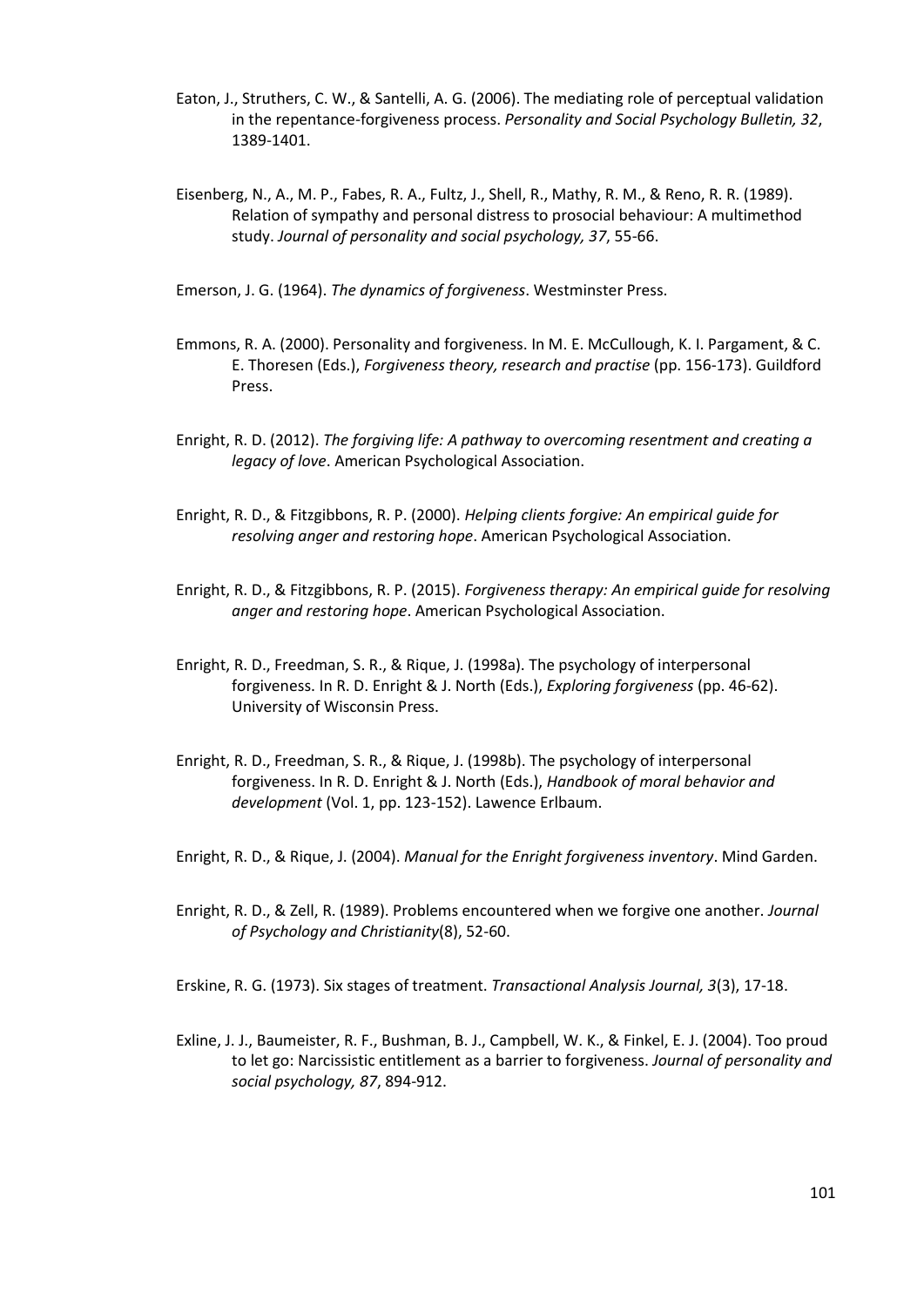- Exline, J. J., Worthington, E. L., Hill, C. P., & McCullough, M. E. (2003). Forgiveness and justice: a research agenda for social and personality psychology. *Personality and Social Psychology Review* (7), 337-348.
- Fabricatore, A. N., Handel, P. J., Rubio, D. M., & Gilner, F. H. (2004). Stress, religion, and mental health: Religious coping in mediating and moderating roles. *International Journal for the Psychology of Religion, 14*, 91-108.
- Fairbairn, W. R. D. (1946). Object relationships and dynamic structure. *International Journal of Psycho-Analysis, 27*, 30-37.
- Fitzgibbons, R. P. (1986). The cognitive and emotive uses of forgiveness in the treatment of anger. *Psychotherapy*(25), 629-633.
- Flanigan, B. (1987). Shame and forgiveness in alcoholism. . *Alcoholism Treatment Quarterly*(4), 181-195.
- Flanigan, B. (1992). *Forgiving the unforgivable*. Macmillan.
- Frank, J. D., & Frank, J. B. (1993). *Persuasion and healing: A comparative study of psychotherpy (3rd ed.)*. John Hopkins University Press.
- Frankl, V. E. (1959). *The will to meaning:Foundations and applications of logotherapy*. Washington Square Press.
- Freedman, S. R., & Enright, R. D. (1996). Forgiveness as an intervention goal with incest survivors. *Journal of Consulting and Clinical Psychology*(64), 983-992.
- Gadamer, H.-G. (2007). *The Gadamer reader: a bouquet of the later writings*.
- Galdston, R. (1987). The longest pleasure: a psychoanalytic study of hatred. *International Journal of Psychoanalysis, 68*, 371-378.
- Gartner, J. (1988). The capacity to forgive: An object relations perspective. *Journal of Religion and Health, 27*(4), 313-320.
- Gordon, K. C., & Baucom, D. H. (1998). Understanding betrayals in marriage: A synthesized model of forgiveness. *Familiy Process, 37*, 425-449.
- Gordon, K. C., Baucom, D. H., & Snyder, D. K. (2005). Forgiveness in couples: Divorce, infidelity and couples therapy. In E. L. Worthington (Ed.), *Handbook of Forgiveness* (pp. 407- 422). Taylor and Francis.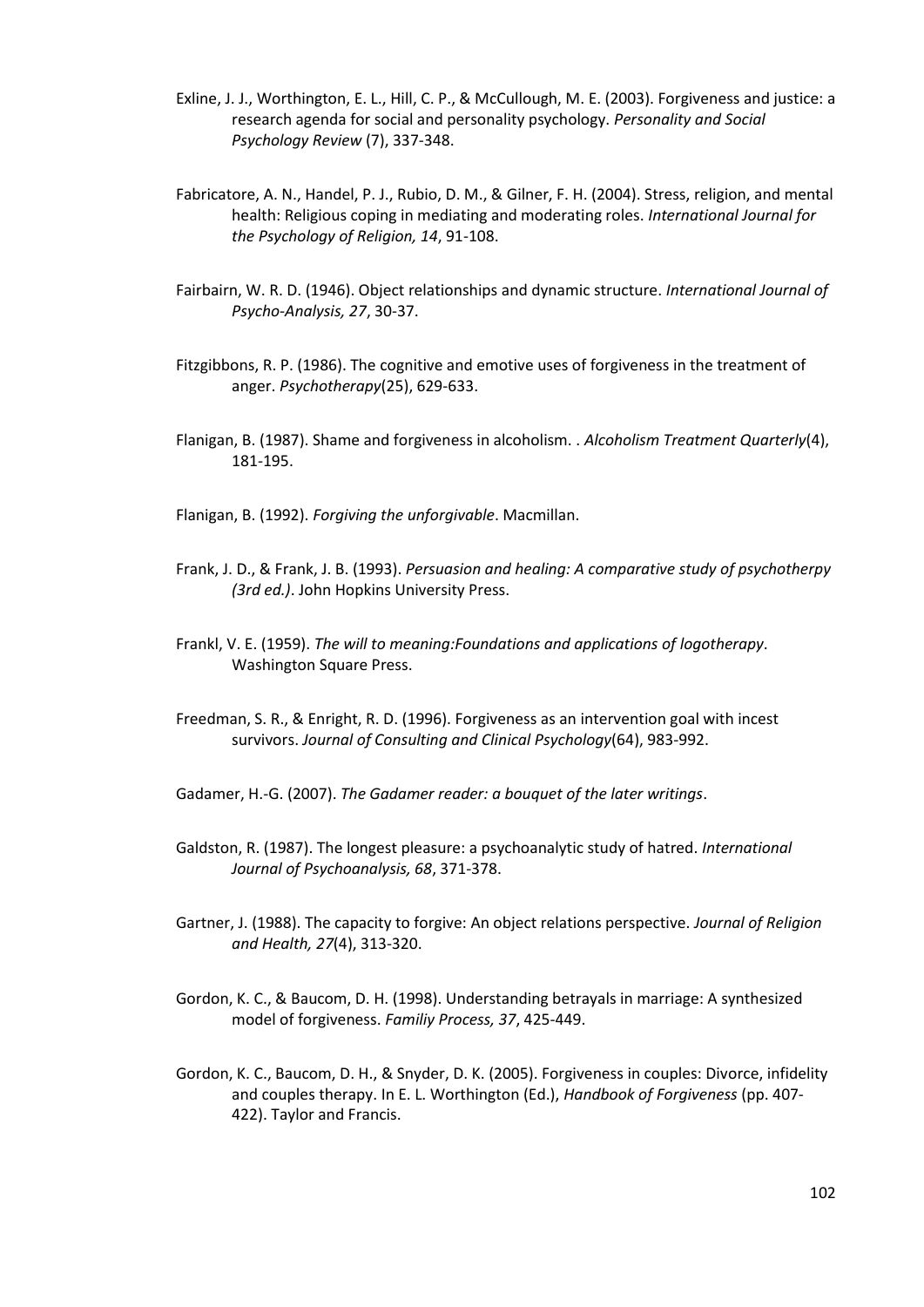- Gore, W. L., Presnall, J. R., Millar, J. D., Lynam, D. R., & Widiger, T. A. (2012). A five factor measure of dependent personality traits. *Journal of Personality Assessment, 94*, 488- 499.
- Graham-McLay, C. (2020, 24 August 2020). I don't have hate, I don't have revenge-stricken mother of Christchurcch massacre victim forgives killer. *The Guardian*.
- Greenberg, L. S., Rice, L. N., & Elliot, R. (1993). *Facilitating emotional change: The moment by moment process*. Guildford Press.
- Haggerty, G., Hilsenroth, M. J., & Vala-Stewart, R. (2009). Attachment and interpersonal distress: Examining the relationship between attachment styles and interpersonal problems in a clinical population. *Clinical Psychology & Psychotherapy, 16*, 1-9.
- Haines, T. (2021, 26 August 2021). *President Biden: "We Will Not Forgive, We Will Not Forget, We Will Hunt You Down And Make You Pay"*. C-Span.
- Hall, J. H., & Fincham, F. D. (2005). Self-forgiveness: The stepchild of forgiveness research. *Journal of Social and Clinical Psychology, 24*(5), 621-637.
- Hannon, P. A., Finkel, E. J., Kumashiro, M., & Rusbult, C. E. (2012). The soothing effects of forgiveness on victims and perpetrators blood pressure. *Personal Relationships, 19*, 279-289.
- Hanson, D. J. (1996). *Psychologists' use of forgiveness in psychotherapy*. Antioch College: Yellow Springs, OH.
- Hargrave, T. D. (1994). Families and forgiveness: A theoretical and therapeutic framework. *The Family Journal, 2*(4), 339-348.
- Hargrave, T. D. (2001). *Forgiving the devil: Coming to terms with damaged relationships.* Theisen & Tucker.
- Hargrave, T. D., & Sells, J. N. (1997). The development of a forgiveness scale. *Journal of Marital and Family Therapy*(23), 41-62.
- Hebl, J. H., & Enright, R. D. (1993). Forgiveness as a psychotherapeutic intervention with elderly females. *Psychotheraphy* (30), 658-667.
- Heider, F. (1958). *The psychology of interpersonal relations*. Wiley.
- Herman, J. H. (1992). *Trauma and recovery: The aftermath of violence-from domestic abuse to political terror*. Basic Books.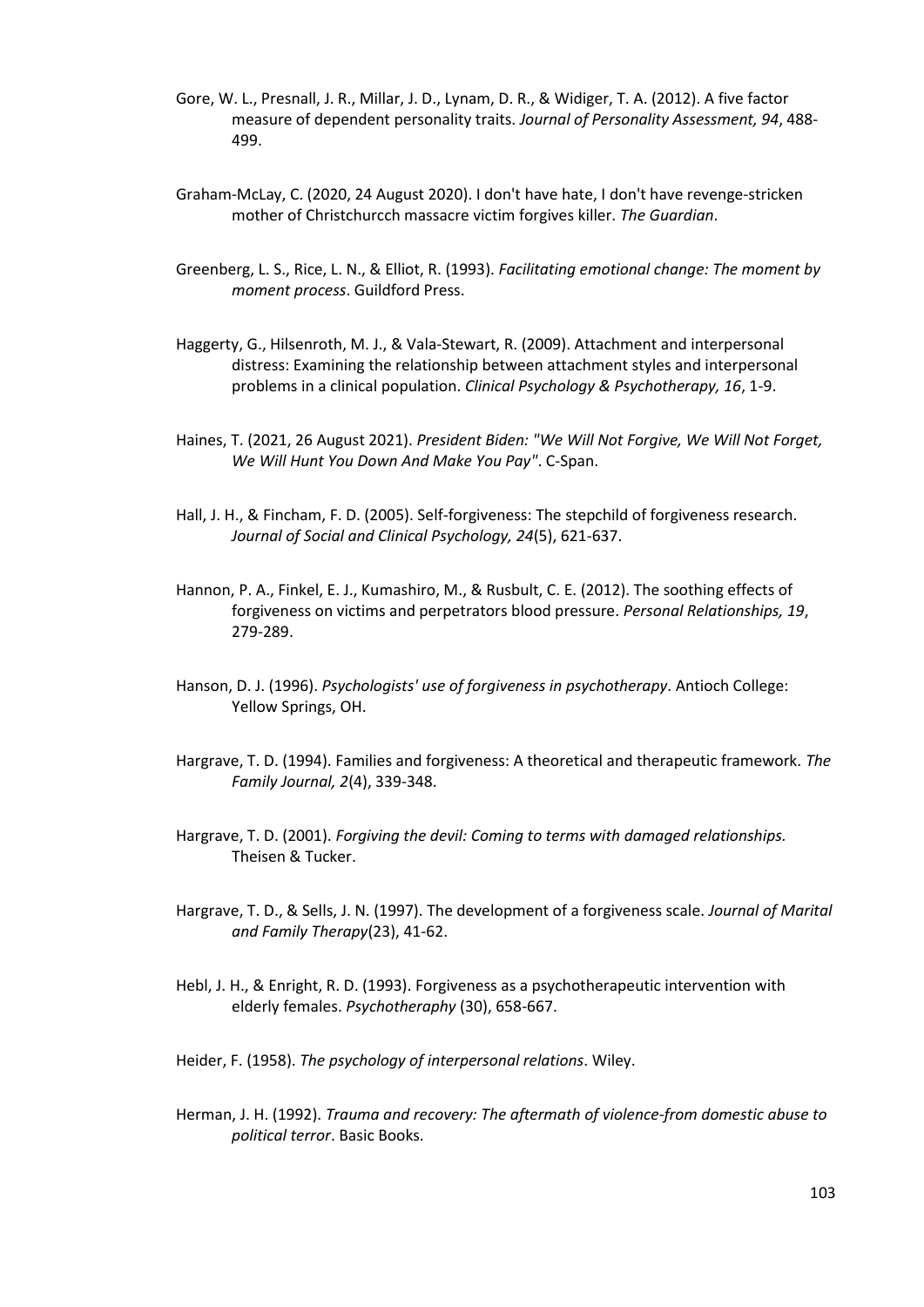Hertlein, K. M., & Brown, K. (2018). Challenges of facilitating forgiveness in psychotherapy *Journal of Family Psychotherapy, 29*(2), 87-105.

Hoffman , L., & Terry, S. (2011). *Fambul Tok*. Umbridge.

- Holm, A. L., Berg, A., & Severinsson, E. (2009). Longing for reconciliation: A challenge for women with borderline personality disorder. *Issues in Mental Health Nursing, 30*, 560- 568.
- Hope, D. (1987). The healing paradox of forgiveness. *Psychotherapy, 24*, 240-244.
- Hunter, R. (1978). Forgiveness, retaliation, and paranoid reactions. Canadian Psychiatry Association
- Jankowski, P. J., & Sandage, S. J. (2011). Meditative prayer, hope, adult attachment and forgiveness: A proposed model. *Psychology of Religion and Spirituality, 3*, 115-131.
- Jankowski, P. J., & Sandage, S. J. (2014). Attachment to God and dispositional humility: Indirect effect and conditional effects model. *Journal of Psychology and Theology, 42*, 70-82.

Johnson, P. E. (1947). Religious psychology and health. *Mental Hygiene*(31), 556-566.

Johnson, S. M. (1994). *Character styles*. W. W. Norton & Company.

- Jones, J. W. (2002). *Terror and transformation: The ambiguity of religion in psychoanalytic perspective*. Brunner-Routledge.
- Kafka, J. S. (1992). *Multiple realities*. Inter University Press.
- Karen, R. (2001). *The forgiving self: The road from resentment to connection*. Doubleday.
- Kaufman, M. E. (1984). The courage to forgive. *Israeli Journal of Psychiatry and Related Sciences, 21*, 177-187.
- Kernberg, O. F. (1984). *Severe personality disorders: Psychotherapeutic strategies*. Yale University Press.
- Kernberg, O. F. (1992). *Aggression in personality disorders and perversions*. Yale University Press.

Kernberg, O. F. (1995). *Love relations: Normality and pathology*. Yale University Press.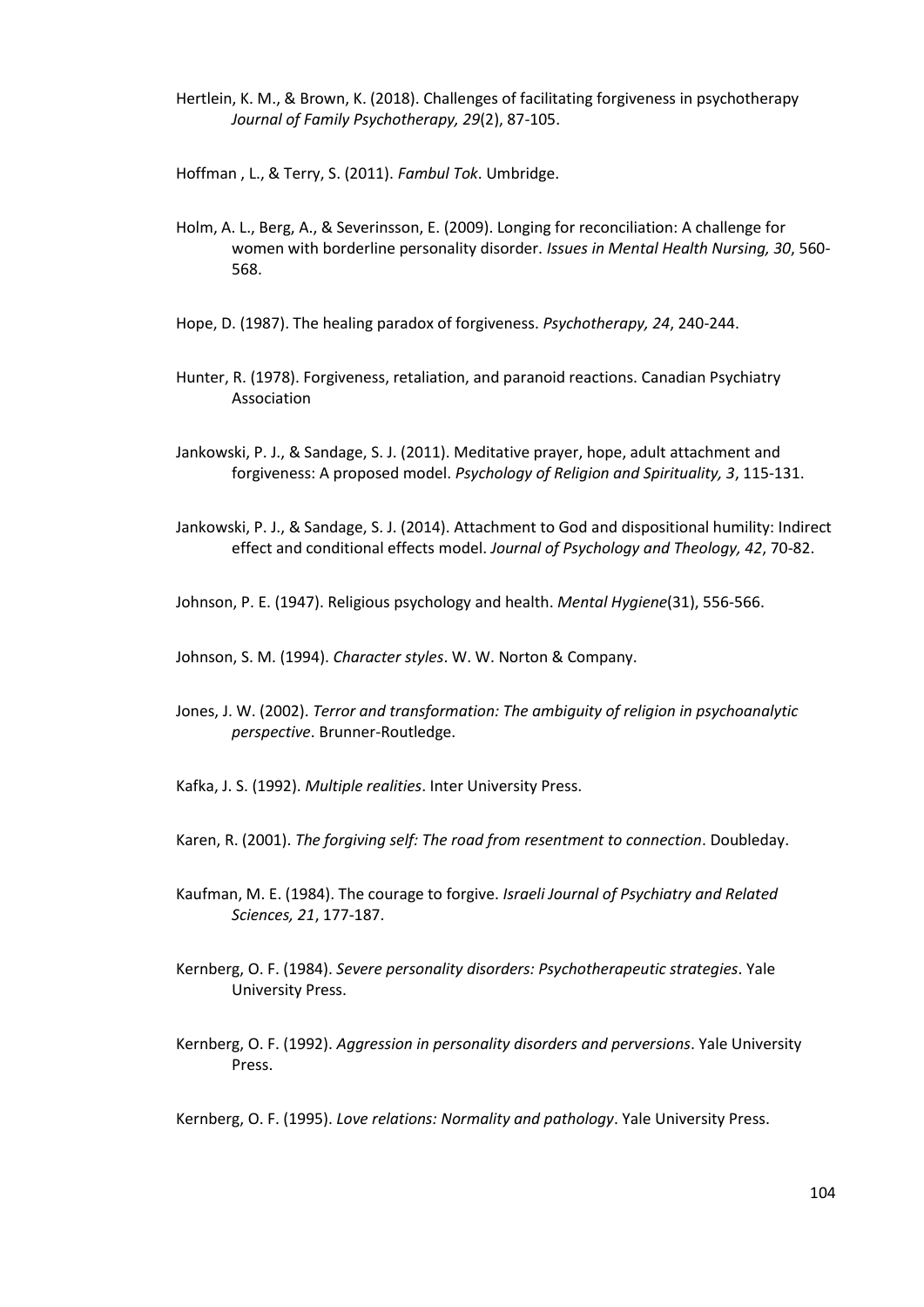- Klein, M. (1937). Love, guilt and reparation In *Love, guilt and reparation and other works* (pp. 306-343). Free Press.
- Klein, M. (1946). Notes on some schizoid mechanisms. In *Envy, and Gratitude and Other Works 1946-1963*. Hogarth Press.
- Klein, M. (1957). Envy and Gratitude. In R. E. Money-Kyrle (Ed.), *The writings of Melanie Klein* (Vol. 3, pp. 176-235). The Free Press.
- Klein, M. (1975). Envy and gratitude and other words. In *The writings of Melanie Klien* (Vol. 3). The Free Press.
- Klein, M., & Myers, M. (1999, Mar 1999). A set of principles for conducting and evaluating interpretive field studies in information systems. *MIS Quarterly, 23*(1), 67-93.
- Knutson, J. A., Enright, R. D., & Garbers, B. (2008). Validating the developmental pathway of forgiveness. *Journal of Counselling & Development, 86*, 193-199.
- Kohut, H. (1977). *The restoration of the self*. International Universities Press.
- Kolnai, A. (1973-1974). Forgiveness. Proceedings of the Aristotelian Society,
- Konrath, S., & Cheung, I. (2013). The fuzzy reality of perceived harms. *Behavioural and brain Sciences, 36*.
- Konstam, V., & Deveney, S. (2001). Towards forgiveness: The role of guilt, shame, and empathy. *Counselling and Values*.
- Konstam, V., Marx, F., Schurer, J., Emerson Lombardo, N., & Harrington, A. (2002). Forgiveness in practice: What mental health counsellors are telling us. In S. Lamb & J. Murphy (Eds.), *Before forgiving: Cautionary views of forgiveness in psychotherapy* (pp. 54-71). Oxford University Press.
- Kraybill, D. B., Nolt, S. M., & Weaver-Zercher, D. L. (2010). *Amish Grace: How forgiveness transcended tragedy*. Jossy-Bass.
- Lauritzen, P. (1987). Forgiveness: Moral prerogative or religious duty? *Journal of Religious Ethics*(15), 141-150.

Lazarus, R. S. (1999). *Stress and emotion: A new synthesis*. Springer.

Leary, M. R., & Baumeister, R. F. (2000). The nature and function of self-esteem: Sociometer theory. In M. P. Zanna (Ed.), *Advances in experimental social psychology* (Vol. 32, pp. 1- 62). Academic Press.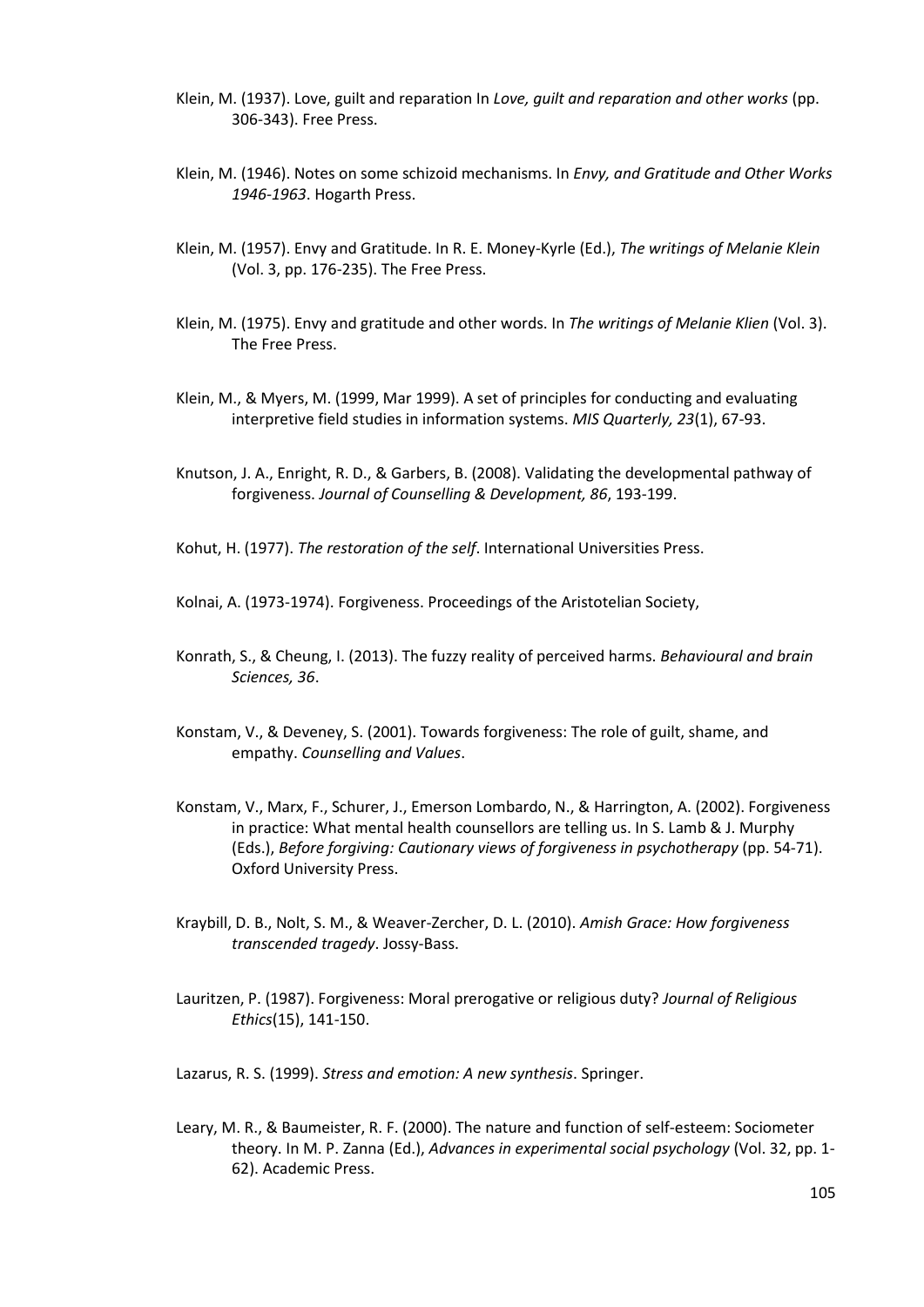- Leask, A. (2021, 24 September 2021). Timaru tragedy: Father of dead girls calls for forgiveness; speaks of loss of 'angels'. *New Zealand Herald*.
- Leedy, P. D., & Ormrod, J. E. (2005). *Practical research : planning and design* (J. E. Ormrod, Trans.; 8th ed.). Prentice Hall.
- Lewis, T., Amini, F., & Lannon, R. (2000). *A general theory of love*. Vintage.
- Lincoln, Y. S., & Guba, E. G. (1985). *Naturalistic inquiry* (E. G. Guba, Trans.). Sage Publications.
- Linn, D., & Linn, M. (1978). *Healing life's hurts: Healing memories through the five stages of forgiveness*. Paulist Press.
- Lynch, T. R., & Cheavens, J. S. (2007). Dialectical behaviour therapy for depression and comorbid personality disorder: An extension of standard dialectical behavoiur therapy with a special emphasis on the treatment of older adults. In L. A. Dimeff & K. Koerner (Eds.), *Dialectic Behavior Therapy in clinical practice: Applications across disorders and settings* (pp. 264-297). Guildford Press.

Madanes, C. (1990). *Sex, love, and violence: Strategies for transformation*. Norton.

- Mahler, M. S., Pine, F., & Bergman, A. (1975). *The psychological birth of the human infant*. Basic Books.
- Malcolm, W. M., & Greenberg, L. S. (2003). *Forgiveness in emotion-focused therapy. Preliminary results from studies of psychotherapy and couple therapy* Scientific Findings in Forgiveness, Atlanta.
- Marcia, J., Waterman, A. S., Matteson, D. R., Archer, S. L., & Orlofsky, J. L. (2011). *Ego-identity: A handbook for psychosocial research* Springer-Verlag.
- Martin, M. R. G., Gonzalez, M. R., & Fuster, G. G. (2011). Forgiveness in Marriage: Healing or Chronicity. *Springer Science and Business Media, 34*, 431-449.
- Masterton, J. F. (1993). *The emerging self: A developmental, self, and object relations approach to the treatment of the closet narcissistic disorder of the self*. Brunner/Mazel.
- Maykut, P. S., & Morehouse, R. (1994). *Beginning qualitative research : a philosophic and practical guide* (R. Morehouse, Trans.). Falmer Press.
- McCaffrey, G., Raffin-Bouchai, S., & Moules, N. (2012). Hermeneutics as a research approach: A reappraisal. *International Journal of Qualitative Methods, 11*(3), 214-229.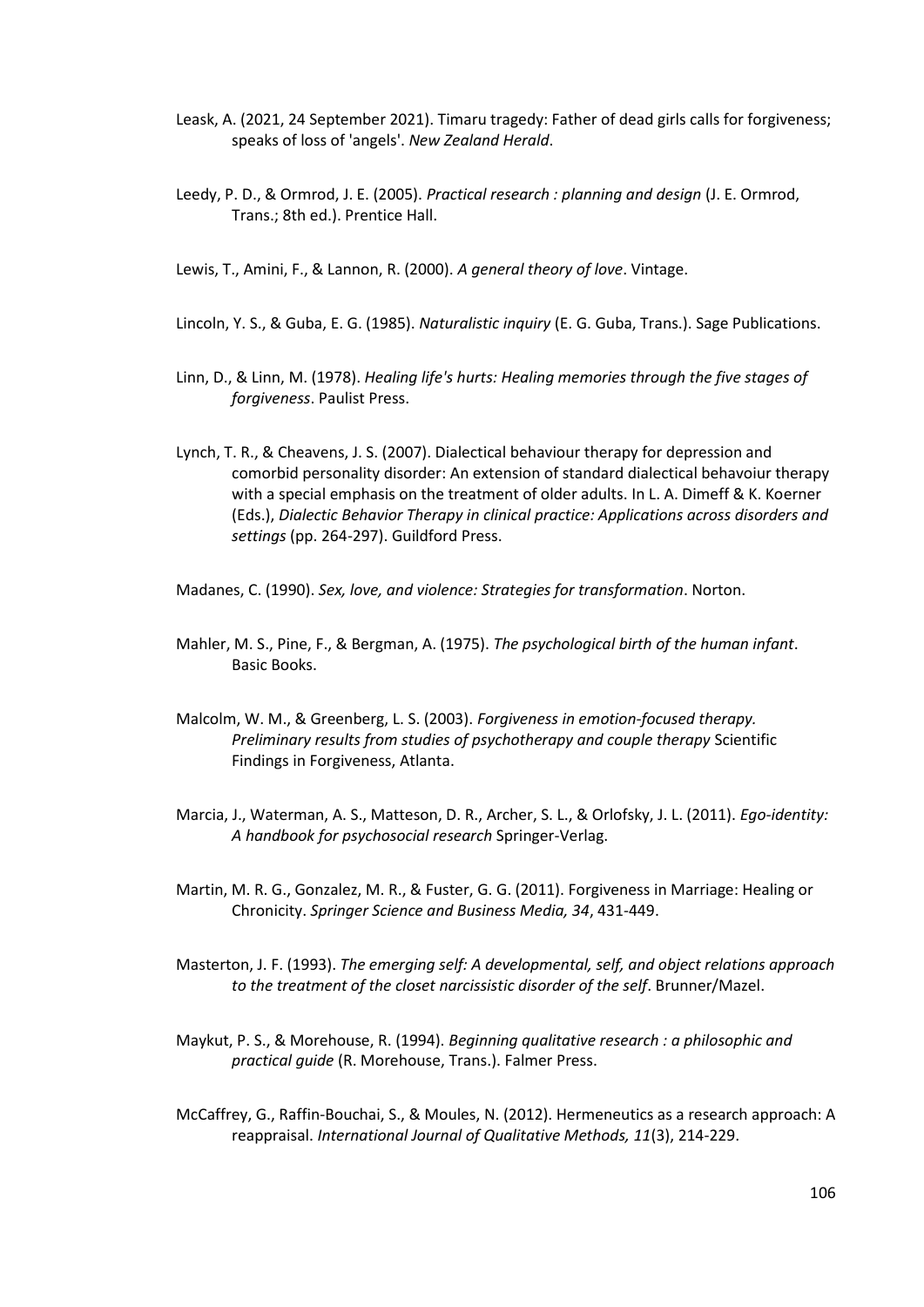- McCullough, M. E. (2001). Forgiveness: Who does it and how do they do it? *Current Directions in Psychological Science*(10), 194-197.
- McCullough, M. E. (2008). *Beyond Revenge The Evolution of the Forgiveness Instinct*. Jossey-Bass.
- McCullough, M. E., Fincham, F. D., & Tsang, J. A. (2003). Forgiveness, forbearance, and time: The temporal unfolding of transgression-related interpersonal motivations. *Journal of personality and social psychology, 84*(3), 540-557.
- McCullough, M. E., Pargament, K. I., & Thoresen, C. E. (2000). The psychology of forgiveness. In M. E. McCullough, K. I. Pargament, & C. E. Thoresen (Eds.), *Forgiveness: Theory, research, and practice*. The Guildford Press.
- McCullough, M. E., Sandage, S. J., & Worthington, E. L. (1997). *To forgive is human: How to put your past in the past*. Intervarsity Press.

McGarry, H. (1989). Forgiveness. *American Philosophical Quarterly*(26), 343-351.

- Menahem, S., & Love, M. (2013). Forgiveness in Psychotherapy: The key to healing *Journal of Clinical Psychology, 69*(8), 829-835.
- Meyer, B., & Pilkonis, P. A. (2011). Attachment theory and narcissistic personality disorder. In W. K. Campbell (Ed.), *The handbook of narcisissim and narcissistic personality disorder* (pp. 434-444). Wiley.
- Minichiello, V. (1990). *In-depth interviewing : researching people* (V. Minichiello, Trans.). Longman Cheshire.
- Mishler, E. G. (1986). *Research interviewing : context and narrative*. Harvard University Press.
- Mitchell, S. (1988). *Relational concepts in psychoanalysis: an integration*. Harvard University Press.
- Morgan, D. L. (1997). *Focus groups as qualitative research* (2nd ed.). Sage Publications.
- Moses, R. (1999, October 21-24). *Apology and reparation* First Izmir Conference on Psychotherapy and Psychoanalysis, Izmir, Turkey.
- Munoz Sastre, T. M., Vinsonneau, G., Chabol, H., & Mullet, E. (2005). Forgiveness and the paranoid personality style. *Personality and Individual Differences, 38*, 765-772.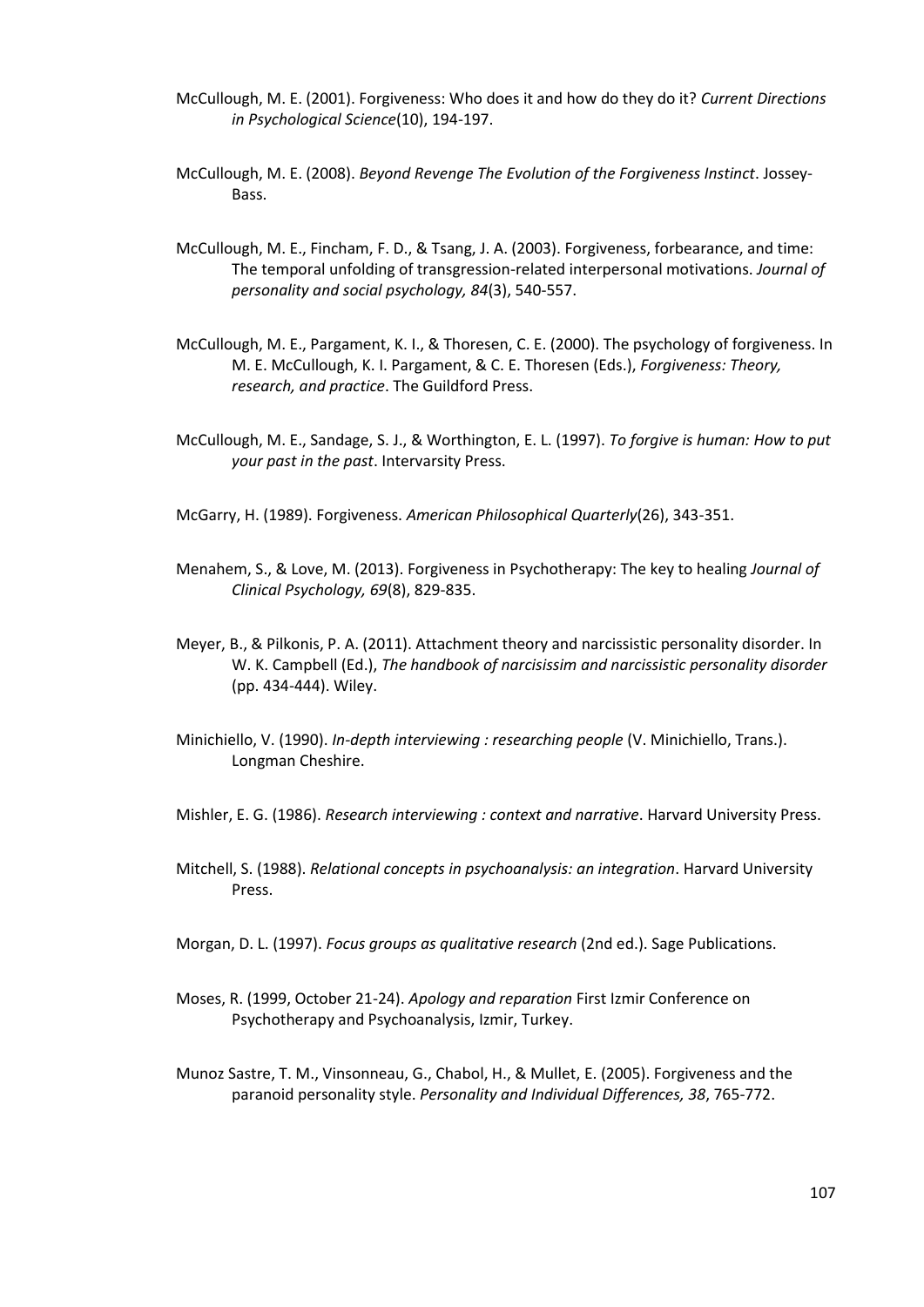- Murphy, J. (2002). Forgiveness in counselling: A philosophical perspective. In S. Lamb & J. Murphy (Eds.), *Before forgiving Cautionary views of forgiveness in psychotherapy* (pp. 41-53). Oxford University Press.
- Murphy, J. G. (1982). Forgiveness and resentment. *Midwest Studies in Philosophy*(7), 503-516.
- Nauta, R., & Derckx, L. (2007). Why sin? A test and an exploration of the social and psychological context of resentment and desire. *Pastoral Psychology, 56*, 177-188.
- Nolen-Hoeksema, S. (1991). Responses to depression and their effects on the duration of a depressive episode. *Jounal of Abnormal Psychology, 100*, 569-582.
- North, J. (1987). Wrongdoing and forgiveness. *Philosophy 62*, 499-508.
- Ohbuchi, K., Kameda, M., & Agarie, N. (1989). Apology as aggression control: Its role in mediating appraisal and response to harm. *Journal of personality and social psychology, 56*, 219-227.
- Orange, D. M. (2011). *The suffering stranger: hermeneutics for everyday clinical practice*. Routledge/Taylor & Francis Group.
- Orcutt, H. K., Pickett, S. M., & Pope, E. B. (2008). The relationship of offence-specific forgiveness to posttraumatic stress disorder symptoms in college students. *Journal of Aggression, Maltreatment & Trauma, 16*, 72-91.
- Patton, J. (1985). *Is Human Forgiveness Possible: A Pastoral Care Perspective*. Abingdon.
- Phillips, L. J., & Osborne, J. W. (1989). Cancer Patient's experience of forgiveness therapy. *Canadian Journal of Counselling*(23), 236-251.
- Pincus, A. L., Ansell, E. B., Pimentol, C. A., Cain, N. M., Wright, A. G., & Levy, K. N. (2009). Initial construction and validation of the Pathological Narcissism Inventory. *Psychological Assessment, 21*, 365-379.
- Raskin, R., & Novacek, J. (1991). Narcissism and the use of fantasy *Journal of Clinical Psychology, 47*, 490-499.
- Reed, G. L., & Enright, R. D. (2006). The effects of forgiveness therapy on depression, anxiety and posttraumatic stress for women after spousal emotional abuse. *Journal of Counselling and Clinical Psychology, 74*, 920-929.
- Rey, J. H. (1986). Reparation. *J. Melanie Klein Society, 4*, 5-35.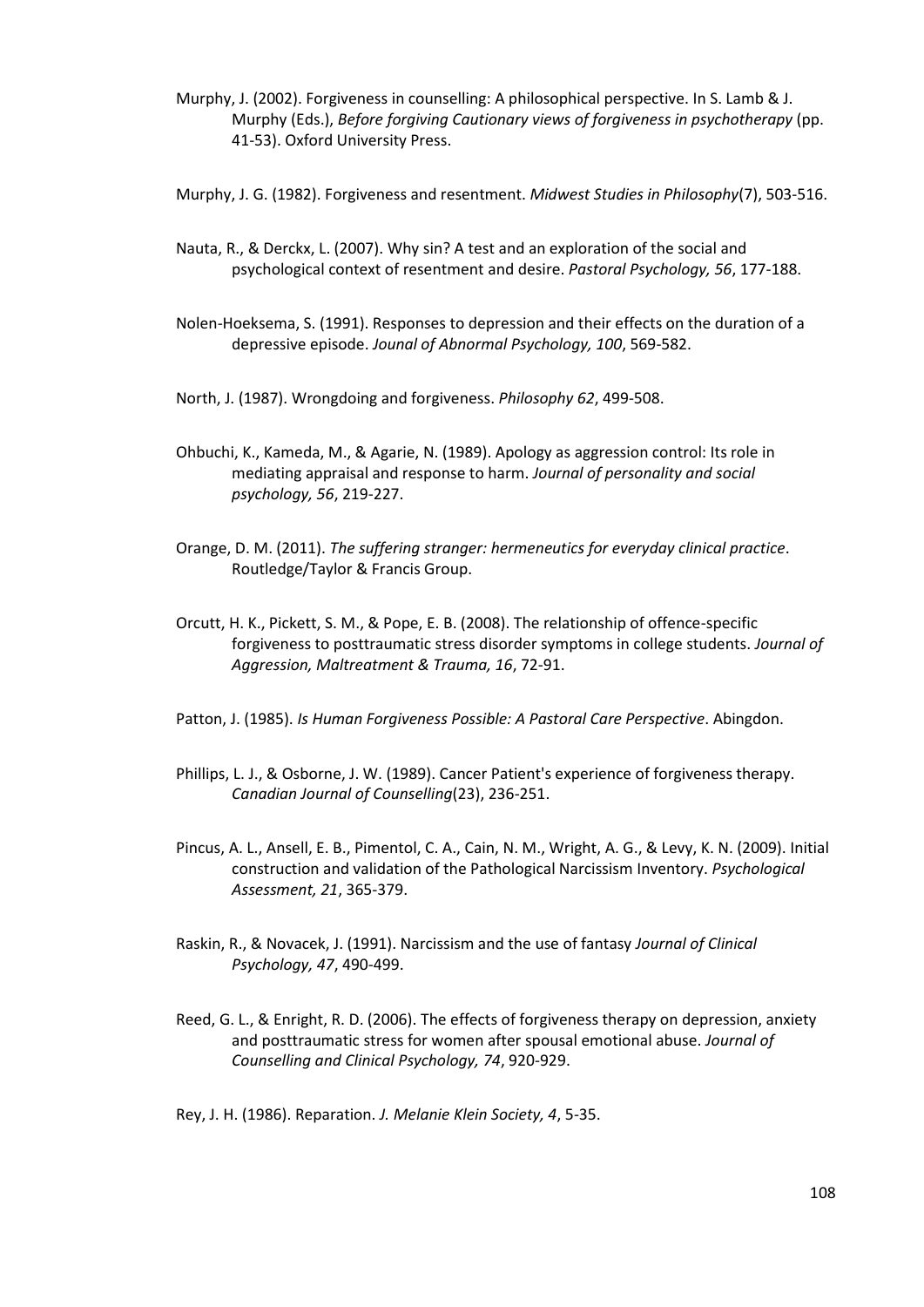- Richards, N. (2002). Forgiveness as therapy. In S. Lamb & J. Murphy (Eds.), *Before forgiving: Cautionary views of forgiveness in psychotherapy* (pp. 72-87). Oxford University Press.
- Ricoeur, P. (Ed.). (1974). *Conflit des interpreÌtations. English The conflict of interpretations : Essays in hermeneutics*. Northwestern University Press.
- Ricoeur, P. (1976). *Interpretation theory : discourse and the surplus of meaning*. Texas Christian University Press.
- Roberts, R. C. (1995). "Forgivingness". *American Philosophical Quarterly, 32*(4), 239-306.
- Rowe, J. O., Halling, S., Davis, D. E., Leifer, M., Powers, D., & Van Bronkhorst, J. (1989). The psychology of forgiving another: A dialogical research approach. In R. S. Valle & S. Hailing (Eds.), *Existential-phenomenological perspective in psychology: Exploring the breadth of human experience* (pp. 233-244). Plenum Press.
- Rusting, C. L., & Nolen-Hoeksema, S. (1998). Regulating responses to anger: Effects of rumination and distraction on angry mood. *Journal of Personality & Social Psychology*(74), 790-803.
- Rye, M. S., Pargament, K. I., Amir Ali, M., Beck, G. L., Dorff, C. H., Narayan, U., & Williams, J. G. (2000). Religious perspectives on forgiveness. In M. E. McCullough, K. I. Pargament, & C. E. Thoresen (Eds.), *Forgiveness: Theory, Research and practice*. The Guildford Press.
- Sandage, S. J., & Crabtree, S. (2012). Spiritual pathology and religious coping as predictors of forgiveness. *Mental Health, Religion & Culture, 15*, 689-707.
- Sandage, S. J., & Jankowski, P. J. (2010). Forgiveness, spiritual instability, mental health symptons, and wellbeing: Mediator effects of differentiation of self. *Psychology of Religion and Spirituality, 2*, 168-180.
- Sandage, S. J., & Moe, S. P. (2011). Narcissism and spirituality. In W. K. Campbell & A. J. Miller (Eds.), *The handbook of narcissism and narcissistic personality disorder: Theoretical approaches, empirical findings, and treatment* (pp. 410-420). Wiley.
- Sandage, S. J., & Worthington, E. L. (2010). Comparison of two group interventions to promote forgiveness: Empathy as a mediator of change. *Journal of Mental Health Counselling, 32*, 35-57.
- Sansone, R. A., Kelley, A. R., & Forbis, J. S. (2013). The relationship between forgiving and borderline personality symptomatology. *Journal of Religion and Health, 52*, 974-980.
- Sapolsky, R. M., & Share, L. J. (2004). A pacific culture among wild baboons: Its emergence and transmission. *PLoS Biology*(2), 534-541.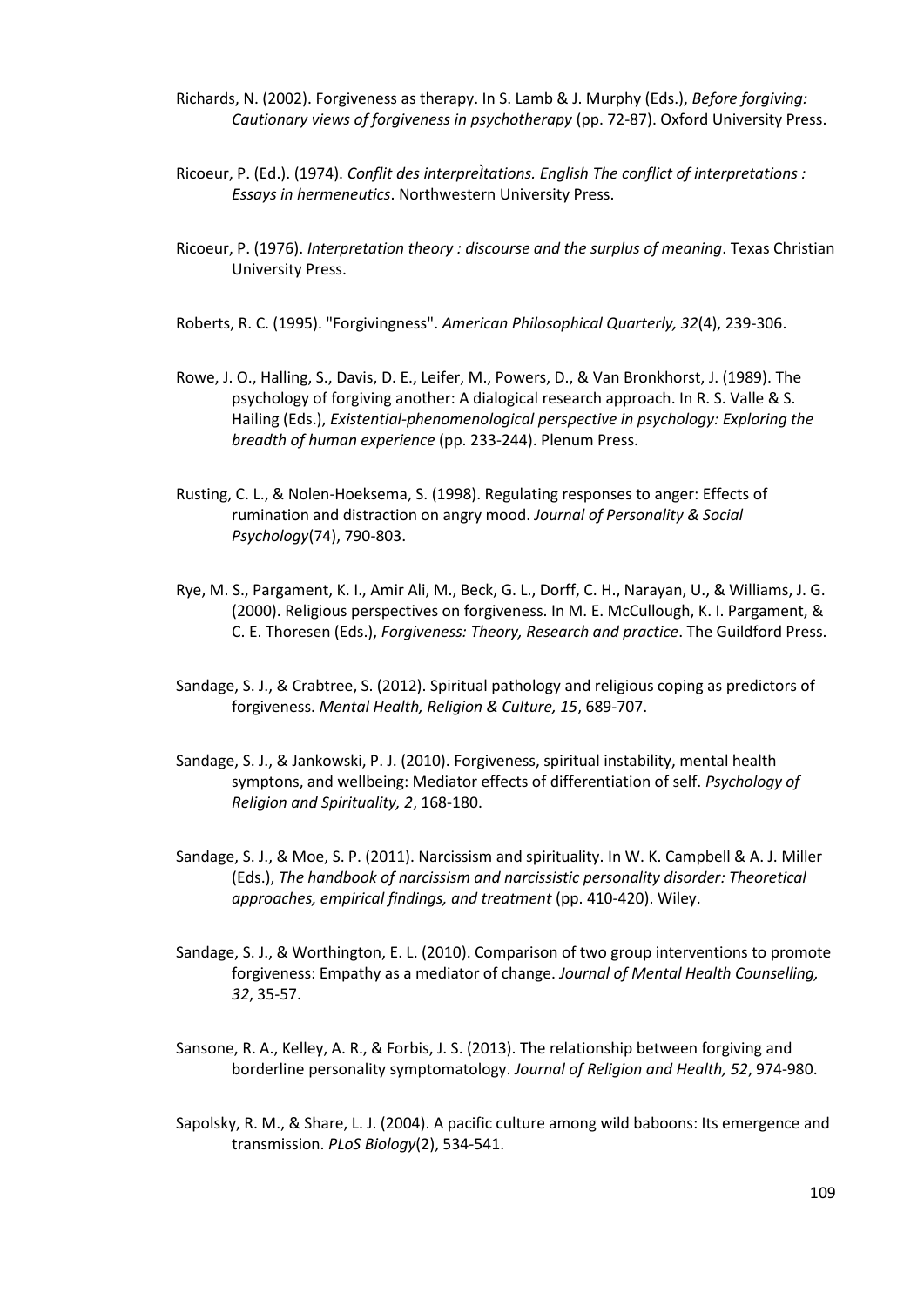Saunders, K. (1995). *A behavioural study of forgiveness.* Claremont McKenna College].

- Scherer, M., Worthington, E. L., Hook, J., & Campana, K. L. (2011). Forgiveness and the bottle: Promoting self-forgiveness in individuals who abuse alcohol. *Journal of Adictive Diseases, 30*(4), 382-395.
- Schoenleber, M., & Berenbaum, H. (2010). Shame aversion and shame-proneness in Cluster C personality disorders. *Journal of Abnormal Psychology, 119*, 197-205.
- Schore, A. N. (1994). *Affect regulation and the origin of the self: The neurobiology of emotional development*. Erlbaum.
- Schore, A. N. (2012). *The science and the art of psychotherapy*. Erlbaum.
- Searles, H. F. (1986). *The science and the art of psychotherapy*. Jason Aronson.
- Shaw, D. (2014). *Traumatic narcissism: Relational systems of subjugation*. Routledge.
- Sherry, A., Lyddon, W. J., & Henson, R. K. (2007). Adult attachment and development personality styles: An emperical study. *Journal of Counselling &Development, 85*, 337- 348.
- Shriver, D. W. (1995). *An Ethic for Enemies: Forgiveness in Politics*. Oxford University Press.
- Silk, J. B. (1998). Making amends: adaptive perspectives on conflict remediation in monkeys, apes, and humans. *Human Nature, 9*, 341-368.
- Skeggs, B. (2002). *Qualitative Research in Action*. Sage.
- Smedes, E. (1984). *Forgive and forget: Healing the hurts we don't deserve*. Harper & Row.
- Smedes, E. (1996). *The art of forgiving*. Random House, Inc.
- Smythe, L., & Spence, D. (2012). Reviewing literature in hermeneutic research *International Journal of Qualitative Methods, 11*(1), 12-25.
- Socarides, C. (1966). On vengeance, the desire to 'get even'. *Journal of American Psychanaysis Association, 14*, 365-375.
- Sohn, L. (1999). A defective capacity to feel sorrow. In M. Cox (Ed.), *Remorse and Reparation* (pp. 69-104). Jessica Kingsley.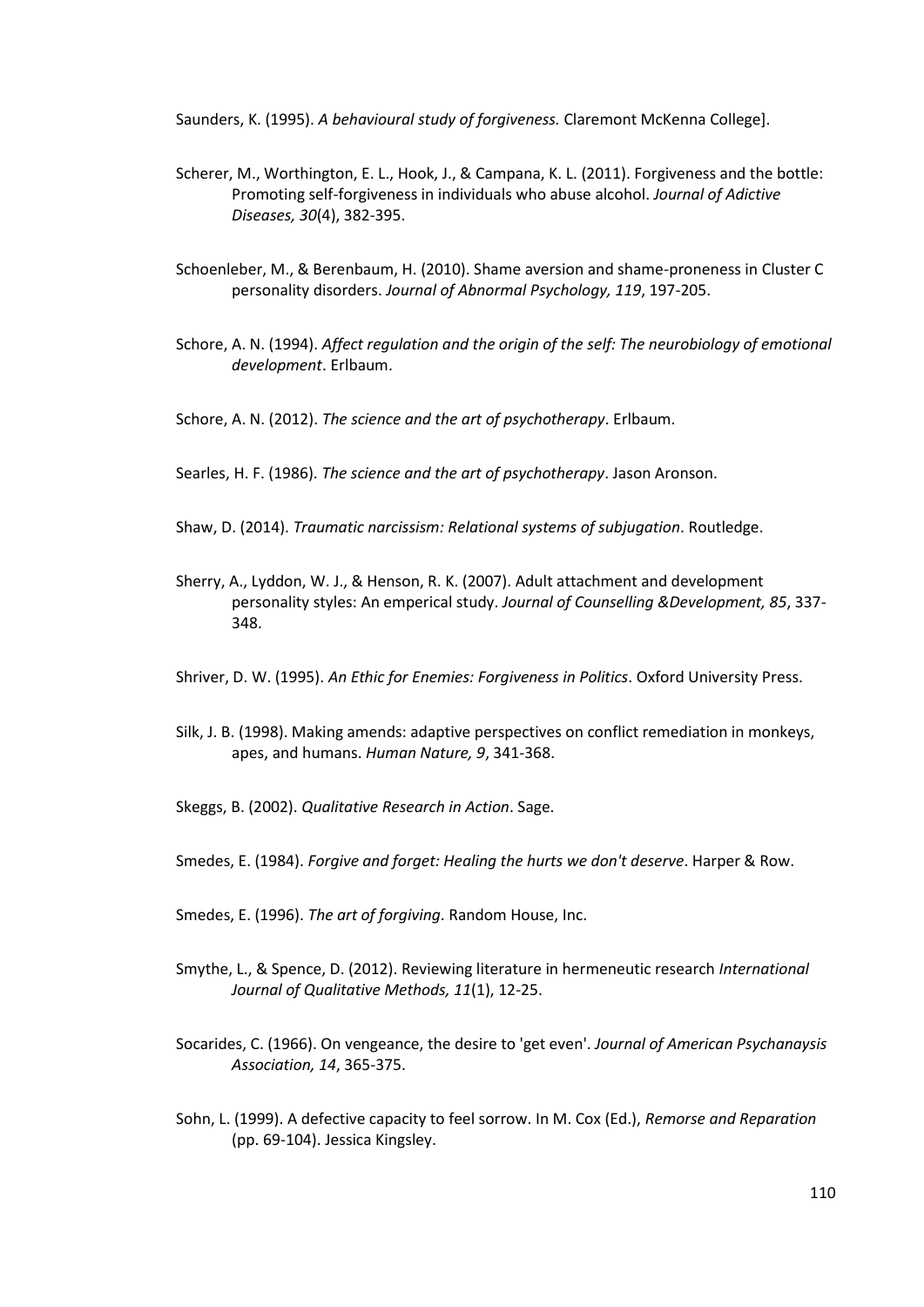- Strozier, C. B. (2010). The apocalyptic other. In C. B. Strozier, D. M. Terman, & J. W. Jones (Eds.), *The fundamentalist mindset* (pp. 62-70). Oxford University Press.
- Tangney, J. P., Boone, A. L., & Dearing, R. (2005). Forgiving the self: Conceptual issues and empirical findings. In E. L. Worthington & N. Wade (Eds.), *Handbook of forgiveness* (pp. 143-158). Brumner-Routledge.

Tavuchis, N. (1991). *Mea Culpa: A sociology of apology*. Standford University Press.

- Terman, D. M. (2010). Fundamentalism and the paraniod gestalt. In C. B. Strozier, d. M. Terman, & J. W. Jones (Eds.), *The fundamentalist mindset* (pp. 47-61). Oxford University Press.
- Thompson, B. S., Snyder, C. R., Hoffman , L., Michael, S. T., Rasmussen, H. N., Billings, L. S., Heinze, L., Neufield, J. E., Shorey, H. S., Roberts, J. C., & Roberts, D. E. (2005). Dispositional forgiveness of self, others, and situations. *Journal of Personality*(73), 313- 360.
- Tutu, D. (1999). *No Future without Forgiveness*. Rider.
- vanOyen Witvliet, C., & Luna, L. R. (2017). Forgiveness and wellbeing. In D. S. Dunn (Ed.), *Positive Psychology: Established and Emerging Issues* (pp. 131-152). Routledge.
- Vitz, P. C., & Mango, P. (1997). Kleinian psychodynamicics and religious aspects of hatred as a defence mechanism. *Journal of Psychology and Theology, 25*, 64-71.
- Wade, N., & Worthington, E. L. (2003). Overcoming unforgiveness: Is forgiveness the only way to deal with unforgiveness? *Journal of Counselling & Development, 81*, 343-353.
- Wade, N. G., Hoyt, W. T., Kidwell, J., & Worthington, E. L. (2014). Efficacy of psychotherapeutic interventions to promote forgiveness: A meta-analysis. *Journal of Consulting and Clinical Psychology, 82*(1), 154-170.
- Wahking, H. (1981). Forgiveness as a cure for resentment rackets. *Transactional Analysis Journal, 11*(4), 333-334.
- Walker, D. F., & Gorsuch, R. L. (2002). Forgiveness within the big five personality models. *Personality and Behaviour Differences*(32), 1127-1137.
- Wallin, D. J. (2007). *Attachment in psychotherapy*. Guilford Press.
- Welwood, J. (2000). *Toward a psychology of awakening: Buddhism, psychotherapy, and the path of personal and spiritual transformation.* Shambala.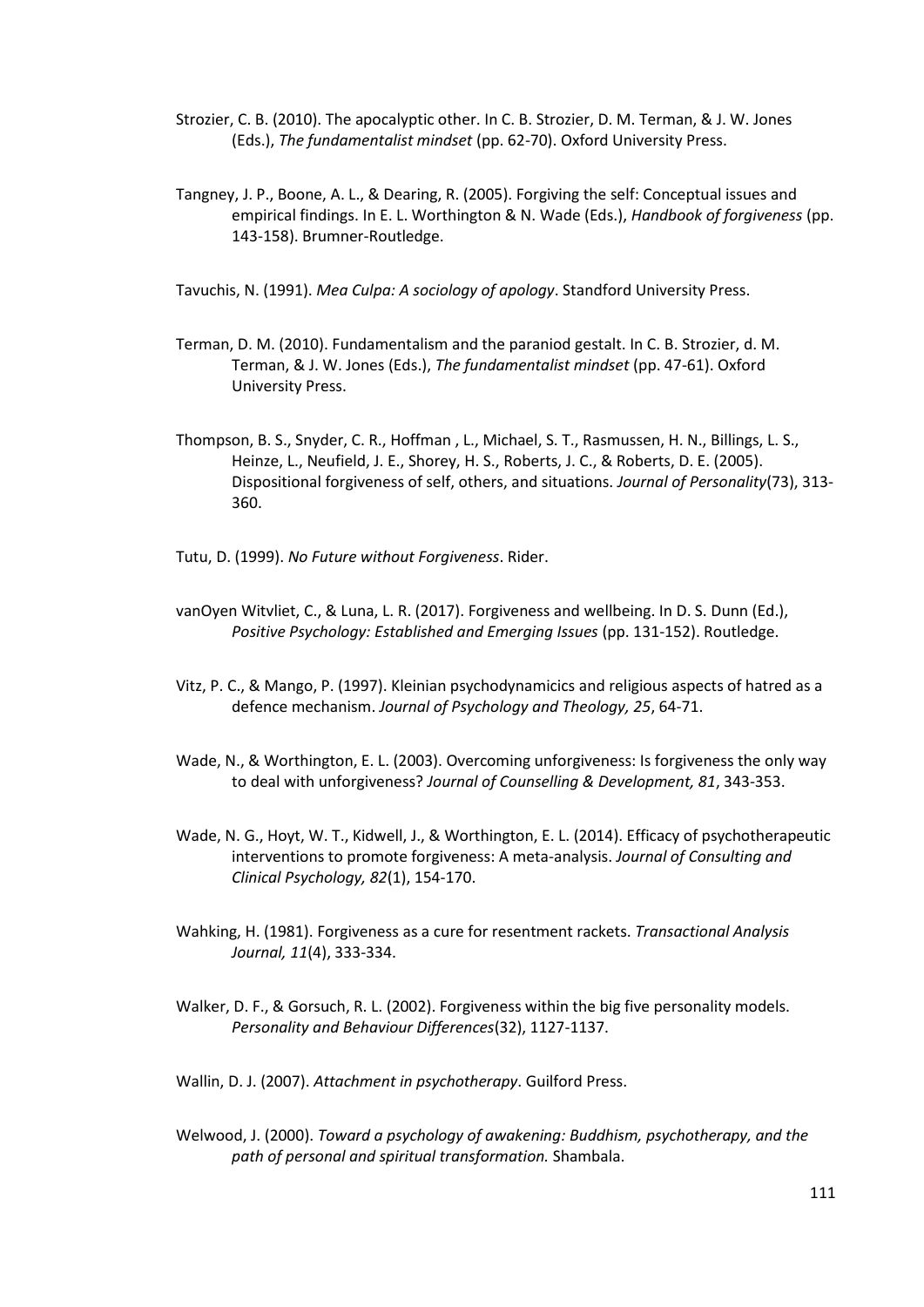- Wilson, T. D., & Gilbert, D. T. (2008). Explaining away: A model of affective adaption. *Perspectives on Psychological Science, 3*(5), 370-386.
- Winnicott, W. D. (1963). The development of the capacity for concern. *Bulletin Menninger Clinic, 27*, 167-176.

Winnicott, W. D. (1971). *Playing and Reality*. Tavistock.

- Woodyatt, L., & Wenzel, M. (2020). The psychology of Self-forgiveness. In E. L. Worthington & N. Wade (Eds.), *Handbook of forgiveness* (2nd ed., pp. 22-32). Routledge.
- Woodyatt, L., Worthington, E. L., Wenzel, M., & Griffin, B. J. (2017). Orientation to the psychology of self-forgiveness. In L. Woodyatt, E. L. Worthington, M. Wenzel, & J. Griffith (Eds.), *Handbook of the psychology of self-forgiveness* (pp. 3-16). Springer Nature.
- Worthington, E. L. (1998). An empathy-humility-committment model of forgiveness applied within family dyads. *Journal of Family Therapy* (20), 59-76.
- Worthington, E. L. (2003). *Forgiving and reconciling: Bridges to wholeness and hope*. Intervarsity Press.
- Worthington, E. L. (2006). *Forgiveness and Reconciliation: Theory and application*. Routledge.
- Worthington, E. L. (2013). *Moving forward: Six steps to forgiving yourself and breaking free from the past*. Waterbrook Multnomah.
- Worthington, E. L. (2020). Understanding forgiveness of other people. In E. L. Worthington (Ed.), *Handbook of forgiveness* (2nd ed., pp. 11-21). Routledge Taylor & Francis Group.
- Worthington, E. L., & Diblasio, F. A. (1990). Promoting mutual forgiveness within the fractured relationship. *Psychotherapy, 27*, 219-233.
- Worthington, E. L., Griffith, J., Lavelock, C. R., Hughs, C. M., Greer, C. L., Sandage, S. J., & Rye, M. S. (2016). Interventions to promote forgiveness are exemplars of positive clinical psychology. In A. M. Wood (Ed.), *The wiley handbook of positive clinical psychology: An integrative approach to studying and improving well-being*. John Wiley and Sons.
- Worthington, E. L., Kurusa, W. C., Berry, J. W., Ripley, J. S., & Baier, S. N. (2000). Forgiving usually takes time: A lesson learned by studying interventions to promote forgiveness. *Journal of Psychology and Theology*(28), 3-20.